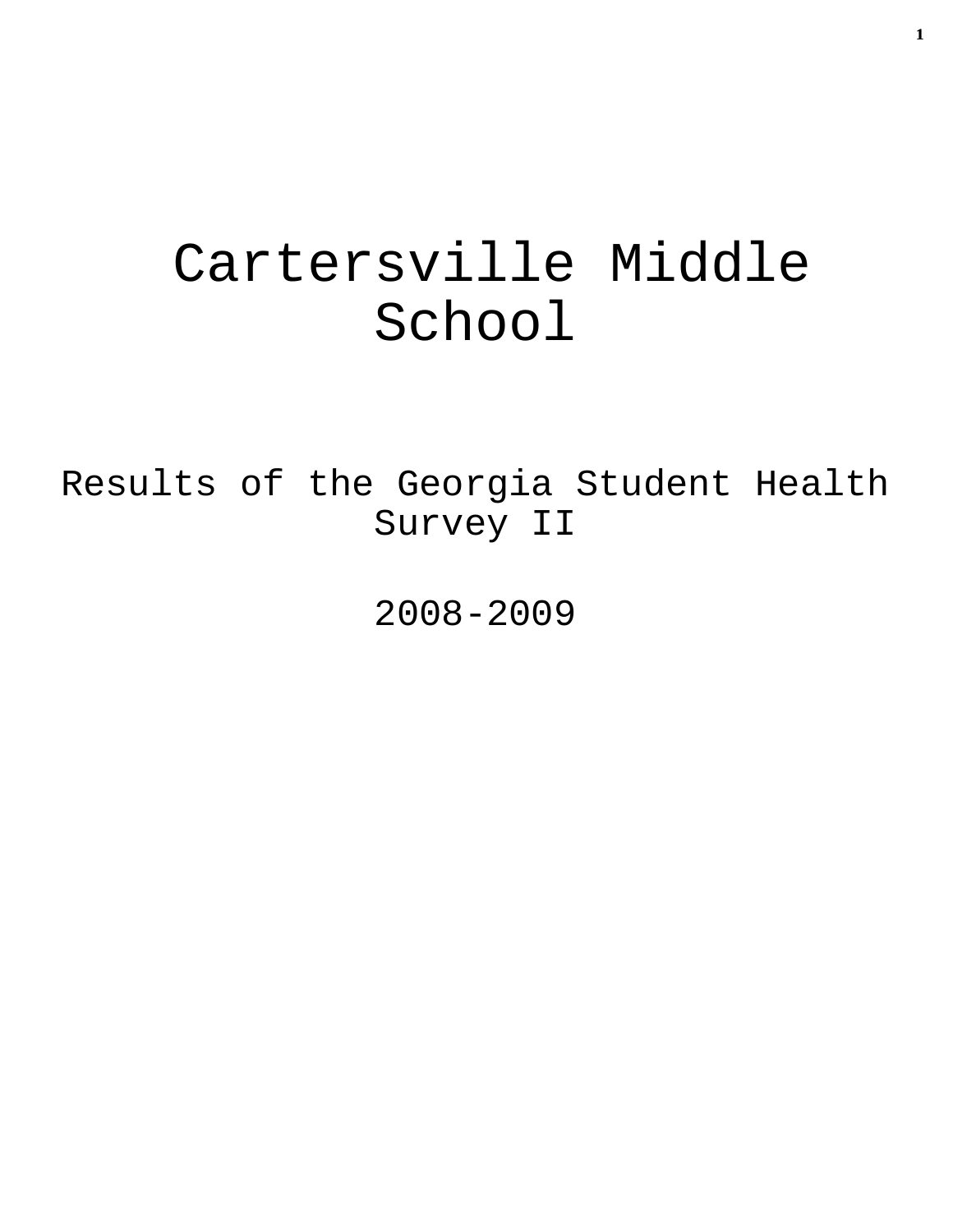## *Demographics* **2**

| Grade                    |     |  |  |
|--------------------------|-----|--|--|
| <b>Grade   Frequency</b> |     |  |  |
| 6                        | 281 |  |  |
| 8                        | 332 |  |  |

| Frequency      | <b>Table of Gender by Grade</b> |              |              |              |  |  |
|----------------|---------------------------------|--------------|--------------|--------------|--|--|
| <b>Col Pct</b> |                                 | Grade(Grade) |              |              |  |  |
|                | Gender(Gender)                  | 6            | 8            | <b>Total</b> |  |  |
|                | <b>Female</b>                   | 146<br>51.96 | 130<br>39.16 | 276          |  |  |
|                | <b>Male</b>                     | 135<br>48.04 | 202<br>60.84 | 337          |  |  |
|                | <b>Total</b>                    | 281          | 332          | 613          |  |  |

| Frequency<br>Col Pct |
|----------------------|

| <b>Table of Ethnicity by Grade</b> |              |              |              |  |  |  |
|------------------------------------|--------------|--------------|--------------|--|--|--|
|                                    | Grade(Grade) |              |              |  |  |  |
| <b>Ethnicity</b> (Ethnicity)       | 6            | 8            | <b>Total</b> |  |  |  |
| <b>Black</b>                       | 57<br>20.28  | 59<br>17.77  | 116          |  |  |  |
| <b>Hispanic</b>                    | 36<br>12.81  | 43<br>12.95  | 79           |  |  |  |
| White                              | 161<br>57.30 | 208<br>62.65 | 369          |  |  |  |
| <b>Asian</b>                       | 6<br>2.14    | 7<br>2.11    | 13           |  |  |  |
| <b>Other</b>                       | 21<br>7.47   | 15<br>4.52   | 36           |  |  |  |
| <b>Total</b>                       | 281          | 332          | 613          |  |  |  |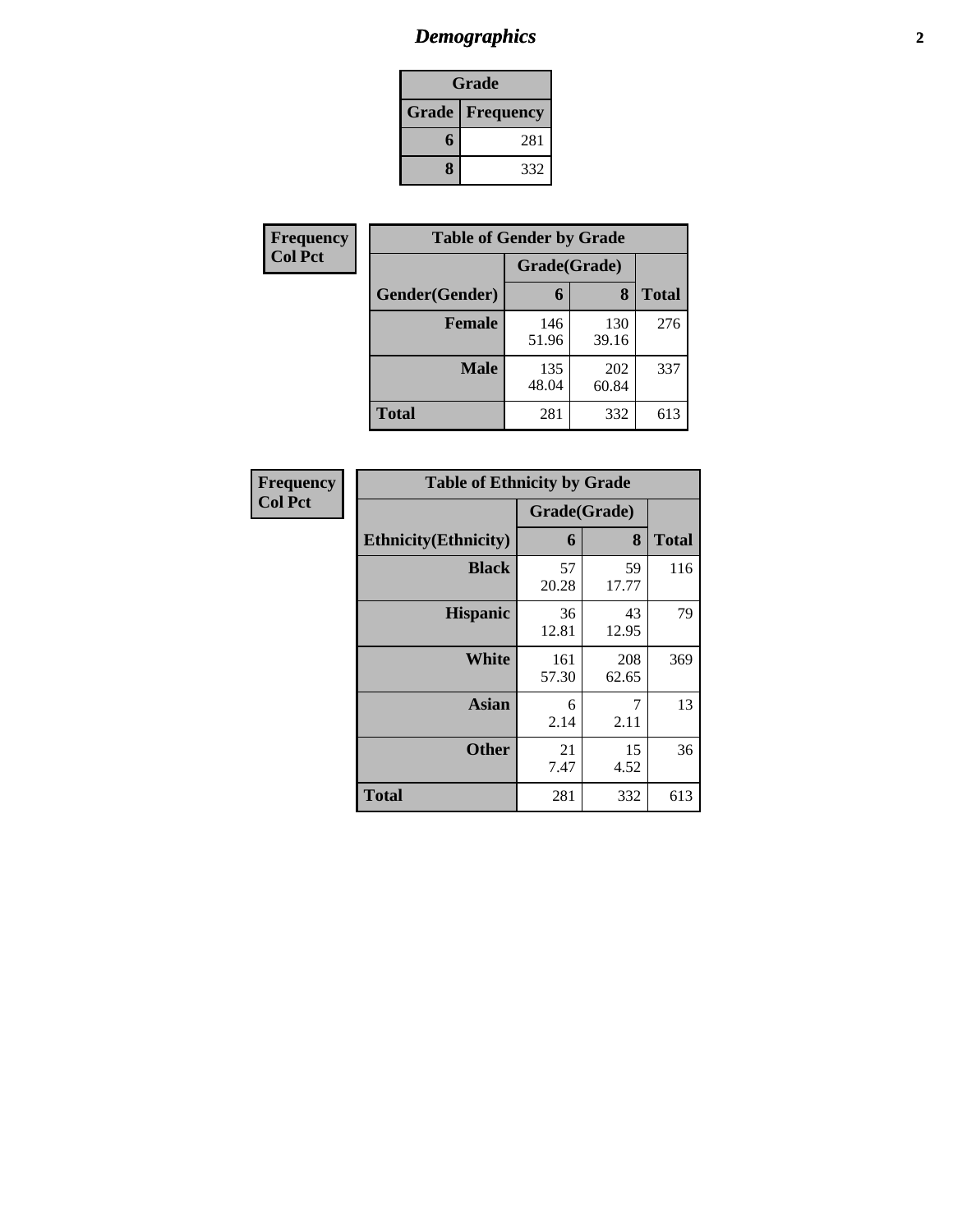### *Title IV, Part A, Schedule A* **3** *Goal 1: Ensure that all schools are drug-free Baseline Data: Year 2008-2009 Prevalence of Drug Use*

| Frequency      | <b>Table of AlcoholAlt by Grade</b>      |              |              |              |  |  |
|----------------|------------------------------------------|--------------|--------------|--------------|--|--|
| <b>Col Pct</b> | AlcoholAlt(Alcohol<br>use, past 30 days) | Grade(Grade) |              |              |  |  |
|                |                                          | 6            | 8            | <b>Total</b> |  |  |
|                | Yes                                      | 5<br>1.78    | 37<br>11.14  | 42           |  |  |
|                | N <sub>0</sub>                           | 276<br>98.22 | 295<br>88.86 | 571          |  |  |
|                | <b>Total</b>                             | 281          | 332          | 613          |  |  |

| Frequency<br><b>Col Pct</b> | <b>Table of TobaccoAny by Grade</b> |              |              |              |  |  |
|-----------------------------|-------------------------------------|--------------|--------------|--------------|--|--|
|                             | TobaccoAny(Tobacco                  | Grade(Grade) |              |              |  |  |
|                             | use, past 30 days)                  | 6            | 8            | <b>Total</b> |  |  |
|                             | Yes                                 | 3<br>1.07    | 27<br>8.13   | 30           |  |  |
|                             | N <sub>0</sub>                      | 278<br>98.93 | 305<br>91.87 | 583          |  |  |
|                             | <b>Total</b>                        | 281          | 332          | 613          |  |  |

| Frequency<br><b>Col Pct</b> | <b>Table of MarijuanaAlt by Grade</b> |                        |              |              |  |
|-----------------------------|---------------------------------------|------------------------|--------------|--------------|--|
|                             | MarijuanaAlt(Marijuana                | Grade(Grade)           |              |              |  |
|                             | use, past 30 days)                    | 6                      | 8            | <b>Total</b> |  |
|                             | Yes                                   | $\mathfrak{D}$<br>0.71 | 15<br>4.52   | 17           |  |
|                             | N <sub>0</sub>                        | 279<br>99.29           | 317<br>95.48 | 596          |  |
|                             | <b>Total</b>                          | 281                    | 332          | 613          |  |

| Frequency<br><b>Col Pct</b> | <b>Table of OtherDrugAny by Grade</b>  |              |              |              |  |
|-----------------------------|----------------------------------------|--------------|--------------|--------------|--|
|                             | <b>OtherDrugAny(Other</b><br>drug use, | Grade(Grade) |              |              |  |
|                             | past 30 days)                          | 6            | 8            | <b>Total</b> |  |
|                             | <b>Yes</b>                             | 1.78         | 19<br>5.72   | 24           |  |
|                             | N <sub>0</sub>                         | 276<br>98.22 | 313<br>94.28 | 589          |  |
|                             | <b>Total</b>                           | 281          | 332          | 613          |  |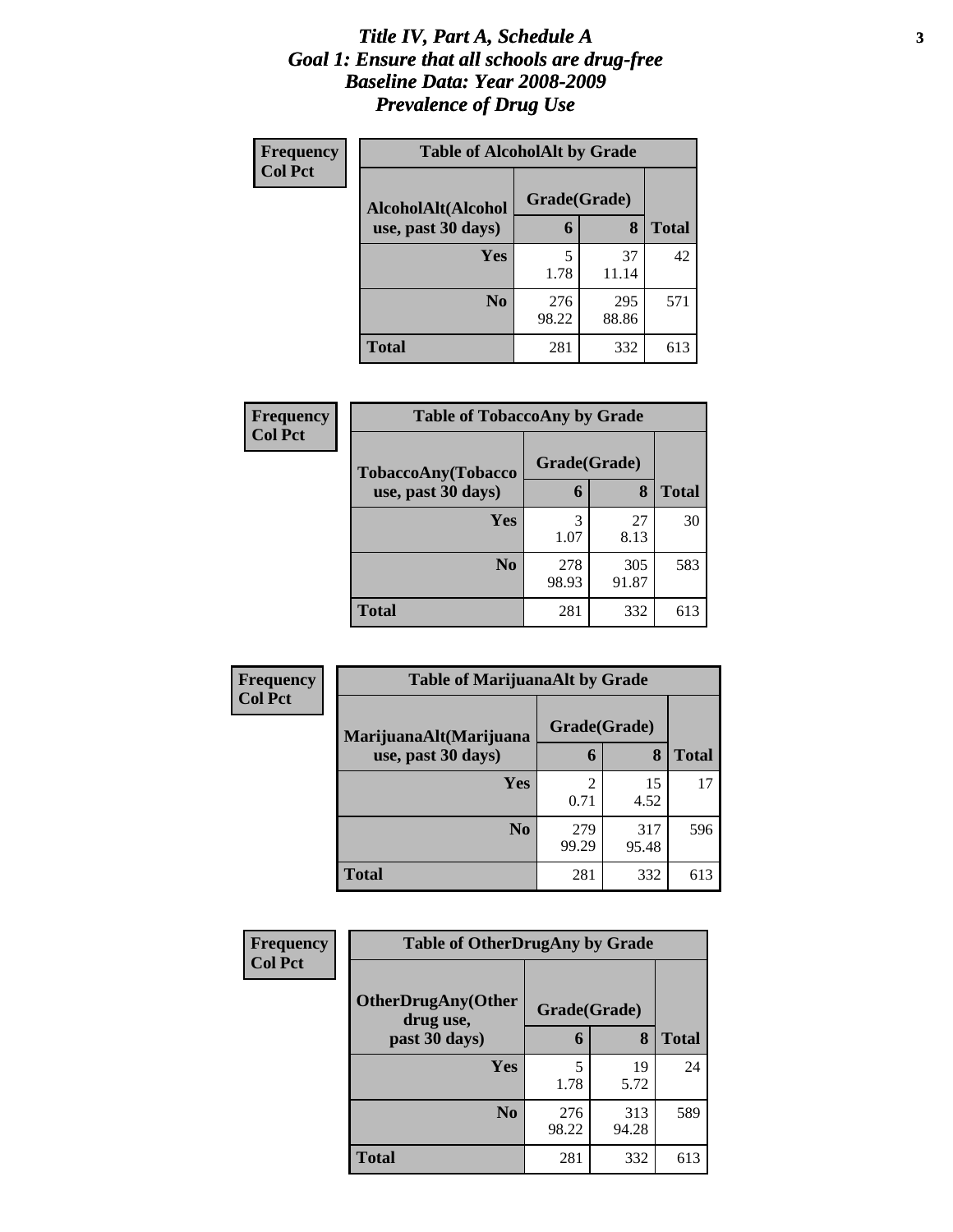### *Average Age of Onset of Use* **4** *Results for "Average Age of Onset of Use" questions exclude students who said they did not use that substance*

| <b>Variable</b>    | Label                                                              | <b>Mean</b> |
|--------------------|--------------------------------------------------------------------|-------------|
| Alcoholinit2       | I started using alcohol when I was                                 | 10.29       |
| Cigarettesinit2    | I started smoking tobacco when I was                               | 11.40       |
| Smokelessinit2     | I started chewing tobacco when I was                               | 10.93       |
| Marijuanainit2     | I started using marijuana when I was                               | 12.55       |
| Cocaineinit2       | I started using cocaine when I was                                 | 12.67       |
| Inhalantsinit2     | I started using inhalants when I was                               | 11.44       |
| Steroidsinit2      | I started using steroids when I was                                | 12.00       |
| Ecstasyinit2       | I started using ecstasy when I was                                 | 11.70       |
| Methinit2          | I started using methamphetamines when I was                        | 14.50       |
| Hallucinogensinit2 | I started using hallucinogens when I was                           | 18.00       |
| Prescriptioninit2  | I started using prescription drugs not prescribed to me when I was | 10.30       |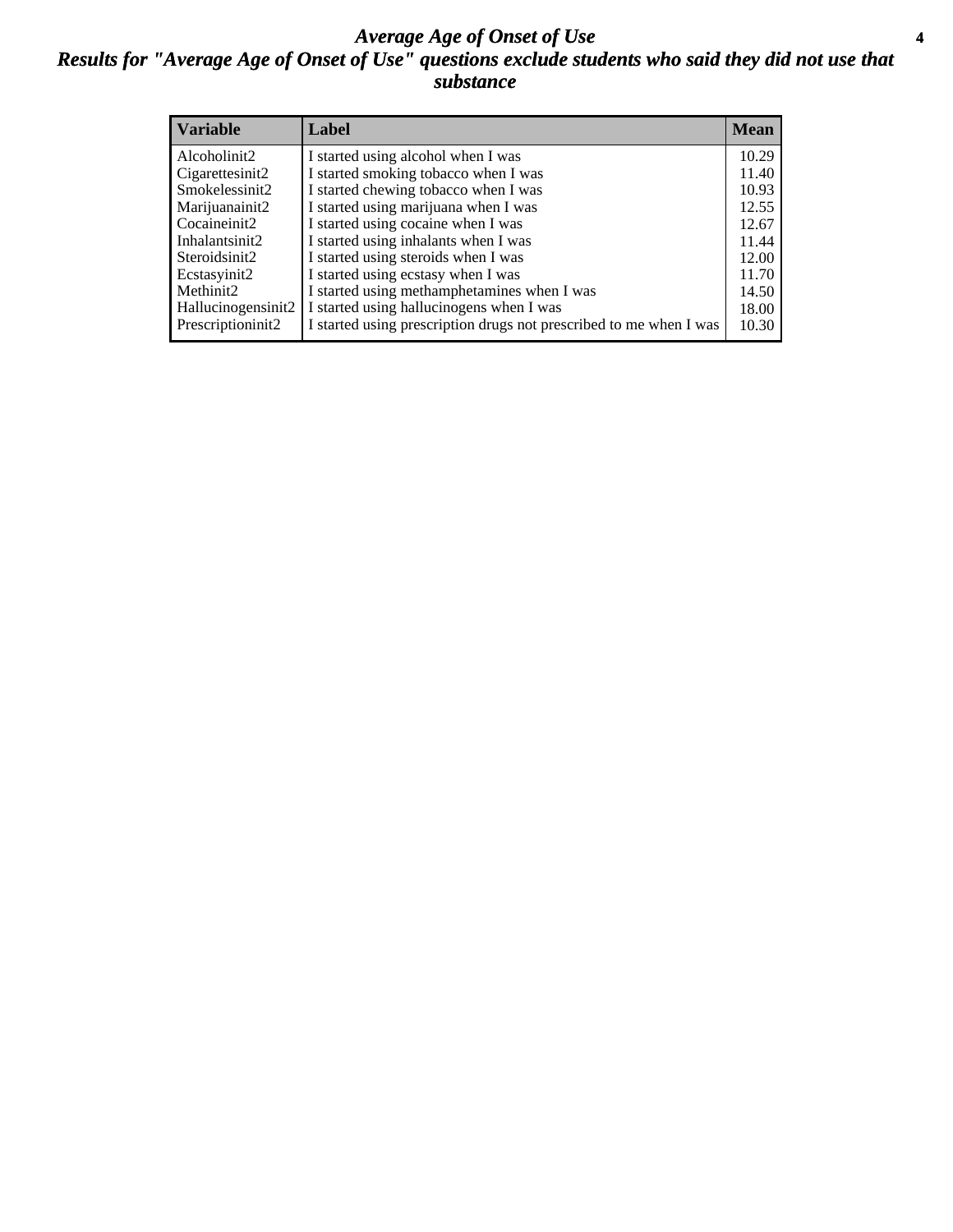## *Perception of Health Risk* **5**

| Frequency      | <b>Table of Alcoholharmdich by Grade</b> |              |              |              |  |
|----------------|------------------------------------------|--------------|--------------|--------------|--|
| <b>Col Pct</b> | Alcoholharmdich(I<br>think alcohol is    | Grade(Grade) |              |              |  |
|                | harmful)                                 | 6            | 8            | <b>Total</b> |  |
|                | Yes                                      | 241<br>86.38 | 229<br>84.81 | 470          |  |
|                | N <sub>0</sub>                           | 38<br>13.62  | 41<br>15.19  | 79           |  |
|                | <b>Total</b>                             | 279          | 270          | 549          |  |
|                | Frequency Missing $= 64$                 |              |              |              |  |

| <b>Frequency</b> | <b>Table of Tobaccoharmdich by Grade</b>   |              |              |              |  |
|------------------|--------------------------------------------|--------------|--------------|--------------|--|
| <b>Col Pct</b>   | Tobaccoharmdich(I<br>think tobacco is      | Grade(Grade) |              |              |  |
|                  | harmful)                                   | 6            | 8            | <b>Total</b> |  |
|                  | <b>Yes</b>                                 | 243<br>87.10 | 248<br>91.85 | 491          |  |
|                  | N <sub>0</sub>                             | 36<br>12.90  | 22<br>8.15   | 58           |  |
|                  | <b>Total</b>                               | 279          | 270          | 549          |  |
|                  | <b>Frequency Missing <math>= 64</math></b> |              |              |              |  |

| <b>Frequency</b> | <b>Table of Marijuanaharmdich by Grade</b>            |                   |              |              |  |
|------------------|-------------------------------------------------------|-------------------|--------------|--------------|--|
| <b>Col Pct</b>   | Marijuanaharmdich(I<br>think marijuana is<br>harmful) | Grade(Grade)<br>6 | 8            | <b>Total</b> |  |
|                  |                                                       |                   |              |              |  |
|                  | Yes                                                   | 241<br>86.38      | 229<br>84.81 | 470          |  |
|                  | N <sub>0</sub>                                        | 38<br>13.62       | 41<br>15.19  | 79           |  |
|                  | <b>Total</b>                                          | 279               | 270          | 549          |  |
|                  | Frequency Missing $= 64$                              |                   |              |              |  |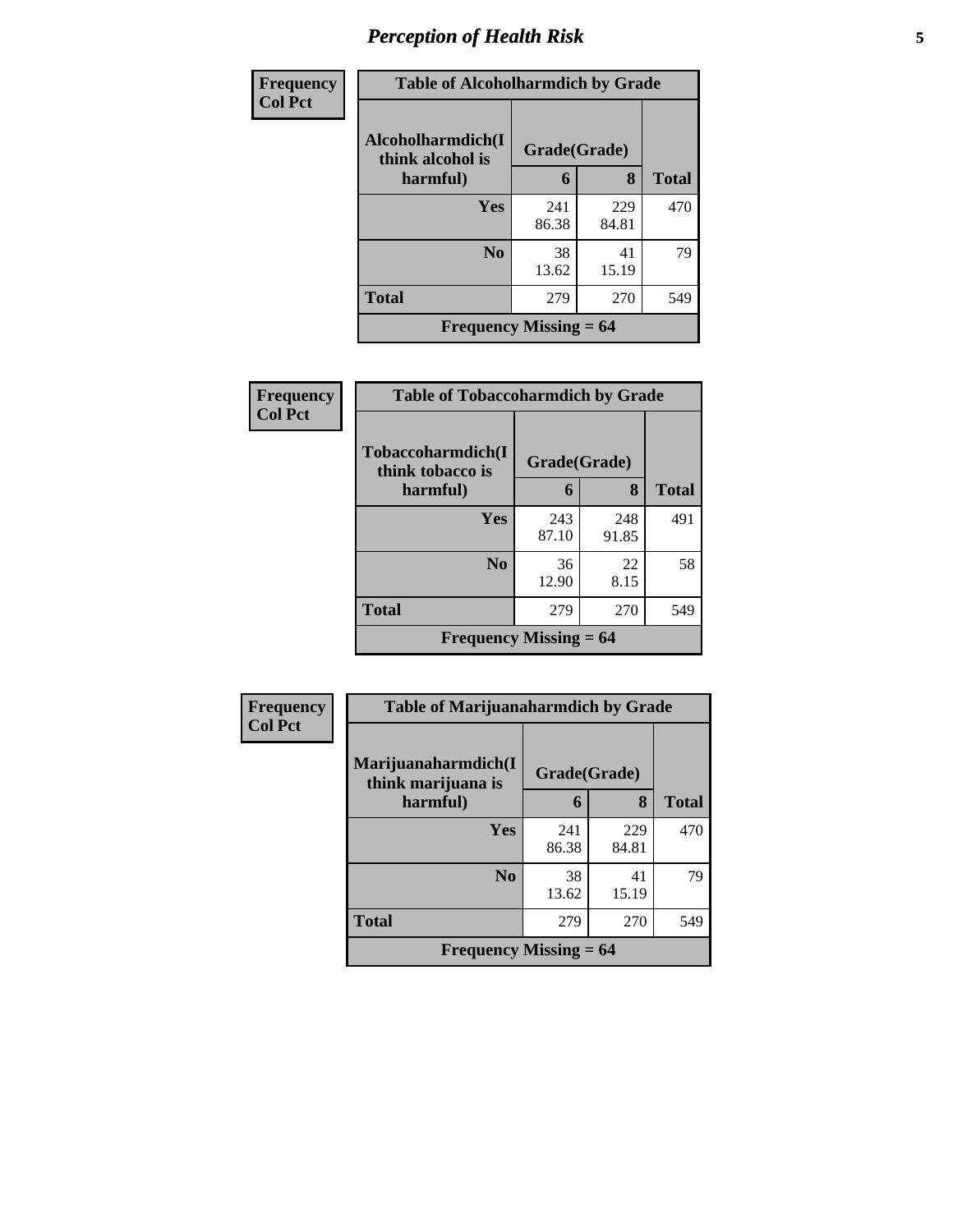## *Perception of Health Risk* **6**

| <b>Frequency</b> | <b>Table of Otherdrugharmdich by Grade</b>   |              |              |              |  |  |
|------------------|----------------------------------------------|--------------|--------------|--------------|--|--|
| <b>Col Pct</b>   | Otherdrugharmdich(I<br>think other drugs are | Grade(Grade) |              |              |  |  |
|                  | harmful)                                     | 6            | 8            | <b>Total</b> |  |  |
|                  | <b>Yes</b>                                   | 251<br>89.96 | 251<br>92.96 | 502          |  |  |
|                  | N <sub>0</sub>                               | 28<br>10.04  | 19<br>7.04   | 47           |  |  |
|                  | <b>Total</b>                                 | 279          | 270          | 549          |  |  |
|                  | Frequency Missing $= 64$                     |              |              |              |  |  |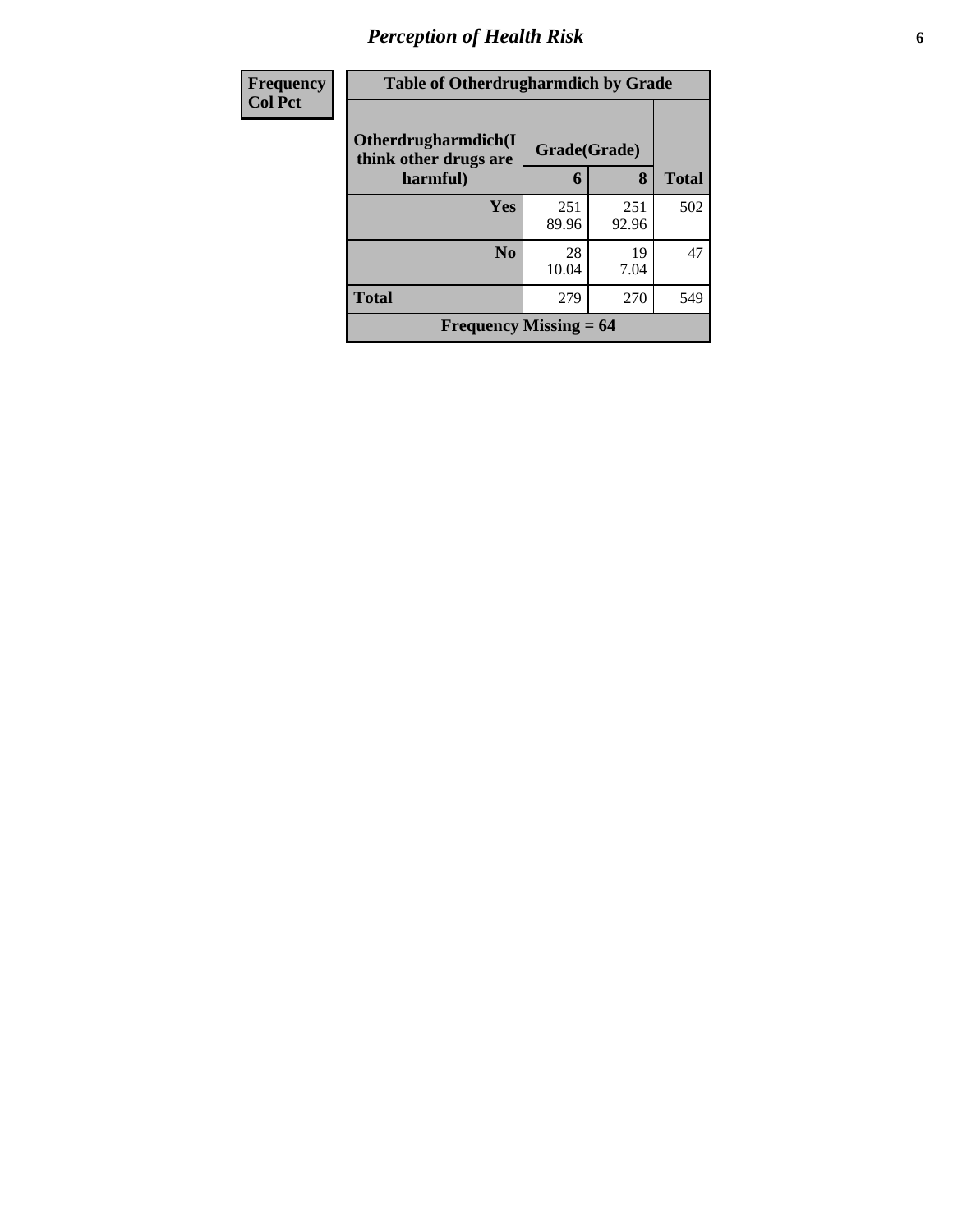## *Social Disapproval* **7**

| Frequency      | <b>Table of Alcoholpeerdich by Grade</b>                    |              |              |              |  |
|----------------|-------------------------------------------------------------|--------------|--------------|--------------|--|
| <b>Col Pct</b> | Alcoholpeerdich(My<br>friends would<br>disapprove if I used | Grade(Grade) |              |              |  |
|                | alcohol)                                                    | 6            | 8            | <b>Total</b> |  |
|                | Yes                                                         | 236<br>84.59 | 180<br>66.67 | 416          |  |
|                | N <sub>0</sub>                                              | 43<br>15.41  | 90<br>33.33  | 133          |  |
|                | <b>Total</b>                                                | 279          | 270          | 549          |  |
|                | <b>Frequency Missing <math>= 64</math></b>                  |              |              |              |  |

| Frequency      | <b>Table of Tobaccopeerdich by Grade</b>                            |              |              |              |  |
|----------------|---------------------------------------------------------------------|--------------|--------------|--------------|--|
| <b>Col Pct</b> | <b>Tobaccopeerdich</b> (My<br>friends would<br>disapprove if I used | Grade(Grade) |              |              |  |
|                | tobacco)                                                            | 6            | 8            | <b>Total</b> |  |
|                | Yes                                                                 | 241<br>86.38 | 194<br>71.85 | 435          |  |
|                | $\bf No$                                                            | 38<br>13.62  | 76<br>28.15  | 114          |  |
|                | <b>Total</b>                                                        | 279          | 270          | 549          |  |
|                | Frequency Missing $= 64$                                            |              |              |              |  |

| <b>Frequency</b> | <b>Table of Marijuanapeerdich by Grade</b>                    |              |              |              |  |  |
|------------------|---------------------------------------------------------------|--------------|--------------|--------------|--|--|
| <b>Col Pct</b>   | Marijuanapeerdich(My<br>friends would<br>disapprove if I used | Grade(Grade) |              |              |  |  |
|                  | marijuana)                                                    | 6            | 8            | <b>Total</b> |  |  |
|                  | Yes                                                           | 236<br>84.59 | 210<br>77.78 | 446          |  |  |
|                  | N <sub>0</sub>                                                | 43<br>15.41  | 60<br>22.22  | 103          |  |  |
|                  | <b>Total</b>                                                  | 279          | 270          | 549          |  |  |
|                  | <b>Frequency Missing <math>= 64</math></b>                    |              |              |              |  |  |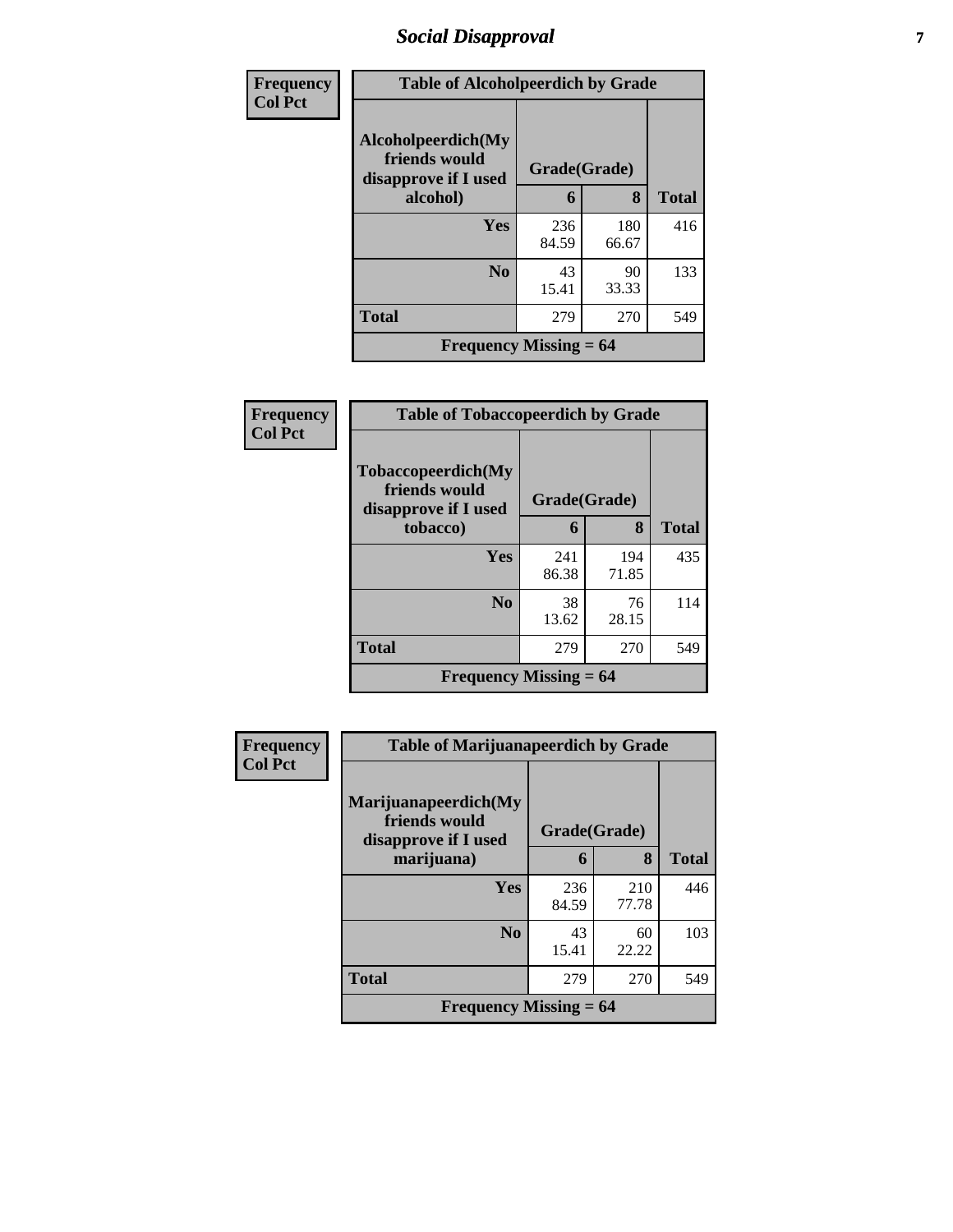## *Social Disapproval* **8**

| <b>Frequency</b> | <b>Table of Otherdrugpeerdich by Grade</b>                    |              |              |              |  |  |
|------------------|---------------------------------------------------------------|--------------|--------------|--------------|--|--|
| <b>Col Pct</b>   | Otherdrugpeerdich(My<br>friends would<br>disapprove if I used | Grade(Grade) |              |              |  |  |
|                  | other drugs)                                                  | 6            | 8            | <b>Total</b> |  |  |
|                  | <b>Yes</b>                                                    | 242<br>86.74 | 216<br>80.00 | 458          |  |  |
|                  | N <sub>0</sub>                                                | 37<br>13.26  | 54<br>20.00  | 91           |  |  |
|                  | <b>Total</b>                                                  | 279          | 270          | 549          |  |  |
|                  | Frequency Missing $= 64$                                      |              |              |              |  |  |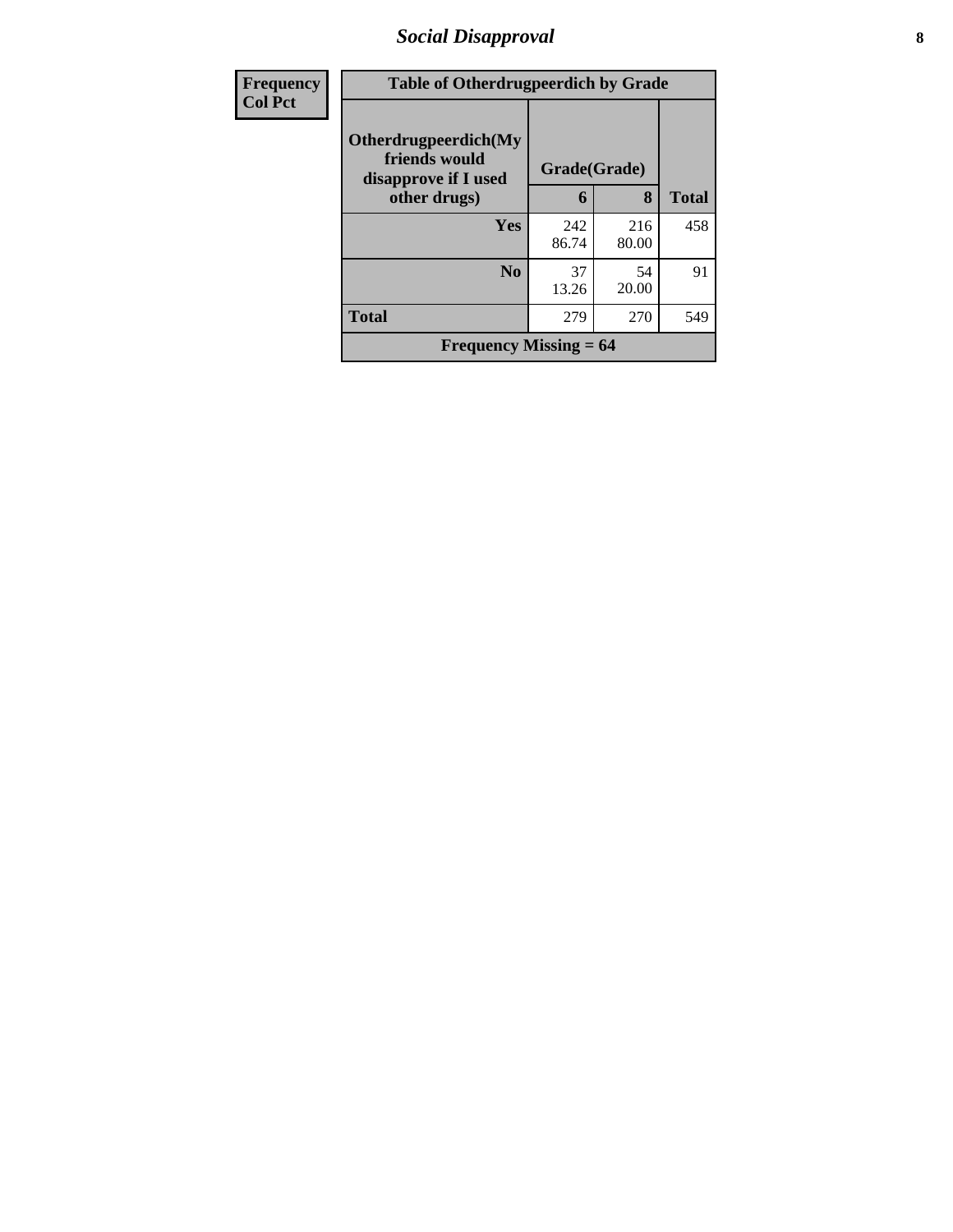### *Title IV, Part A, Schedule A* **9** *Goal 2: To help ensure that all schools are safe and disciplined Baseline Data: Year 2008-2009 Student Involvement in Gang Activity*

| Frequency      | <b>Table of Gangself by Grade</b>                                                                 |                                            |              |              |  |
|----------------|---------------------------------------------------------------------------------------------------|--------------------------------------------|--------------|--------------|--|
| <b>Col Pct</b> | Gangself(I<br>have<br>participated<br>in illegal<br>gang<br>activities in<br>the past 30<br>days) | Grade(Grade)<br>6                          | 8            | <b>Total</b> |  |
|                | Yes                                                                                               | 7<br>2.51                                  | 22<br>8.15   | 29           |  |
|                | N <sub>0</sub>                                                                                    | 272<br>97.49                               | 248<br>91.85 | 520          |  |
|                | <b>Total</b>                                                                                      | 279                                        | 270          | 549          |  |
|                |                                                                                                   | <b>Frequency Missing <math>= 64</math></b> |              |              |  |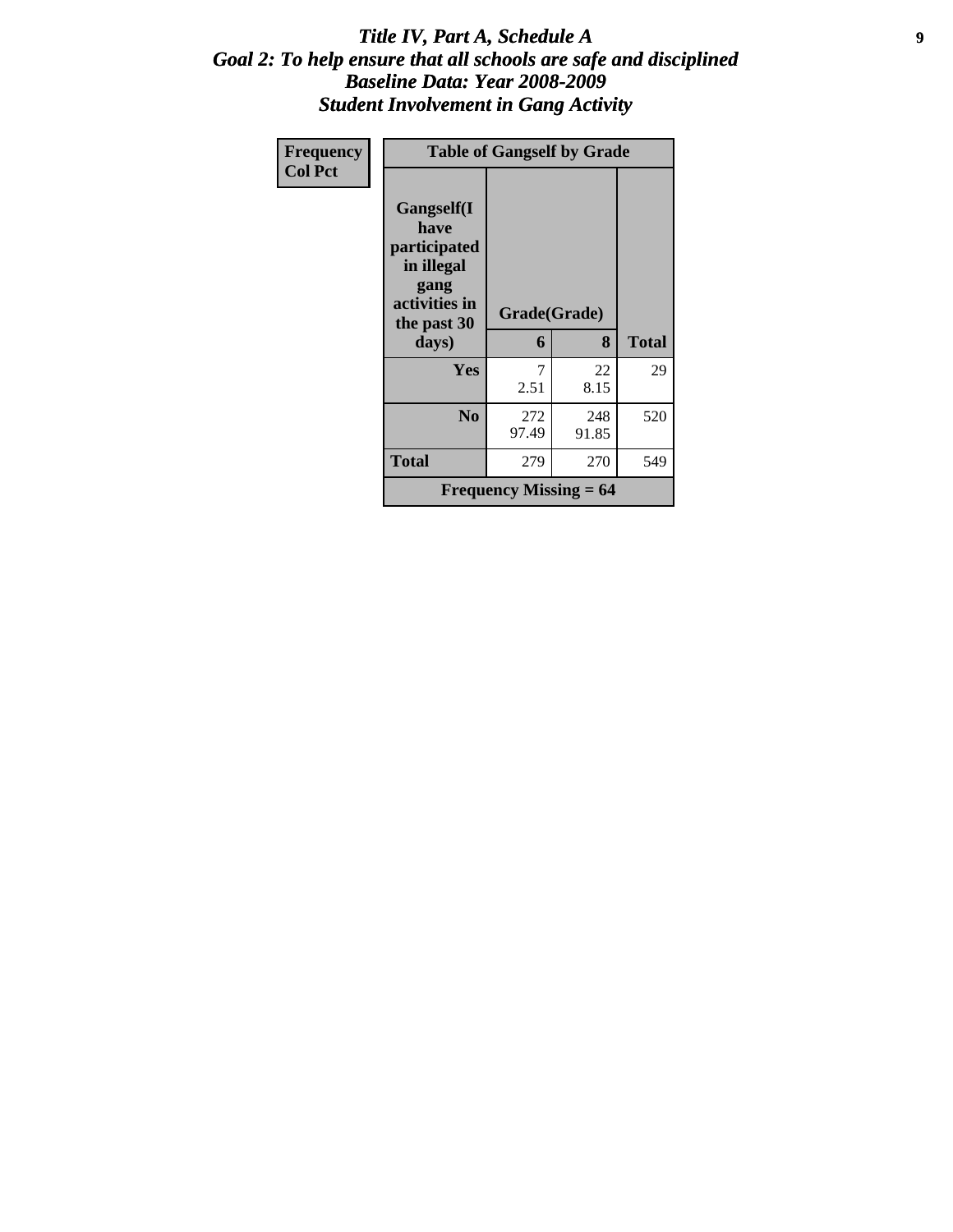## *Student Perception of School Safety* **10**

| <b>Frequency</b> |
|------------------|
| <b>Row Pct</b>   |

| <b>Table of Grade by Safeschool</b> |                                                                                                                                                  |              |             |             |     |  |  |  |
|-------------------------------------|--------------------------------------------------------------------------------------------------------------------------------------------------|--------------|-------------|-------------|-----|--|--|--|
|                                     | Safeschool (School is a place at which I feel<br>safe)                                                                                           |              |             |             |     |  |  |  |
| Grade(Grade)                        | <b>Somewhat</b><br><b>Strongly</b><br><b>Somewhat</b><br><b>Strongly</b><br><b>Disagree</b><br><b>Total</b><br>Agree<br><b>Disagree</b><br>Agree |              |             |             |     |  |  |  |
| 6                                   | 104<br>37.28                                                                                                                                     | 125<br>44.80 | 35<br>12.54 | 15<br>5.38  | 279 |  |  |  |
| 8                                   | 52<br>19.26                                                                                                                                      | 146<br>54.07 | 45<br>16.67 | 27<br>10.00 | 270 |  |  |  |
| <b>Total</b>                        | 156                                                                                                                                              | 271          | 80          | 42          | 549 |  |  |  |
|                                     | Frequency Missing $= 64$                                                                                                                         |              |             |             |     |  |  |  |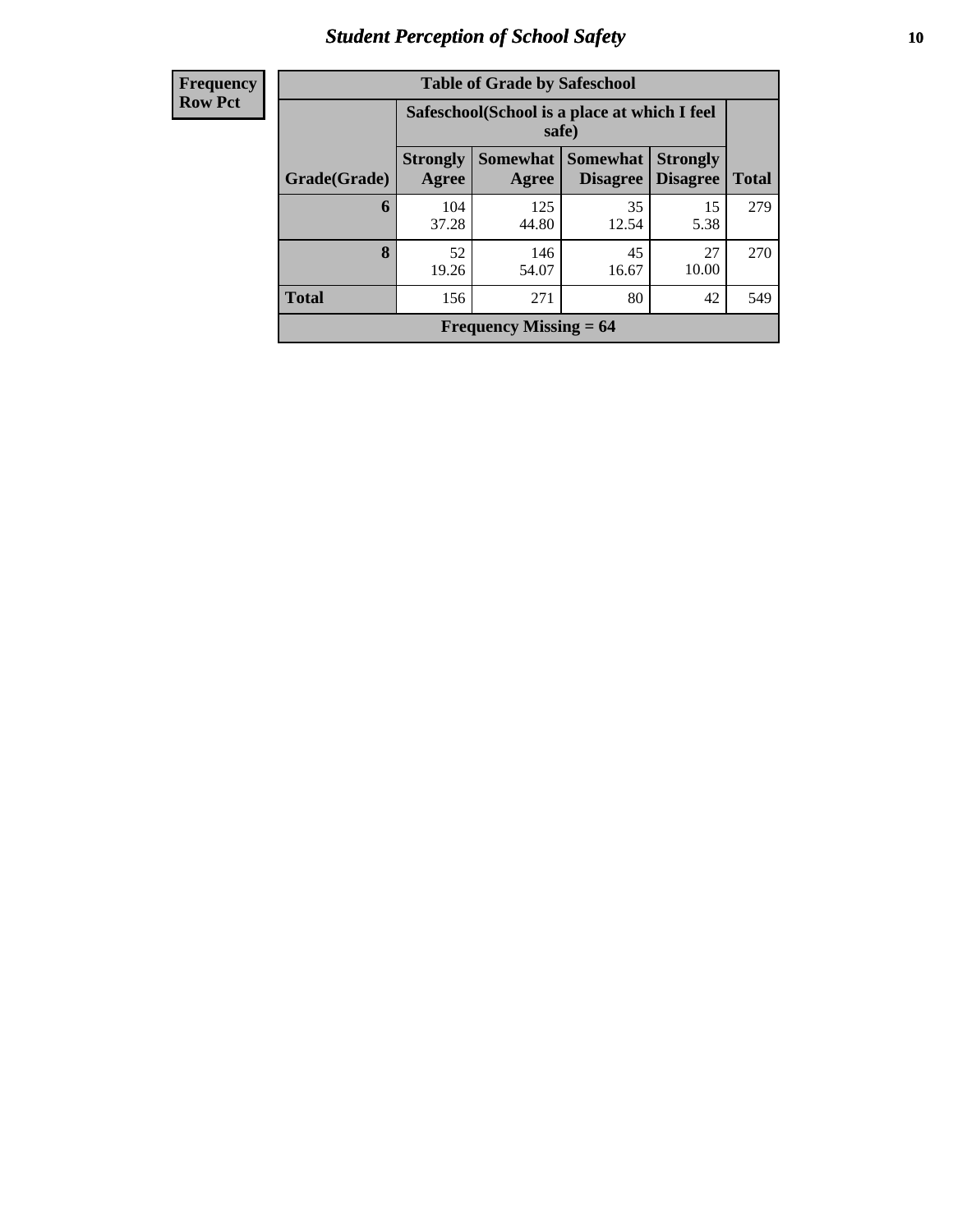## *Students Who Have Been Bullied* **11**

### **Frequency Row Pct**

| <b>Table of Grade by Bullied</b> |                         |                                                                               |                              |                   |                               |                               |                   |              |
|----------------------------------|-------------------------|-------------------------------------------------------------------------------|------------------------------|-------------------|-------------------------------|-------------------------------|-------------------|--------------|
|                                  |                         | <b>Bullied</b> (I have been bullied by other<br>students in the past 30 days) |                              |                   |                               |                               |                   |              |
| Grade(Grade)                     | $\bf{0}$<br><b>Days</b> | 1 or<br>$\mathbf{2}$<br>days                                                  | 3 <sub>to</sub><br>5<br>days | 6 to<br>9<br>days | <b>10</b><br>to<br>19<br>days | <b>20</b><br>to<br>29<br>days | All<br>30<br>days | <b>Total</b> |
| 6                                | 207<br>73.67            | 33<br>11.74                                                                   | 16<br>5.69                   | 8<br>2.85         | 10<br>3.56                    | $\Omega$<br>0.00              | 2.49              | 281          |
| 8                                | 262<br>78.92            | 19<br>5.72                                                                    | 21<br>6.33                   | 8<br>2.41         | 8<br>2.41                     | 2<br>0.60                     | 12<br>3.61        | 332          |
| <b>Total</b>                     | 469                     | 52                                                                            | 37                           | 16                | 18                            | $\overline{2}$                | 19                | 613          |

h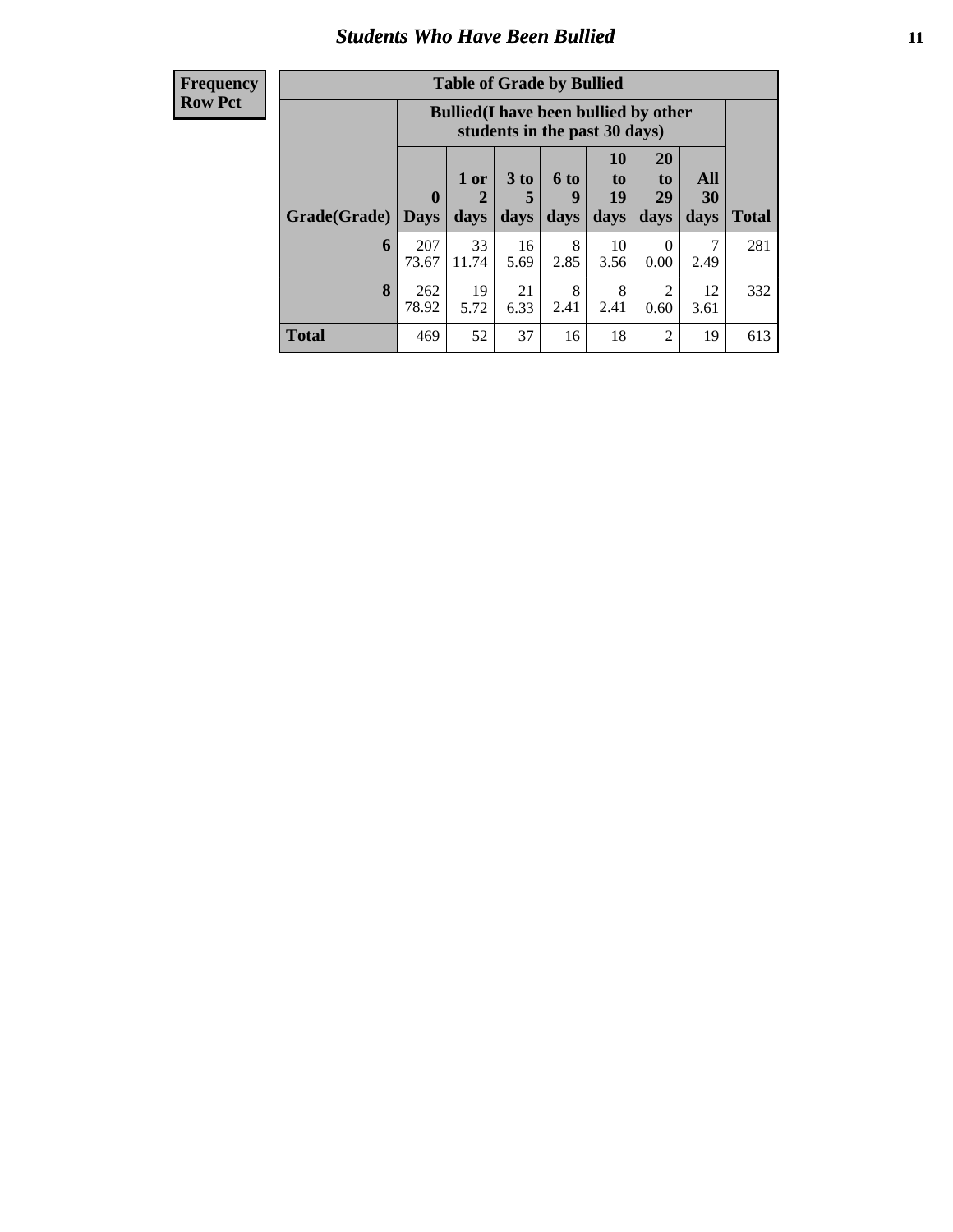### *School Climate* **12**

| <b>Frequency</b> | <b>Table of SchoolClimate1 by Grade</b> |                   |              |              |  |  |
|------------------|-----------------------------------------|-------------------|--------------|--------------|--|--|
| <b>Col Pct</b>   | SchoolClimate1(I<br>like school)        | Grade(Grade)<br>6 | 8            | <b>Total</b> |  |  |
|                  | <b>Strongly Agree</b>                   | 59<br>21.00       | 29<br>8.73   | 88           |  |  |
|                  | <b>Somewhat Agree</b>                   | 164<br>58.36      | 179<br>53.92 | 343          |  |  |
|                  | <b>Somewhat Disagree</b>                | 35<br>12.46       | 93<br>28.01  | 128          |  |  |
|                  | <b>Strongly Disagree</b>                | 23<br>8.19        | 31<br>9.34   | 54           |  |  |
|                  | <b>Total</b>                            | 281               | 332          | 613          |  |  |

### **Frequency Col Pct**

| <b>Table of SchoolClimate2 by Grade</b>           |                   |              |              |  |  |
|---------------------------------------------------|-------------------|--------------|--------------|--|--|
| SchoolClimate2(I<br>feel successful at<br>school) | Grade(Grade)<br>6 | 8            | <b>Total</b> |  |  |
| <b>Strongly Agree</b>                             | 116<br>41.28      | 94<br>28.31  | 210          |  |  |
| <b>Somewhat Agree</b>                             | 135<br>48.04      | 210<br>63.25 | 345          |  |  |
| <b>Somewhat Disagree</b>                          | 22<br>7.83        | 21<br>6.33   | 43           |  |  |
| <b>Strongly Disagree</b>                          | 8<br>2.85         | 7<br>2.11    | 15           |  |  |
| Total                                             | 281               | 332          | 613          |  |  |

| Frequency      | <b>Table of SchoolClimate3 by Grade</b>                                      |                       |              |              |  |  |
|----------------|------------------------------------------------------------------------------|-----------------------|--------------|--------------|--|--|
| <b>Col Pct</b> | <b>SchoolClimate3(My</b><br>school has high<br>standards for<br>achievement) | Grade(Grade)<br>6     | 8            | <b>Total</b> |  |  |
|                |                                                                              |                       |              |              |  |  |
|                | <b>Strongly Agree</b>                                                        | 172<br>61.21          | 131<br>39.46 | 303          |  |  |
|                | <b>Somewhat Agree</b>                                                        | 84<br>29.89           | 175<br>52.71 | 259          |  |  |
|                | <b>Somewhat Disagree</b>                                                     | 22<br>7.83            | 17<br>5.12   | 39           |  |  |
|                | <b>Strongly Disagree</b>                                                     | $\mathcal{R}$<br>1.07 | 9<br>2.71    | 12           |  |  |
|                | Total                                                                        | 281                   | 332          | 613          |  |  |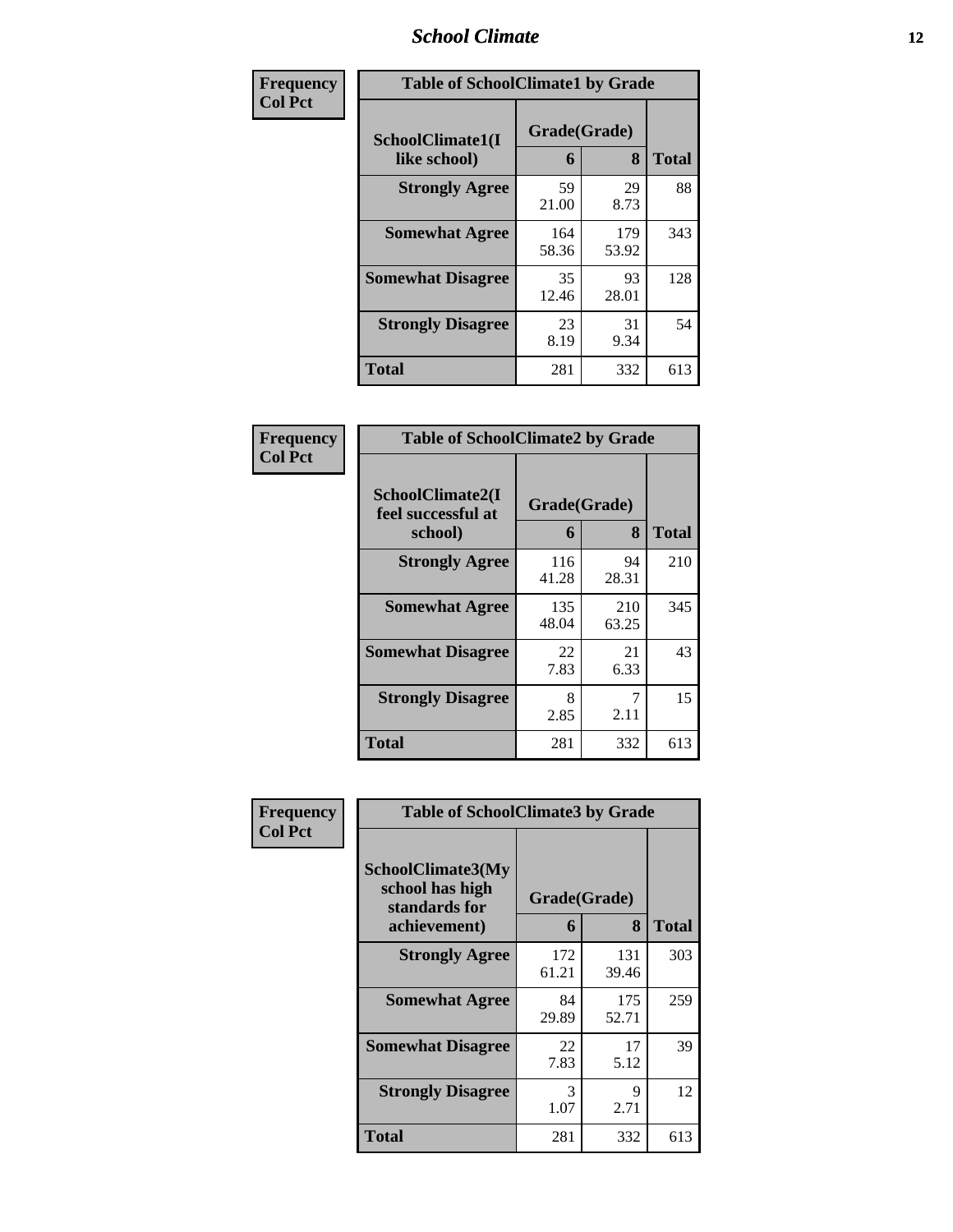### *School Climate* **13**

| Frequency      |                                                                      | <b>Table of SchoolClimate4 by Grade</b> |              |              |
|----------------|----------------------------------------------------------------------|-----------------------------------------|--------------|--------------|
| <b>Col Pct</b> | <b>SchoolClimate4(My</b><br>school sets clear<br>rules for behavior) | Grade(Grade)<br>6                       | 8            | <b>Total</b> |
|                | <b>Strongly Agree</b>                                                | 193<br>68.68                            | 216<br>65.06 | 409          |
|                | <b>Somewhat Agree</b>                                                | 69<br>24.56                             | 79<br>23.80  | 148          |
|                | <b>Somewhat Disagree</b>                                             | 13<br>4.63                              | 22<br>6.63   | 35           |
|                | <b>Strongly Disagree</b>                                             | 6<br>2.14                               | 15<br>4.52   | 21           |
|                | <b>Total</b>                                                         | 281                                     | 332          | 613          |

### **Frequency Col Pct**

| <b>Table of SchoolClimate5 by Grade</b>                   |              |              |              |
|-----------------------------------------------------------|--------------|--------------|--------------|
| SchoolClimate5(I<br>know what to do in<br>an emergency at | Grade(Grade) |              |              |
| school)                                                   | 6            | 8            | <b>Total</b> |
| <b>Strongly Agree</b>                                     | 198<br>70.46 | 227<br>68.37 | 425          |
| <b>Somewhat Agree</b>                                     | 69<br>24.56  | 80<br>24.10  | 149          |
| <b>Somewhat Disagree</b>                                  | 10<br>3.56   | 16<br>4.82   | 26           |
| <b>Strongly Disagree</b>                                  | 4<br>1.42    | 9<br>2.71    | 13           |
| Total                                                     | 281          | 332          | 613          |

| Frequency      | <b>Table of SchoolClimate6 by Grade</b>                  |                   |              |              |
|----------------|----------------------------------------------------------|-------------------|--------------|--------------|
| <b>Col Pct</b> | <b>SchoolClimate6(Teachers</b><br>treat me with respect) | Grade(Grade)<br>6 | 8            | <b>Total</b> |
|                | <b>Strongly Agree</b>                                    | 127<br>45.20      | 99<br>29.82  | 226          |
|                | <b>Somewhat Agree</b>                                    | 106<br>37.72      | 170<br>51.20 | 276          |
|                | <b>Somewhat Disagree</b>                                 | 21<br>7.47        | 40<br>12.05  | 61           |
|                | <b>Strongly Disagree</b>                                 | 27<br>9.61        | 23<br>6.93   | 50           |
|                | <b>Total</b>                                             | 281               | 332          | 613          |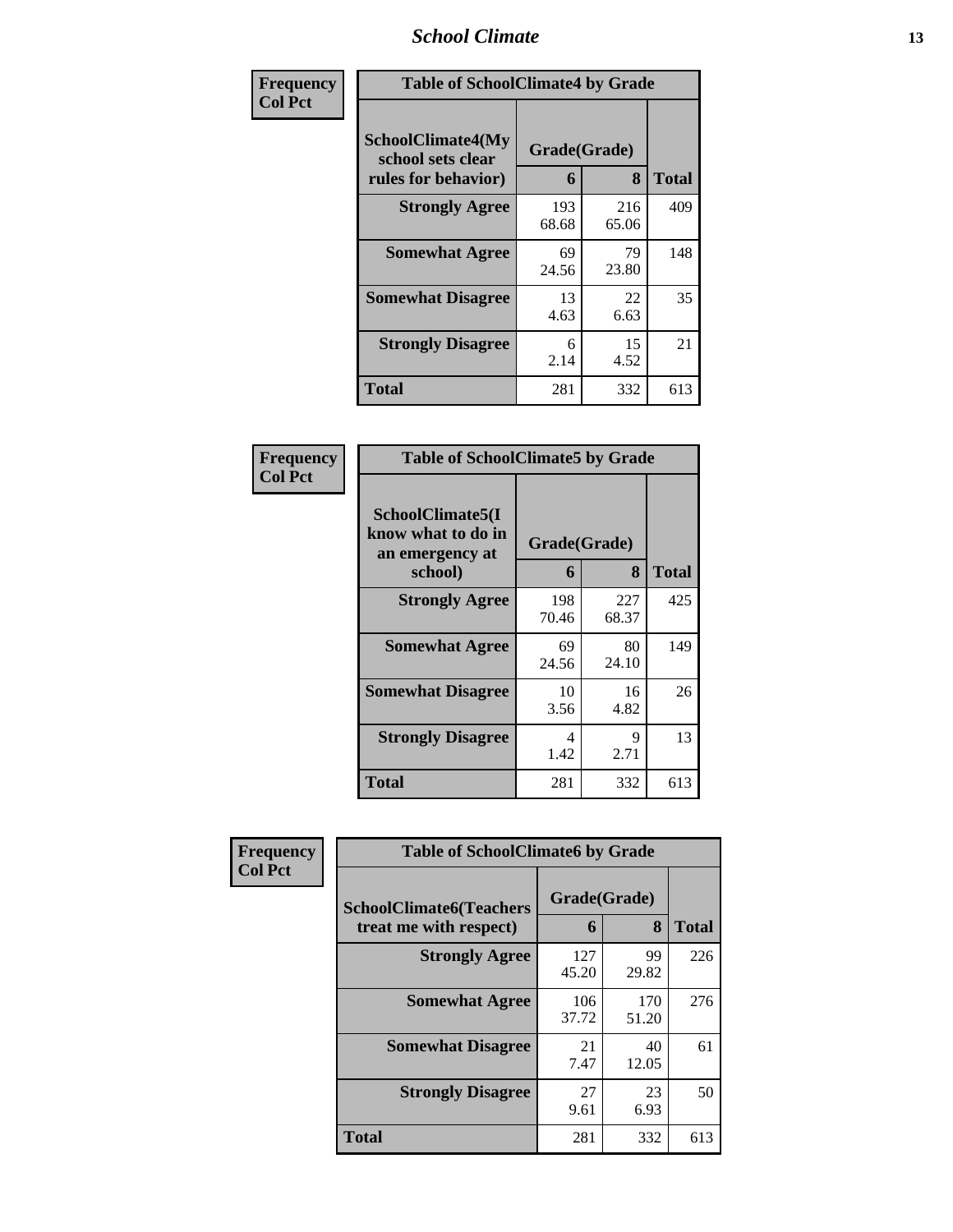### *School Climate* **14**

| Frequency      | <b>Table of SchoolClimate7 by Grade</b>                                       |                   |              |              |
|----------------|-------------------------------------------------------------------------------|-------------------|--------------|--------------|
| <b>Col Pct</b> | <b>SchoolClimate7(Behaviors</b><br>in my class allow the<br>teacher to teach) | Grade(Grade)<br>6 | 8            | <b>Total</b> |
|                | <b>Strongly Agree</b>                                                         | 79<br>28.11       | 38<br>11.45  | 117          |
|                | <b>Somewhat Agree</b>                                                         | 134<br>47.69      | 134<br>40.36 | 268          |
|                | <b>Somewhat Disagree</b>                                                      | 46<br>16.37       | 131<br>39.46 | 177          |
|                | <b>Strongly Disagree</b>                                                      | 22<br>7.83        | 29<br>8.73   | 51           |
|                | <b>Total</b>                                                                  | 281               | 332          | 613          |

| Frequency      | <b>Table of SchoolClimate8 by Grade</b>                                              |                   |              |       |
|----------------|--------------------------------------------------------------------------------------|-------------------|--------------|-------|
| <b>Col Pct</b> | <b>SchoolClimate8(Students</b><br>are frequently<br>recognized for good<br>behavior) | Grade(Grade)<br>6 | 8            | Total |
|                | <b>Strongly Agree</b>                                                                | 79<br>28.11       | 36<br>10.84  | 115   |
|                | <b>Somewhat Agree</b>                                                                | 123<br>43.77      | 139<br>41.87 | 262   |
|                | <b>Somewhat Disagree</b>                                                             | 63<br>22.42       | 55<br>16.57  | 118   |
|                | <b>Strongly Disagree</b>                                                             | 16<br>5.69        | 102<br>30.72 | 118   |
|                | <b>Total</b>                                                                         | 281               | 332          | 613   |

| <b>Frequency</b> | <b>Table of SchoolClimate9 by Grade</b>                                           |                   |                     |              |
|------------------|-----------------------------------------------------------------------------------|-------------------|---------------------|--------------|
| <b>Col Pct</b>   | SchoolClimate9(School<br>counselor would be<br>helpful if I needed<br>assistance) | Grade(Grade)<br>6 | 8                   | <b>Total</b> |
|                  | <b>Strongly Agree</b>                                                             | 217<br>77.22      | <b>200</b><br>60.24 | 417          |
|                  | <b>Somewhat Agree</b>                                                             | 46<br>16.37       | 111<br>33.43        | 157          |
|                  | <b>Somewhat Disagree</b>                                                          | 9<br>3.20         | 7<br>2.11           | 16           |
|                  | <b>Strongly Disagree</b>                                                          | 9<br>3.20         | 14<br>4.22          | 23           |
|                  | <b>Total</b>                                                                      | 281               | 332                 | 613          |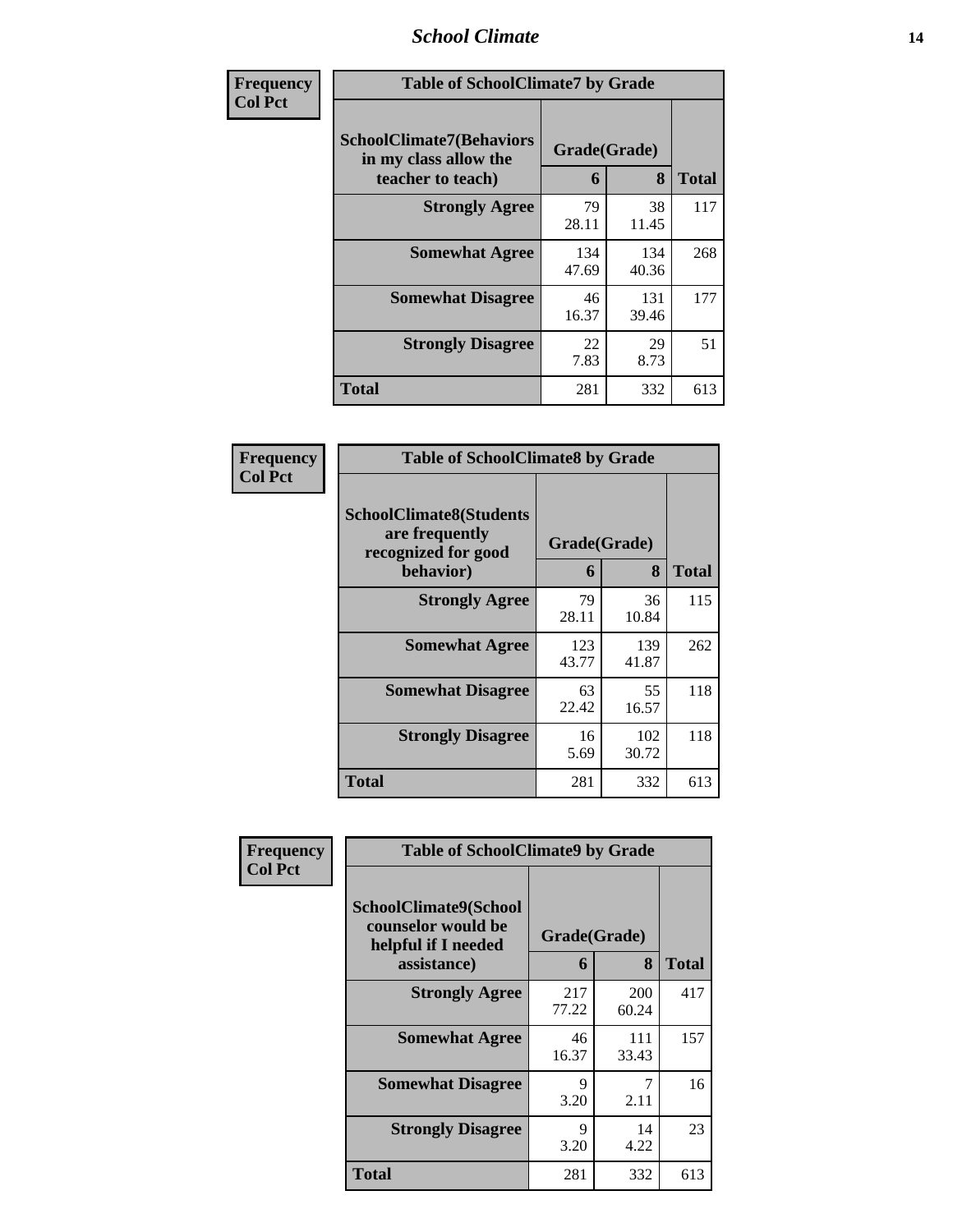## *Reasons for Dropping Out* **15**

| Frequency      | <b>Table of Dropoutreason by Grade</b>                |              |              |       |
|----------------|-------------------------------------------------------|--------------|--------------|-------|
| <b>Col Pct</b> | Dropoutreason(If<br>I dropped out the<br>reason would | Grade(Grade) |              |       |
|                | most likely be)                                       | 6            | 8            | Total |
|                | <b>Won't Drop out</b>                                 | 155<br>55.56 | 132<br>48.89 | 287   |
|                | <b>Bored</b>                                          | 34<br>12.19  | 53<br>19.63  | 87    |
|                | <b>Family Reasons</b>                                 | 24<br>8.60   | 35<br>12.96  | 59    |
|                | <b>Being Bullied</b>                                  | 29<br>10.39  | 6<br>2.22    | 35    |
|                | <b>Other</b>                                          | 37<br>13.26  | 44<br>16.30  | 81    |
|                | Total                                                 | 279          | 270          | 549   |
|                | Frequency Missing $= 64$                              |              |              |       |

| Frequency<br><b>Col Pct</b> | <b>Table of Dropout by Grade</b>                            |                          |              |              |
|-----------------------------|-------------------------------------------------------------|--------------------------|--------------|--------------|
|                             | Dropout(I<br>have<br>thought<br>about<br>dropping<br>out of | Grade(Grade)             |              |              |
|                             | school)                                                     | 6                        | 8            | <b>Total</b> |
|                             | <b>Yes</b>                                                  | 60<br>21.51              | 73<br>27.04  | 133          |
|                             | N <sub>0</sub>                                              | 219<br>78.49             | 197<br>72.96 | 416          |
|                             | <b>Total</b>                                                | 279                      | 270          | 549          |
|                             |                                                             | Frequency Missing $= 64$ |              |              |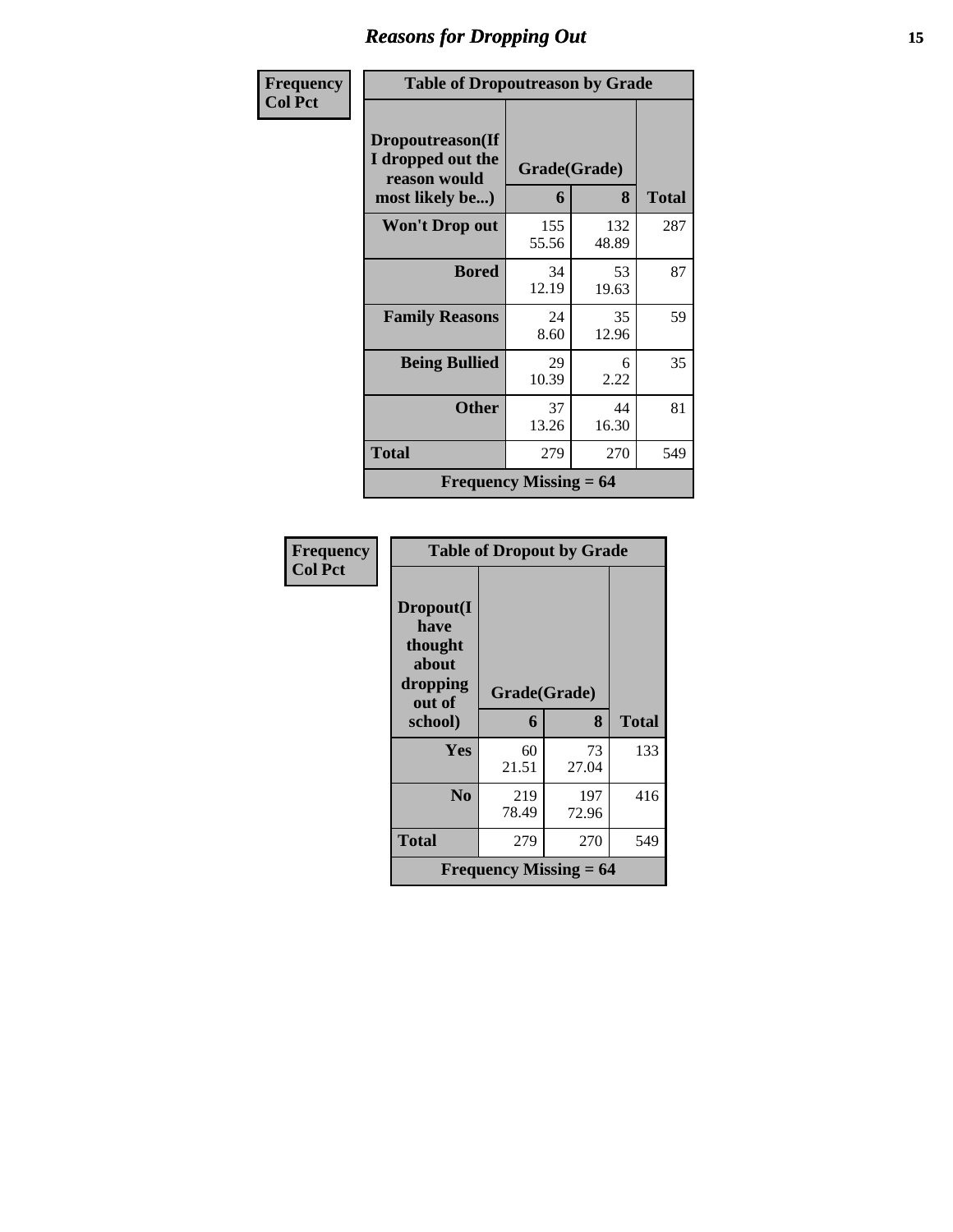*School Safety* **16**

| Frequency      | <b>Table of Gangself by Grade</b>                                                        |                          |              |              |
|----------------|------------------------------------------------------------------------------------------|--------------------------|--------------|--------------|
| <b>Col Pct</b> | Gangself(I<br>have<br>participated<br>in illegal<br>gang<br>activities in<br>the past 30 | Grade(Grade)             |              |              |
|                | days)                                                                                    | 6                        | 8            | <b>Total</b> |
|                | <b>Yes</b>                                                                               | 2.51                     | 22<br>8.15   | 29           |
|                | N <sub>0</sub>                                                                           | 272<br>97.49             | 248<br>91.85 | 520          |
|                | <b>Total</b>                                                                             | 279                      | 270          | 549          |
|                |                                                                                          | Frequency Missing $= 64$ |              |              |

| Frequency<br><b>Col Pct</b> | <b>Table of Gangpeers by Grade</b>                                                                                    |                          |              |              |
|-----------------------------|-----------------------------------------------------------------------------------------------------------------------|--------------------------|--------------|--------------|
|                             | <b>Gangpeers</b> (I<br>have friends<br>who have<br>participated<br>in illegal<br>gang<br>activities in<br>the past 30 | Grade(Grade)             |              |              |
|                             | days)                                                                                                                 | 6                        | 8            | <b>Total</b> |
|                             | <b>Yes</b>                                                                                                            | 25<br>8.96               | 93<br>34.44  | 118          |
|                             | N <sub>0</sub>                                                                                                        | 254<br>91.04             | 177<br>65.56 | 431          |
|                             | <b>Total</b>                                                                                                          | 279                      | 270          | 549          |
|                             |                                                                                                                       | Frequency Missing $= 64$ |              |              |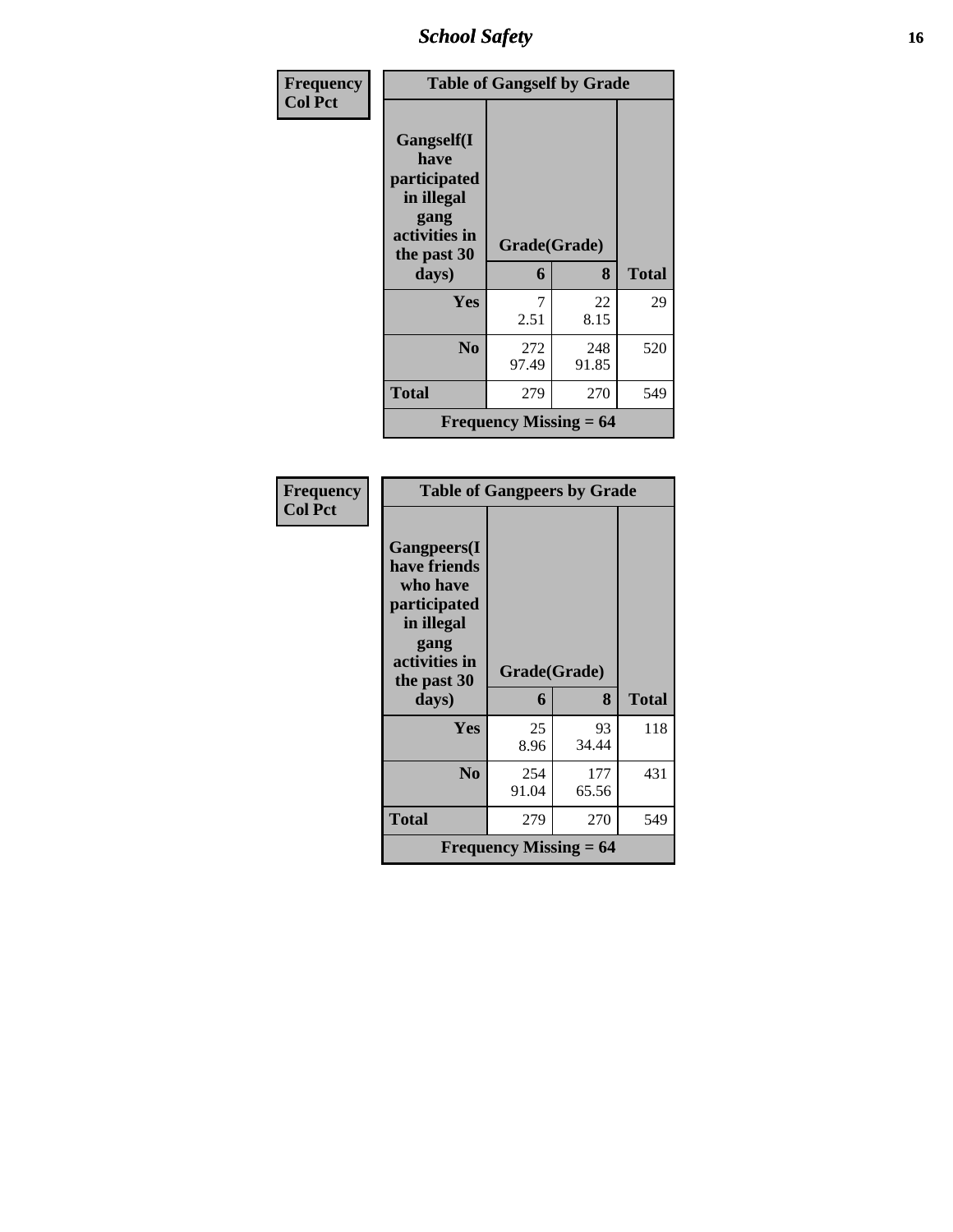*School Safety* **17**

| Frequency      |                                                                                          | <b>Table of Pickedon by Grade</b> |              |              |
|----------------|------------------------------------------------------------------------------------------|-----------------------------------|--------------|--------------|
| <b>Col Pct</b> | <b>Pickedon</b> (I have<br>been picked on or<br>teased at school in<br>the past 30 days) | Grade(Grade)<br>6                 | 8            | <b>Total</b> |
|                | <b>Strongly Agree</b>                                                                    | 72<br>25.81                       | 49<br>18.15  | 121          |
|                | <b>Somewhat Agree</b>                                                                    | 71<br>25.45                       | 78<br>28.89  | 149          |
|                | <b>Somewhat Disagree</b>                                                                 | 28<br>10.04                       | 34<br>12.59  | 62           |
|                | <b>Strongly Disagree</b>                                                                 | 108<br>38.71                      | 109<br>40.37 | 217          |
|                | Total                                                                                    | 279                               | 270          | 549          |
|                | Frequency Missing $= 64$                                                                 |                                   |              |              |

| Frequency<br>Col Pct |
|----------------------|
|                      |

| <b>Table of Safeschool by Grade</b>                      |                   |              |              |
|----------------------------------------------------------|-------------------|--------------|--------------|
| Safeschool(School<br>is a place at which I<br>feel safe) | Grade(Grade)<br>6 | 8            | <b>Total</b> |
| <b>Strongly Agree</b>                                    | 104<br>37.28      | 52<br>19.26  | 156          |
| <b>Somewhat Agree</b>                                    | 125<br>44.80      | 146<br>54.07 | 271          |
| <b>Somewhat Disagree</b>                                 | 35<br>12.54       | 45<br>16.67  | 80           |
| <b>Strongly Disagree</b>                                 | 15<br>5.38        | 27<br>10.00  | 42           |
| <b>Total</b>                                             | 279               | 270          | 549          |
| <b>Frequency Missing <math>= 64</math></b>               |                   |              |              |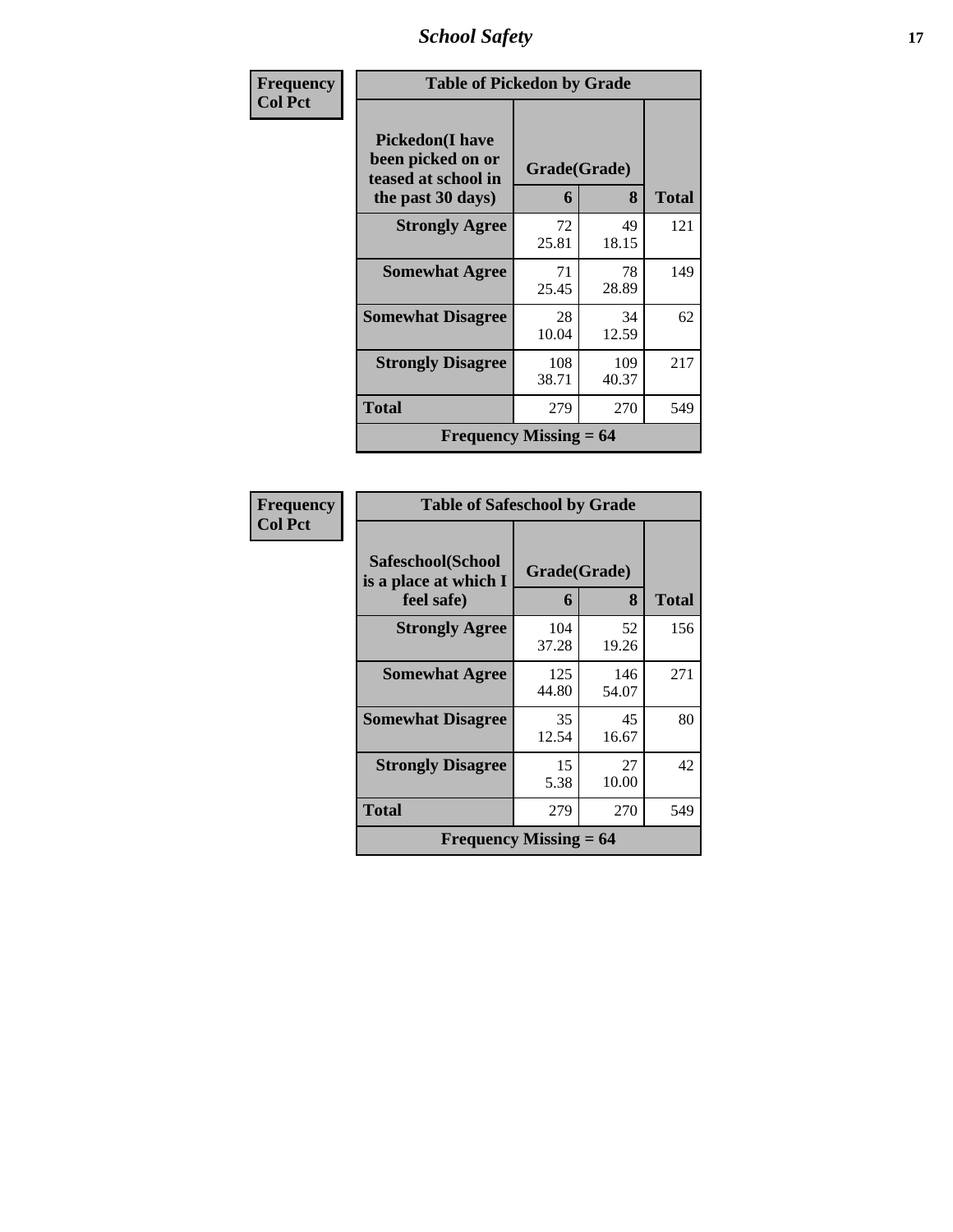*School Safety* **18**

**Frequency Row Pct**

| <b>Table of Grade by Bullied</b> |                             |                                                                               |                   |                   |                        |                        |                          |              |  |  |
|----------------------------------|-----------------------------|-------------------------------------------------------------------------------|-------------------|-------------------|------------------------|------------------------|--------------------------|--------------|--|--|
|                                  |                             | <b>Bullied</b> (I have been bullied by other<br>students in the past 30 days) |                   |                   |                        |                        |                          |              |  |  |
| Grade(Grade)                     | $\mathbf{0}$<br><b>Days</b> | $1$ or $ $<br>2<br>days                                                       | 3 to<br>5<br>days | 6 to<br>9<br>days | 10<br>to<br>19<br>days | 20<br>to<br>29<br>days | All<br><b>30</b><br>days | <b>Total</b> |  |  |
| 6                                | 207<br>73.67                | 33<br>11.74                                                                   | 16<br>5.69        | 8<br>2.85         | 10<br>3.56             | 0<br>0.00              | 2.49                     | 281          |  |  |
| 8                                | 262<br>78.92                | 19<br>5.72                                                                    | 21<br>6.33        | 8<br>2.41         | 8<br>2.41              | 2<br>0.60              | 12<br>3.61               | 332          |  |  |
| <b>Total</b>                     | 469                         | 52                                                                            | 37                | 16                | 18                     | 2                      | 19                       | 613          |  |  |

**Frequency Row Pct**

| <b>Table of Grade by Bulliedothers</b> |              |                                                                |                              |                   |                                                                            |                        |                   |              |  |
|----------------------------------------|--------------|----------------------------------------------------------------|------------------------------|-------------------|----------------------------------------------------------------------------|------------------------|-------------------|--------------|--|
|                                        |              | <b>Bulliedothers</b> (I bullied others in the past<br>30 days) |                              |                   |                                                                            |                        |                   |              |  |
| <b>Grade</b> (Grade) Days              | $\mathbf{0}$ | 1 or<br>2<br>days                                              | 3 <sub>to</sub><br>5<br>days | 6 to<br>9<br>days | <b>10</b><br>$\mathbf{t}$ <sup><math>\mathbf{0}</math></sup><br>19<br>days | 20<br>to<br>29<br>days | All<br>30<br>days | <b>Total</b> |  |
| 6                                      | 236<br>83.99 | 30<br>10.68                                                    | 4<br>1.42                    | 3<br>1.07         | 0.36                                                                       | 3<br>1.07              | 4<br>1.42         | 281          |  |
| 8                                      | 280<br>84.34 | 26<br>7.83                                                     | 8<br>2.41                    | 2<br>0.60         | 6<br>1.81                                                                  | $\overline{2}$<br>0.60 | 8<br>2.41         | 332          |  |
| <b>Total</b>                           | 516          | 56                                                             | 12                           | 5                 | 7                                                                          | 5                      | 12                | 613          |  |

| <b>Frequency</b> | <b>Table of Grade by Weaponschool</b> |                         |                                                                                 |                               |                   |              |  |  |
|------------------|---------------------------------------|-------------------------|---------------------------------------------------------------------------------|-------------------------------|-------------------|--------------|--|--|
| <b>Row Pct</b>   |                                       |                         | <b>Weaponschool</b> (I<br>brought a weapon to<br>school in the past 30<br>days) |                               |                   |              |  |  |
|                  | Grade(Grade)                          | $\bf{0}$<br><b>Days</b> | 1 or<br>2<br>days                                                               | <b>10</b><br>to<br>19<br>days | All<br>30<br>days | <b>Total</b> |  |  |
|                  | 6                                     | 279<br>99.29            | $\mathfrak{D}$<br>0.71                                                          | 0<br>0.00                     | $\Omega$<br>0.00  | 281          |  |  |
|                  | 8                                     | 325<br>97.89            | 4<br>1.20                                                                       | 0.30                          | 2<br>0.60         | 332          |  |  |
|                  | <b>Total</b>                          | 604                     | 6                                                                               | 1                             | 2                 | 613          |  |  |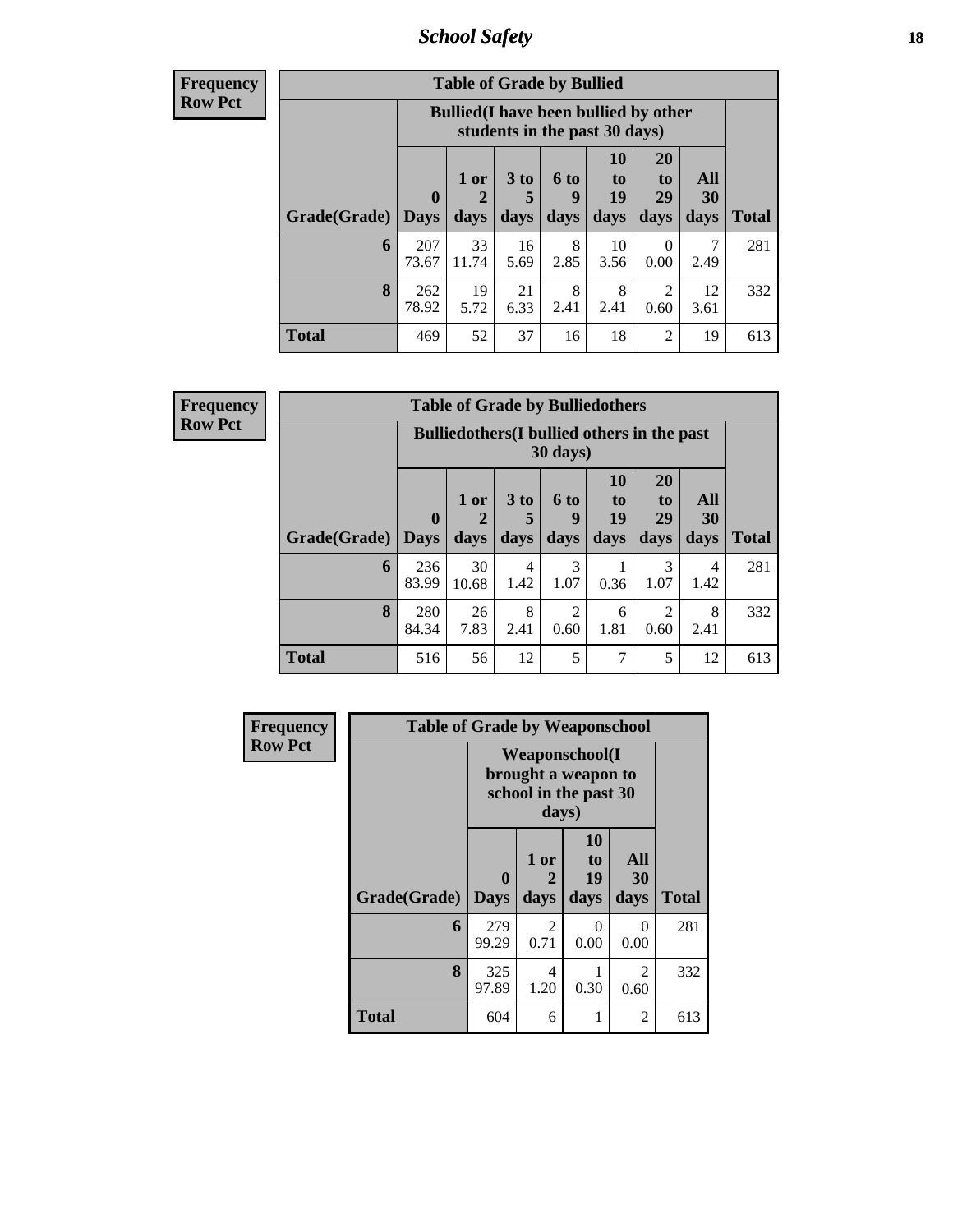*School Safety* **19**

| <b>Frequency</b> | <b>Table of Grade by Absentunsafe</b> |                                                                      |                   |                         |                              |                   |              |  |
|------------------|---------------------------------------|----------------------------------------------------------------------|-------------------|-------------------------|------------------------------|-------------------|--------------|--|
| <b>Row Pct</b>   |                                       | <b>Absentunsafe(I have missed</b><br>school because I felt unsafe in |                   |                         |                              |                   |              |  |
|                  | Grade(Grade)                          | 0<br><b>Days</b>                                                     | 1 or<br>2<br>days | 3 <sub>to</sub><br>days | 6 <sub>to</sub><br>g<br>days | All<br>30<br>days | <b>Total</b> |  |
|                  | 6                                     | 267<br>95.02                                                         | 8<br>2.85         | 4<br>1.42               | $\mathfrak{D}$<br>0.71       | 0<br>0.00         | 281          |  |
|                  | 8                                     | 323<br>97.29                                                         | 6<br>1.81         | 0<br>0.00               | $\mathcal{L}$<br>0.00        | 3<br>0.90         | 332          |  |
|                  | <b>Total</b>                          | 590                                                                  | 14                | $\overline{4}$          | $\overline{c}$               | 3                 | 613          |  |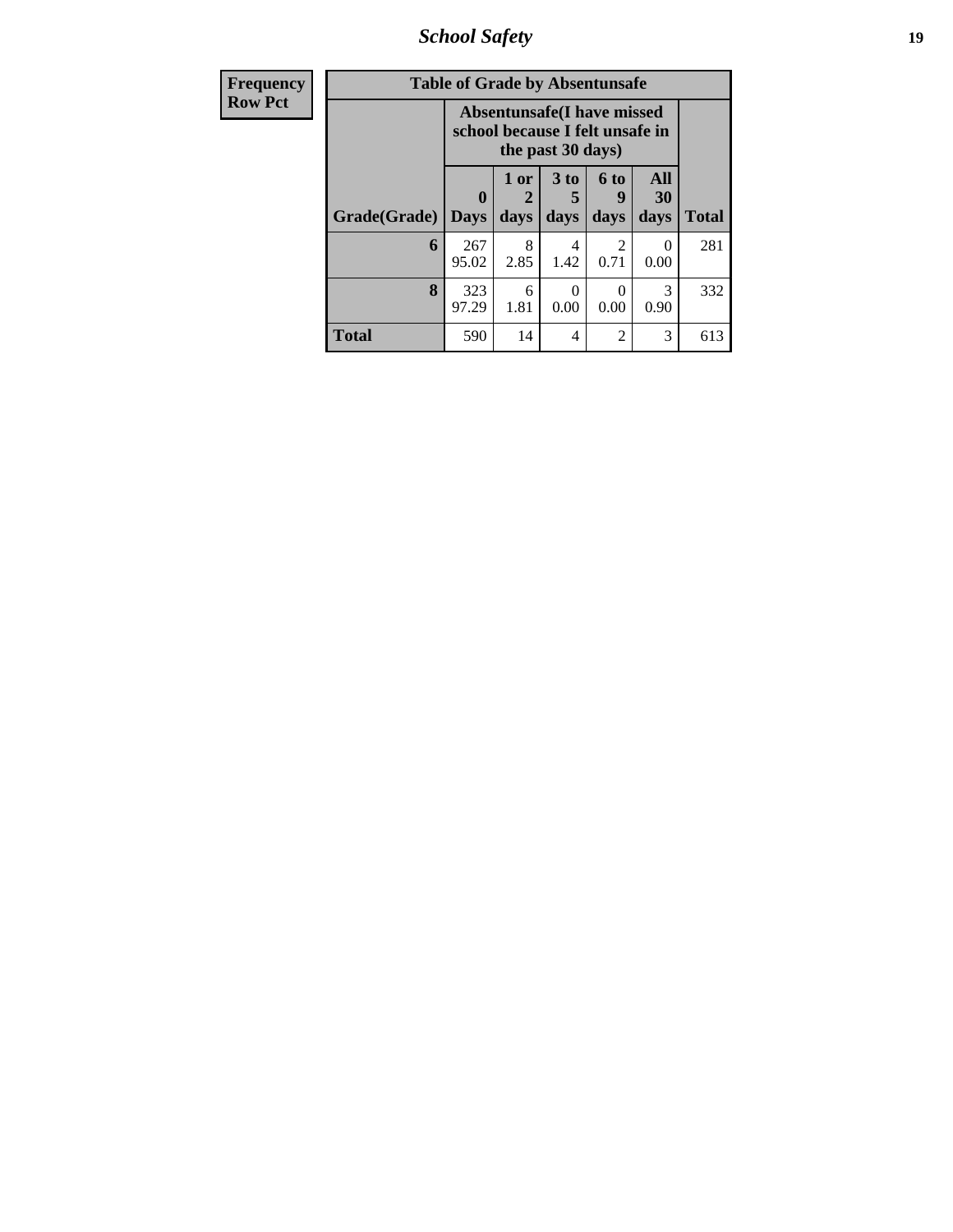## *Drug Use During Last 30 Days* 20

### **Frequency Row Pct**

| <b>Table of Grade by Alcohol</b> |                                 |                                     |                 |                        |                      |                        |              |  |  |  |
|----------------------------------|---------------------------------|-------------------------------------|-----------------|------------------------|----------------------|------------------------|--------------|--|--|--|
|                                  |                                 | Alcohol (Alcohol use, past 30 days) |                 |                        |                      |                        |              |  |  |  |
| Grade(Grade)                     | <b>Did</b><br>not<br><b>use</b> | $1-2$<br>days                       | $3 - 5$<br>days | $10-19$<br>days        | $20 - 29$<br>days    | Every<br>day           | <b>Total</b> |  |  |  |
| 6                                | 276<br>98.22                    | $\overline{c}$<br>0.71              | 0.36            | $\mathbf{0}$<br>0.00   | $\mathbf{0}$<br>0.00 | $\mathfrak{D}$<br>0.71 | 281          |  |  |  |
| 8                                | 295<br>88.86                    | 20<br>6.02                          | 2.11            | $\mathfrak{D}$<br>0.60 | 5<br>1.51            | 3<br>0.90              | 332          |  |  |  |
| <b>Total</b>                     | 571                             | 22                                  | 8               | 2                      | 5                    | 5                      | 613          |  |  |  |

| <b>Frequency</b> |              |                                                   |                 | <b>Table of Grade by Cigarettes</b> |                  |                        |                     |              |
|------------------|--------------|---------------------------------------------------|-----------------|-------------------------------------|------------------|------------------------|---------------------|--------------|
| <b>Row Pct</b>   |              | Cigarettes (Smoking tobacco use,<br>past 30 days) |                 |                                     |                  |                        |                     |              |
|                  | Grade(Grade) | <b>Did</b><br>not<br><b>use</b>                   | $1 - 2$<br>days | $3 - 5$<br>days                     | $6-9$<br>days    | $20 - 29$<br>days      | <b>Every</b><br>day | <b>Total</b> |
|                  | 6            | 279<br>99.29                                      | 0.36            | 0.36                                | $\Omega$<br>0.00 | $\Omega$<br>0.00       | $\Omega$<br>0.00    | 281          |
|                  | 8            | 310<br>93.37                                      | 4<br>1.20       | 11<br>3.31                          | 0.30             | $\overline{2}$<br>0.60 | 4<br>1.20           | 332          |
|                  | <b>Total</b> | 589                                               | 5               | 12                                  |                  | $\overline{2}$         | 4                   | 613          |

| Frequency      | <b>Table of Grade by Smokeless</b> |                                                         |                        |                           |              |              |  |  |  |
|----------------|------------------------------------|---------------------------------------------------------|------------------------|---------------------------|--------------|--------------|--|--|--|
| <b>Row Pct</b> |                                    | <b>Smokeless</b> (Chewing<br>tobacco use, past 30 days) |                        |                           |              |              |  |  |  |
|                | Grade(Grade)                       | Did<br>not<br><b>use</b>                                | $1-2$<br>days          | $3 - 5$<br>days           | Every<br>day | <b>Total</b> |  |  |  |
|                | 6                                  | 280<br>99.64                                            | $\mathbf{0}$<br>0.00   | $\mathbf{\Omega}$<br>0.00 | 0.36         | 281          |  |  |  |
|                | 8                                  | 326<br>98.19                                            | $\mathfrak{D}$<br>0.60 | 0.30                      | 3<br>0.90    | 332          |  |  |  |
|                | <b>Total</b>                       | 606                                                     | $\overline{2}$         |                           | 4            | 613          |  |  |  |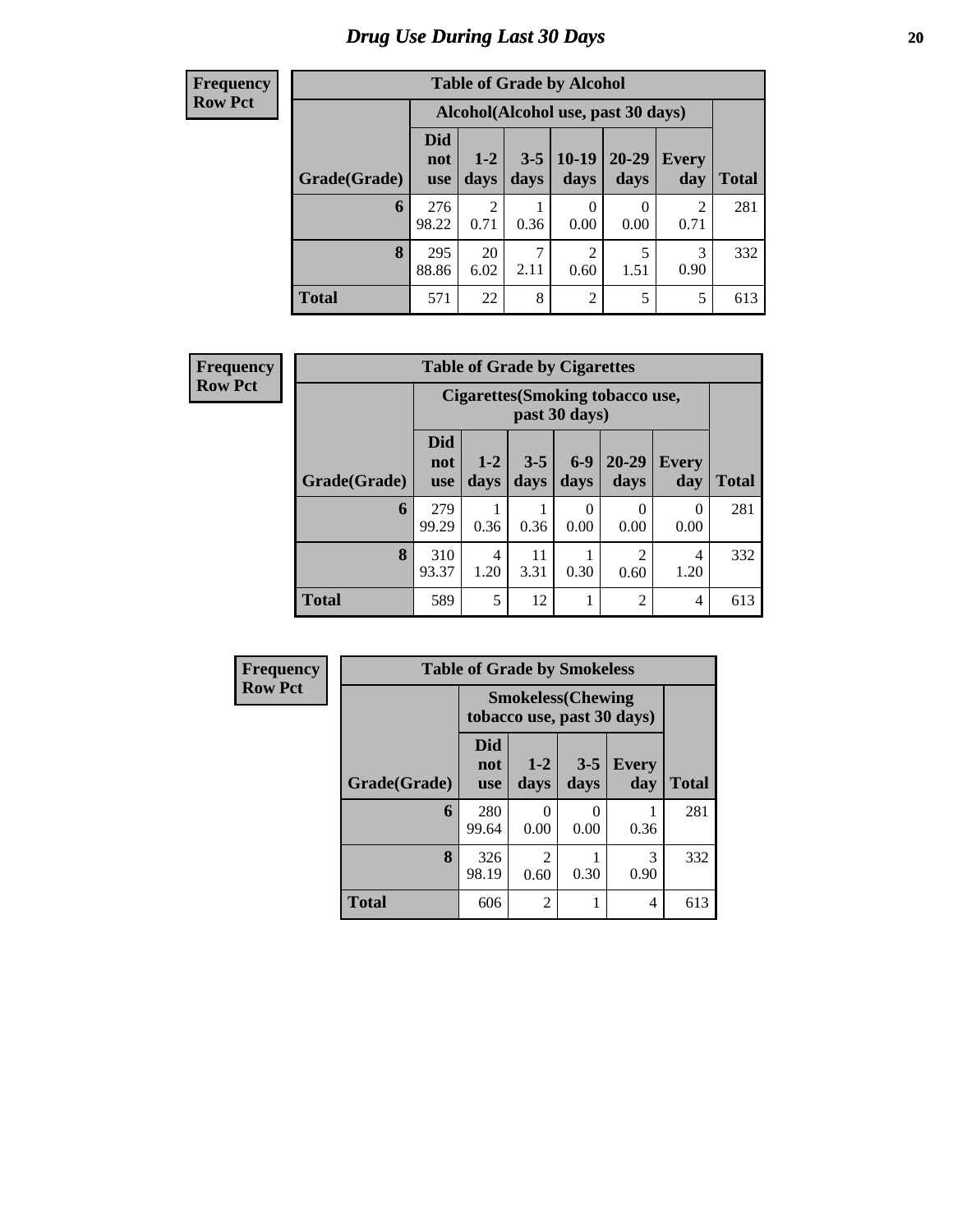## *Drug Use During Last 30 Days* **21**

## $Row$

|  |  | <b>Table of Grade by Marijuana</b> |
|--|--|------------------------------------|

| <b>Frequency</b> | <b>Table of Grade by Marijuana</b> |                                 |                        |                 |                  |                   |              |  |  |
|------------------|------------------------------------|---------------------------------|------------------------|-----------------|------------------|-------------------|--------------|--|--|
| <b>Row Pct</b>   |                                    | Marijuana (Marijuana use,       |                        |                 |                  |                   |              |  |  |
|                  | Grade(Grade)                       | <b>Did</b><br>not<br><b>use</b> | $1 - 2$<br>days        | $3 - 5$<br>days | $6-9$<br>days    | $20 - 29$<br>days | <b>Total</b> |  |  |
|                  | 6                                  | 279<br>99.29                    | 0.36                   | 0.36            | $\Omega$<br>0.00 | 0<br>0.00         | 281          |  |  |
|                  | 8                                  | 317<br>95.48                    | $\overline{2}$<br>0.60 | 0.30            | 10<br>3.01       | 2<br>0.60         | 332          |  |  |
|                  | <b>Total</b>                       | 596                             | 3                      | $\overline{c}$  | 10               | $\overline{2}$    | 613          |  |  |

| Frequency      |              | <b>Table of Grade by Cocaine</b>                 |              |
|----------------|--------------|--------------------------------------------------|--------------|
| <b>Row Pct</b> |              | <b>Cocaine</b> (Cocaine<br>use,<br>past 30 days) |              |
|                | Grade(Grade) | Did not use                                      | <b>Total</b> |
|                | 6            | 281<br>100.00                                    | 281          |
|                | 8            | 332<br>100.00                                    | 332          |
|                | <b>Total</b> | 613                                              | 613          |

| Frequency      |              | <b>Table of Grade by Inhalants</b>        |                 |                  |                        |              |
|----------------|--------------|-------------------------------------------|-----------------|------------------|------------------------|--------------|
| <b>Row Pct</b> |              | Inhalants (Inhalant use,<br>past 30 days) |                 |                  |                        |              |
|                | Grade(Grade) | Did<br>not<br><b>use</b>                  | $1 - 2$<br>days | $3 - 5$<br>days  | $6-9$<br>days          | <b>Total</b> |
|                | 6            | 281<br>100.00                             | 0.00            | $\Omega$<br>0.00 | 0<br>0.00              | 281          |
|                | 8            | 326<br>98.19                              | 0.30            | 3<br>0.90        | $\overline{2}$<br>0.60 | 332          |
|                | Total        | 607                                       |                 | 3                | 2                      | 613          |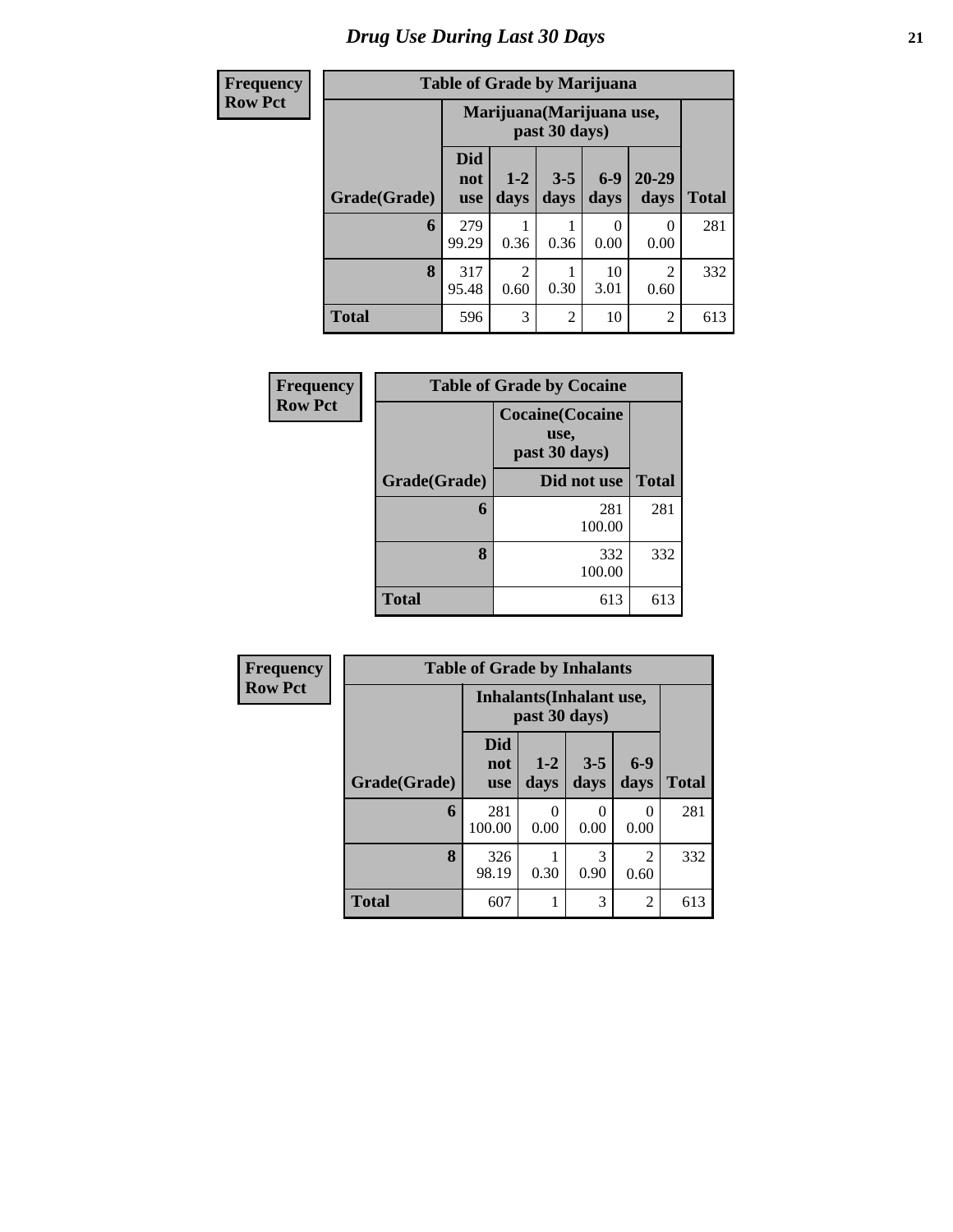| <b>Frequency</b> | <b>Table of Grade by Steroids</b> |                                                |                 |                 |              |
|------------------|-----------------------------------|------------------------------------------------|-----------------|-----------------|--------------|
| <b>Row Pct</b>   |                                   | <b>Steroids</b> (Steroid<br>use, past 30 days) |                 |                 |              |
|                  | Grade(Grade)                      | Did<br>not<br><b>use</b>                       | $1 - 2$<br>days | $10-19$<br>days | <b>Total</b> |
|                  | 6                                 | 280<br>99.64                                   | 0.36            | 0.00            | 281          |
|                  | 8                                 | 331<br>99.70                                   | 0<br>0.00       | 0.30            | 332          |
|                  | <b>Total</b>                      | 611                                            | 1               |                 | 613          |

| Frequency      | <b>Table of Grade by Ecstasy</b> |                                                  |              |  |
|----------------|----------------------------------|--------------------------------------------------|--------------|--|
| <b>Row Pct</b> |                                  | <b>Ecstasy</b> (Ecstasy<br>use,<br>past 30 days) |              |  |
|                | Grade(Grade)                     | Did not use                                      | <b>Total</b> |  |
|                | 6                                | 281<br>100.00                                    | 281          |  |
|                | 8                                | 332<br>100.00                                    | 332          |  |
|                | <b>Total</b>                     | 613                                              | 613          |  |

| <b>Frequency</b> | <b>Table of Grade by Meth</b> |                                                    |            |              |  |
|------------------|-------------------------------|----------------------------------------------------|------------|--------------|--|
| <b>Row Pct</b>   |                               | <b>Meth</b> (Methamphetamine<br>use, past 30 days) |            |              |  |
|                  | Grade(Grade)                  | Did not use                                        | 10-19 days | <b>Total</b> |  |
|                  | 6                             | 281<br>100.00                                      | 0.00       | 281          |  |
|                  | 8                             | 331<br>99.70                                       | 0.30       | 332          |  |
|                  | <b>Total</b>                  | 612                                                |            | 613          |  |

| Frequency      | <b>Table of Grade by Hallucinogens</b> |                                                   |              |  |  |
|----------------|----------------------------------------|---------------------------------------------------|--------------|--|--|
| <b>Row Pct</b> |                                        | Hallucinogens (Hallucinogen<br>use, past 30 days) |              |  |  |
|                | Grade(Grade)                           | Did not use                                       | <b>Total</b> |  |  |
|                | 6                                      | 281<br>100.00                                     | 281          |  |  |
|                | 8                                      | 332<br>100.00                                     | 332          |  |  |
|                | <b>Total</b>                           | 613                                               | 613          |  |  |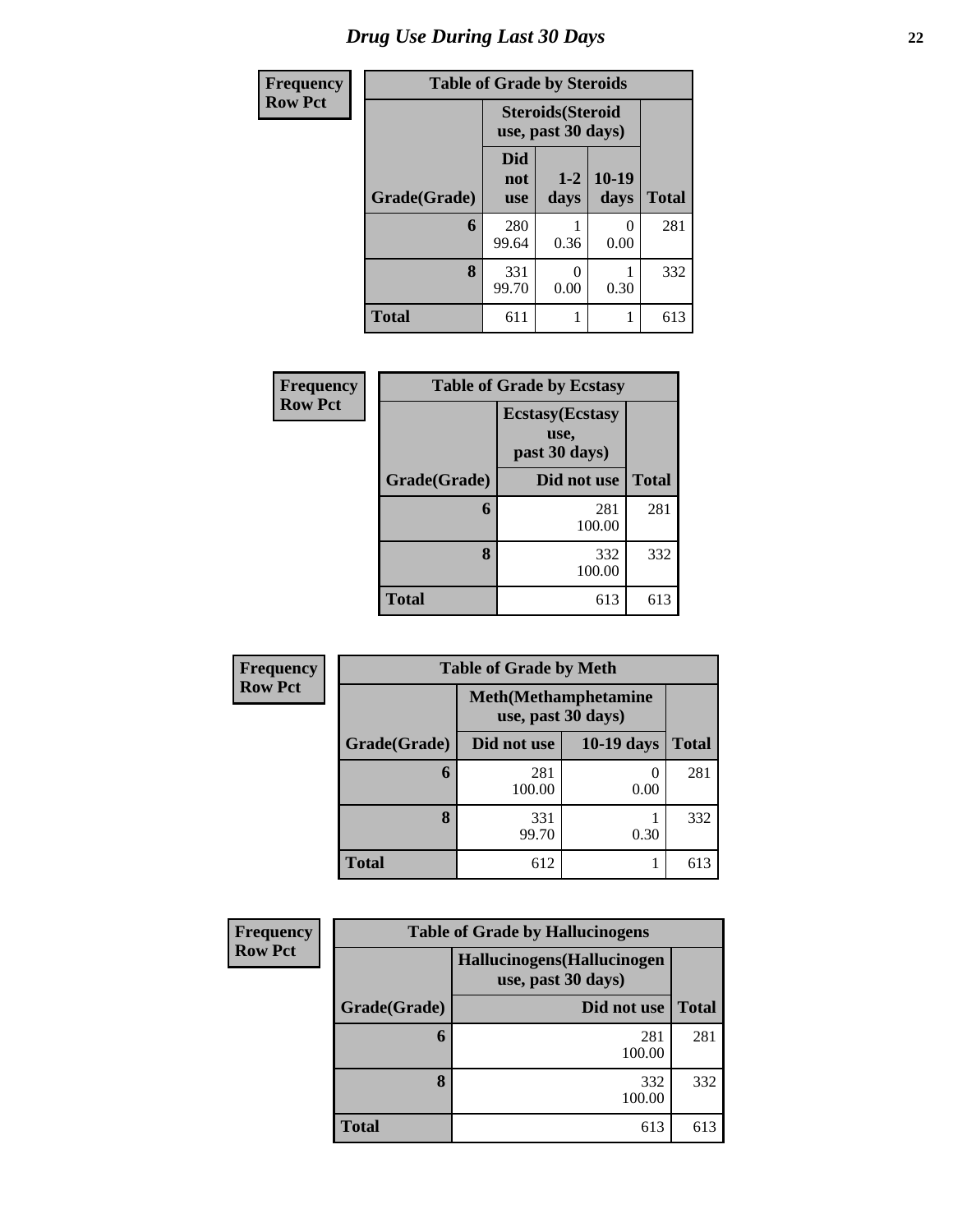### **Frequency Row Pct**

| <b>Table of Grade by Prescription</b> |                                 |                                                                                |                 |                 |                   |                        |              |
|---------------------------------------|---------------------------------|--------------------------------------------------------------------------------|-----------------|-----------------|-------------------|------------------------|--------------|
|                                       |                                 | <b>Prescription</b> (Prescription drugs not<br>prescribed to me, past 30 days) |                 |                 |                   |                        |              |
| Grade(Grade)                          | <b>Did</b><br>not<br><b>use</b> | $1 - 2$<br>days                                                                | $3 - 5$<br>days | $6 - 9$<br>days | $20 - 29$<br>days | <b>Every</b><br>day    | <b>Total</b> |
| 6                                     | 277<br>98.58                    | 0.36                                                                           | 0.36            | っ<br>0.71       | 0.00              | 0<br>0.00              | 281          |
| 8                                     | 319<br>96.08                    | 4<br>1.20                                                                      | 6<br>1.81       | 0.00            | 0.30              | $\mathfrak{D}$<br>0.60 | 332          |
| <b>Total</b>                          | 596                             | 5                                                                              | 7               | $\mathfrak{D}$  |                   | $\overline{2}$         | 613          |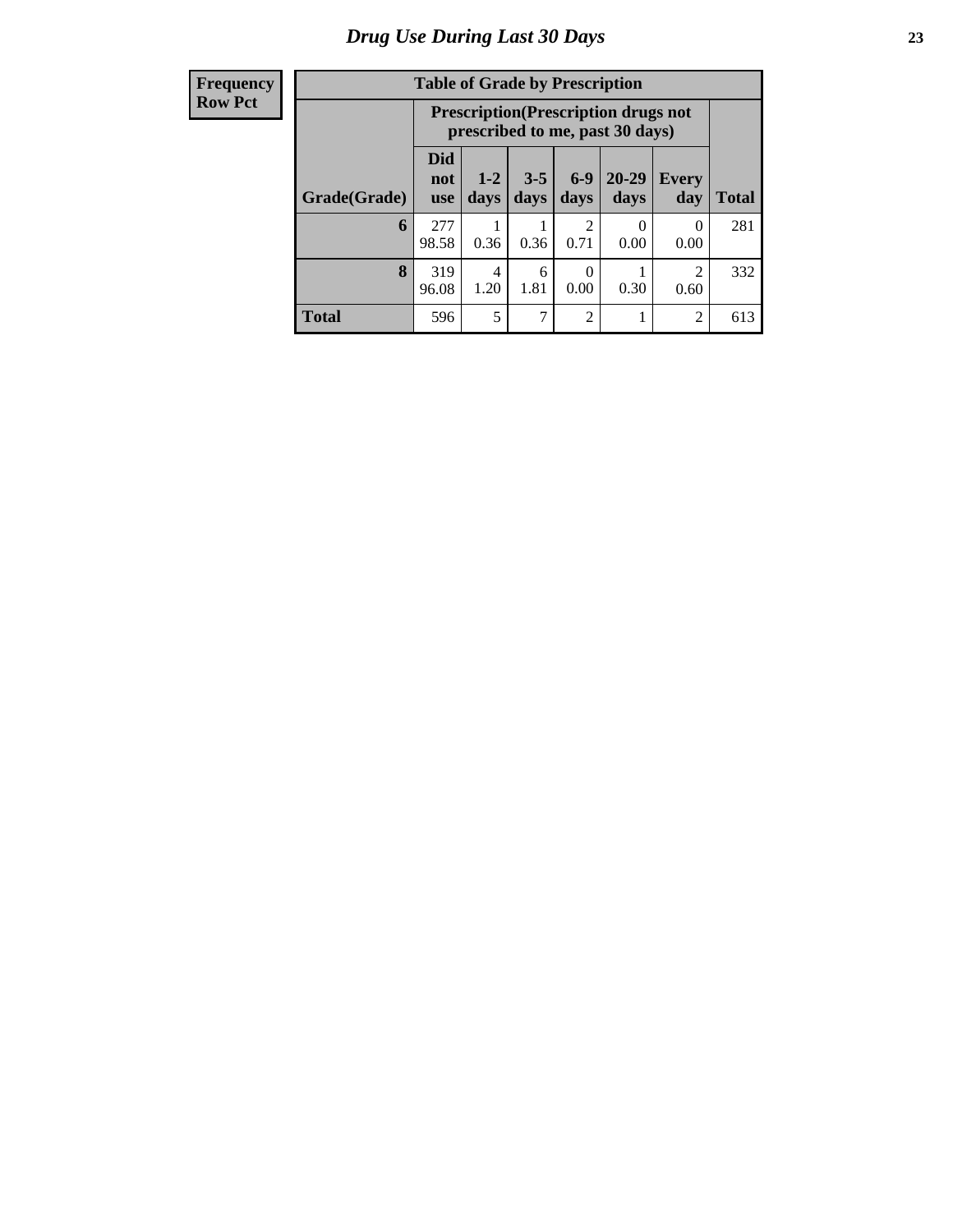| Frequency      | <b>Table of Alcoholease by Grade</b>              |                   |              |              |
|----------------|---------------------------------------------------|-------------------|--------------|--------------|
| <b>Col Pct</b> | <b>Alcoholease</b> (It is<br>easy to get alcohol) | Grade(Grade)<br>6 | 8            | <b>Total</b> |
|                | <b>Strongly Agree</b>                             | 52<br>18.51       | 60<br>18.07  | 112          |
|                | <b>Somewhat Agree</b>                             | 40<br>14.23       | 85<br>25.60  | 125          |
|                | <b>Somewhat Disagree</b>                          | 43<br>15.30       | 101<br>30.42 | 144          |
|                | <b>Strongly Disagree</b>                          | 146<br>51.96      | 86<br>25.90  | 232          |
|                | <b>Total</b>                                      | 281               | 332          | 613          |

| Frequency      | <b>Table of Cigarettesease by Grade</b>                  |                   |              |              |
|----------------|----------------------------------------------------------|-------------------|--------------|--------------|
| <b>Col Pct</b> | Cigarettesease (It is<br>easy to get smoking<br>tobacco) | Grade(Grade)<br>6 | 8            | <b>Total</b> |
|                | <b>Strongly Agree</b>                                    | 53<br>18.86       | 54<br>16.27  | 107          |
|                | <b>Somewhat Agree</b>                                    | 32<br>11.39       | 61<br>18.37  | 93           |
|                | <b>Somewhat Disagree</b>                                 | 34<br>12.10       | 36<br>10.84  | 70           |
|                | <b>Strongly Disagree</b>                                 | 162<br>57.65      | 181<br>54.52 | 343          |
|                | <b>Total</b>                                             | 281               | 332          | 613          |

| Frequency      | <b>Table of Smokelessease by Grade</b>             |              |              |              |  |
|----------------|----------------------------------------------------|--------------|--------------|--------------|--|
| <b>Col Pct</b> | <b>Smokelessease</b> (It is<br>easy to get chewing |              | Grade(Grade) |              |  |
|                | tobacco)                                           | 6            | 8            | <b>Total</b> |  |
|                | <b>Strongly Agree</b>                              | 44<br>15.66  | 50<br>15.06  | 94           |  |
|                | <b>Somewhat Agree</b>                              | 37<br>13.17  | 49<br>14.76  | 86           |  |
|                | <b>Somewhat Disagree</b>                           | 33<br>11.74  | 36<br>10.84  | 69           |  |
|                | <b>Strongly Disagree</b>                           | 167<br>59.43 | 197<br>59.34 | 364          |  |
|                | <b>Total</b>                                       | 281          | 332          | 613          |  |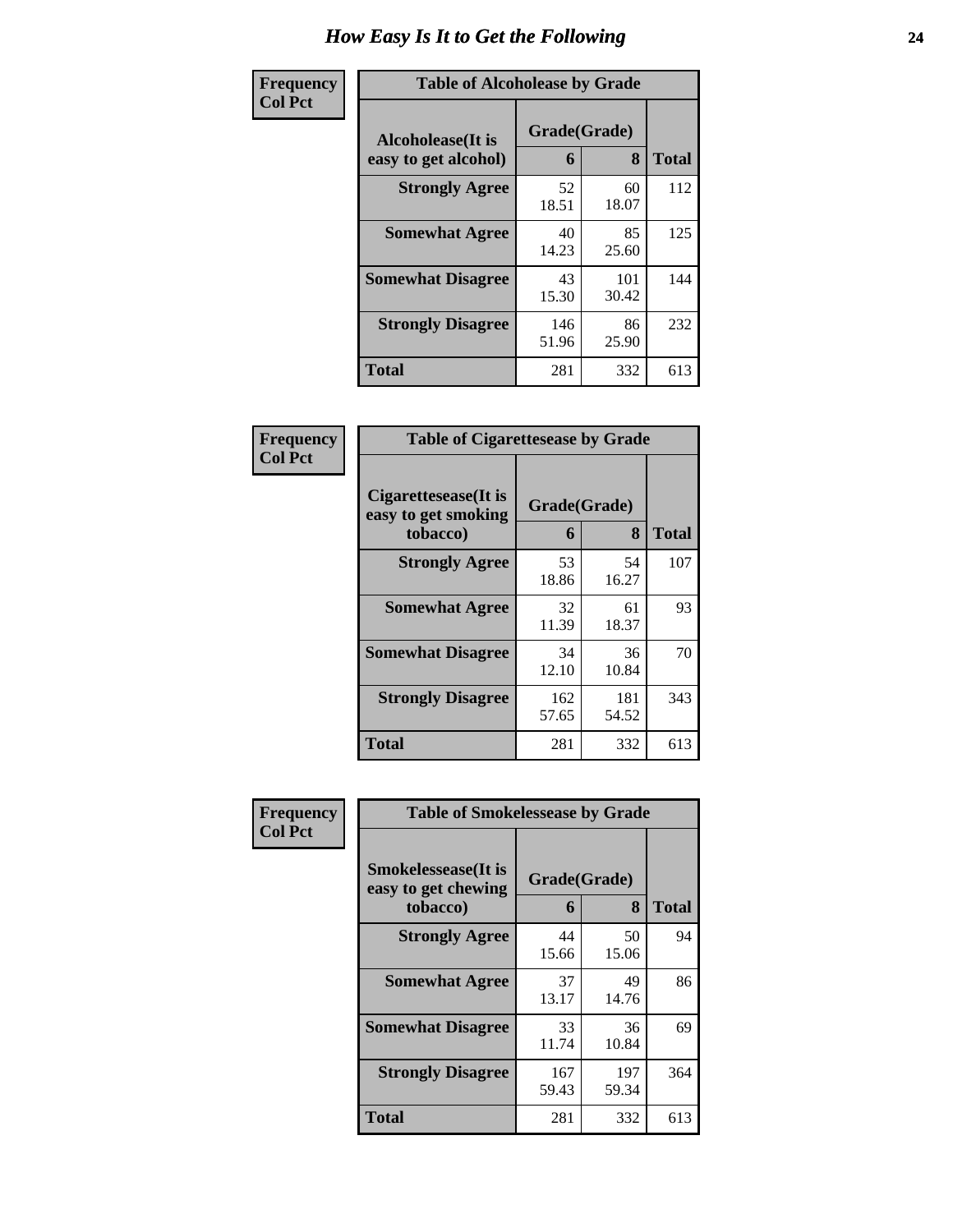| Frequency      | <b>Table of Marijuanaease by Grade</b>           |                   |              |              |
|----------------|--------------------------------------------------|-------------------|--------------|--------------|
| <b>Col Pct</b> | Marijuanaease(It is<br>easy to get<br>marijuana) | Grade(Grade)<br>6 | 8            | <b>Total</b> |
|                | <b>Strongly Agree</b>                            | 24<br>8.54        | 42<br>12.65  | 66           |
|                | <b>Somewhat Agree</b>                            | 26<br>9.25        | 53<br>15.96  | 79           |
|                | <b>Somewhat Disagree</b>                         | 32<br>11.39       | 33<br>9.94   | 65           |
|                | <b>Strongly Disagree</b>                         | 199<br>70.82      | 204<br>61.45 | 403          |
|                | <b>Total</b>                                     | 281               | 332          | 613          |

### **Frequency Col Pct**

| <b>Table of Cocaineease by Grade</b>              |                   |              |     |  |  |
|---------------------------------------------------|-------------------|--------------|-----|--|--|
| <b>Cocaineease</b> (It is<br>easy to get cocaine) | Grade(Grade)<br>6 | <b>Total</b> |     |  |  |
| <b>Strongly Agree</b>                             | 18<br>6.41        | 20<br>6.02   | 38  |  |  |
| <b>Somewhat Agree</b>                             | 20<br>7.12        | 32<br>9.64   | 52  |  |  |
| <b>Somewhat Disagree</b>                          | 43<br>15.30       | 51<br>15.36  | 94  |  |  |
| <b>Strongly Disagree</b>                          | 200<br>71.17      | 229<br>68.98 | 429 |  |  |
| <b>Total</b>                                      | 281               | 332          | 613 |  |  |

| Frequency      | <b>Table of Inhalantsease by Grade</b>                   |                   |              |              |
|----------------|----------------------------------------------------------|-------------------|--------------|--------------|
| <b>Col Pct</b> | <b>Inhalantsease</b> (It is<br>easy to get<br>inhalants) | Grade(Grade)<br>6 | 8            | <b>Total</b> |
|                | <b>Strongly Agree</b>                                    | 44<br>15.66       | 55<br>16.57  | 99           |
|                | <b>Somewhat Agree</b>                                    | 34<br>12.10       | 35<br>10.54  | 69           |
|                | <b>Somewhat Disagree</b>                                 | 32<br>11.39       | 35<br>10.54  | 67           |
|                | <b>Strongly Disagree</b>                                 | 171<br>60.85      | 207<br>62.35 | 378          |
|                | <b>Total</b>                                             | 281               | 332          | 613          |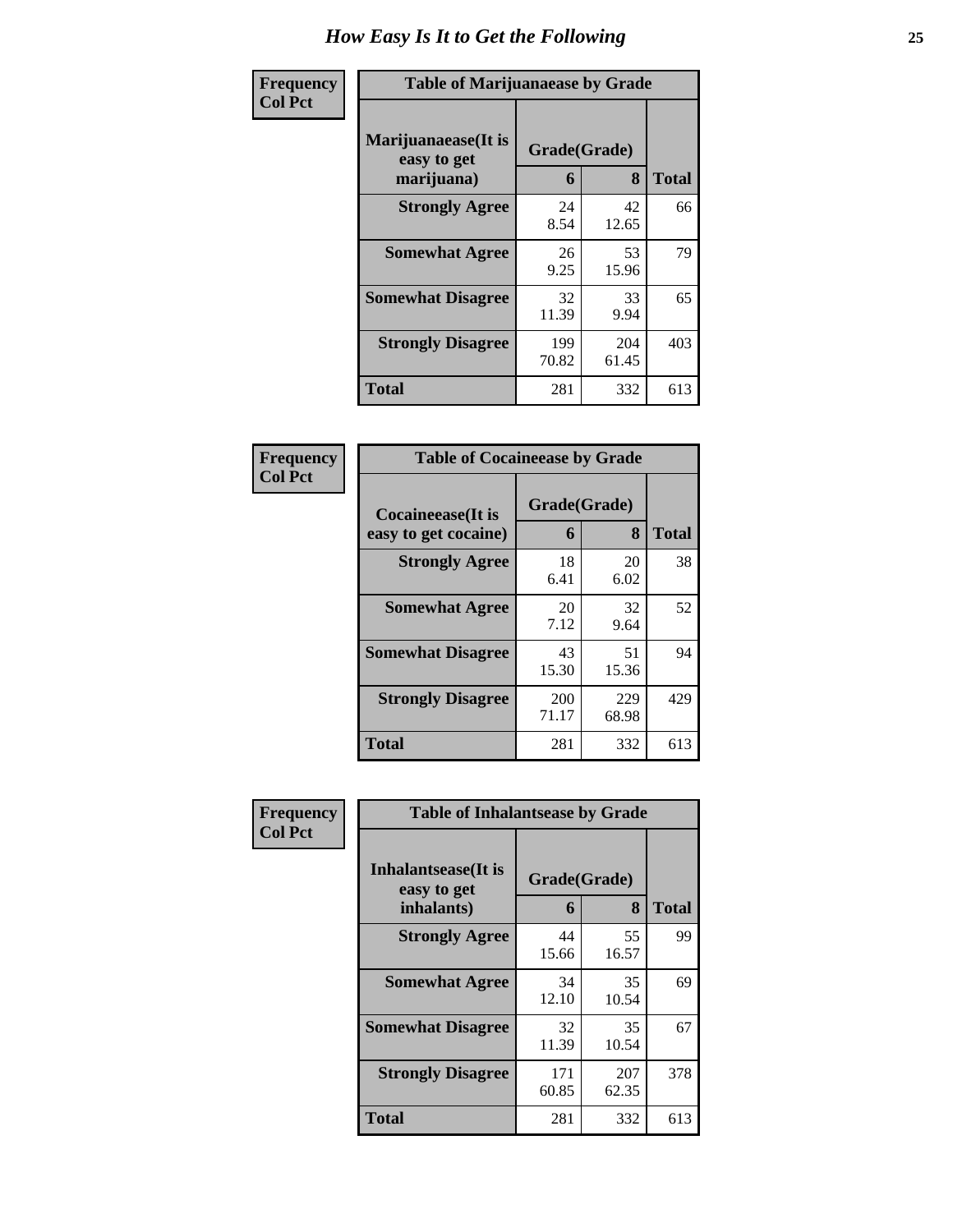| Frequency      | <b>Table of Steroidsease by Grade</b>               |                   |              |              |
|----------------|-----------------------------------------------------|-------------------|--------------|--------------|
| <b>Col Pct</b> | <b>Steroidsease</b> (It is<br>easy to get steroids) | Grade(Grade)<br>6 | 8            | <b>Total</b> |
|                | <b>Strongly Agree</b>                               | 38<br>13.52       | 28<br>8.43   | 66           |
|                | <b>Somewhat Agree</b>                               | 36<br>12.81       | 51<br>15.36  | 87           |
|                | <b>Somewhat Disagree</b>                            | 33<br>11.74       | 36<br>10.84  | 69           |
|                | <b>Strongly Disagree</b>                            | 174<br>61.92      | 217<br>65.36 | 391          |
|                | <b>Total</b>                                        | 281               | 332          | 613          |

| Frequency      | <b>Table of Ecstasyease by Grade</b>              |                   |              |              |
|----------------|---------------------------------------------------|-------------------|--------------|--------------|
| <b>Col Pct</b> | <b>Ecstasyease</b> (It is<br>easy to get ecstasy) | Grade(Grade)<br>6 | 8            | <b>Total</b> |
|                | <b>Strongly Agree</b>                             | 15<br>5.34        | 16<br>4.82   | 31           |
|                | <b>Somewhat Agree</b>                             | 15<br>5.34        | 43<br>12.95  | 58           |
|                | <b>Somewhat Disagree</b>                          | 40<br>14.23       | 41<br>12.35  | 81           |
|                | <b>Strongly Disagree</b>                          | 211<br>75.09      | 232<br>69.88 | 443          |
|                | Total                                             | 281               | 332          | 613          |

| Frequency      | <b>Table of Methease by Grade</b>     |                                        |                 |                    |  |  |
|----------------|---------------------------------------|----------------------------------------|-----------------|--------------------|--|--|
| <b>Col Pct</b> | <b>Methease</b> (It is easy<br>to get | Grade(Grade)<br>methamphetamines)<br>6 |                 |                    |  |  |
|                | <b>Strongly Agree</b>                 | 22<br>7.83                             | 8<br>17<br>5.12 | <b>Total</b><br>39 |  |  |
|                | <b>Somewhat Agree</b>                 | 20<br>7.12                             | 48<br>14.46     | 68                 |  |  |
|                | <b>Somewhat Disagree</b>              | 43<br>15.30                            | 39<br>11.75     | 82                 |  |  |
|                | <b>Strongly Disagree</b>              | 196<br>69.75                           | 228<br>68.67    | 424                |  |  |
|                | <b>Total</b>                          | 281                                    | 332             | 613                |  |  |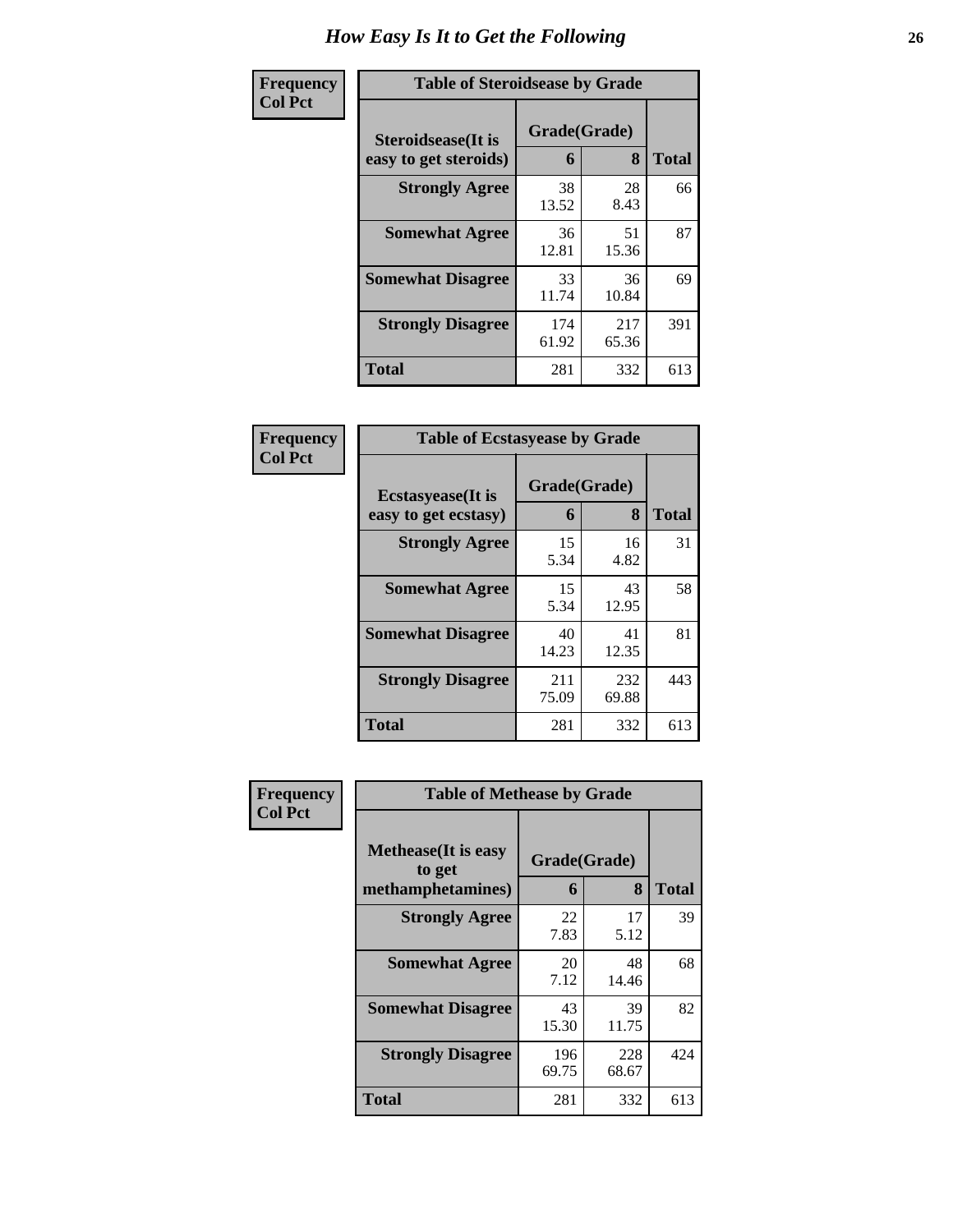| <b>Frequency</b> | <b>Table of Hallucinogensease by Grade</b>               |                   |              |              |
|------------------|----------------------------------------------------------|-------------------|--------------|--------------|
| <b>Col Pct</b>   | Hallucinogensease(It<br>is easy to get<br>hallucinogens) | Grade(Grade)<br>6 | 8            | <b>Total</b> |
|                  | <b>Strongly Agree</b>                                    | 14<br>4.98        | 17<br>5.12   | 31           |
|                  | <b>Somewhat Agree</b>                                    | 22<br>7.83        | 29<br>8.73   | 51           |
|                  | <b>Somewhat Disagree</b>                                 | 40<br>14.23       | 51<br>15.36  | 91           |
|                  | <b>Strongly Disagree</b>                                 | 205<br>72.95      | 235<br>70.78 | 440          |
|                  | <b>Total</b>                                             | 281               | 332          | 613          |

| Frequency<br>Col Pct |
|----------------------|
|                      |

| <b>Table of Prescriptionease by Grade</b>                                                |              |              |              |  |  |  |  |  |  |  |
|------------------------------------------------------------------------------------------|--------------|--------------|--------------|--|--|--|--|--|--|--|
| <b>Prescriptionease</b> (It<br>is easy to get<br>prescription drugs<br>not prescribed to | Grade(Grade) |              |              |  |  |  |  |  |  |  |
| me)                                                                                      | 6            | 8            | <b>Total</b> |  |  |  |  |  |  |  |
| <b>Strongly Agree</b>                                                                    | 63<br>22.42  | 156<br>46.99 | 219          |  |  |  |  |  |  |  |
| <b>Somewhat Agree</b>                                                                    | 29<br>10.32  | 41<br>12.35  | 70           |  |  |  |  |  |  |  |
| <b>Somewhat Disagree</b>                                                                 | 25<br>8.90   | 25<br>7.53   | 50           |  |  |  |  |  |  |  |
| <b>Strongly Disagree</b>                                                                 | 164<br>58.36 | 110<br>33.13 | 274          |  |  |  |  |  |  |  |
| <b>Total</b>                                                                             | 281          | 332          | 613          |  |  |  |  |  |  |  |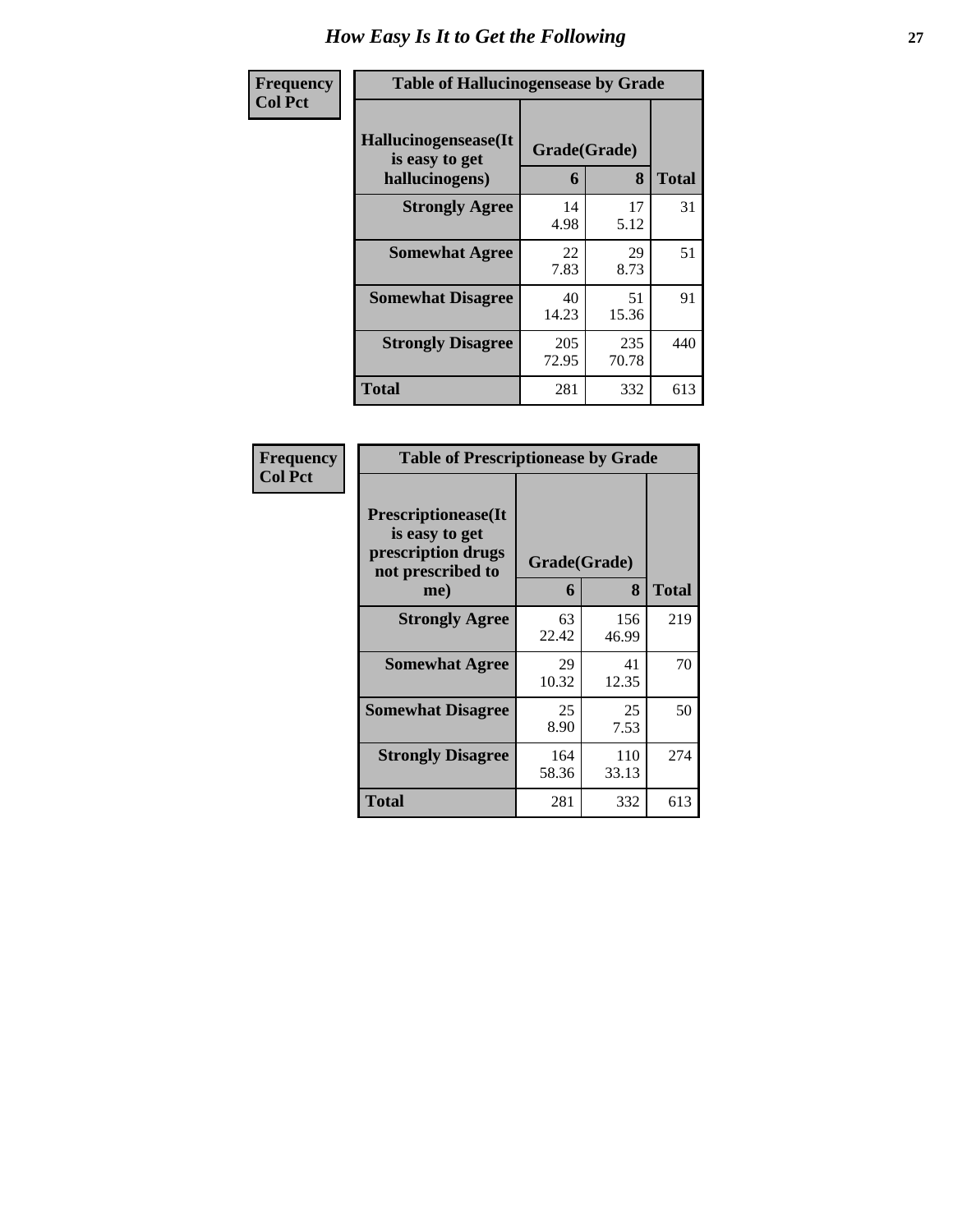### *Age at Onset of Use* **28** *Results for "Age at Onset of Use" questions exclude students who said they did not use that substance*

| <b>Frequency</b> |              |                 |            |            |            | <b>Table of Grade by Alcoholinit</b>             |                        |                  |                  |                             |     |
|------------------|--------------|-----------------|------------|------------|------------|--------------------------------------------------|------------------------|------------------|------------------|-----------------------------|-----|
| <b>Row Pct</b>   |              |                 |            |            |            | Alcoholinit (I started using alcohol when I was) |                        |                  |                  |                             |     |
|                  | Grade(Grade) | 8 or<br>younger | 9          | <b>10</b>  | <b>11</b>  | 12                                               | 13                     | 14               | 15               | <b>18 or</b><br>older Total |     |
|                  | 6            | 36.84           | 3<br>15.79 | 26.32      | 3<br>15.79 | 5.26                                             | $\overline{0}$<br>0.00 | $\theta$<br>0.00 | $\Omega$<br>0.00 | $\theta$<br>0.00            | 19  |
|                  | 8            | 48<br>37.21     | 4<br>3.10  | 11<br>8.53 | 11<br>8.53 | 34<br>26.36                                      | 15<br>11.63            | 2<br>1.55        | 3<br>2.33        | 0.78                        | 129 |
|                  | <b>Total</b> | 55              | 7          | 16         | 14         | 35                                               | 15                     | 2                | 3                |                             | 148 |
|                  |              |                 |            |            |            | Frequency Missing $= 465$                        |                        |                  |                  |                             |     |

| <b>Frequency</b> |                        |                                                       |           |            |            | <b>Table of Grade by Cigarettesinit</b> |                  |                  |                  |                               |    |
|------------------|------------------------|-------------------------------------------------------|-----------|------------|------------|-----------------------------------------|------------------|------------------|------------------|-------------------------------|----|
| <b>Row Pct</b>   |                        | Cigarettesinit (I started smoking tobacco when I was) |           |            |            |                                         |                  |                  |                  |                               |    |
|                  | Grade(Grade)   younger | <b>8 or</b>                                           | 9         | 10         | 11         | 12                                      | 13               | 14               | 15               | <b>18 or</b><br>older   Total |    |
|                  | $\mathbf 0$            | 33.33                                                 | 0<br>0.00 | 33.33      | 33.33      | $\theta$<br>0.00                        | $\Omega$<br>0.00 | $\theta$<br>0.00 | $\Omega$<br>0.00 | $\theta$<br>0.00              | 3  |
|                  | 8                      | 6<br>11.54                                            | 2<br>3.85 | 6<br>11.54 | 9<br>17.31 | 14<br>26.92                             | 11<br>21.15      | 1.92             | 3.85             | 1.92                          | 52 |
|                  | <b>Total</b>           | ⇁                                                     | 2         | 7          | 10         | 14                                      | 11               |                  | $\mathcal{D}$    |                               | 55 |
|                  |                        |                                                       |           |            |            | Frequency Missing $= 558$               |                  |                  |                  |                               |    |

| <b>Frequency</b> | <b>Table of Grade by Smokelessinit</b> |                           |                                                               |           |                  |            |              |  |  |  |  |
|------------------|----------------------------------------|---------------------------|---------------------------------------------------------------|-----------|------------------|------------|--------------|--|--|--|--|
| <b>Row Pct</b>   |                                        |                           | <b>Smokelessinit(I started chewing</b><br>tobacco when I was) |           |                  |            |              |  |  |  |  |
|                  | Grade(Grade)                           | 8 or<br>younger           | 9                                                             | <b>10</b> | 12               | 13         | <b>Total</b> |  |  |  |  |
|                  | 6                                      | 0.00                      | $\Omega$<br>0.00                                              | 100.00    | $\Omega$<br>0.00 | 0<br>0.00  |              |  |  |  |  |
|                  | 8                                      | 3<br>21.43                | $\mathfrak{D}$<br>14.29                                       | 0.00      | 35.71            | 4<br>28.57 | 14           |  |  |  |  |
|                  | <b>Total</b>                           | 3                         | $\overline{2}$                                                |           | 5                | 4          | 15           |  |  |  |  |
|                  |                                        | Frequency Missing $=$ 598 |                                                               |           |                  |            |              |  |  |  |  |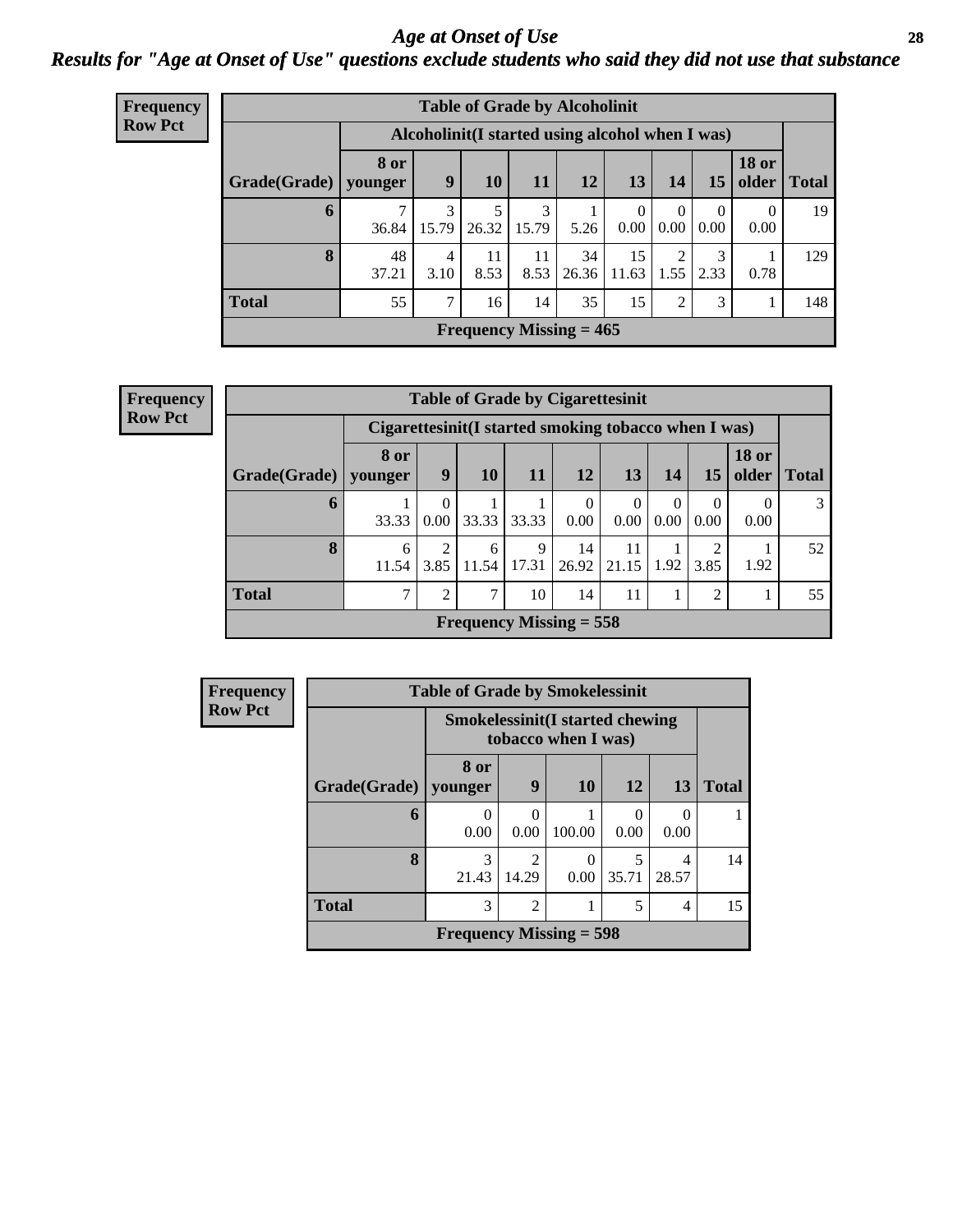### *Age at Onset of Use* **29**

*Results for "Age at Onset of Use" questions exclude students who said they did not use that substance*

| Frequency      |              |                        | <b>Table of Grade by Marijuanainit</b>               |                  |                  |                           |                  |                        |                  |                       |              |
|----------------|--------------|------------------------|------------------------------------------------------|------------------|------------------|---------------------------|------------------|------------------------|------------------|-----------------------|--------------|
| <b>Row Pct</b> |              |                        | Marijuanainit (I started using marijuana when I was) |                  |                  |                           |                  |                        |                  |                       |              |
|                | Grade(Grade) | <b>8 or</b><br>younger | $\boldsymbol{9}$                                     | 10               | 11               | 12                        | 13               | 14                     | 15               | <b>18 or</b><br>older | <b>Total</b> |
|                | $\mathbf b$  | $\theta$<br>0.00       | 100.00                                               | $\Omega$<br>0.00 | $\theta$<br>0.00 | $\Omega$<br>0.00          | $\Omega$<br>0.00 | $\Omega$<br>0.00       | $\theta$<br>0.00 | 0<br>0.00             |              |
|                | 8            | 3.13                   | 0.00                                                 | 3.13             | 3<br>9.38        | 12<br>37.50               | 8<br>  25.00     | $\overline{2}$<br>6.25 | 4<br>12.50       | 3.13                  | 32           |
|                | <b>Total</b> |                        |                                                      |                  | 3                | 12                        | 8                | $\overline{2}$         | 4                |                       | 33           |
|                |              |                        |                                                      |                  |                  | Frequency Missing $= 580$ |                  |                        |                  |                       |              |

| <b>Frequency</b> | <b>Table of Grade by Cocaineinit</b> |       |                                                          |                       |              |  |  |
|------------------|--------------------------------------|-------|----------------------------------------------------------|-----------------------|--------------|--|--|
| <b>Row Pct</b>   |                                      |       | Cocaineinit(I<br>started using<br>cocaine when I<br>was) |                       |              |  |  |
|                  | Grade(Grade)                         | 9     | 11                                                       | <b>18 or</b><br>older | <b>Total</b> |  |  |
|                  | 6                                    | 0     | 0                                                        | 0                     | 0            |  |  |
|                  | 8                                    | 33.33 | 33.33                                                    | 33.33                 | 3            |  |  |
|                  | <b>Total</b>                         | 1     | 1                                                        | 1                     | 3            |  |  |
|                  | Frequency Missing $= 610$            |       |                                                          |                       |              |  |  |

| Frequency      |              | <b>Table of Grade by Inhalantsinit</b>   |      |                  |                  |            |                       |              |
|----------------|--------------|------------------------------------------|------|------------------|------------------|------------|-----------------------|--------------|
| <b>Row Pct</b> |              | Inhalantsinit (I started using inhalants |      |                  | when I was)      |            |                       |              |
|                | Grade(Grade) | 8 or<br>younger                          | 9    | <b>10</b>        | 11               | <b>13</b>  | <b>18 or</b><br>older | <b>Total</b> |
|                | 6            | 100.00                                   | 0.00 | $\theta$<br>0.00 | $\Omega$<br>0.00 | 0.00       | $\theta$<br>0.00      |              |
|                | 8            | $\theta$<br>0.00                         | 6.67 | 6.67             | 9<br>60.00       | 3<br>20.00 | 6.67                  | 15           |
|                | <b>Total</b> | 1                                        |      |                  | $\mathbf Q$      | 3          |                       | 16           |
|                |              | Frequency Missing $=$ 597                |      |                  |                  |            |                       |              |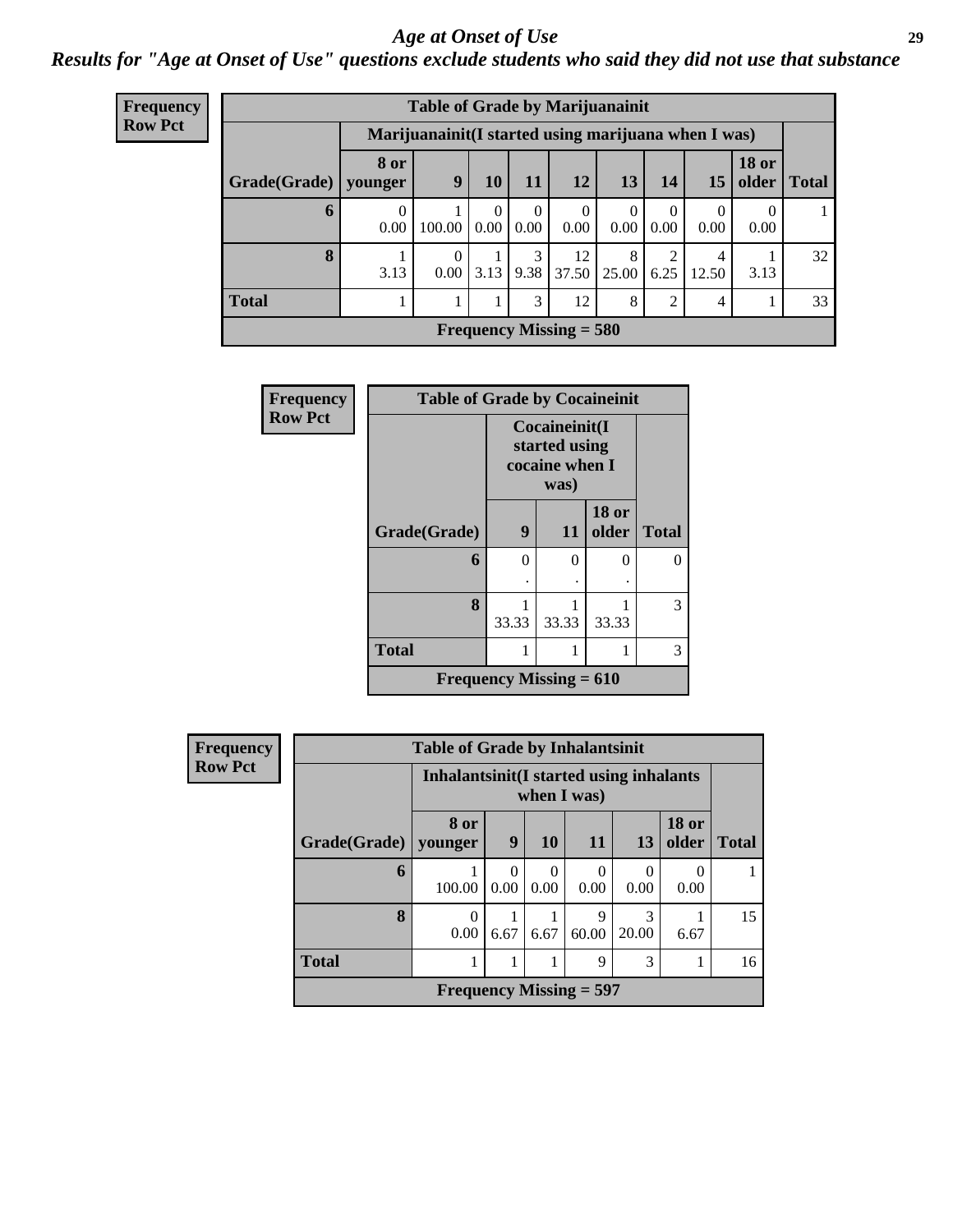### Age at Onset of Use **30**

## *Results for "Age at Onset of Use" questions exclude students who said they did not use that substance*

| Frequency      |              | <b>Table of Grade by Steroidsinit</b>       |                           |                         |                         |                         |                       |              |
|----------------|--------------|---------------------------------------------|---------------------------|-------------------------|-------------------------|-------------------------|-----------------------|--------------|
| <b>Row Pct</b> |              | Steroidsinit (I started using steroids when |                           | I was)                  |                         |                         |                       |              |
|                | Grade(Grade) | 8 or<br>younger                             | 10                        | <b>11</b>               | 12                      | 13                      | <b>18 or</b><br>older | <b>Total</b> |
|                | 6            | 0<br>0.00                                   | 100.00                    | 0<br>0.00               | 0<br>0.00               | $\Omega$<br>0.00        | 0.00                  |              |
|                | 8            | 12.50                                       | $\theta$<br>0.00          | $\mathfrak{D}$<br>25.00 | $\mathfrak{D}$<br>25.00 | $\overline{2}$<br>25.00 | 12.50                 | 8            |
|                | <b>Total</b> |                                             |                           | $\overline{2}$          | $\overline{2}$          | $\overline{2}$          |                       | 9            |
|                |              |                                             | Frequency Missing $= 604$ |                         |                         |                         |                       |              |

| Frequency      | <b>Table of Grade by Ecstasyinit</b> |                                                          |                       |              |
|----------------|--------------------------------------|----------------------------------------------------------|-----------------------|--------------|
| <b>Row Pct</b> |                                      | Ecstasyinit(I<br>started using<br>ecstasy when<br>I was) |                       |              |
|                | Grade(Grade)                         | 11                                                       | <b>18 or</b><br>older | <b>Total</b> |
|                | 6                                    | 0<br>٠                                                   | 0                     | 0            |
|                | 8                                    | 9<br>90.00                                               | 10.00                 | 10           |
|                | <b>Total</b>                         | 9                                                        |                       | 10           |
|                | Frequency Missing $= 603$            |                                                          |                       |              |

| <b>Frequency</b> | <b>Table of Grade by Methinit</b> |                                                                       |                       |                |
|------------------|-----------------------------------|-----------------------------------------------------------------------|-----------------------|----------------|
| <b>Row Pct</b>   |                                   | <b>Methinit(I started</b><br>using<br>methamphetamines<br>when I was) |                       |                |
|                  | Grade(Grade)                      | 11                                                                    | <b>18 or</b><br>older | <b>Total</b>   |
|                  | 6                                 | 100.00                                                                | ∩<br>0.00             |                |
|                  | 8                                 | $\Omega$<br>0.00                                                      | 100.00                |                |
|                  | <b>Total</b>                      |                                                                       |                       | $\mathfrak{D}$ |
|                  |                                   | Frequency Missing $= 611$                                             |                       |                |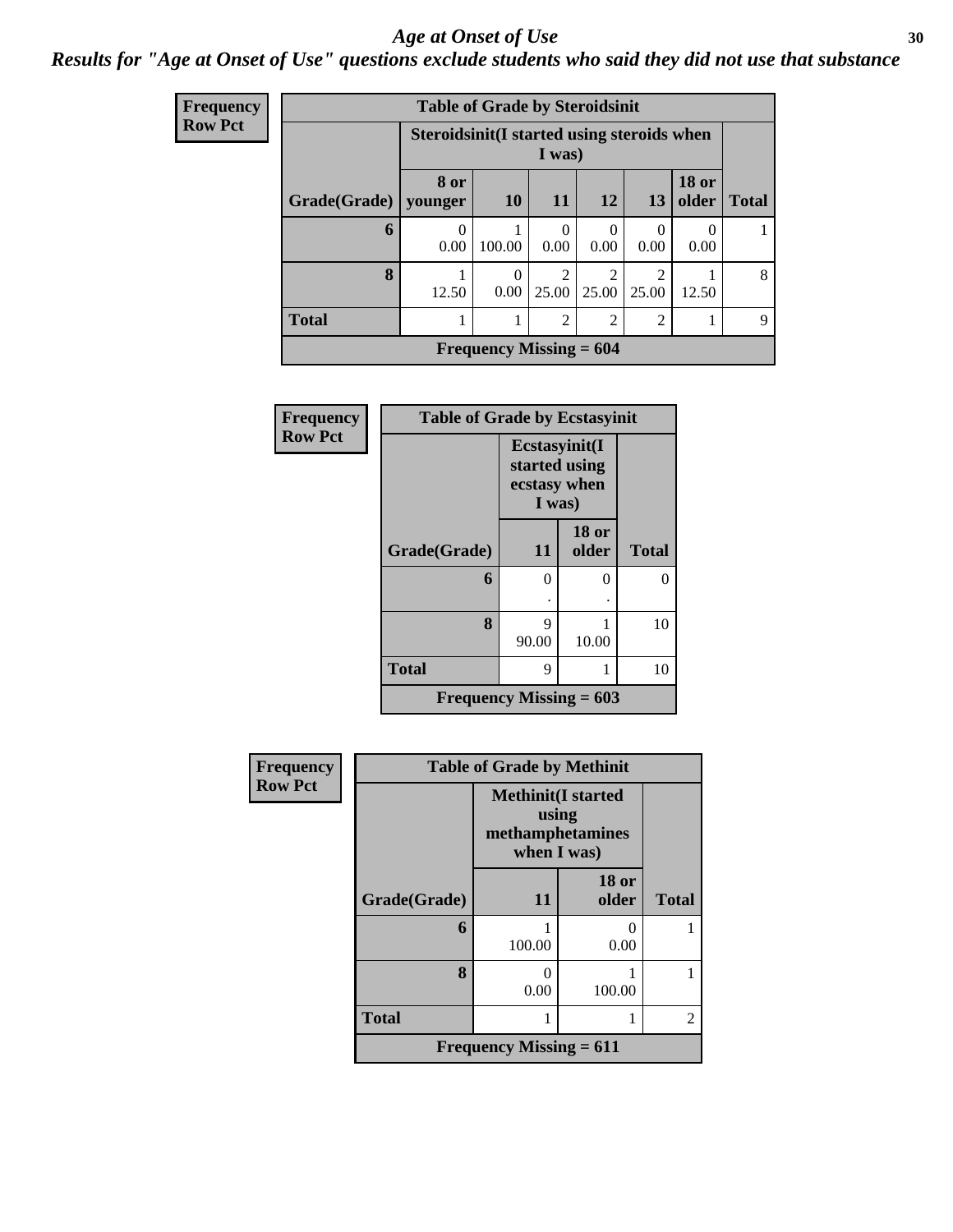### *Age at Onset of Use* **31**

*Results for "Age at Onset of Use" questions exclude students who said they did not use that substance*

| Frequency      | <b>Table of Grade by Hallucinogensinit</b> |                                                                      |              |  |
|----------------|--------------------------------------------|----------------------------------------------------------------------|--------------|--|
| <b>Row Pct</b> |                                            | Hallucinogensinit(I<br>started using<br>hallucinogens<br>when I was) |              |  |
|                | Grade(Grade)                               | 18 or older                                                          | <b>Total</b> |  |
|                | 6                                          |                                                                      |              |  |
|                | 8                                          | 100.00                                                               |              |  |
|                | <b>Total</b>                               |                                                                      |              |  |
|                | <b>Frequency Missing = 612</b>             |                                                                      |              |  |

| <b>Frequency</b> |                        | <b>Table of Grade by Prescriptioninit</b> |                                                                                            |      |                         |            |                  |                                     |                  |                       |              |
|------------------|------------------------|-------------------------------------------|--------------------------------------------------------------------------------------------|------|-------------------------|------------|------------------|-------------------------------------|------------------|-----------------------|--------------|
| <b>Row Pct</b>   |                        |                                           | Prescription in it (I started using prescription drugs not<br>prescribed to me when I was) |      |                         |            |                  |                                     |                  |                       |              |
|                  | Grade(Grade)   younger | <b>8 or</b>                               | 9                                                                                          | 10   | 11                      | 12         | 13               | 14                                  | 15               | <b>18 or</b><br>older | <b>Total</b> |
|                  | 6                      | 53.85                                     | 2<br>15.38                                                                                 | 7.69 | $\mathfrak{D}$<br>15.38 | 7.69       | $\Omega$<br>0.00 | $\theta$<br>0.00                    | $\Omega$<br>0.00 | $\theta$<br>0.00      | 13           |
|                  | 8                      | 9<br>37.50                                | $\Omega$<br>0.00                                                                           | 4.17 | 3<br>12.50              | 4<br>16.67 | 3<br>12.50       | $\mathcal{D}_{\mathcal{A}}$<br>8.33 | 4.17             | 4.17                  | 24           |
|                  | <b>Total</b>           | 16                                        | $\overline{2}$                                                                             | 2    | 5                       | 5          | 3                | $\overline{2}$                      |                  |                       | 37           |
|                  |                        | Frequency Missing $= 576$                 |                                                                                            |      |                         |            |                  |                                     |                  |                       |              |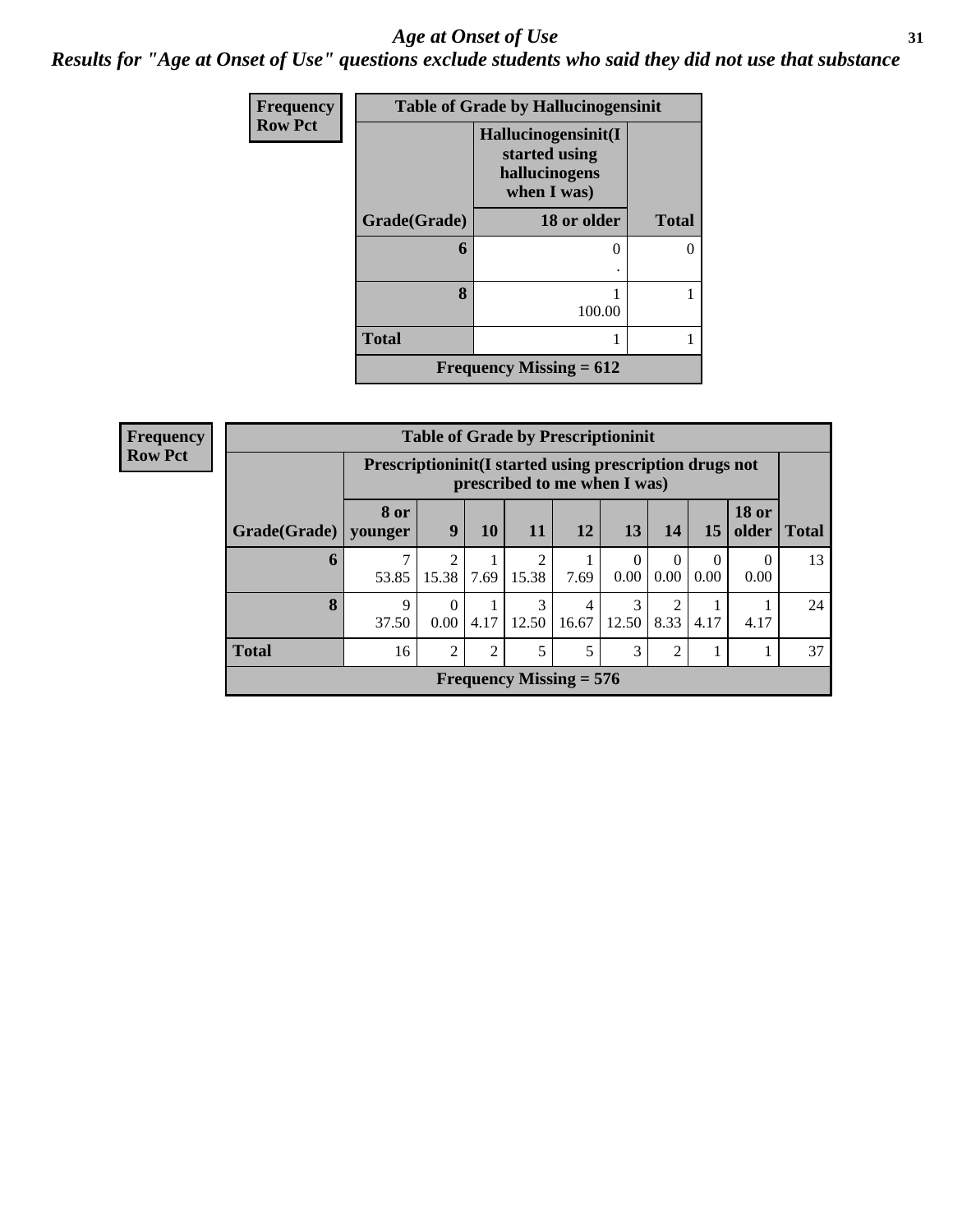| Frequency      | <b>Table of Alcoholharm by Grade</b> |                          |              |              |
|----------------|--------------------------------------|--------------------------|--------------|--------------|
| <b>Col Pct</b> | Alcoholharm(I<br>think alcohol is    | Grade(Grade)             |              |              |
|                | harmful)                             | 6                        | 8            | <b>Total</b> |
|                | <b>Strongly Agree</b>                | 214<br>76.70             | 152<br>56.30 | 366          |
|                | <b>Somewhat Agree</b>                | 27<br>9.68               | 77<br>28.52  | 104          |
|                | <b>Somewhat Disagree</b>             | 11<br>3.94               | 27<br>10.00  | 38           |
|                | <b>Strongly Disagree</b>             | 27<br>9.68               | 14<br>5.19   | 41           |
|                | Total                                | 279                      | 270          | 549          |
|                |                                      | Frequency Missing $= 64$ |              |              |

### **Frequency Col Pct**

|                                                          | <b>Table of Cigarettesharm by Grade</b> |                   |       |  |
|----------------------------------------------------------|-----------------------------------------|-------------------|-------|--|
| Cigarettesharm(I<br>think smoking<br>tobacco is harmful) | 6                                       | Grade(Grade)<br>8 | Total |  |
| <b>Strongly Agree</b>                                    | 238<br>85.30                            | 210<br>77.78      | 448   |  |
| <b>Somewhat Agree</b>                                    | 4<br>1.43                               | 27<br>10.00       | 31    |  |
| <b>Somewhat Disagree</b>                                 | 7<br>2.51                               | 16<br>5.93        | 23    |  |
| <b>Strongly Disagree</b>                                 | 30<br>10.75                             | 17<br>6.30        | 47    |  |
| <b>Total</b>                                             | 279                                     | 270               | 549   |  |
| <b>Frequency Missing = <math>64</math></b>               |                                         |                   |       |  |

| <b>Frequency</b> | <b>Table of Smokelessharm by Grade</b> |                        |              |              |
|------------------|----------------------------------------|------------------------|--------------|--------------|
| <b>Col Pct</b>   | Smokelessharm(I<br>think chewing       | Grade(Grade)           |              |              |
|                  | tobacco is harmful)                    | 6                      | 8            | <b>Total</b> |
|                  | <b>Strongly Agree</b>                  | 232<br>83.15           | 200<br>74.07 | 432          |
|                  | <b>Somewhat Agree</b>                  | 11<br>3.94             | 39<br>14.44  | 50           |
|                  | <b>Somewhat Disagree</b>               | $\mathfrak{D}$<br>0.72 | 8<br>2.96    | 10           |
|                  | <b>Strongly Disagree</b>               | 34<br>12.19            | 23<br>8.52   | 57           |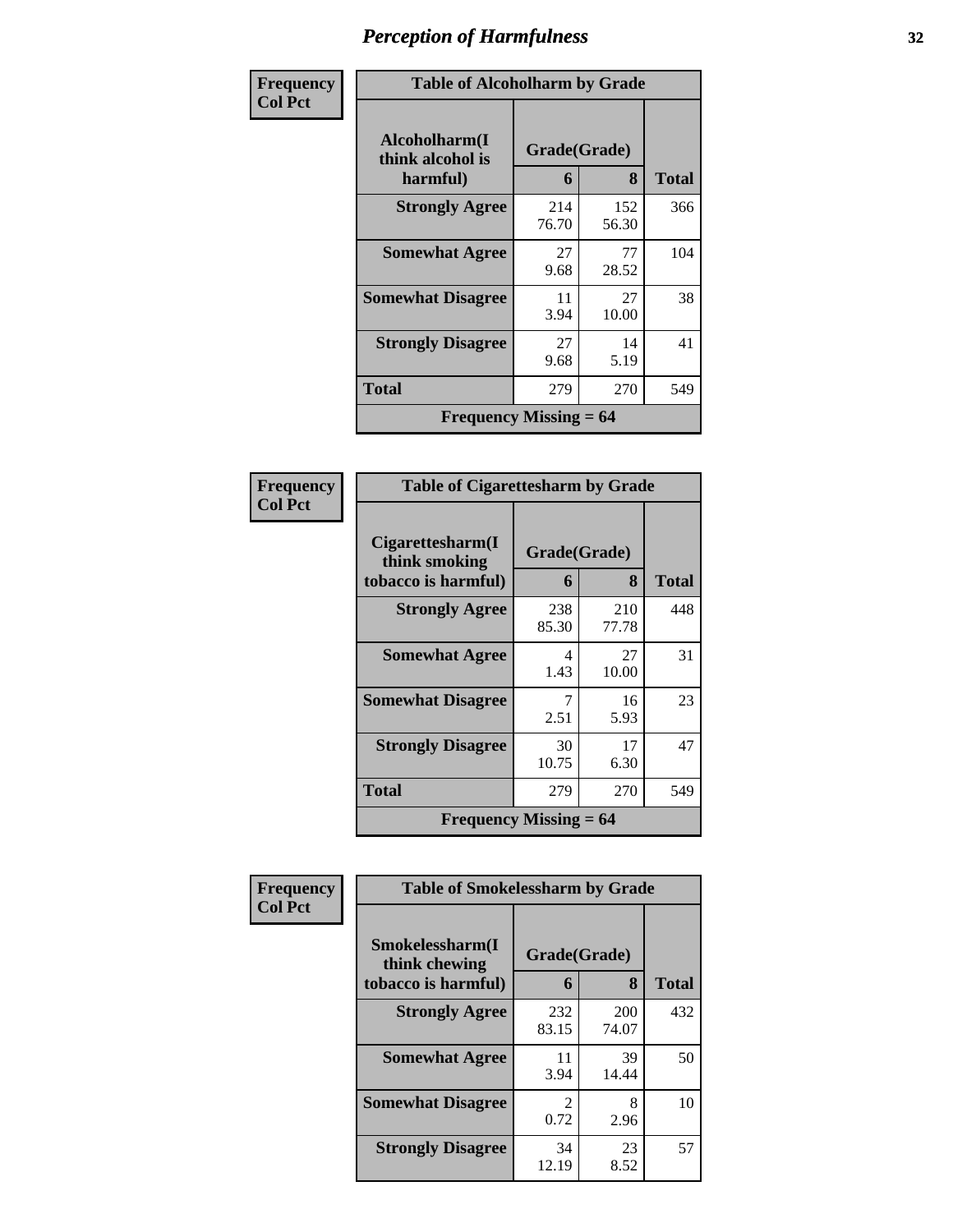### **Frequency Col Pct**

| <b>Table of Smokelessharm by Grade</b>                  |                   |     |              |
|---------------------------------------------------------|-------------------|-----|--------------|
| Smokelessharm(I<br>think chewing<br>tobacco is harmful) | Grade(Grade)<br>6 | 8   | <b>Total</b> |
| <b>Total</b>                                            | 279               | 270 | 549          |
| <b>Frequency Missing = 64</b>                           |                   |     |              |

| Frequency      | <b>Table of Marijuanaharm by Grade</b>            |                   |              |              |
|----------------|---------------------------------------------------|-------------------|--------------|--------------|
| <b>Col Pct</b> | Marijuanaharm(I<br>think marijuana is<br>harmful) | Grade(Grade)<br>6 | 8            | <b>Total</b> |
|                | <b>Strongly Agree</b>                             | 234<br>83.87      | 207<br>76.67 | 441          |
|                | <b>Somewhat Agree</b>                             | 7<br>2.51         | 22<br>8.15   | 29           |
|                | <b>Somewhat Disagree</b>                          | 9<br>3.23         | 8<br>2.96    | 17           |
|                | <b>Strongly Disagree</b>                          | 29<br>10.39       | 33<br>12.22  | 62           |
|                | Total                                             | 279               | 270          | 549          |
|                | Frequency Missing $= 64$                          |                   |              |              |

| Frequency      |                                   | <b>Table of Cocaineharm by Grade</b> |              |              |
|----------------|-----------------------------------|--------------------------------------|--------------|--------------|
| <b>Col Pct</b> | Cocaineharm(I<br>think cocaine is | Grade(Grade)                         |              |              |
|                | harmful)                          | 6                                    | 8            | <b>Total</b> |
|                | <b>Strongly Agree</b>             | 240<br>86.02                         | 240<br>88.89 | 480          |
|                | <b>Somewhat Agree</b>             | $\mathcal{L}$<br>0.72                | 6<br>2.22    | 8            |
|                | <b>Somewhat Disagree</b>          | 3<br>1.08                            | 6<br>2.22    | 9            |
|                | <b>Strongly Disagree</b>          | 34<br>12.19                          | 18<br>6.67   | 52           |
|                | Total                             | 279                                  | 270          | 549          |
|                | Frequency Missing $= 64$          |                                      |              |              |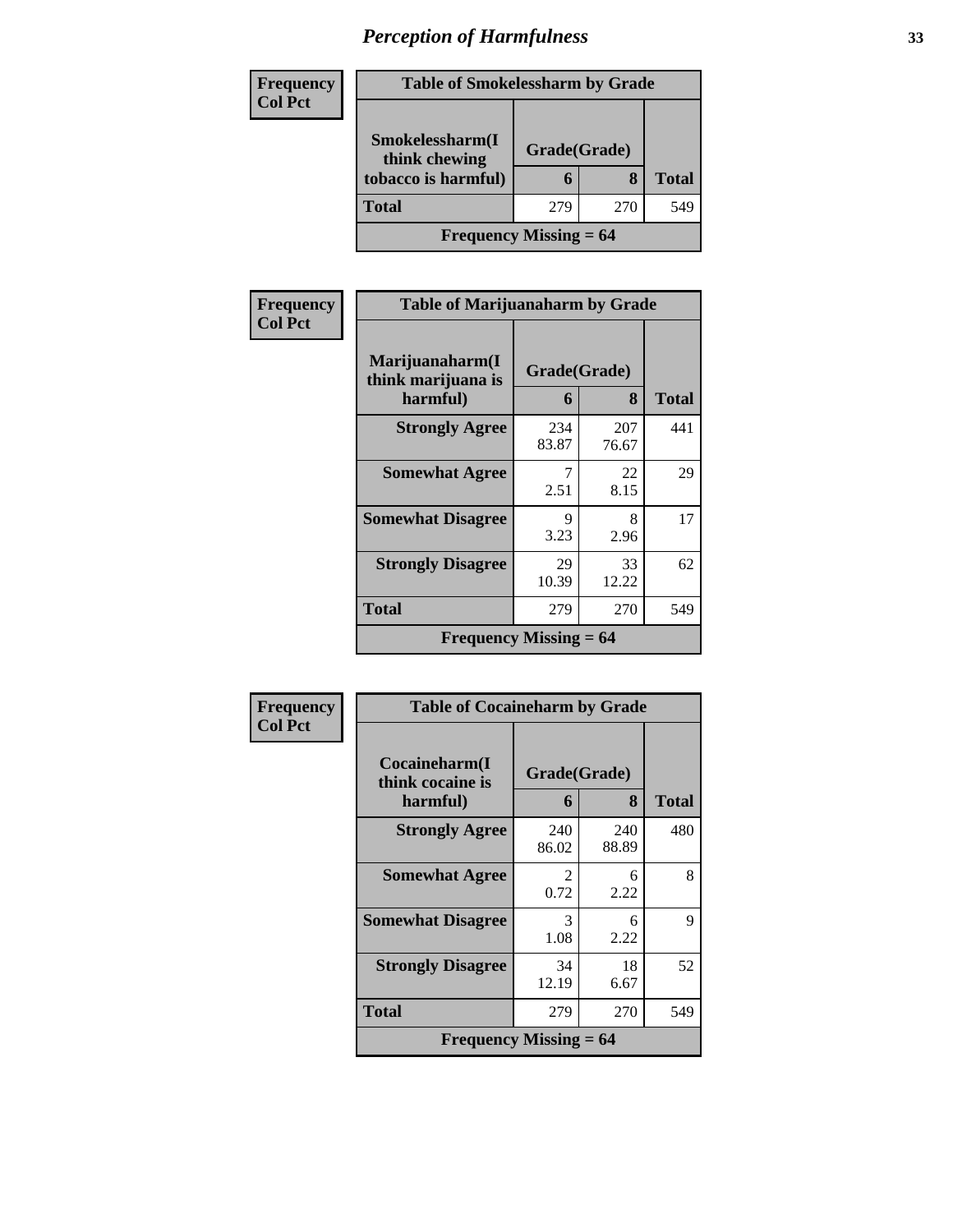| Frequency      | <b>Table of Inhalantsharm by Grade</b>             |                   |              |       |
|----------------|----------------------------------------------------|-------------------|--------------|-------|
| <b>Col Pct</b> | Inhalantsharm(I<br>think inhalants are<br>harmful) | Grade(Grade)<br>6 | 8            | Total |
|                | <b>Strongly Agree</b>                              | 234<br>83.87      | 216<br>80.00 | 450   |
|                | <b>Somewhat Agree</b>                              | 10<br>3.58        | 30<br>11.11  | 40    |
|                | <b>Somewhat Disagree</b>                           | 4<br>1.43         | 3<br>1.11    | 7     |
|                | <b>Strongly Disagree</b>                           | 31<br>11.11       | 21<br>7.78   | 52    |
|                | Total                                              | 279               | 270          | 549   |
|                | Frequency Missing $= 64$                           |                   |              |       |

| <b>Frequency</b><br>Col Pct |
|-----------------------------|

| <b>Table of Steroidsharm by Grade</b>            |                   |              |     |  |  |
|--------------------------------------------------|-------------------|--------------|-----|--|--|
| Steroidsharm(I<br>think steroids are<br>harmful) | Grade(Grade)<br>6 | <b>Total</b> |     |  |  |
| <b>Strongly Agree</b>                            | 219<br>78.49      | 190<br>70.37 | 409 |  |  |
| <b>Somewhat Agree</b>                            | 17<br>6.09        | 47<br>17.41  | 64  |  |  |
| <b>Somewhat Disagree</b>                         | 5<br>1.79         | 18<br>6.67   | 23  |  |  |
| <b>Strongly Disagree</b>                         | 38<br>13.62       | 15<br>5.56   | 53  |  |  |
| Total                                            | 279               | 270          | 549 |  |  |
| <b>Frequency Missing <math>= 64</math></b>       |                   |              |     |  |  |

| Frequency      | <b>Table of Ecstasyharm by Grade</b> |              |              |              |
|----------------|--------------------------------------|--------------|--------------|--------------|
| <b>Col Pct</b> | Ecstasyharm(I<br>think ecstasy is    | Grade(Grade) |              |              |
|                | harmful)                             | 6            | 8            | <b>Total</b> |
|                | <b>Strongly Agree</b>                | 234<br>83.87 | 215<br>79.63 | 449          |
|                | <b>Somewhat Agree</b>                | 4<br>1.43    | 30<br>11.11  | 34           |
|                | <b>Somewhat Disagree</b>             | 9<br>3.23    | 3<br>1.11    | 12           |
|                | <b>Strongly Disagree</b>             | 32<br>11.47  | 22<br>8.15   | 54           |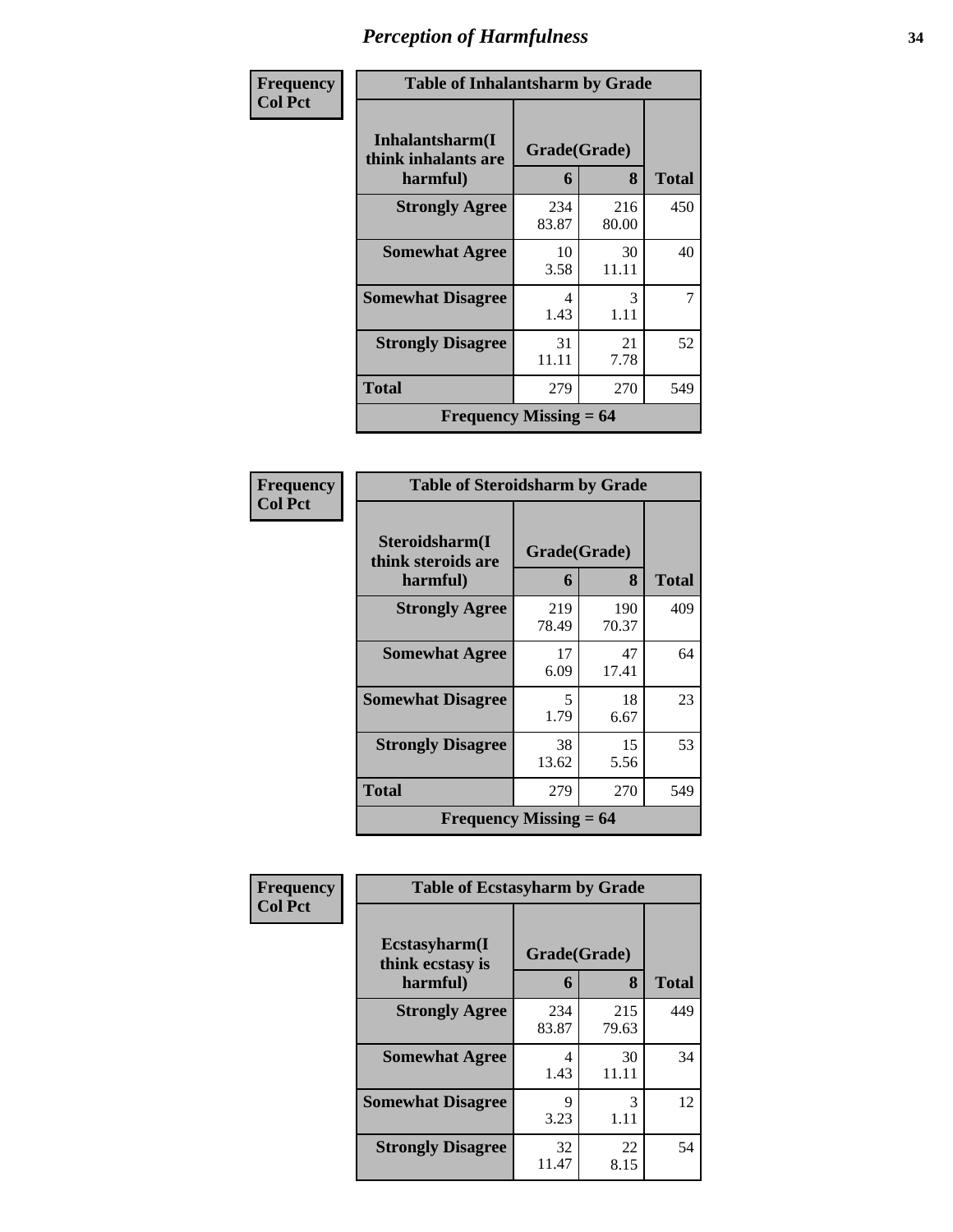| Frequency      | <b>Table of Ecstasyharm by Grade</b>          |              |     |              |
|----------------|-----------------------------------------------|--------------|-----|--------------|
| <b>Col Pct</b> | Ecstasyharm(I<br>think ecstasy is<br>harmful) | Grade(Grade) |     |              |
|                |                                               | 6            |     | <b>Total</b> |
|                | <b>Total</b>                                  | 279          | 270 | 549          |
|                | <b>Frequency Missing = 64</b>                 |              |     |              |

| Frequency      | <b>Table of Methharm by Grade</b>                            |                   |                       |              |
|----------------|--------------------------------------------------------------|-------------------|-----------------------|--------------|
| <b>Col Pct</b> | <b>Methharm</b> (I think<br>methamphetamines<br>are harmful) | Grade(Grade)<br>6 | 8                     | <b>Total</b> |
|                | <b>Strongly Agree</b>                                        | 236<br>84.59      | 239<br>88.52          | 475          |
|                | <b>Somewhat Agree</b>                                        | 5<br>1.79         | 8<br>2.96             | 13           |
|                | <b>Somewhat Disagree</b>                                     | 8<br>2.87         | $\mathcal{L}$<br>0.74 | 10           |
|                | <b>Strongly Disagree</b>                                     | 30<br>10.75       | 21<br>7.78            | 51           |
|                | Total                                                        | 279               | 270                   | 549          |
|                | <b>Frequency Missing = 64</b>                                |                   |                       |              |

| Frequency      | <b>Table of Hallucinogensharm by Grade</b>                 |              |              |                |
|----------------|------------------------------------------------------------|--------------|--------------|----------------|
| <b>Col Pct</b> | Hallucinogensharm(I<br>Grade(Grade)<br>think hallucinogens |              |              |                |
|                | are harmful)                                               | 6            | 8            | <b>Total</b>   |
|                | <b>Strongly Agree</b>                                      | 232<br>83.15 | 234<br>86.67 | 466            |
|                | <b>Somewhat Agree</b>                                      | 14<br>5.02   | 14<br>5.19   | 28             |
|                | <b>Somewhat Disagree</b>                                   | 0.36         | 0.37         | $\overline{2}$ |
|                | <b>Strongly Disagree</b>                                   | 32<br>11.47  | 21<br>7.78   | 53             |
|                | <b>Total</b>                                               | 279          | 270          | 549            |
|                | <b>Frequency Missing <math>= 64</math></b>                 |              |              |                |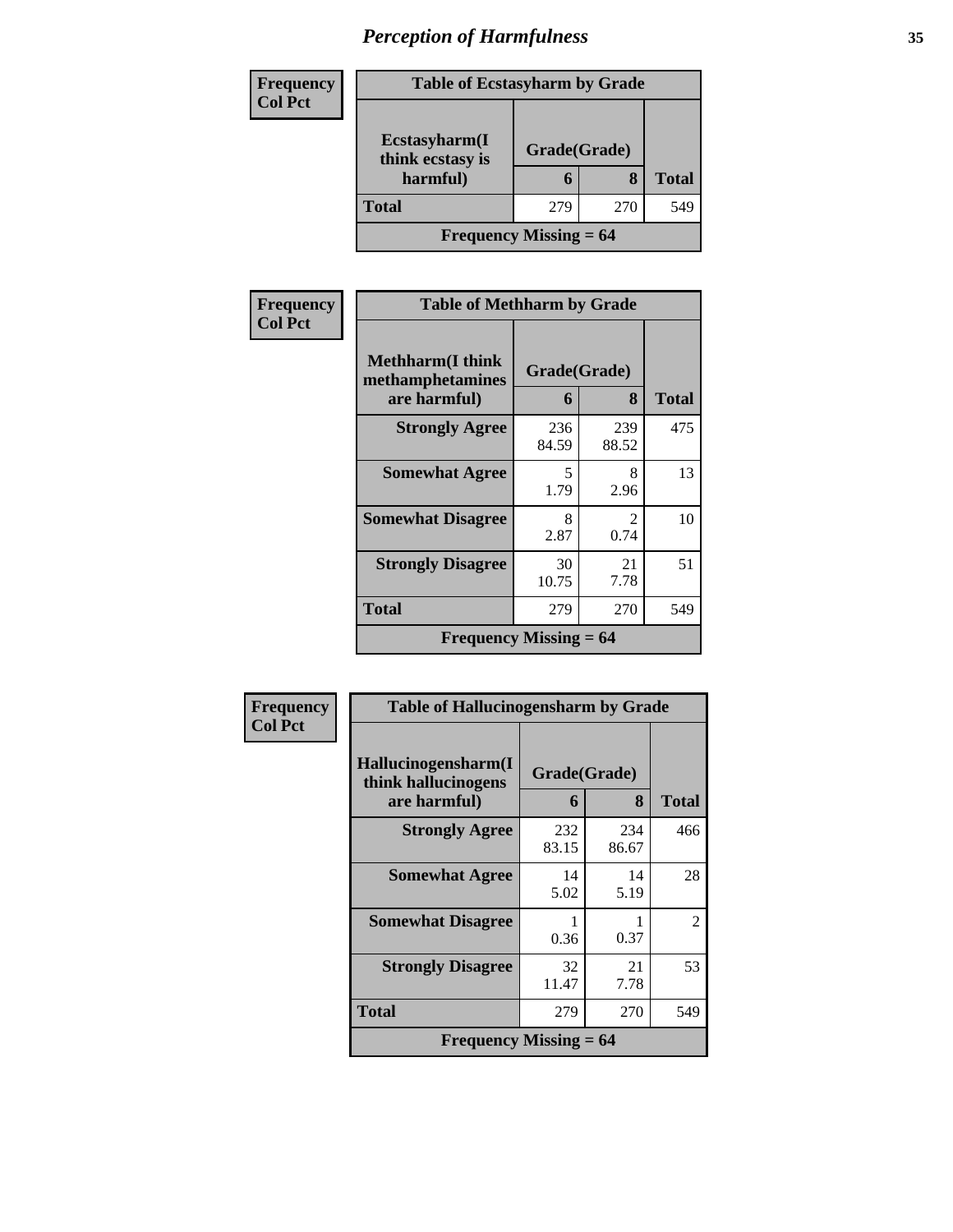| Frequency      | <b>Table of Prescriptionharm by Grade</b>                                         |              |              |              |
|----------------|-----------------------------------------------------------------------------------|--------------|--------------|--------------|
| <b>Col Pct</b> | <b>Prescriptionharm(I)</b><br>think prescription<br>drugs not<br>prescribed to me | Grade(Grade) |              |              |
|                | are harmful)                                                                      | 6            | 8            | <b>Total</b> |
|                | <b>Strongly Agree</b>                                                             | 210<br>75.27 | 187<br>69.26 | 397          |
|                | <b>Somewhat Agree</b>                                                             | 18<br>6.45   | 49<br>18.15  | 67           |
|                | <b>Somewhat Disagree</b>                                                          | 14<br>5.02   | 9<br>3.33    | 23           |
|                | <b>Strongly Disagree</b>                                                          | 37<br>13.26  | 25<br>9.26   | 62           |
|                | Total                                                                             | 279          | 270          | 549          |
|                | Frequency Missing $= 64$                                                          |              |              |              |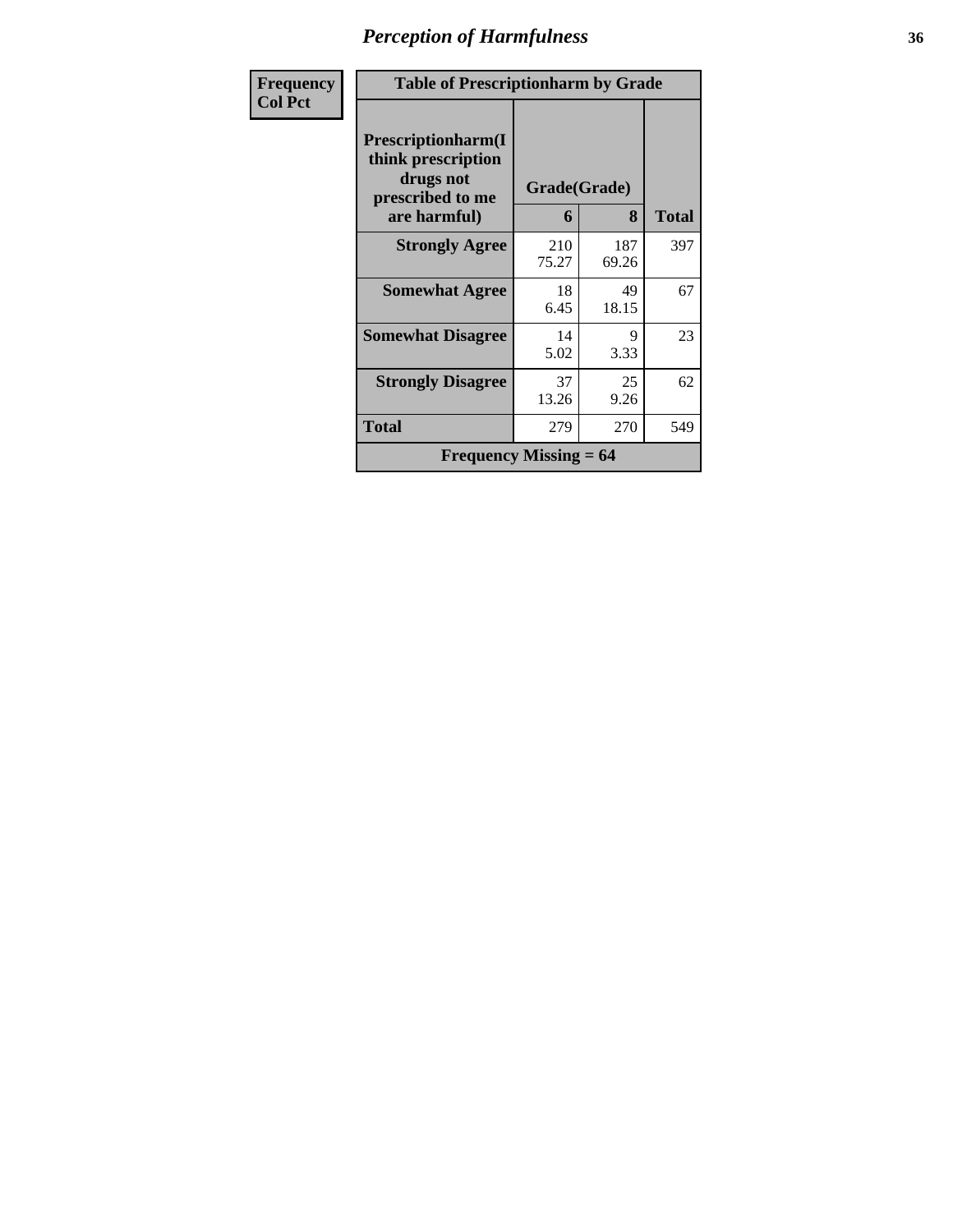## *Disapproval by Adults* **37**

| Frequency      |                                                                    | <b>Table of Alcoholadult by Grade</b> |              |              |  |
|----------------|--------------------------------------------------------------------|---------------------------------------|--------------|--------------|--|
| <b>Col Pct</b> | <b>Alcoholadult</b> (Adults<br>Grade(Grade)<br>would disapprove if |                                       |              |              |  |
|                | I used alcohol)                                                    | 6                                     | 8            | <b>Total</b> |  |
|                | <b>Strongly Agree</b>                                              | 209<br>74.91                          | 157<br>58.15 | 366          |  |
|                | <b>Somewhat Agree</b>                                              | 30<br>10.75                           | 65<br>24.07  | 95           |  |
|                | <b>Somewhat Disagree</b>                                           | 8<br>2.87                             | 27<br>10.00  | 35           |  |
|                | <b>Strongly Disagree</b>                                           | 32<br>11.47                           | 21<br>7.78   | 53           |  |
|                | <b>Total</b>                                                       | 279                                   | 270          | 549          |  |
|                | <b>Frequency Missing = 64</b>                                      |                                       |              |              |  |

| Frequency      | <b>Table of Tobaccoadult by Grade</b>                         |                   |              |              |
|----------------|---------------------------------------------------------------|-------------------|--------------|--------------|
| <b>Col Pct</b> | Tobaccoadult(Adults<br>would disapprove if<br>I used tobacco) | Grade(Grade)<br>6 | 8            | <b>Total</b> |
|                | <b>Strongly Agree</b>                                         | 227<br>81.36      | 199<br>73.70 | 426          |
|                | <b>Somewhat Agree</b>                                         | 6<br>2.15         | 36<br>13.33  | 42           |
|                | <b>Somewhat Disagree</b>                                      | 5<br>1.79         | 12<br>4.44   | 17           |
|                | <b>Strongly Disagree</b>                                      | 41<br>14.70       | 23<br>8.52   | 64           |
|                | Total                                                         | 279               | 270          | 549          |
|                | <b>Frequency Missing = 64</b>                                 |                   |              |              |

| Frequency      | <b>Table of Marijuanaadult by Grade</b>        |                                     |              |              |
|----------------|------------------------------------------------|-------------------------------------|--------------|--------------|
| <b>Col Pct</b> | Marijuanaadult(Adults<br>would disapprove if I | Grade(Grade)                        |              |              |
|                | used marijuana)                                | 6                                   | 8            | <b>Total</b> |
|                | <b>Strongly Agree</b>                          | 232<br>83.15                        | 226<br>83.70 | 458          |
|                | <b>Somewhat Agree</b>                          | $\mathcal{D}_{\mathcal{L}}$<br>0.72 | 15<br>5.56   | 17           |
|                | <b>Somewhat Disagree</b>                       | 5<br>1.79                           | 3<br>1.11    | 8            |
|                | <b>Strongly Disagree</b>                       | 40<br>14.34                         | 26<br>9.63   | 66           |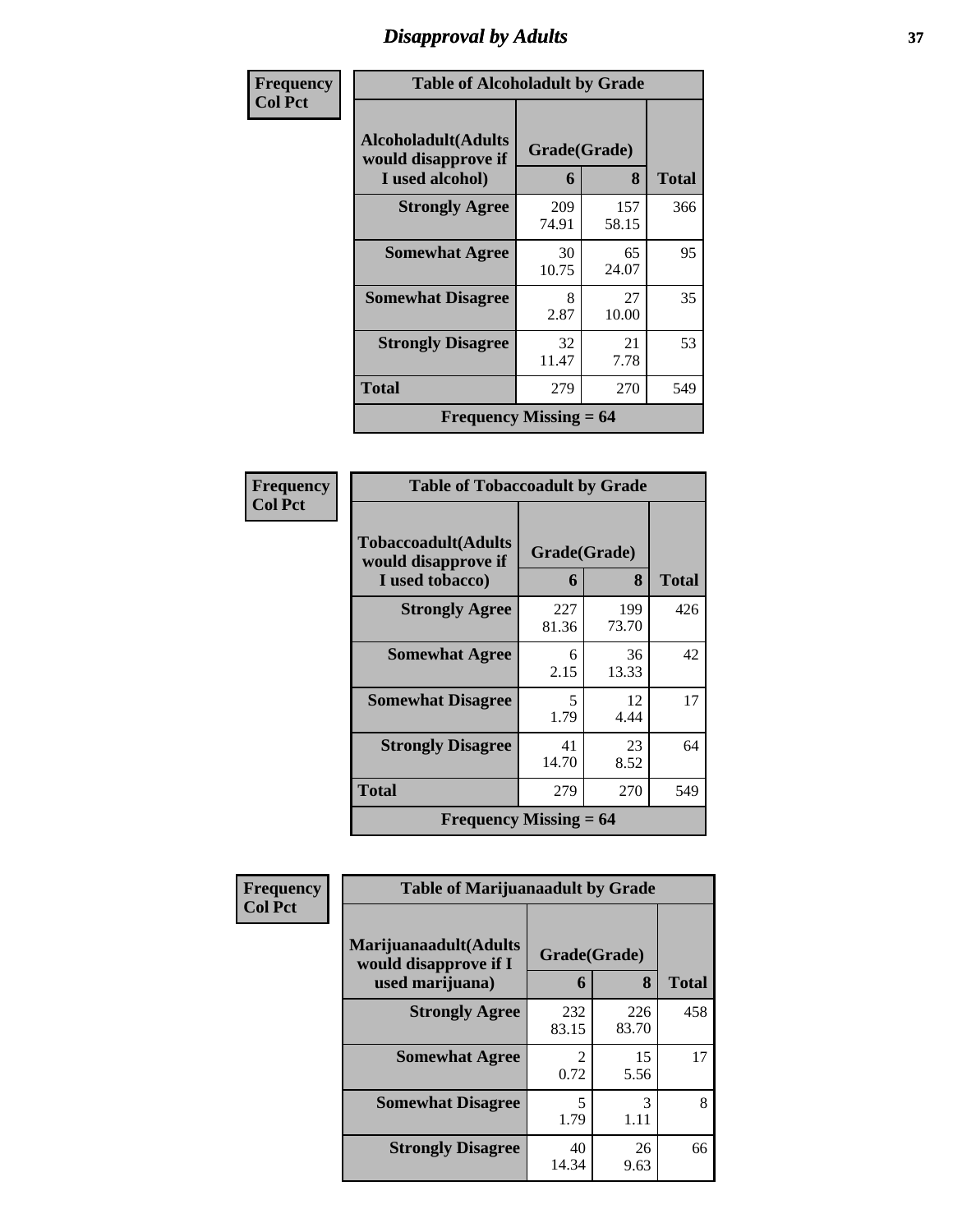## *Disapproval by Adults* **38**

| <b>Frequency</b> | <b>Table of Marijuanaadult by Grade</b>        |              |     |              |
|------------------|------------------------------------------------|--------------|-----|--------------|
| <b>Col Pct</b>   |                                                |              |     |              |
|                  | Marijuanaadult(Adults<br>would disapprove if I | Grade(Grade) |     |              |
|                  | used marijuana)                                | h            | 8   | <b>Total</b> |
|                  | <b>Total</b>                                   | 279          | 270 | 549          |
|                  | <b>Frequency Missing = 64</b>                  |              |     |              |

| <b>Frequency</b> | <b>Table of Otherdrugadult by Grade</b>                                     |                   |                        |              |
|------------------|-----------------------------------------------------------------------------|-------------------|------------------------|--------------|
| <b>Col Pct</b>   | <b>Otherdrugadult</b> (Adults<br>would disapprove if I<br>used other drugs) | Grade(Grade)<br>6 | 8                      | <b>Total</b> |
|                  | <b>Strongly Agree</b>                                                       | 230<br>82.44      | 233<br>86.30           | 463          |
|                  | <b>Somewhat Agree</b>                                                       | 4<br>1.43         | 9<br>3.33              | 13           |
|                  | <b>Somewhat Disagree</b>                                                    | 3<br>1.08         | $\mathfrak{D}$<br>0.74 | 5            |
|                  | <b>Strongly Disagree</b>                                                    | 42<br>15.05       | 26<br>9.63             | 68           |
|                  | <b>Total</b>                                                                | 279               | 270                    | 549          |
|                  | <b>Frequency Missing = 64</b>                                               |                   |                        |              |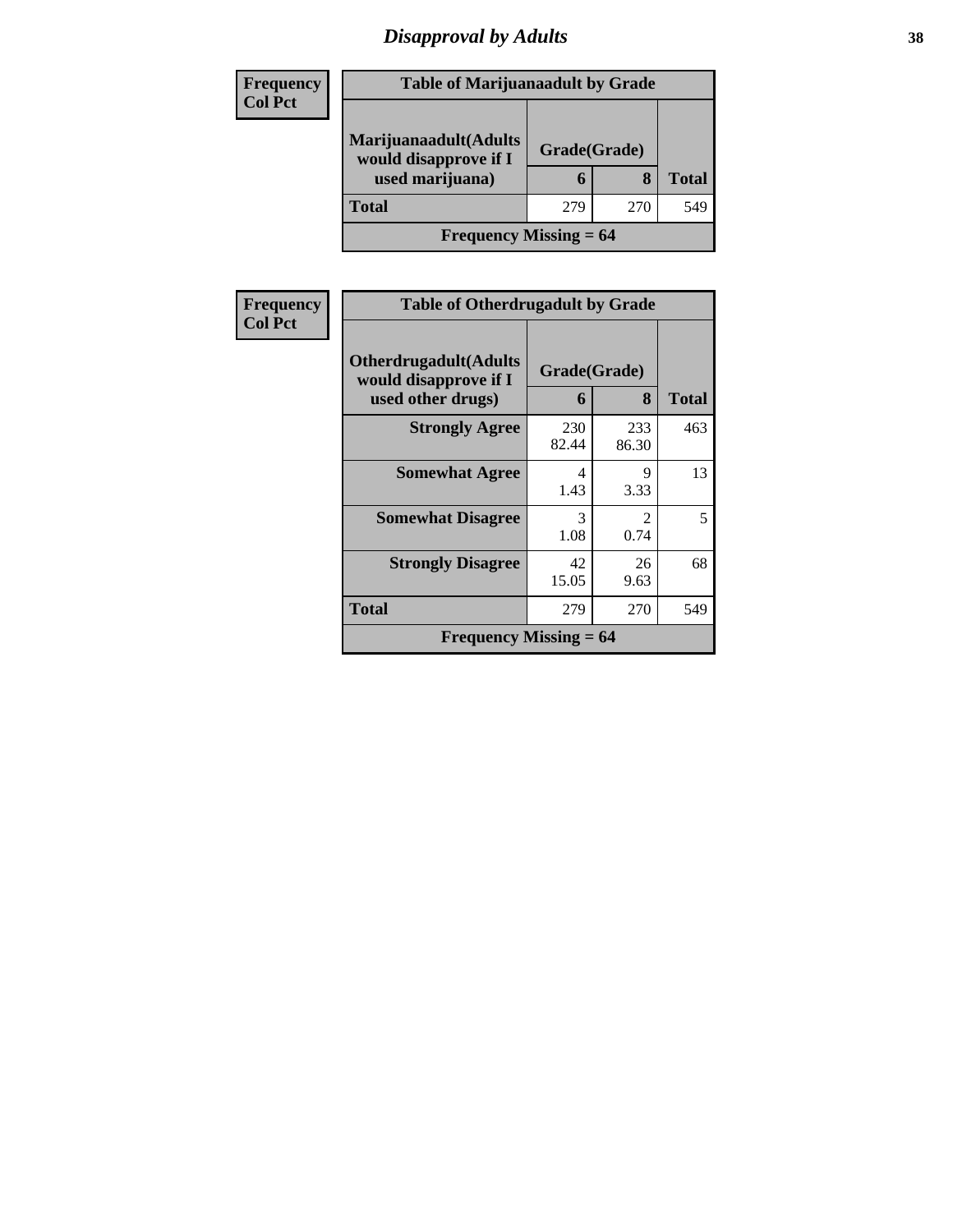## *Disapproval by Peers* **39**

| Frequency      |                                                                     | <b>Table of Alcoholpeer by Grade</b> |              |              |  |
|----------------|---------------------------------------------------------------------|--------------------------------------|--------------|--------------|--|
| <b>Col Pct</b> | Alcoholpeer(My<br>friends would<br>disapprove if I used<br>alcohol) | Grade(Grade)<br>6                    | 8            | <b>Total</b> |  |
|                | <b>Strongly Agree</b>                                               | 196<br>70.25                         | 103<br>38.15 | 299          |  |
|                | <b>Somewhat Agree</b>                                               | 40<br>14.34                          | 77<br>28.52  | 117          |  |
|                | <b>Somewhat Disagree</b>                                            | 11<br>3.94                           | 46<br>17.04  | 57           |  |
|                | <b>Strongly Disagree</b>                                            | 32<br>11.47                          | 44<br>16.30  | 76           |  |
|                | Total                                                               | 279                                  | 270          | 549          |  |
|                | <b>Frequency Missing = <math>64</math></b>                          |                                      |              |              |  |

| Frequency      |                                                                     | <b>Table of Tobaccopeer by Grade</b> |              |              |
|----------------|---------------------------------------------------------------------|--------------------------------------|--------------|--------------|
| <b>Col Pct</b> | Tobaccopeer(My<br>friends would<br>disapprove if I used<br>tobacco) | Grade(Grade)<br>6                    | 8            | <b>Total</b> |
|                | <b>Strongly Agree</b>                                               | 215<br>77.06                         | 138<br>51.11 | 353          |
|                | <b>Somewhat Agree</b>                                               | 26<br>9.32                           | 56<br>20.74  | 82           |
|                | <b>Somewhat Disagree</b>                                            | 8<br>2.87                            | 34<br>12.59  | 42           |
|                | <b>Strongly Disagree</b>                                            | 30<br>10.75                          | 42<br>15.56  | 72           |
|                | <b>Total</b>                                                        | 279                                  | 270          | 549          |
|                | Frequency Missing $= 64$                                            |                                      |              |              |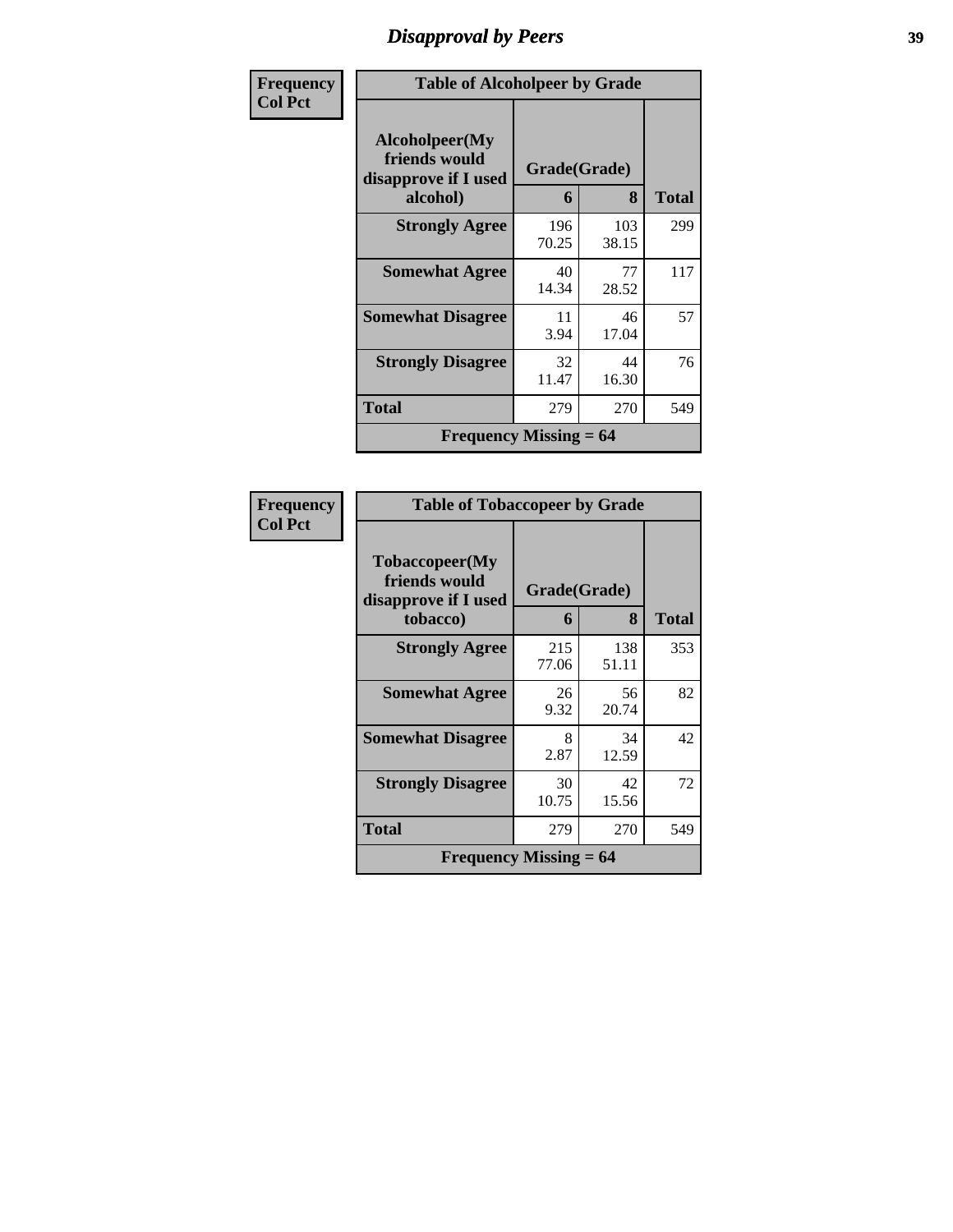## *Disapproval by Peers* **40**

| Frequency      |                                                                         | <b>Table of Marijuanapeer by Grade</b> |              |              |  |
|----------------|-------------------------------------------------------------------------|----------------------------------------|--------------|--------------|--|
| <b>Col Pct</b> | Marijuanapeer(My<br>friends would<br>disapprove if I used<br>marijuana) | Grade(Grade)<br>6                      | 8            | <b>Total</b> |  |
|                | <b>Strongly Agree</b>                                                   | 216<br>77.42                           | 174<br>64.44 | 390          |  |
|                | <b>Somewhat Agree</b>                                                   | 20<br>7.17                             | 36<br>13.33  | 56           |  |
|                | <b>Somewhat Disagree</b>                                                | 16<br>5.73                             | 19<br>7.04   | 35           |  |
|                | <b>Strongly Disagree</b>                                                | 27<br>9.68                             | 41<br>15.19  | 68           |  |
|                | <b>Total</b>                                                            | 279                                    | 270          | 549          |  |
|                | <b>Frequency Missing <math>= 64</math></b>                              |                                        |              |              |  |

| Frequency      | <b>Table of Otherdrugpeer by Grade</b>                                    |                   |              |              |
|----------------|---------------------------------------------------------------------------|-------------------|--------------|--------------|
| <b>Col Pct</b> | Otherdrugpeer(My<br>friends would<br>disapprove if I used<br>other drugs) | Grade(Grade)<br>6 | 8            | <b>Total</b> |
|                | <b>Strongly Agree</b>                                                     | 214<br>76.70      | 181<br>67.04 | 395          |
|                | <b>Somewhat Agree</b>                                                     | 28<br>10.04       | 35<br>12.96  | 63           |
|                | <b>Somewhat Disagree</b>                                                  | 7<br>2.51         | 17<br>6.30   | 24           |
|                | <b>Strongly Disagree</b>                                                  | 30<br>10.75       | 37<br>13.70  | 67           |
|                | <b>Total</b>                                                              | 279               | 270          | 549          |
|                | Frequency Missing $= 64$                                                  |                   |              |              |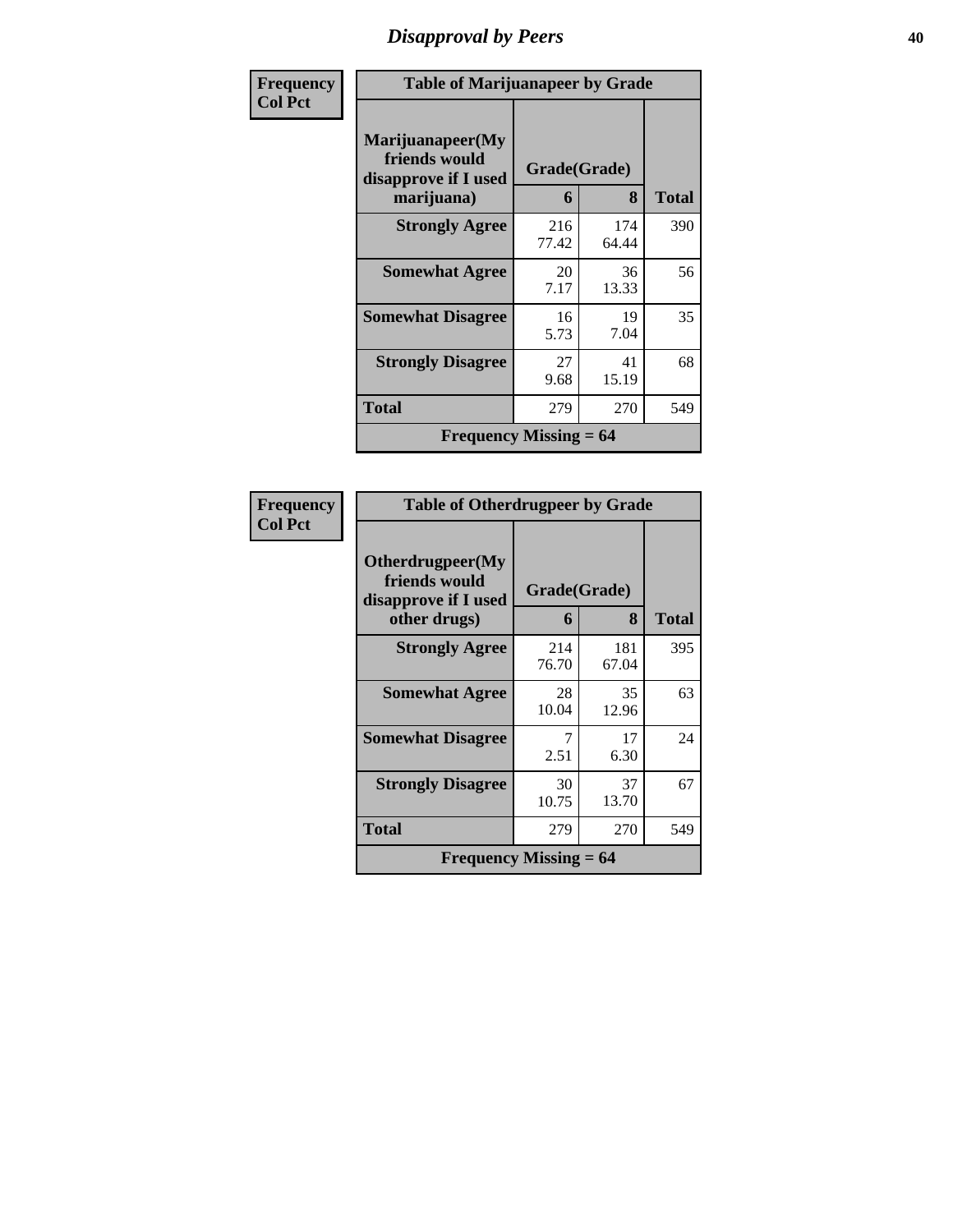| Frequency      | <b>Table of Alcohollocation1 by Grade</b> |              |              |              |
|----------------|-------------------------------------------|--------------|--------------|--------------|
| <b>Col Pct</b> | <b>Alcohollocation1(Places</b>            | Grade(Grade) |              |              |
|                | <b>Friends Use Alcohol)</b>               | 6            | 8            | <b>Total</b> |
|                |                                           | 23<br>8.19   | 193<br>58.13 | 216          |
|                | Do Not Use                                | 258<br>91.81 | 139<br>41.87 | 397          |
|                | <b>Total</b>                              | 281          | 332          | 613          |

| <b>Frequency</b> | <b>Table of Alcohollocation2 by Grade</b>                     |                   |              |              |
|------------------|---------------------------------------------------------------|-------------------|--------------|--------------|
| <b>Col Pct</b>   | <b>Alcohollocation2(Places</b><br><b>Friends Use Alcohol)</b> | Grade(Grade)<br>6 | 8            | <b>Total</b> |
|                  |                                                               |                   |              |              |
|                  |                                                               | 261<br>92.88      | 244<br>73.49 | 505          |
|                  | Home                                                          | 20<br>7.12        | 88<br>26.51  | 108          |
|                  | <b>Total</b>                                                  | 281               | 332          | 613          |

| Frequency<br><b>Col Pct</b> | <b>Table of Alcohollocation 3 by Grade</b> |              |              |              |
|-----------------------------|--------------------------------------------|--------------|--------------|--------------|
|                             | <b>Alcohollocation3(Places</b>             | Grade(Grade) |              |              |
|                             | <b>Friends Use Alcohol)</b>                | 6            | 8            | <b>Total</b> |
|                             |                                            | 279<br>99.29 | 320<br>96.39 | 599          |
|                             | <b>School</b>                              | 0.71         | 12<br>3.61   | 14           |
|                             | <b>Total</b>                               | 281          | 332          | 613          |

| Frequency      | <b>Table of Alcohollocation4 by Grade</b> |              |              |              |  |
|----------------|-------------------------------------------|--------------|--------------|--------------|--|
| <b>Col Pct</b> | <b>Alcohollocation4(Places</b>            | Grade(Grade) |              |              |  |
|                | <b>Friends Use Alcohol)</b>               | 6            | 8            | <b>Total</b> |  |
|                |                                           | 271<br>96.44 | 301<br>90.66 | 572          |  |
|                | Car                                       | 10<br>3.56   | 31<br>9.34   | 41           |  |
|                | <b>Total</b>                              | 281          | 332          | 613          |  |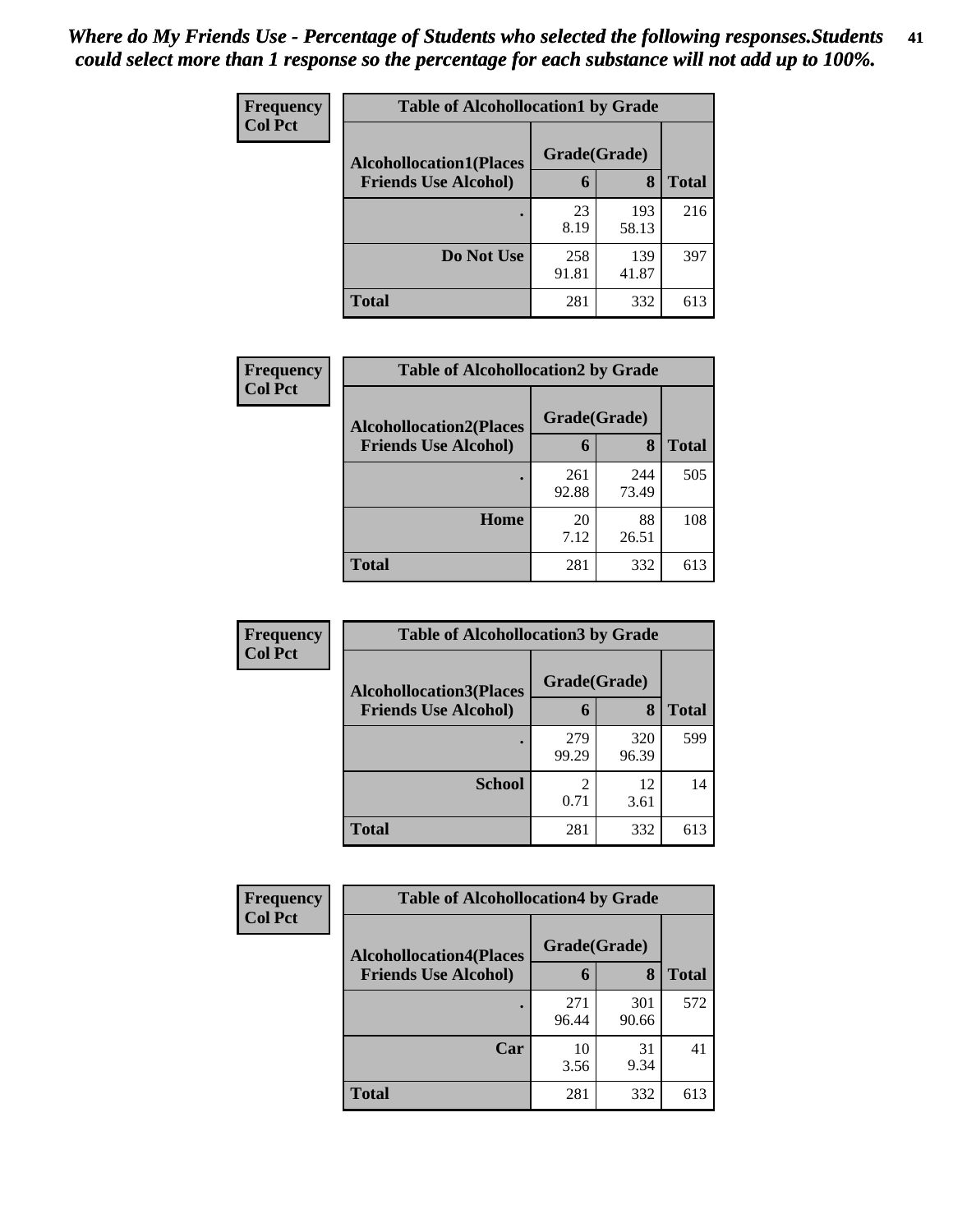| Frequency      | <b>Table of Alcohollocation5 by Grade</b> |              |              |              |  |
|----------------|-------------------------------------------|--------------|--------------|--------------|--|
| <b>Col Pct</b> | <b>Alcohollocation5(Places</b>            | Grade(Grade) |              |              |  |
|                | <b>Friends Use Alcohol)</b>               | 6            | 8            | <b>Total</b> |  |
|                |                                           | 263<br>93.59 | 227<br>68.37 | 490          |  |
|                | <b>Friend's House</b>                     | 18<br>6.41   | 105<br>31.63 | 123          |  |
|                | <b>Total</b>                              | 281          | 332          | 613          |  |

| Frequency      | <b>Table of Alcohollocation6 by Grade</b>                     |                   |              |              |
|----------------|---------------------------------------------------------------|-------------------|--------------|--------------|
| <b>Col Pct</b> | <b>Alcohollocation6(Places</b><br><b>Friends Use Alcohol)</b> | Grade(Grade)<br>6 | 8            | <b>Total</b> |
|                |                                                               | 266<br>94.66      | 264<br>79.52 | 530          |
|                | <b>Other</b>                                                  | 15<br>5.34        | 68<br>20.48  | 83           |
|                | <b>Total</b>                                                  | 281               | 332          | 613          |

| <b>Frequency</b> | <b>Table of Tobaccolocation1 by Grade</b> |              |              |              |
|------------------|-------------------------------------------|--------------|--------------|--------------|
| <b>Col Pct</b>   | <b>Tobaccolocation1(Places</b>            | Grade(Grade) |              |              |
|                  | <b>Friends Use Tobacco)</b>               | 6            | 8            | <b>Total</b> |
|                  |                                           | 17<br>6.05   | 151<br>45.48 | 168          |
|                  | Do Not Use                                | 264<br>93.95 | 181<br>54.52 | 445          |
|                  | <b>Total</b>                              | 281          | 332          | 613          |

| Frequency      | <b>Table of Tobaccolocation2 by Grade</b> |              |              |              |  |
|----------------|-------------------------------------------|--------------|--------------|--------------|--|
| <b>Col Pct</b> | <b>Tobaccolocation2(Places</b>            | Grade(Grade) |              |              |  |
|                | <b>Friends Use Tobacco)</b>               | 6            | 8            | <b>Total</b> |  |
|                |                                           | 263<br>93.59 | 263<br>79.22 | 526          |  |
|                | Home                                      | 18<br>6.41   | 69<br>20.78  | 87           |  |
|                | <b>Total</b>                              | 281          | 332          | 613          |  |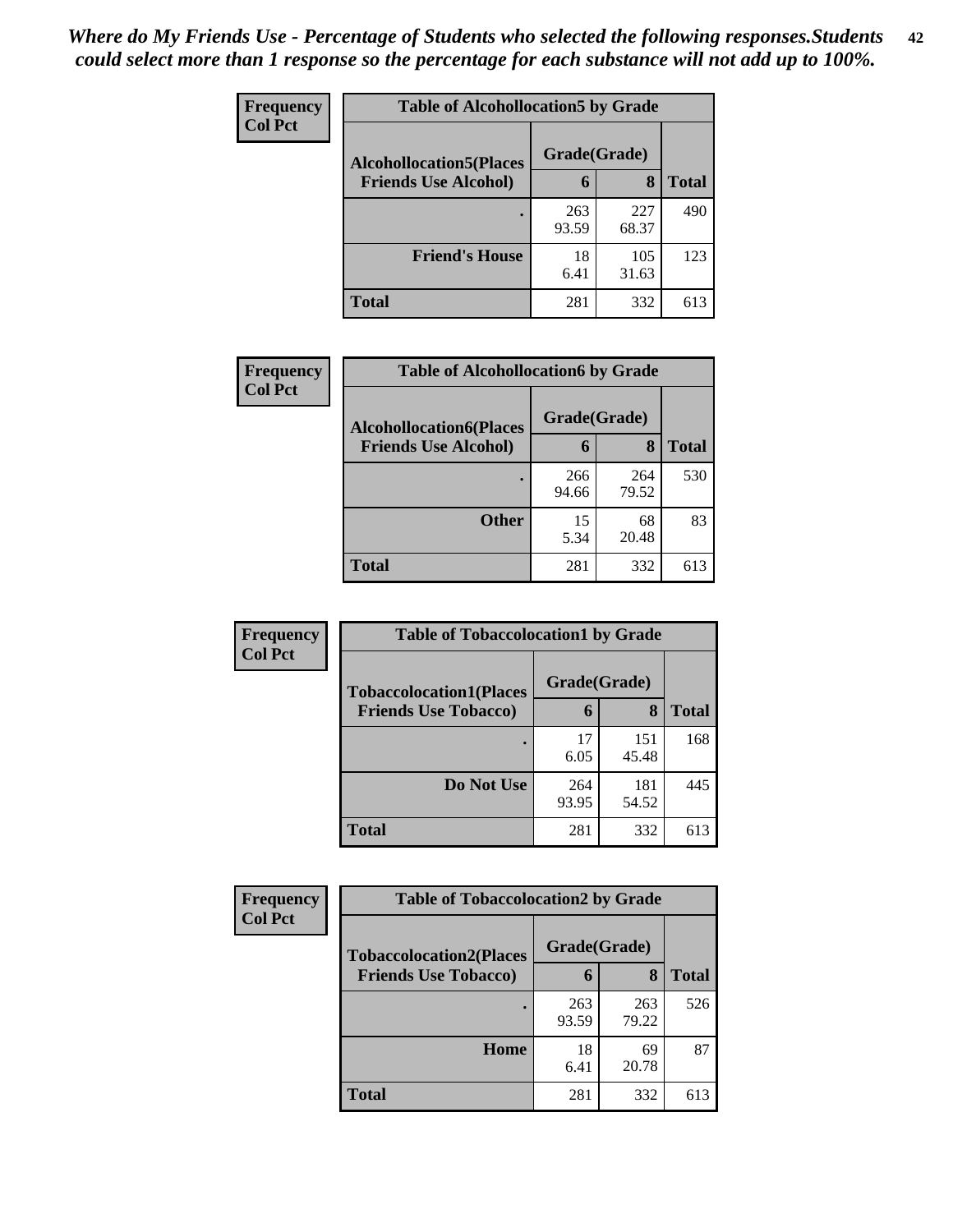| Frequency      | <b>Table of Tobaccolocation 3 by Grade</b> |              |              |              |  |
|----------------|--------------------------------------------|--------------|--------------|--------------|--|
| <b>Col Pct</b> | <b>Tobaccolocation3(Places</b>             | Grade(Grade) |              |              |  |
|                | <b>Friends Use Tobacco)</b>                | 6            | 8            | <b>Total</b> |  |
|                |                                            | 280<br>99.64 | 307<br>92.47 | 587          |  |
|                | <b>School</b>                              | 0.36         | 25<br>7.53   | 26           |  |
|                | <b>Total</b>                               | 281          | 332          | 613          |  |

| Frequency      | <b>Table of Tobaccolocation4 by Grade</b> |              |              |              |
|----------------|-------------------------------------------|--------------|--------------|--------------|
| <b>Col Pct</b> | <b>Tobaccolocation4(Places</b>            | Grade(Grade) |              |              |
|                | <b>Friends Use Tobacco)</b>               | 6            | 8            | <b>Total</b> |
|                |                                           | 272<br>96.80 | 292<br>87.95 | 564          |
|                | Car                                       | 9<br>3.20    | 40<br>12.05  | 49           |
|                | <b>Total</b>                              | 281          | 332          | 613          |

| Frequency<br><b>Col Pct</b> | <b>Table of Tobaccolocation5 by Grade</b>                     |                   |              |              |
|-----------------------------|---------------------------------------------------------------|-------------------|--------------|--------------|
|                             | <b>Tobaccolocation5(Places</b><br><b>Friends Use Tobacco)</b> | Grade(Grade)<br>6 | 8            | <b>Total</b> |
|                             |                                                               |                   |              |              |
|                             |                                                               | 263<br>93.59      | 265<br>79.82 | 528          |
|                             | <b>Friend's House</b>                                         | 18<br>6.41        | 67<br>20.18  | 85           |
|                             | <b>Total</b>                                                  | 281               | 332          | 613          |

| <b>Frequency</b> | <b>Table of Tobaccolocation6 by Grade</b> |              |              |              |  |
|------------------|-------------------------------------------|--------------|--------------|--------------|--|
| <b>Col Pct</b>   | <b>Tobaccolocation6(Places</b>            | Grade(Grade) |              |              |  |
|                  | <b>Friends Use Tobacco)</b>               | 6            | 8            | <b>Total</b> |  |
|                  |                                           | 275<br>97.86 | 284<br>85.54 | 559          |  |
|                  | <b>Other</b>                              | 6<br>2.14    | 48<br>14.46  | 54           |  |
|                  | <b>Total</b>                              | 281          | 332          | 613          |  |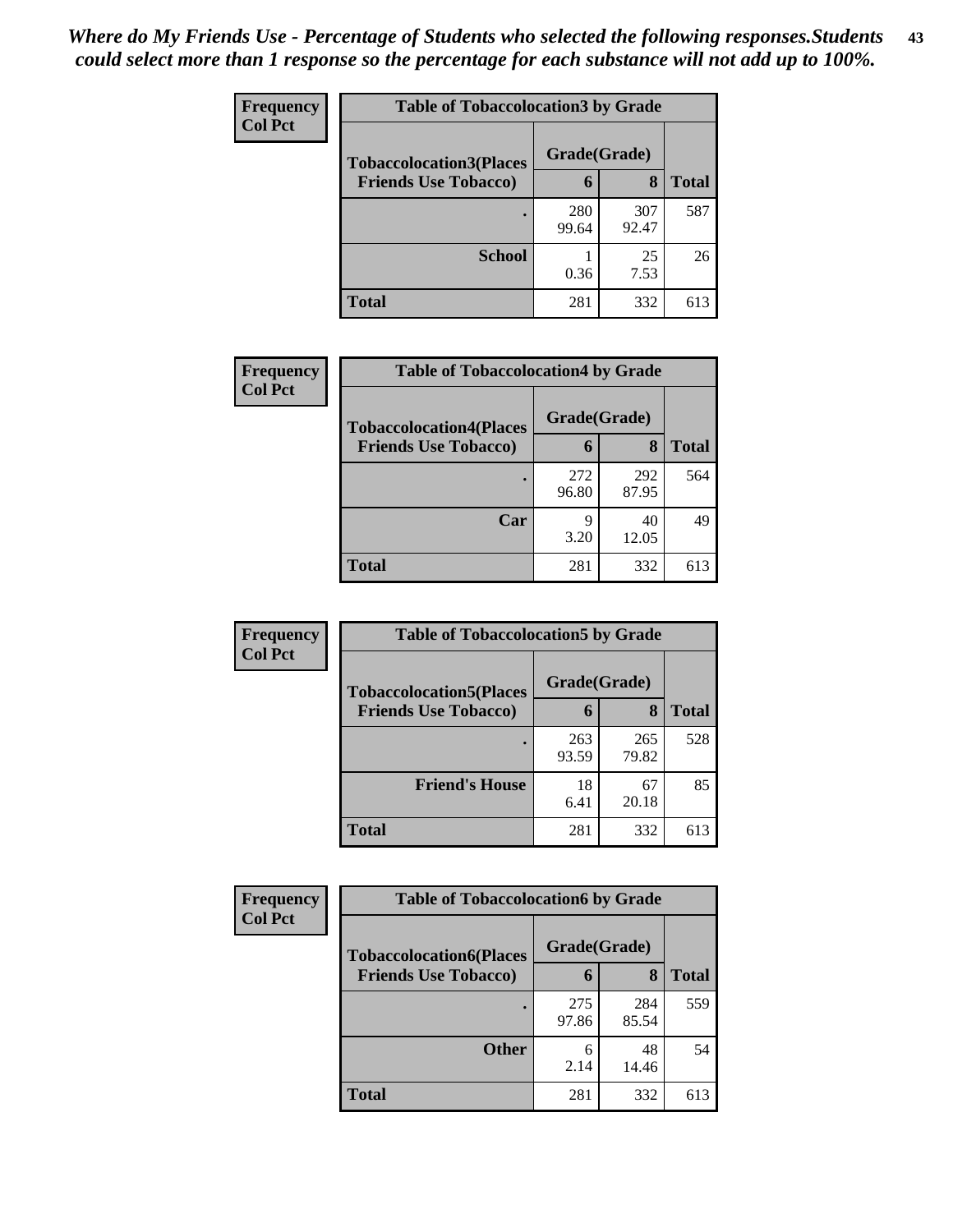| <b>Frequency</b> | <b>Table of Marijuanalocation1 by Grade</b> |              |              |              |
|------------------|---------------------------------------------|--------------|--------------|--------------|
| <b>Col Pct</b>   | <b>Marijuanalocation1(Places</b>            | Grade(Grade) |              |              |
|                  | <b>Friends Use Marijuana</b> )              | 6            | 8            | <b>Total</b> |
|                  |                                             | 2.49         | 137<br>41.27 | 144          |
|                  | Do Not Use                                  | 274<br>97.51 | 195<br>58.73 | 469          |
|                  | <b>Total</b>                                | 281          | 332          | 613          |

| <b>Frequency</b> | <b>Table of Marijuanalocation2 by Grade</b> |              |              |              |
|------------------|---------------------------------------------|--------------|--------------|--------------|
| <b>Col Pct</b>   | <b>Marijuanalocation2(Places</b>            | Grade(Grade) |              |              |
|                  | <b>Friends Use Marijuana</b> )              | 6            | 8            | <b>Total</b> |
|                  |                                             | 269<br>95.73 | 281<br>84.64 | 550          |
|                  | Home                                        | 12<br>4.27   | 51<br>15.36  | 63           |
|                  | <b>Total</b>                                | 281          | 332          | 613          |

| Frequency<br><b>Col Pct</b> | <b>Table of Marijuanalocation3 by Grade</b> |              |              |              |
|-----------------------------|---------------------------------------------|--------------|--------------|--------------|
|                             | <b>Marijuanalocation3</b> (Places           | Grade(Grade) |              |              |
|                             | <b>Friends Use Marijuana</b> )              | 6            | 8            | <b>Total</b> |
|                             |                                             | 279<br>99.29 | 318<br>95.78 | 597          |
|                             | <b>School</b>                               | 0.71         | 14<br>4.22   | 16           |
|                             | <b>Total</b>                                | 281          | 332          | 613          |

| Frequency      | <b>Table of Marijuanalocation4 by Grade</b> |              |              |              |
|----------------|---------------------------------------------|--------------|--------------|--------------|
| <b>Col Pct</b> | <b>Marijuanalocation4(Places</b>            | Grade(Grade) |              |              |
|                | <b>Friends Use Marijuana</b> )              | b            | 8            | <b>Total</b> |
|                |                                             | 272<br>96.80 | 305<br>91.87 | 577          |
|                | Car                                         | 9<br>3.20    | 27<br>8.13   | 36           |
|                | <b>Total</b>                                | 281          | 332          | 613          |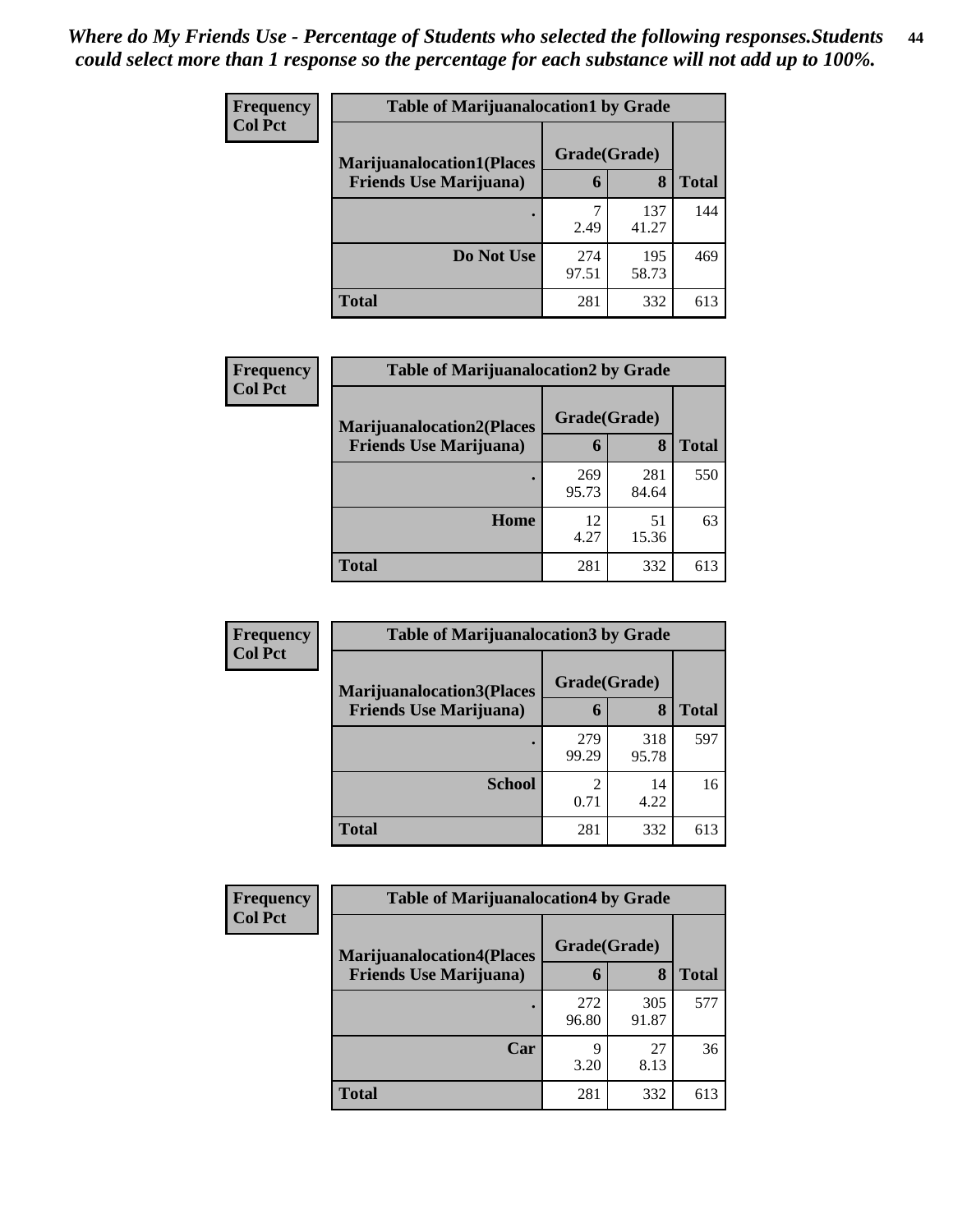| <b>Frequency</b> | <b>Table of Marijuanalocation5 by Grade</b> |              |              |              |
|------------------|---------------------------------------------|--------------|--------------|--------------|
| <b>Col Pct</b>   | <b>Marijuanalocation5</b> (Places           | Grade(Grade) |              |              |
|                  | <b>Friends Use Marijuana</b> )              | 6            | 8            | <b>Total</b> |
|                  |                                             | 272<br>96.80 | 276<br>83.13 | 548          |
|                  | <b>Friend's House</b>                       | 9<br>3.20    | 56<br>16.87  | 65           |
|                  | Total                                       | 281          | 332          | 613          |

| <b>Frequency</b> | <b>Table of Marijuanalocation6 by Grade</b>                        |                   |              |       |
|------------------|--------------------------------------------------------------------|-------------------|--------------|-------|
| <b>Col Pct</b>   | <b>Marijuanalocation6(Places</b><br><b>Friends Use Marijuana</b> ) | Grade(Grade)<br>6 | 8            | Total |
|                  |                                                                    | 278<br>98.93      | 288<br>86.75 | 566   |
|                  | <b>Other</b>                                                       | 3<br>1.07         | 44<br>13.25  | 47    |
|                  | <b>Total</b>                                                       | 281               | 332          | 613   |

| <b>Frequency</b> | <b>Table of Otherdruglocation1 by Grade</b>                          |              |              |              |
|------------------|----------------------------------------------------------------------|--------------|--------------|--------------|
| <b>Col Pct</b>   | <b>Otherdruglocation1(Places</b><br><b>Friends Use Other Illegal</b> | Grade(Grade) |              |              |
|                  | Drugs)                                                               | 6            | 8            | <b>Total</b> |
|                  |                                                                      | 8<br>2.85    | 112<br>33.73 | 120          |
|                  | Do Not Use                                                           | 273<br>97.15 | 220<br>66.27 | 493          |
|                  | <b>Total</b>                                                         | 281          | 332          | 613          |

| <b>Frequency</b> | <b>Table of Otherdruglocation2 by Grade</b>                           |              |              |              |
|------------------|-----------------------------------------------------------------------|--------------|--------------|--------------|
| <b>Col Pct</b>   | <b>Otherdruglocation2(Places)</b><br><b>Friends Use Other Illegal</b> | Grade(Grade) |              |              |
|                  | Drugs)                                                                | 6            | 8            | <b>Total</b> |
|                  |                                                                       | 277<br>98.58 | 295<br>88.86 | 572          |
|                  | <b>Home</b>                                                           | 4<br>1.42    | 37<br>11.14  | 41           |
|                  | Total                                                                 | 281          | 332          | 613          |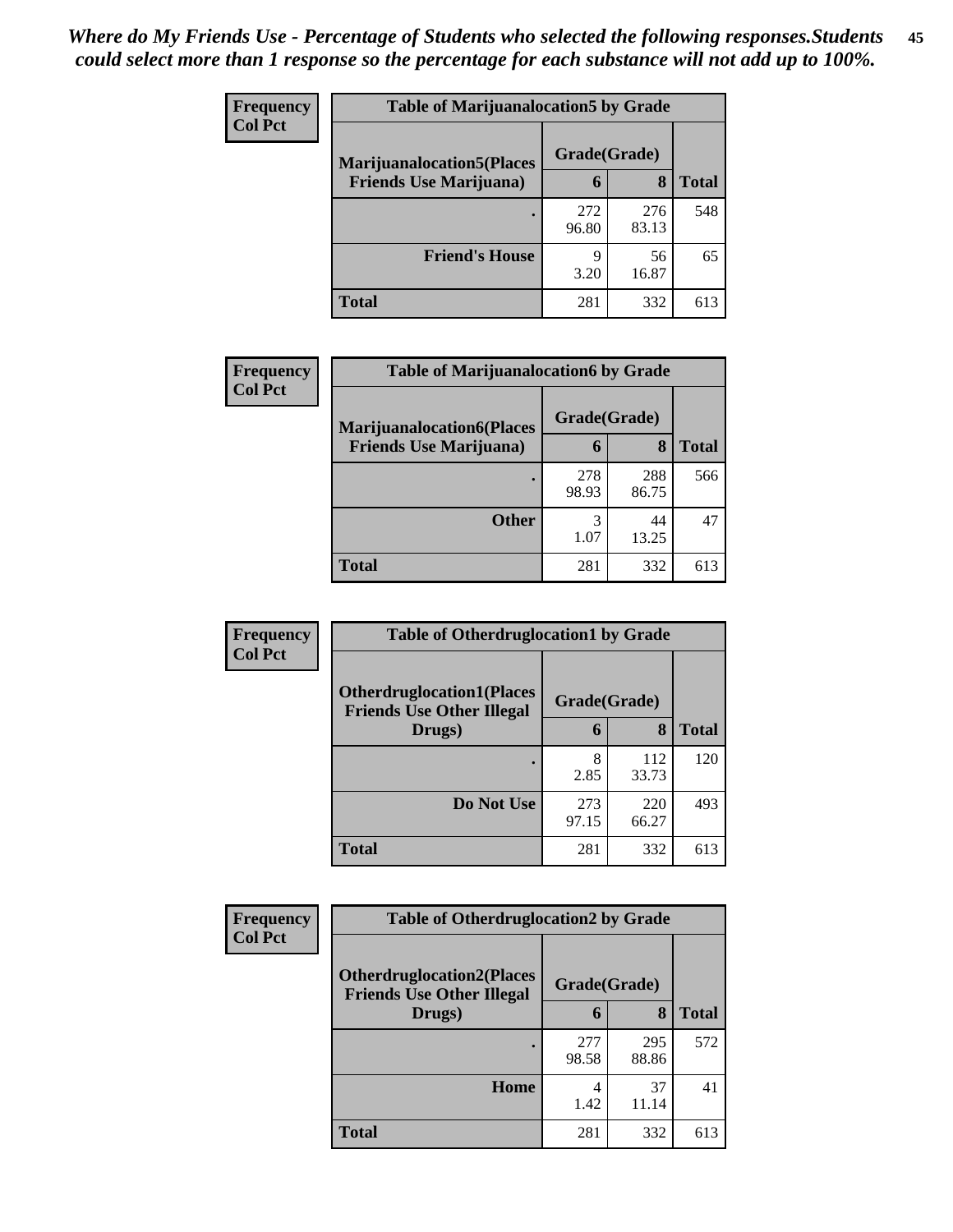| <b>Frequency</b> | <b>Table of Otherdruglocation 3 by Grade</b>                          |              |              |       |
|------------------|-----------------------------------------------------------------------|--------------|--------------|-------|
| <b>Col Pct</b>   | <b>Otherdruglocation3(Places)</b><br><b>Friends Use Other Illegal</b> | Grade(Grade) |              |       |
|                  | Drugs)                                                                | 6            | 8            | Total |
|                  |                                                                       | 280<br>99.64 | 313<br>94.28 | 593   |
|                  | <b>School</b>                                                         | 0.36         | 19<br>5.72   | 20    |
|                  | <b>Total</b>                                                          | 281          | 332          | 613   |

| Frequency      | <b>Table of Otherdruglocation4 by Grade</b>                          |              |              |              |
|----------------|----------------------------------------------------------------------|--------------|--------------|--------------|
| <b>Col Pct</b> | <b>Otherdruglocation4(Places</b><br><b>Friends Use Other Illegal</b> | Grade(Grade) |              |              |
|                | Drugs)                                                               | 6            | 8            | <b>Total</b> |
|                |                                                                      | 280<br>99.64 | 313<br>94.28 | 593          |
|                | Car                                                                  | 0.36         | 19<br>5.72   | 20           |
|                | <b>Total</b>                                                         | 281          | 332          | 613          |

| Frequency      | <b>Table of Otherdruglocation5 by Grade</b>                          |              |              |              |
|----------------|----------------------------------------------------------------------|--------------|--------------|--------------|
| <b>Col Pct</b> | <b>Otherdruglocation5(Places</b><br><b>Friends Use Other Illegal</b> | Grade(Grade) |              |              |
|                | Drugs)                                                               | h            | 8            | <b>Total</b> |
|                |                                                                      | 276<br>98.22 | 293<br>88.25 | 569          |
|                | <b>Friend's House</b>                                                | 5<br>1.78    | 39<br>11.75  | 44           |
|                | <b>Total</b>                                                         | 281          | 332          | 613          |

| <b>Frequency</b> | <b>Table of Otherdruglocation6 by Grade</b>                          |              |              |              |
|------------------|----------------------------------------------------------------------|--------------|--------------|--------------|
| <b>Col Pct</b>   | <b>Otherdruglocation6(Places</b><br><b>Friends Use Other Illegal</b> | Grade(Grade) |              |              |
|                  | Drugs)                                                               | 6            | 8            | <b>Total</b> |
|                  |                                                                      | 277<br>98.58 | 296<br>89.16 | 573          |
|                  | <b>Other</b>                                                         | 4<br>1.42    | 36<br>10.84  | 40           |
|                  | <b>Total</b>                                                         | 281          | 332          | 613          |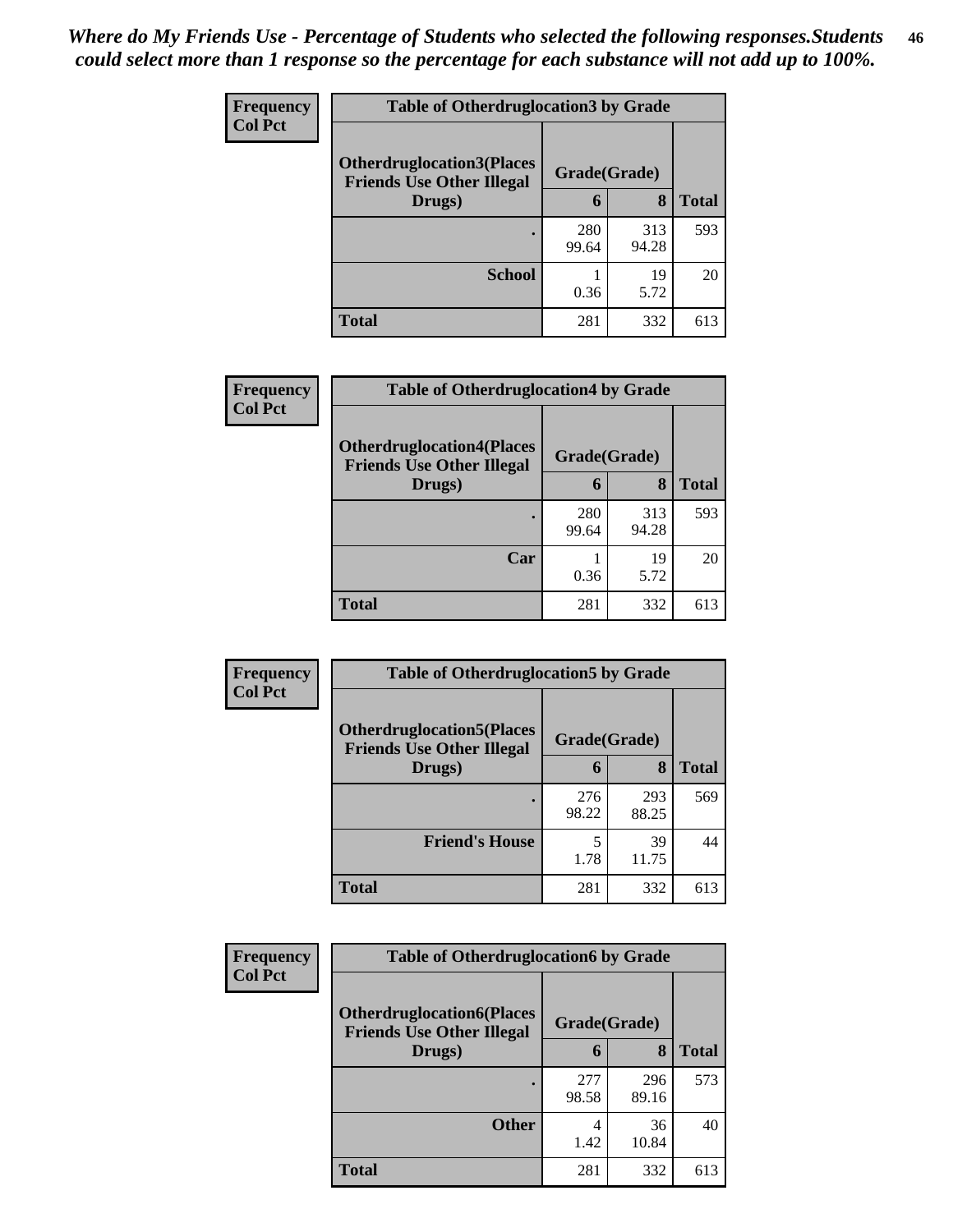| Frequency      | <b>Table of Alcoholtime1 by Grade</b> |              |              |              |
|----------------|---------------------------------------|--------------|--------------|--------------|
| <b>Col Pct</b> | <b>Alcoholtime1(Times</b>             | Grade(Grade) |              |              |
|                | <b>Friends Use</b><br>Alcohol)        | 6            | 8            | <b>Total</b> |
|                |                                       | 19<br>6.76   | 196<br>59.04 | 215          |
|                | Do Not Use                            | 262<br>93.24 | 136<br>40.96 | 398          |
|                | <b>Total</b>                          | 281          | 332          | 613          |

| Frequency      | <b>Table of Alcoholtime2 by Grade</b>           |              |              |              |
|----------------|-------------------------------------------------|--------------|--------------|--------------|
| <b>Col Pct</b> | <b>Alcoholtime2(Times</b><br><b>Friends Use</b> | Grade(Grade) |              |              |
|                | Alcohol)                                        | 6            | 8            | <b>Total</b> |
|                |                                                 | 276<br>98.22 | 325<br>97.89 | 601          |
|                | <b>On Way to School</b>                         | 5<br>1.78    | 7<br>2.11    | 12           |
|                | <b>Total</b>                                    | 281          | 332          | 613          |

| Frequency<br><b>Col Pct</b> | <b>Table of Alcoholtime3 by Grade</b>           |               |              |              |
|-----------------------------|-------------------------------------------------|---------------|--------------|--------------|
|                             | <b>Alcoholtime3(Times</b><br><b>Friends Use</b> | Grade(Grade)  |              |              |
|                             | Alcohol)                                        | 6             | 8            | <b>Total</b> |
|                             |                                                 | 281<br>100.00 | 328<br>98.80 | 609          |
|                             | <b>During School</b>                            | 0.00          | 4<br>1.20    | 4            |
|                             | Total                                           | 281           | 332          | 613          |

| <b>Frequency</b> | <b>Table of Alcoholtime4 by Grade</b>     |              |              |              |
|------------------|-------------------------------------------|--------------|--------------|--------------|
| <b>Col Pct</b>   | Grade(Grade)<br><b>Alcoholtime4(Times</b> |              |              |              |
|                  | <b>Friends Use Alcohol)</b>               | 6            | 8            | <b>Total</b> |
|                  | ٠                                         | 275<br>97.86 | 323<br>97.29 | 598          |
|                  | <b>On Way Home From School</b>            | 6<br>2.14    | q<br>2.71    | 15           |
|                  | <b>Total</b>                              | 281          | 332          | 613          |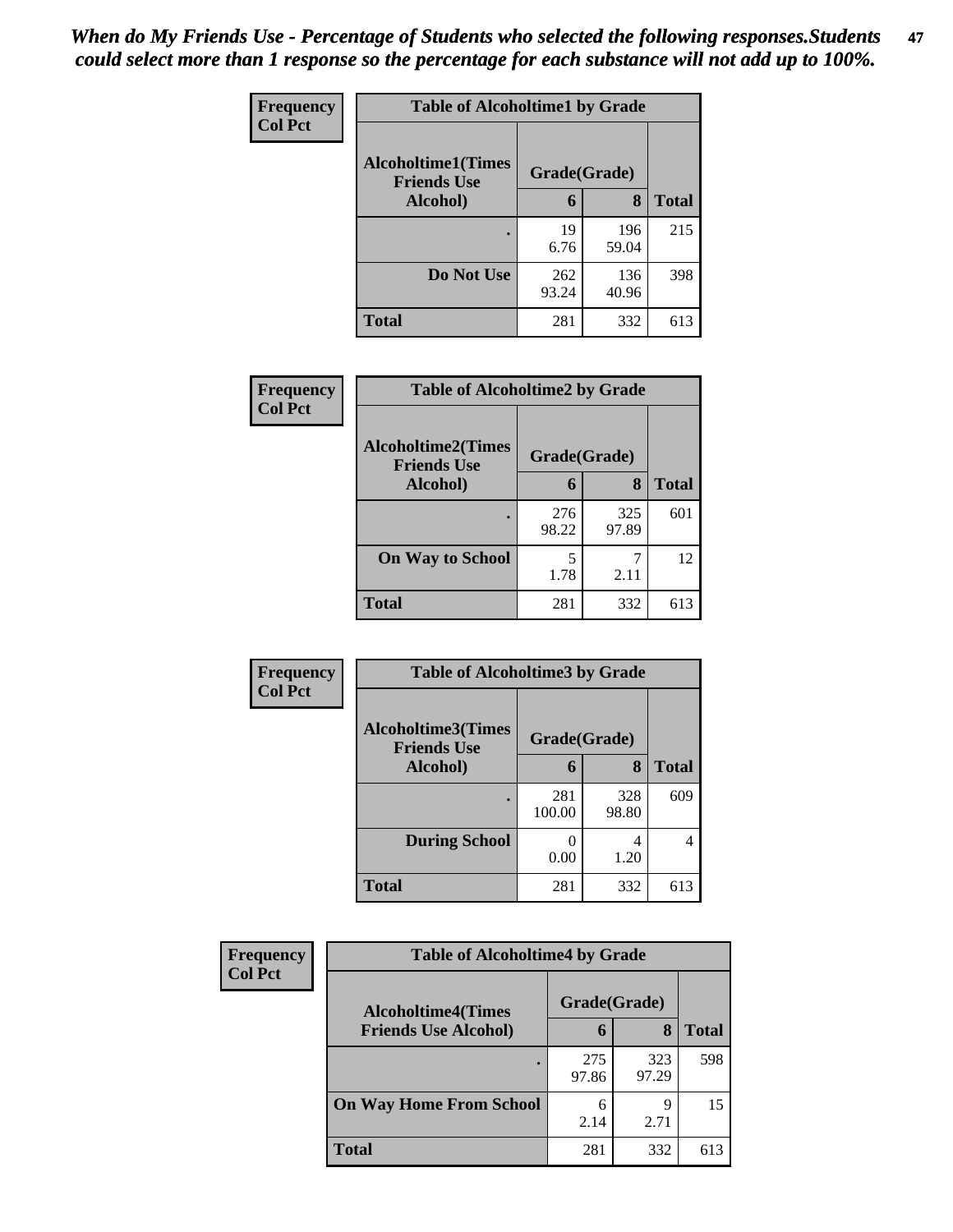*When do My Friends Use - Percentage of Students who selected the following responses.Students could select more than 1 response so the percentage for each substance will not add up to 100%.* **48**

| Frequency      | <b>Table of Alcoholtime5 by Grade</b>            |              |              |              |  |
|----------------|--------------------------------------------------|--------------|--------------|--------------|--|
| <b>Col Pct</b> | <b>Alcoholtime5</b> (Times<br><b>Friends Use</b> | Grade(Grade) |              |              |  |
|                | Alcohol)                                         | 6            | 8            | <b>Total</b> |  |
|                |                                                  | 276<br>98.22 | 278<br>83.73 | 554          |  |
|                | Weeknights                                       | 5<br>1.78    | 54<br>16.27  | 59           |  |
|                | <b>Total</b>                                     | 281          | 332          | 613          |  |

| Frequency      | <b>Table of Alcoholtime6 by Grade</b>           |              |              |              |
|----------------|-------------------------------------------------|--------------|--------------|--------------|
| <b>Col Pct</b> | <b>Alcoholtime6(Times</b><br><b>Friends Use</b> | Grade(Grade) |              |              |
|                | Alcohol)                                        | 6            | 8            | <b>Total</b> |
|                |                                                 | 265<br>94.31 | 193<br>58.13 | 458          |
|                | Weekends                                        | 16<br>5.69   | 139<br>41.87 | 155          |
|                | <b>Total</b>                                    | 281          | 332          | 613          |

| Frequency      | <b>Table of Tobaccotime1 by Grade</b>           |              |              |              |
|----------------|-------------------------------------------------|--------------|--------------|--------------|
| <b>Col Pct</b> | <b>Tobaccotime1(Times</b><br><b>Friends Use</b> | Grade(Grade) |              |              |
|                | <b>Tobacco</b> )                                | 6            | 8            | <b>Total</b> |
|                |                                                 | 16<br>5.69   | 154<br>46.39 | 170          |
|                | Do Not Use                                      | 265<br>94.31 | 178<br>53.61 | 443          |
|                | <b>Total</b>                                    | 281          | 332          | 613          |

| Frequency      | <b>Table of Tobaccotime2 by Grade</b>                           |              |              |              |
|----------------|-----------------------------------------------------------------|--------------|--------------|--------------|
| <b>Col Pct</b> | <b>Tobaccotime2(Times</b><br>Grade(Grade)<br><b>Friends Use</b> |              |              |              |
|                | <b>Tobacco</b> )                                                | 6            | 8            | <b>Total</b> |
|                |                                                                 | 280<br>99.64 | 304<br>91.57 | 584          |
|                | <b>On Way to School</b>                                         | 0.36         | 28<br>8.43   | 29           |
|                | <b>Total</b>                                                    | 281          | 332          | 613          |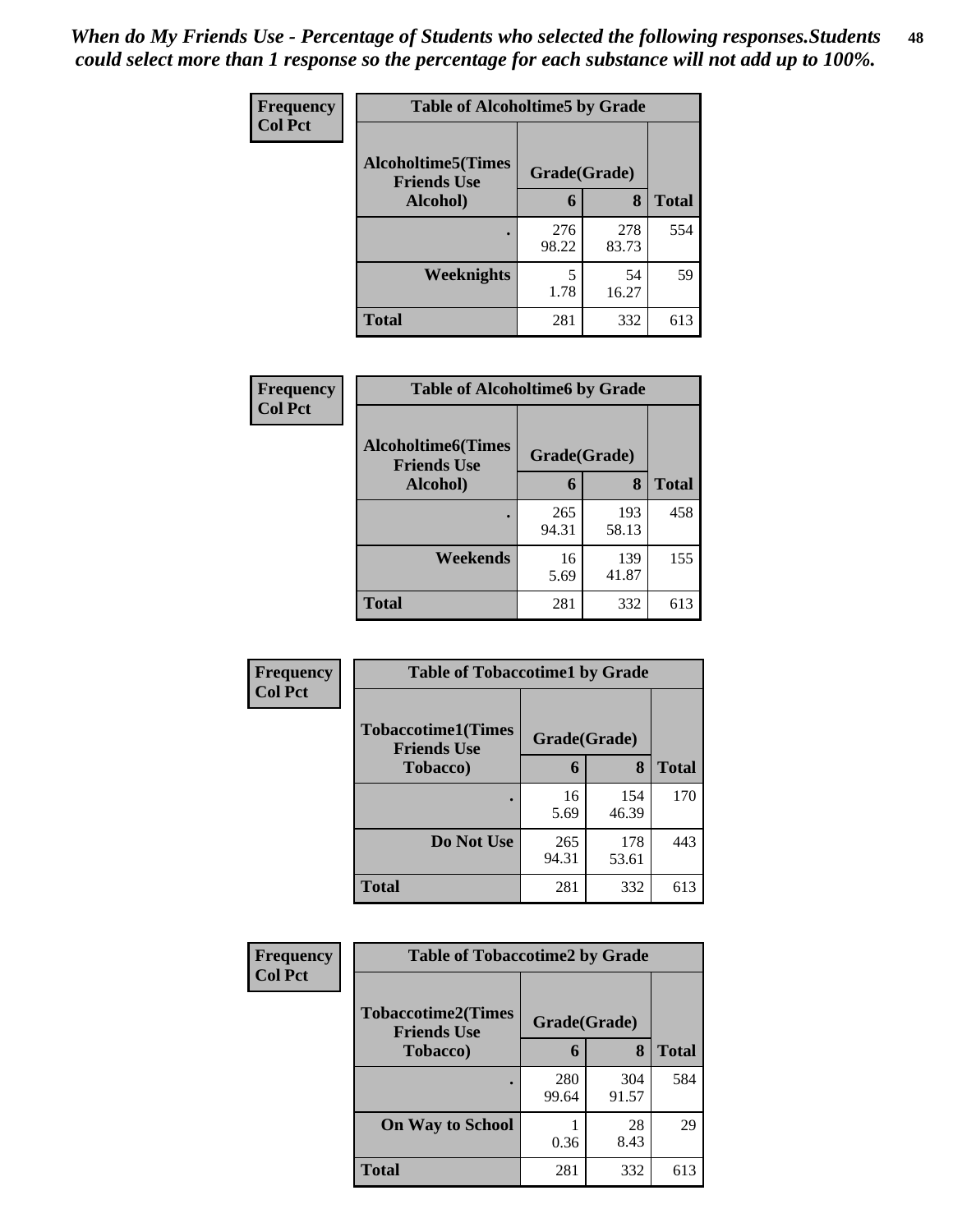| Frequency      | <b>Table of Tobaccotime3 by Grade</b>           |              |              |              |
|----------------|-------------------------------------------------|--------------|--------------|--------------|
| <b>Col Pct</b> | <b>Tobaccotime3(Times</b><br><b>Friends Use</b> | Grade(Grade) |              |              |
|                | <b>Tobacco</b> )                                | 6            | 8            | <b>Total</b> |
|                | ٠                                               | 280<br>99.64 | 306<br>92.17 | 586          |
|                | <b>During School</b>                            | 0.36         | 26<br>7.83   | 27           |
|                | <b>Total</b>                                    | 281          | 332          | 613          |

| Frequency<br><b>Col Pct</b> | <b>Table of Tobaccotime4 by Grade</b> |              |              |              |
|-----------------------------|---------------------------------------|--------------|--------------|--------------|
|                             | <b>Tobaccotime4(Times</b>             | Grade(Grade) |              |              |
|                             | <b>Friends Use Tobacco)</b>           | 6            | 8            | <b>Total</b> |
|                             |                                       | 275<br>97.86 | 323<br>97.29 | 598          |
|                             | <b>On Way Home From School</b>        | 6<br>2.14    | Q<br>2.71    | 15           |
|                             | <b>Total</b>                          | 281          | 332          | 613          |

| Frequency      | <b>Table of Tobaccotime5 by Grade</b>           |              |              |              |
|----------------|-------------------------------------------------|--------------|--------------|--------------|
| <b>Col Pct</b> | <b>Tobaccotime5(Times</b><br><b>Friends Use</b> | Grade(Grade) |              |              |
|                | <b>Tobacco</b> )                                | 6            | 8            | <b>Total</b> |
|                |                                                 | 276<br>98.22 | 266<br>80.12 | 542          |
|                | Weeknights                                      | 5<br>1.78    | 66<br>19.88  | 71           |
|                | <b>Total</b>                                    | 281          | 332          | 613          |

| Frequency      | <b>Table of Tobaccotime6 by Grade</b>           |              |              |              |
|----------------|-------------------------------------------------|--------------|--------------|--------------|
| <b>Col Pct</b> | <b>Tobaccotime6(Times</b><br><b>Friends Use</b> | Grade(Grade) |              |              |
|                | <b>Tobacco</b> )                                | 6            | 8            | <b>Total</b> |
|                | ٠                                               | 270<br>96.09 | 238<br>71.69 | 508          |
|                | Weekends                                        | 11<br>3.91   | 94<br>28.31  | 105          |
|                | <b>Total</b>                                    | 281          | 332          | 613          |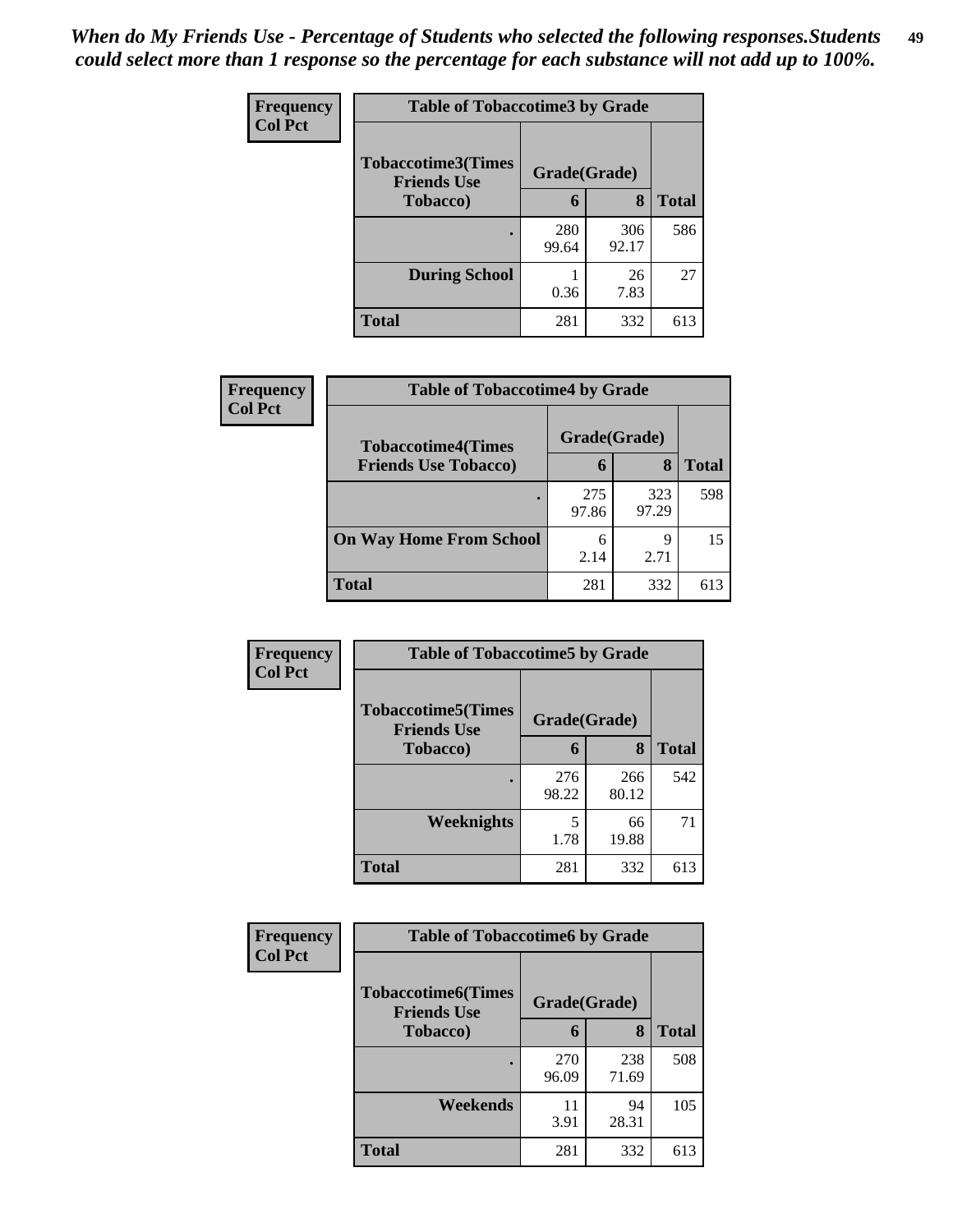| Frequency      | <b>Table of Marijuanatime1 by Grade</b>           |              |              |              |
|----------------|---------------------------------------------------|--------------|--------------|--------------|
| <b>Col Pct</b> | <b>Marijuanatime1(Times</b><br><b>Friends Use</b> | Grade(Grade) |              |              |
|                | Marijuana)                                        | 6            | 8            | <b>Total</b> |
|                |                                                   | 6<br>2.14    | 128<br>38.55 | 134          |
|                | Do Not Use                                        | 275<br>97.86 | 204<br>61.45 | 479          |
|                | <b>Total</b>                                      | 281          | 332          | 613          |

| Frequency      | <b>Table of Marijuanatime2 by Grade</b>           |                        |              |              |
|----------------|---------------------------------------------------|------------------------|--------------|--------------|
| <b>Col Pct</b> | <b>Marijuanatime2(Times</b><br><b>Friends Use</b> | Grade(Grade)           |              |              |
|                | Marijuana)                                        | 6                      | 8            | <b>Total</b> |
|                |                                                   | 279<br>99.29           | 316<br>95.18 | 595          |
|                | <b>On Way to School</b>                           | $\mathfrak{D}$<br>0.71 | 16<br>4.82   | 18           |
|                | <b>Total</b>                                      | 281                    | 332          | 613          |

| Frequency      | <b>Table of Marijuanatime3 by Grade</b>    |               |              |              |
|----------------|--------------------------------------------|---------------|--------------|--------------|
| <b>Col Pct</b> | Marijuanatime3(Times<br><b>Friends Use</b> | Grade(Grade)  |              |              |
|                | Marijuana)                                 | 6             | 8            | <b>Total</b> |
|                |                                            | 281<br>100.00 | 328<br>98.80 | 609          |
|                | <b>During School</b>                       | 0.00          | 4<br>1.20    | 4            |
|                | <b>Total</b>                               | 281           | 332          | 613          |

| <b>Frequency</b> | <b>Table of Marijuanatime4 by Grade</b> |              |              |              |  |
|------------------|-----------------------------------------|--------------|--------------|--------------|--|
| <b>Col Pct</b>   | <b>Marijuanatime4(Times</b>             | Grade(Grade) |              |              |  |
|                  | <b>Friends Use Marijuana</b> )          | 6            | 8            | <b>Total</b> |  |
|                  |                                         | 280<br>99.64 | 314<br>94.58 | 594          |  |
|                  | <b>On Way Home From School</b>          | 0.36         | 18<br>5.42   | 19           |  |
|                  | <b>Total</b>                            | 281          | 332          | 613          |  |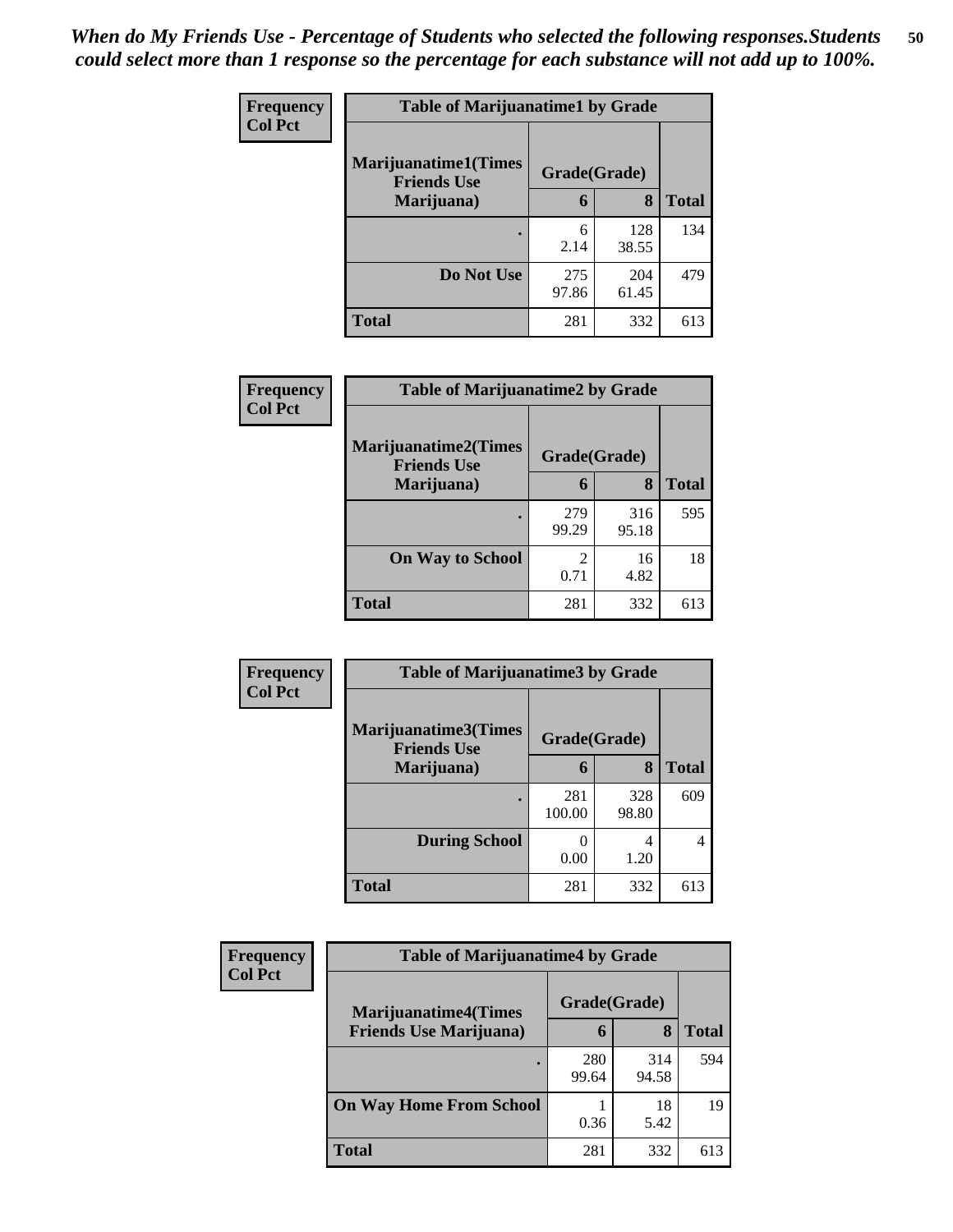| Frequency      | <b>Table of Marijuanatime5 by Grade</b>            |                                  |              |       |
|----------------|----------------------------------------------------|----------------------------------|--------------|-------|
| <b>Col Pct</b> | <b>Marijuanatime5</b> (Times<br><b>Friends Use</b> | Grade(Grade)                     |              |       |
|                | Marijuana)                                         | 6                                | 8            | Total |
|                |                                                    | 279<br>99.29                     | 287<br>86.45 | 566   |
|                | Weeknights                                         | $\overline{\mathcal{L}}$<br>0.71 | 45<br>13.55  | 47    |
|                | <b>Total</b>                                       | 281                              | 332          | 613   |

| <b>Frequency</b> | <b>Table of Marijuanatime6 by Grade</b>           |              |              |              |
|------------------|---------------------------------------------------|--------------|--------------|--------------|
| <b>Col Pct</b>   | <b>Marijuanatime6(Times</b><br><b>Friends Use</b> | Grade(Grade) |              |              |
|                  | Marijuana)                                        | 6            | 8            | <b>Total</b> |
|                  |                                                   | 278<br>98.93 | 261<br>78.61 | 539          |
|                  | Weekends                                          | 3<br>1.07    | 71<br>21.39  | 74           |
|                  | <b>Total</b>                                      | 281          | 332          | 613          |

| Frequency      | <b>Table of Otherdrugtime1 by Grade</b>                 |              |              |              |
|----------------|---------------------------------------------------------|--------------|--------------|--------------|
| <b>Col Pct</b> | <b>Otherdrugtime1(Times</b><br><b>Friends Use Other</b> | Grade(Grade) |              |              |
|                | <b>Illegal Drugs</b> )                                  | 6            | 8            | <b>Total</b> |
|                |                                                         | 8<br>2.85    | 104<br>31.33 | 112          |
|                | Do Not Use                                              | 273<br>97.15 | 228<br>68.67 | 501          |
|                | <b>Total</b>                                            | 281          | 332          | 613          |

| <b>Frequency</b> | <b>Table of Otherdrugtime2 by Grade</b>                 |                                  |              |              |
|------------------|---------------------------------------------------------|----------------------------------|--------------|--------------|
| <b>Col Pct</b>   | <b>Otherdrugtime2(Times</b><br><b>Friends Use Other</b> | Grade(Grade)                     |              |              |
|                  | <b>Illegal Drugs</b> )                                  | 6                                | 8            | <b>Total</b> |
|                  |                                                         | 279<br>99.29                     | 327<br>98.49 | 606          |
|                  | <b>On Way to School</b>                                 | $\overline{\mathcal{L}}$<br>0.71 | 5<br>1.51    | 7            |
|                  | <b>Total</b>                                            | 281                              | 332          | 613          |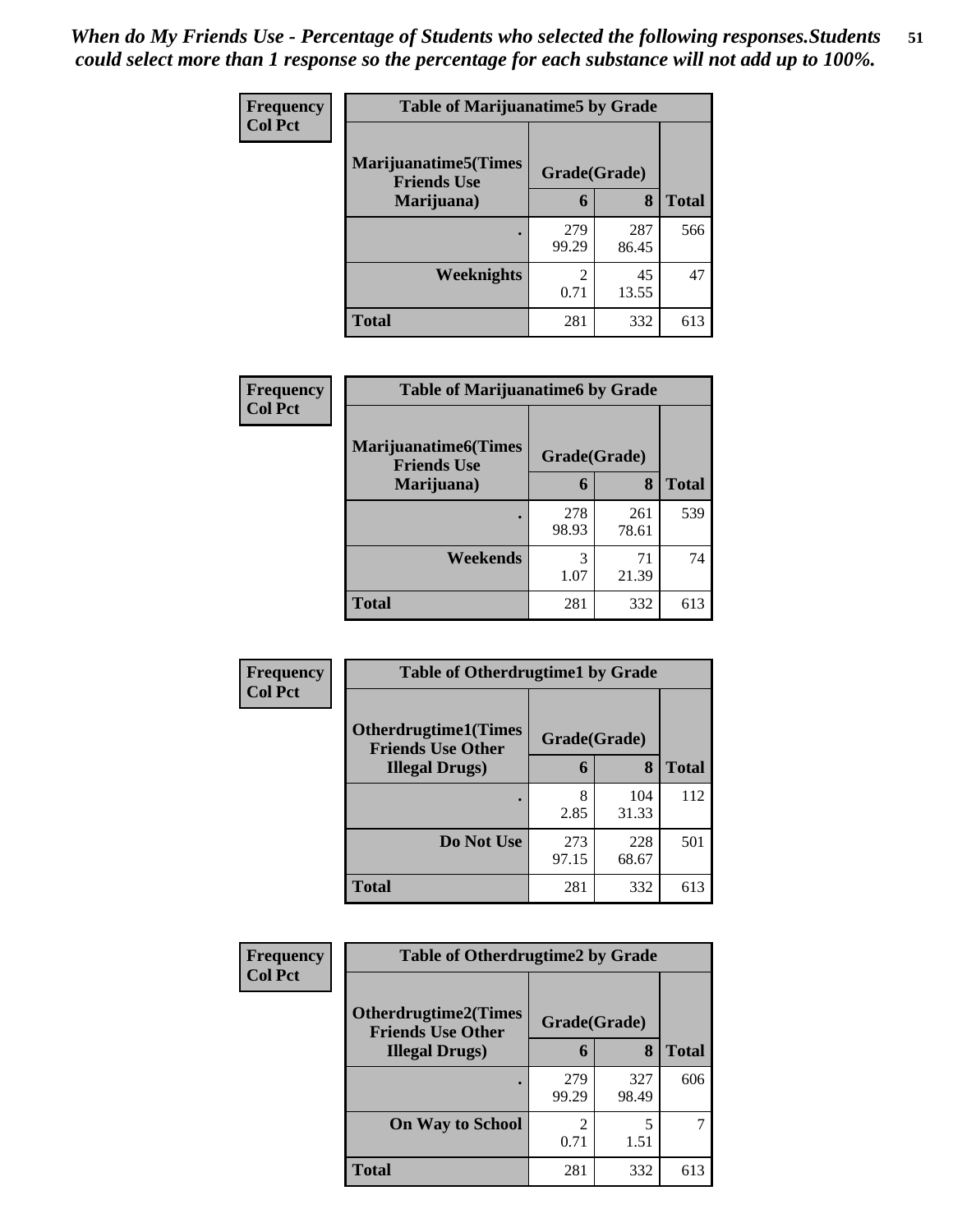| <b>Frequency</b> | <b>Table of Otherdrugtime3 by Grade</b>          |               |              |              |
|------------------|--------------------------------------------------|---------------|--------------|--------------|
| <b>Col Pct</b>   | Otherdrugtime3(Times<br><b>Friends Use Other</b> | Grade(Grade)  |              |              |
|                  | <b>Illegal Drugs</b> )                           | 6             | 8            | <b>Total</b> |
|                  |                                                  | 281<br>100.00 | 327<br>98.49 | 608          |
|                  | <b>During School</b>                             | 0.00          | 5<br>1.51    | 5            |
|                  | Total                                            | 281           | 332          | 613          |

| Frequency      | <b>Table of Otherdrugtime4 by Grade</b>                         |                        |              |       |
|----------------|-----------------------------------------------------------------|------------------------|--------------|-------|
| <b>Col Pct</b> | <b>Otherdrugtime4(Times</b><br><b>Friends Use Other Illegal</b> | Grade(Grade)           |              |       |
|                | Drugs)                                                          | 6                      | 8            | Total |
|                | ٠                                                               | 279<br>99.29           | 326<br>98.19 | 605   |
|                | <b>On Way Home From School</b>                                  | $\mathfrak{D}$<br>0.71 | 6<br>1.81    | 8     |
|                | <b>Total</b>                                                    | 281                    | 332          | 613   |

| Frequency      | <b>Table of Otherdrugtime5 by Grade</b>                  |              |              |              |
|----------------|----------------------------------------------------------|--------------|--------------|--------------|
| <b>Col Pct</b> | <b>Otherdrugtime5</b> (Times<br><b>Friends Use Other</b> | Grade(Grade) |              |              |
|                | <b>Illegal Drugs</b> )                                   | 6            | 8            | <b>Total</b> |
|                |                                                          | 277<br>98.58 | 300<br>90.36 | 577          |
|                | Weeknights                                               | 4<br>1.42    | 32<br>9.64   | 36           |
|                | Total                                                    | 281          | 332          | 613          |

| <b>Frequency</b> | <b>Table of Otherdrugtime6 by Grade</b>                 |              |              |              |
|------------------|---------------------------------------------------------|--------------|--------------|--------------|
| <b>Col Pct</b>   | <b>Otherdrugtime6(Times</b><br><b>Friends Use Other</b> | Grade(Grade) |              |              |
|                  | <b>Illegal Drugs</b> )                                  | 6            | 8            | <b>Total</b> |
|                  | ٠                                                       | 275<br>97.86 | 286<br>86.14 | 561          |
|                  | Weekends                                                | 6<br>2.14    | 46<br>13.86  | 52           |
|                  | <b>Total</b>                                            | 281          | 332          | 613          |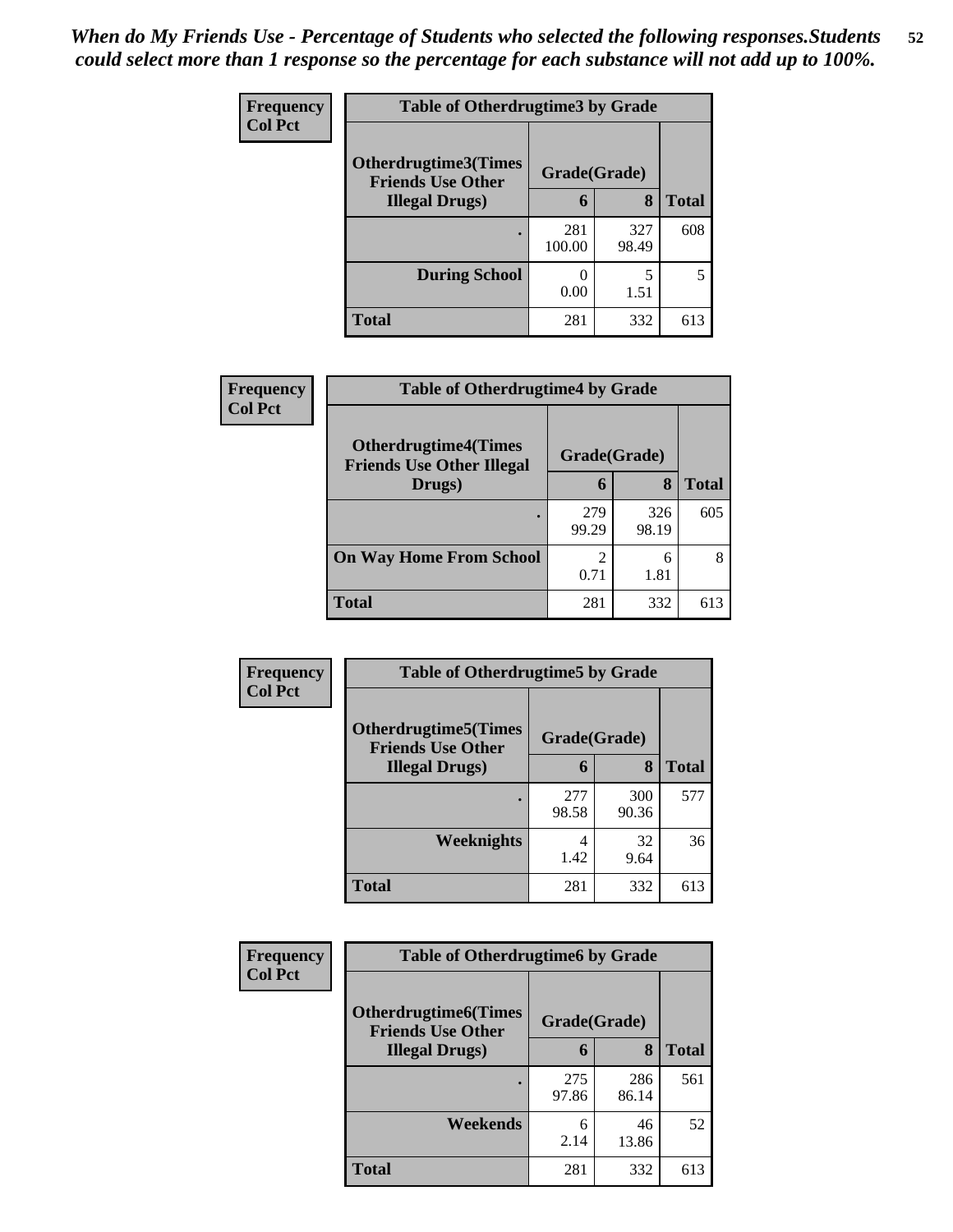| Frequency      | <b>Table of Educationalcohol by Grade</b>                                                                  |              |              |              |
|----------------|------------------------------------------------------------------------------------------------------------|--------------|--------------|--------------|
| <b>Col Pct</b> | Educationalcohol(I<br>have been taught<br>about alcohol,<br>tobacco,<br>and other drugs<br>within the last | Grade(Grade) |              |              |
|                | year at school)                                                                                            | 6            | 8            | <b>Total</b> |
|                | <b>Yes</b>                                                                                                 | 261<br>93.55 | 250<br>92.59 | 511          |
|                | N <sub>0</sub>                                                                                             | 18<br>6.45   | 20<br>7.41   | 38           |
|                | <b>Total</b>                                                                                               | 279          | 270          | 549          |
|                | <b>Frequency Missing = <math>64</math></b>                                                                 |              |              |              |

| Frequency      | <b>Table of Eversmoked by Grade</b> |                          |       |              |
|----------------|-------------------------------------|--------------------------|-------|--------------|
| <b>Col Pct</b> | Eversmoked(I<br>have smoked         | Grade(Grade)             |       |              |
|                | a cigarette)                        | 6                        | 8     | <b>Total</b> |
|                | Yes                                 | 15                       | 68    | 83           |
|                |                                     | 5.38                     | 25.19 |              |
|                | N <sub>0</sub>                      | 264                      | 202   | 466          |
|                |                                     | 94.62                    | 74.81 |              |
|                | <b>Total</b>                        | 279                      | 270   | 549          |
|                |                                     | Frequency Missing $= 64$ |       |              |

*For Drovedrinking \* Grade all data are missing since all the levels of variable Drovedrinking are missing.*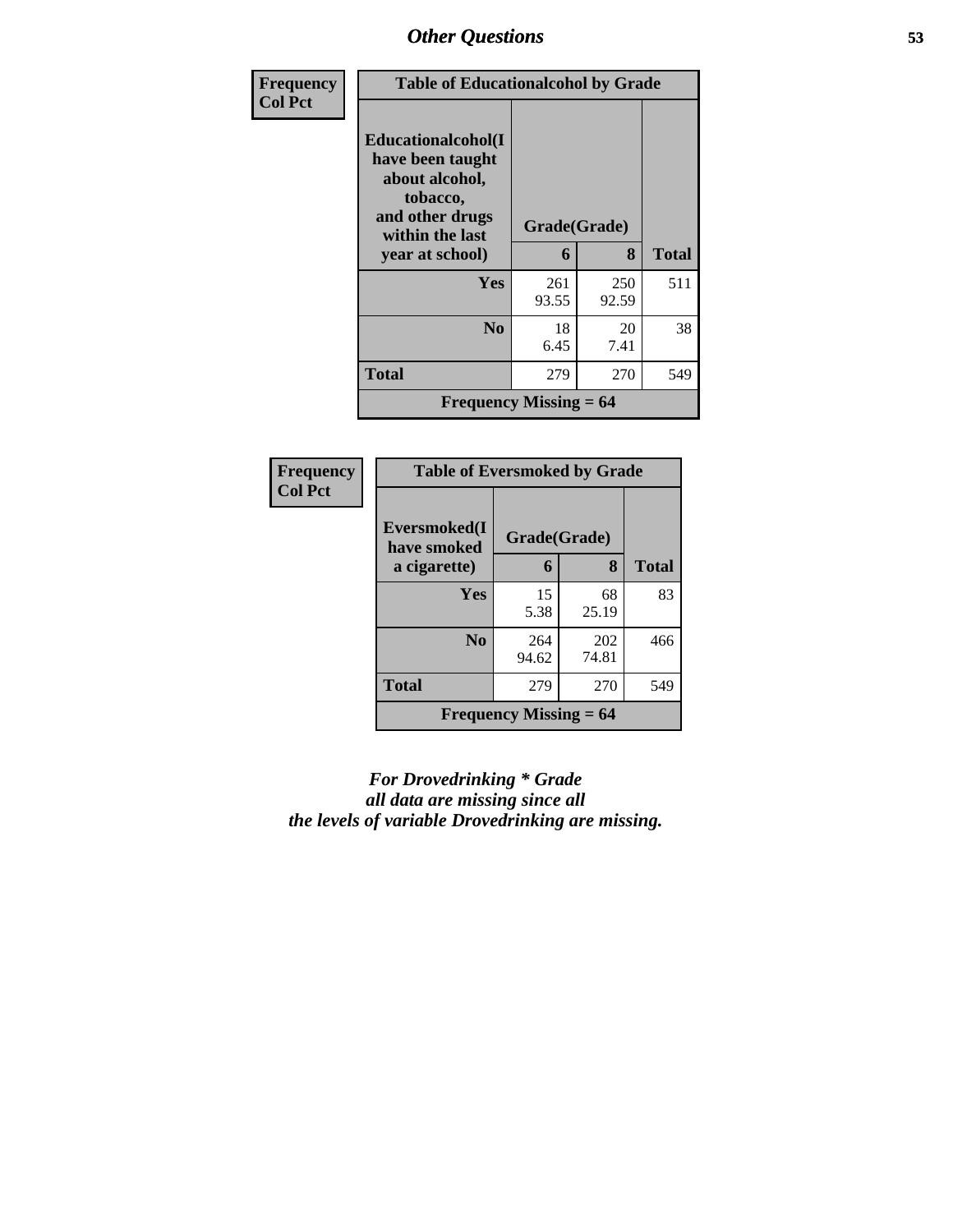| <b>Frequency</b> | <b>Table of Rodedrinking by Grade</b>                                                                      |                               |              |              |
|------------------|------------------------------------------------------------------------------------------------------------|-------------------------------|--------------|--------------|
| <b>Col Pct</b>   | Rodedrinking(In<br>the past 30 days<br>I have ridden in<br>a car with a<br>driver who had<br>been drinking | Grade(Grade)                  |              |              |
|                  | alcohol)                                                                                                   | 6                             | 8            | <b>Total</b> |
|                  | Yes                                                                                                        | 15<br>5.38                    | 59<br>21.85  | 74           |
|                  | N <sub>0</sub>                                                                                             | 264<br>94.62                  | 211<br>78.15 | 475          |
|                  | Total                                                                                                      | 279                           | 270          | 549          |
|                  |                                                                                                            | <b>Frequency Missing = 64</b> |              |              |

| Frequency<br><b>Col Pct</b> |                                                                                                                           | <b>Table of Drugsschool by Grade</b> |              |              |  |  |  |
|-----------------------------|---------------------------------------------------------------------------------------------------------------------------|--------------------------------------|--------------|--------------|--|--|--|
|                             | <b>Drugsschool</b> (During<br>the past 12 months,<br>I have been offered,<br>sold,<br>or given illegal<br>drugs on school | Grade(Grade)                         |              |              |  |  |  |
|                             | property)                                                                                                                 | 6                                    | 8            | <b>Total</b> |  |  |  |
|                             | Yes                                                                                                                       | 6<br>2.15                            | 31<br>11.48  | 37           |  |  |  |
|                             | N <sub>0</sub>                                                                                                            | 273<br>97.85                         | 239<br>88.52 | 512          |  |  |  |
|                             | <b>Total</b>                                                                                                              | 279                                  | 270          | 549          |  |  |  |
|                             | Frequency Missing $= 64$                                                                                                  |                                      |              |              |  |  |  |

| Frequency      | <b>Table of Helpbullied by Grade</b>           |              |              |              |  |  |
|----------------|------------------------------------------------|--------------|--------------|--------------|--|--|
| <b>Col Pct</b> | Helpbullied(I<br>would help<br>someone who was | Grade(Grade) |              |              |  |  |
|                | being bullied)                                 | 6            | 8            | <b>Total</b> |  |  |
|                | <b>Strongly Agree</b>                          | 186<br>66.67 | 123<br>45.56 | 309          |  |  |
|                | <b>Somewhat Agree</b>                          | 69<br>24.73  | 111<br>41.11 | 180          |  |  |
|                | <b>Somewhat Disagree</b>                       | 14<br>5.02   | 14<br>5.19   | 28           |  |  |
|                | <b>Strongly Disagree</b>                       | 10<br>3.58   | 22<br>8.15   | 32           |  |  |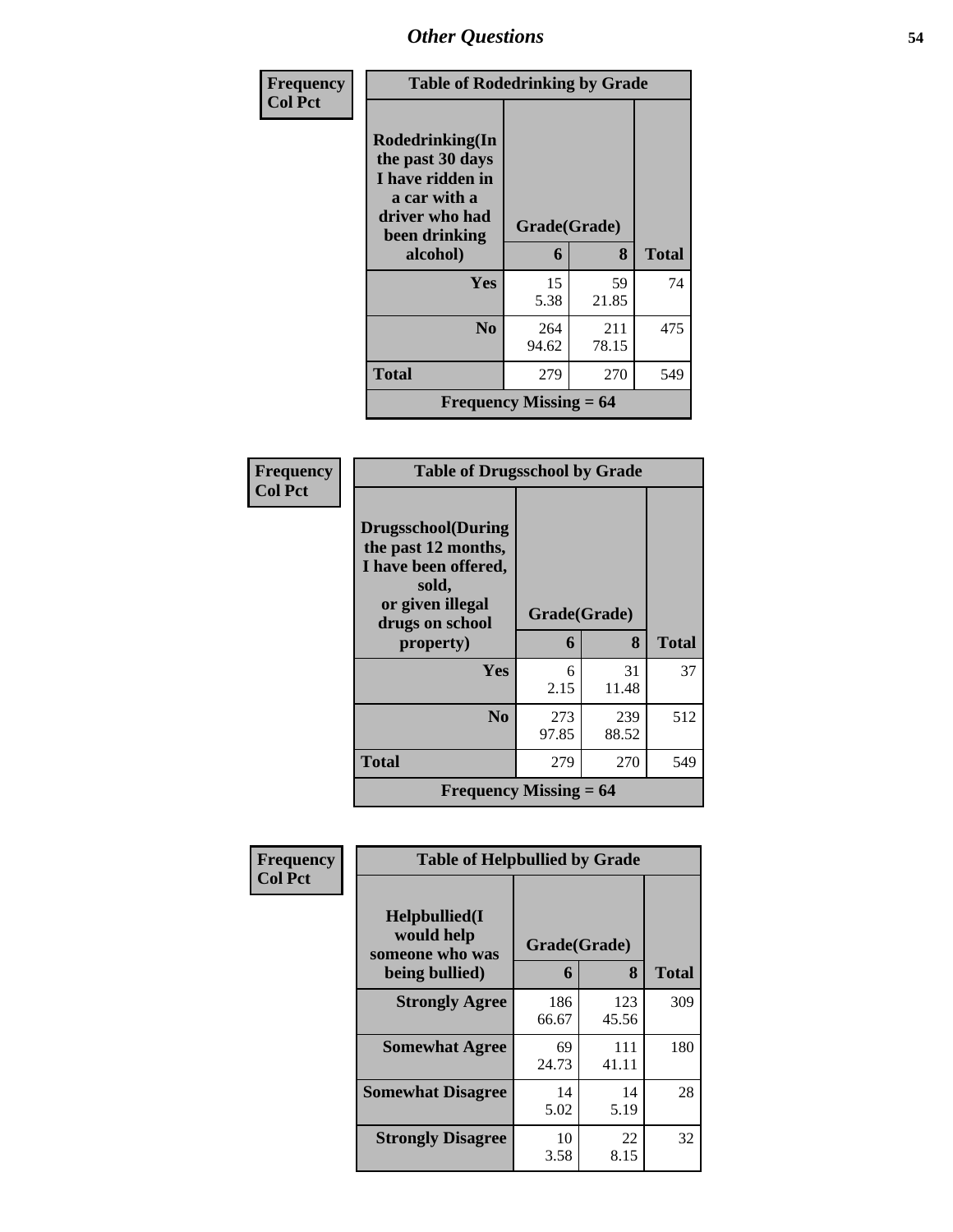| Frequency<br><b>Col Pct</b> | <b>Table of Helpbullied by Grade</b>           |              |     |              |  |  |
|-----------------------------|------------------------------------------------|--------------|-----|--------------|--|--|
|                             | Helpbullied(I<br>would help<br>someone who was | Grade(Grade) |     |              |  |  |
|                             | being bullied)                                 | 6            | 8   | <b>Total</b> |  |  |
|                             | <b>Total</b>                                   | 279          | 270 | 549          |  |  |
|                             | <b>Frequency Missing = 64</b>                  |              |     |              |  |  |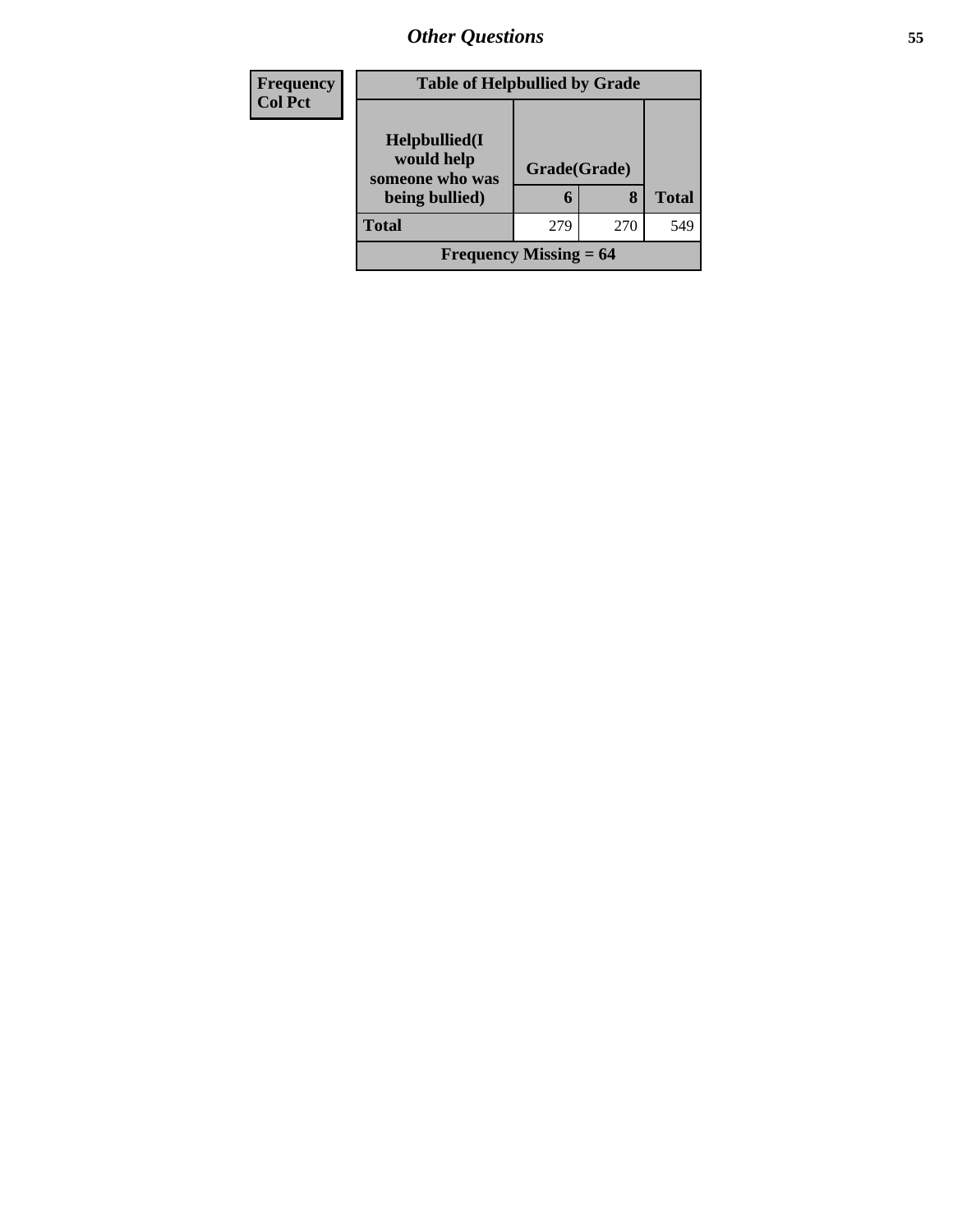*Other Questions* **56**

| <b>Frequency</b> | <b>Table of Grade by Bingedrinking</b> |                            |                       |                                                                                                         |                   |                        |                   |              |
|------------------|----------------------------------------|----------------------------|-----------------------|---------------------------------------------------------------------------------------------------------|-------------------|------------------------|-------------------|--------------|
| <b>Row Pct</b>   |                                        |                            |                       | Bingedrinking(I have drunk five or<br>more drinks of alcohol at one sitting<br>during the last 30 days) |                   |                        |                   |              |
|                  | Grade(Grade)                           | $\mathbf 0$<br><b>Days</b> | $1$ or<br>days        | $3$ to<br>days                                                                                          | 6 to<br>9<br>days | 10<br>to<br>19<br>days | All<br>30<br>days | <b>Total</b> |
|                  | 6                                      | 277<br>98.58               | $\mathcal{D}$<br>0.71 | 0.36                                                                                                    | 0.36              | 0<br>0.00              | $\Omega$<br>0.00  | 281          |
|                  | 8                                      | 311<br>93.67               | 5<br>1.51             | 6<br>1.81                                                                                               | 0.30              | 6<br>1.81              | 3<br>0.90         | 332          |
|                  | <b>Total</b>                           | 588                        | 7                     | 7                                                                                                       | $\overline{2}$    | 6                      | 3                 | 613          |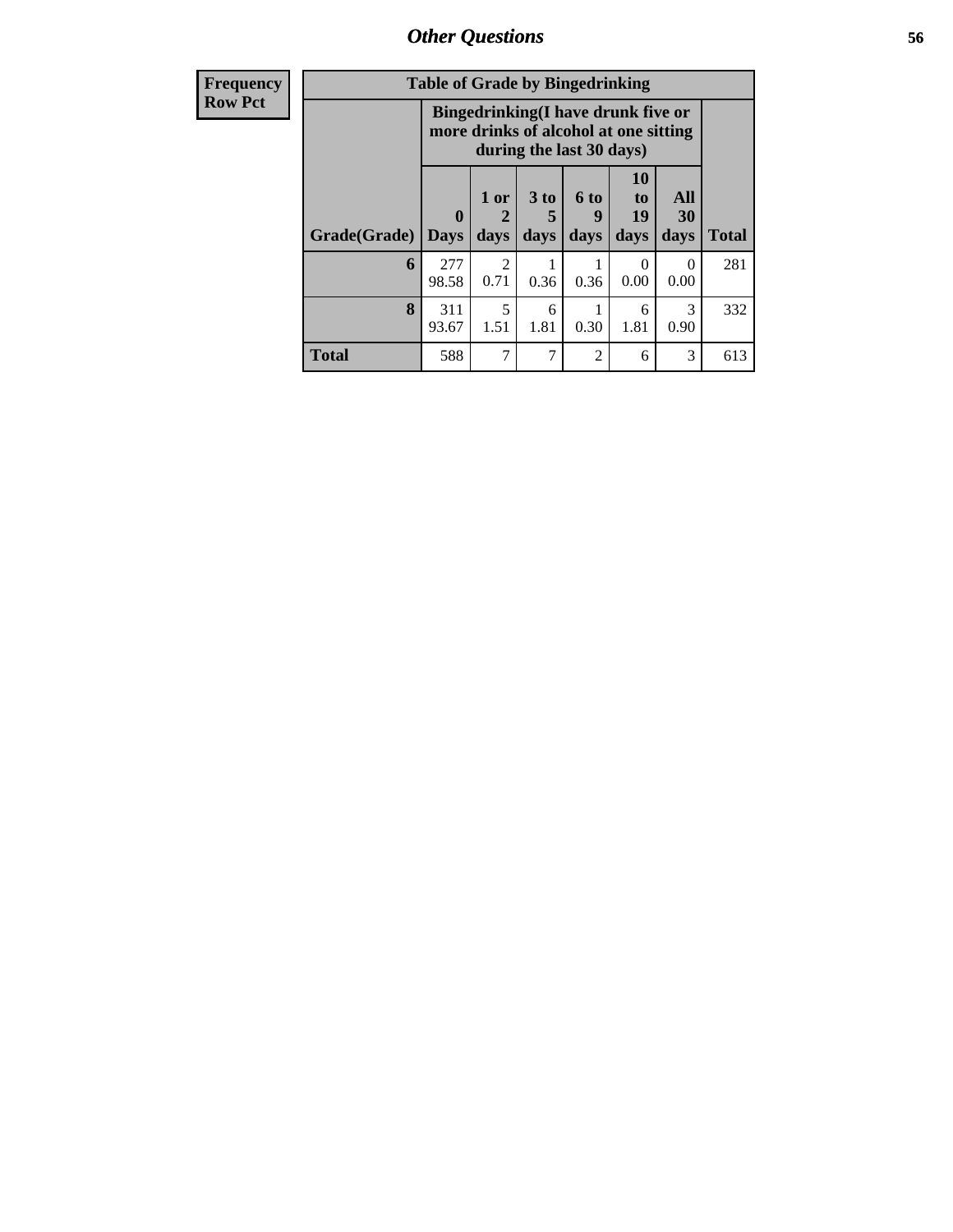### *Nutrition* **57**

| <b>Frequency</b> |
|------------------|
| <b>Row Pct</b>   |

| <b>Table of Grade by Dairy</b> |                          |                                                                 |                                          |                                    |              |  |  |  |
|--------------------------------|--------------------------|-----------------------------------------------------------------|------------------------------------------|------------------------------------|--------------|--|--|--|
|                                |                          | Dairy (I eat at least 3 servings of dairy<br>products each day) |                                          |                                    |              |  |  |  |
| Grade(Grade)                   | <b>Strongly</b><br>Agree | Agree                                                           | Somewhat   Somewhat  <br><b>Disagree</b> | <b>Strongly</b><br><b>Disagree</b> | <b>Total</b> |  |  |  |
| 6                              | 122<br>43.73             | 113<br>40.50                                                    | 25<br>8.96                               | 19<br>6.81                         | 279          |  |  |  |
| 8                              | 86<br>31.85              | 126<br>46.67                                                    | 30<br>11.11                              | 28<br>10.37                        | 270          |  |  |  |
| <b>Total</b>                   | 208                      | 239                                                             | 55                                       | 47                                 | 549          |  |  |  |
| Frequency Missing $= 64$       |                          |                                                                 |                                          |                                    |              |  |  |  |

**Frequency Row Pct**

| <b>Table of Grade by Fruitveg</b>                                        |                          |                          |                                    |                                    |              |  |
|--------------------------------------------------------------------------|--------------------------|--------------------------|------------------------------------|------------------------------------|--------------|--|
| Fruitveg(I eat at least 5 servings of fruits<br>and vegetables each day) |                          |                          |                                    |                                    |              |  |
| Grade(Grade)                                                             | <b>Strongly</b><br>Agree | Somewhat<br>Agree        | <b>Somewhat</b><br><b>Disagree</b> | <b>Strongly</b><br><b>Disagree</b> | <b>Total</b> |  |
| 6                                                                        | 82<br>29.39              | 119<br>42.65             | 53<br>19.00                        | 25<br>8.96                         | 279          |  |
| 8                                                                        | 36<br>13.33              | 120<br>44.44             | 71<br>26.30                        | 43<br>15.93                        | 270          |  |
| <b>Total</b>                                                             | 118                      | 239                      | 124                                | 68                                 | 549          |  |
|                                                                          |                          | Frequency Missing $= 64$ |                                    |                                    |              |  |

**Frequency Row Pct**

| <b>Table of Grade by Cafeteriahealthy</b> |                          |                                                                       |                             |                                    |              |  |  |
|-------------------------------------------|--------------------------|-----------------------------------------------------------------------|-----------------------------|------------------------------------|--------------|--|--|
|                                           |                          | Cafeteriahealthy (School meals in my<br>school cafeteria are healthy) |                             |                                    |              |  |  |
| Grade(Grade)                              | <b>Strongly</b><br>Agree | Somewhat<br>Agree                                                     | Somewhat<br><b>Disagree</b> | <b>Strongly</b><br><b>Disagree</b> | <b>Total</b> |  |  |
| 6                                         | 53<br>19.00              | 112<br>40.14                                                          | 55<br>19.71                 | 59<br>21.15                        | 279          |  |  |
| 8                                         | 20<br>7.41               | 97<br>35.93                                                           | 85<br>31.48                 | 68<br>25.19                        | 270          |  |  |
| <b>Total</b>                              | 73                       | 209                                                                   | 140                         | 127                                | 549          |  |  |
| <b>Frequency Missing = 64</b>             |                          |                                                                       |                             |                                    |              |  |  |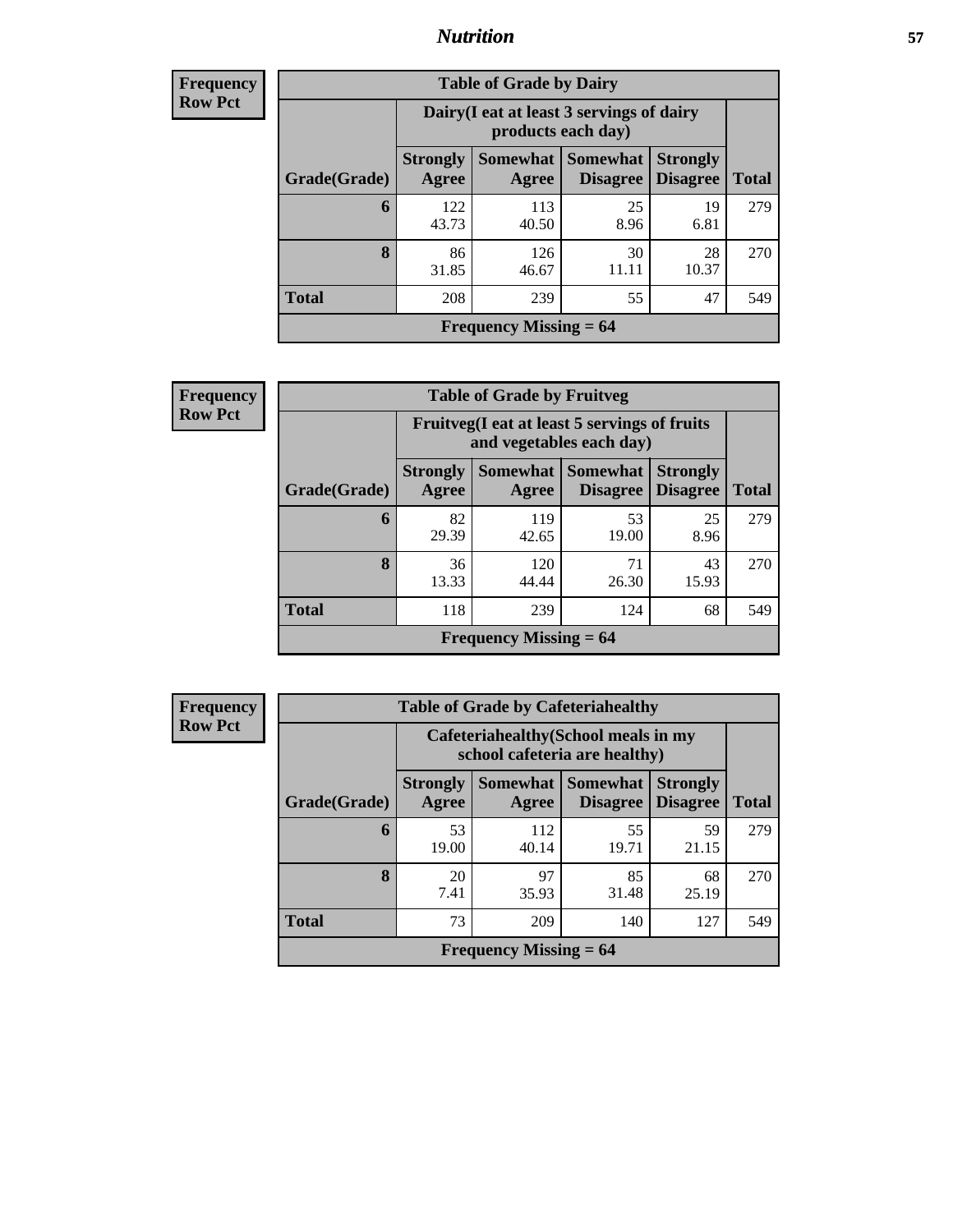### *Nutrition* **58**

| Frequency |
|-----------|
| Row Pct   |

| <b>Table of Grade by Cafeterianutrition</b> |                                                                                           |                          |                                    |                                    |              |  |  |
|---------------------------------------------|-------------------------------------------------------------------------------------------|--------------------------|------------------------------------|------------------------------------|--------------|--|--|
|                                             | <b>Cafeterianutrition</b> (Facts about nutrition<br>are available in my school cafeteria) |                          |                                    |                                    |              |  |  |
| Grade(Grade)                                | <b>Strongly</b><br>Agree                                                                  | <b>Somewhat</b><br>Agree | <b>Somewhat</b><br><b>Disagree</b> | <b>Strongly</b><br><b>Disagree</b> | <b>Total</b> |  |  |
| 6                                           | 107<br>38.35                                                                              | 98<br>35.13              | 41<br>14.70                        | 33<br>11.83                        | 279          |  |  |
| 8                                           | 65<br>24.07                                                                               | 114<br>42.22             | 36<br>13.33                        | 55<br>20.37                        | 270          |  |  |
| <b>Total</b>                                | 172                                                                                       | 212                      | 77                                 | 88                                 | 549          |  |  |
| Frequency Missing $= 64$                    |                                                                                           |                          |                                    |                                    |              |  |  |

**Frequency Row Pct**

| $\mathbf{y}$ | <b>Table of Grade by Schoollunch</b> |                                                                 |                               |                                    |                                    |              |  |
|--------------|--------------------------------------|-----------------------------------------------------------------|-------------------------------|------------------------------------|------------------------------------|--------------|--|
|              |                                      | Schoollunch(I eat school lunch three or<br>more times per week) |                               |                                    |                                    |              |  |
|              | Grade(Grade)                         | <b>Strongly</b><br>Agree                                        | Somewhat<br>Agree             | <b>Somewhat</b><br><b>Disagree</b> | <b>Strongly</b><br><b>Disagree</b> | <b>Total</b> |  |
|              | 6                                    | 175<br>62.72                                                    | 47<br>16.85                   | 24<br>8.60                         | 33<br>11.83                        | 279          |  |
|              | 8                                    | 178<br>65.93                                                    | 44<br>16.30                   | 16<br>5.93                         | 32<br>11.85                        | 270          |  |
|              | <b>Total</b>                         | 353                                                             | 91                            | 40                                 | 65                                 | 549          |  |
|              |                                      |                                                                 | <b>Frequency Missing = 64</b> |                                    |                                    |              |  |

**Frequency Row Pct**

| <b>Table of Grade by Foodchoices</b> |                          |                                                                     |                      |                                    |              |  |  |
|--------------------------------------|--------------------------|---------------------------------------------------------------------|----------------------|------------------------------------|--------------|--|--|
|                                      |                          | Foodchoices (I make healthy food choices in<br>my school cafeteria) |                      |                                    |              |  |  |
| Grade(Grade)                         | <b>Strongly</b><br>Agree | Somewhat  <br>Agree                                                 | Somewhat<br>Disagree | <b>Strongly</b><br><b>Disagree</b> | <b>Total</b> |  |  |
| 6                                    | 89<br>31.90              | 116<br>41.58                                                        | 41<br>14.70          | 33<br>11.83                        | 279          |  |  |
| 8                                    | 42<br>15.56              | 119<br>44.07                                                        | 56<br>20.74          | 53<br>19.63                        | 270          |  |  |
| <b>Total</b>                         | 131                      | 235                                                                 | 97                   | 86                                 | 549          |  |  |
| Frequency Missing $= 64$             |                          |                                                                     |                      |                                    |              |  |  |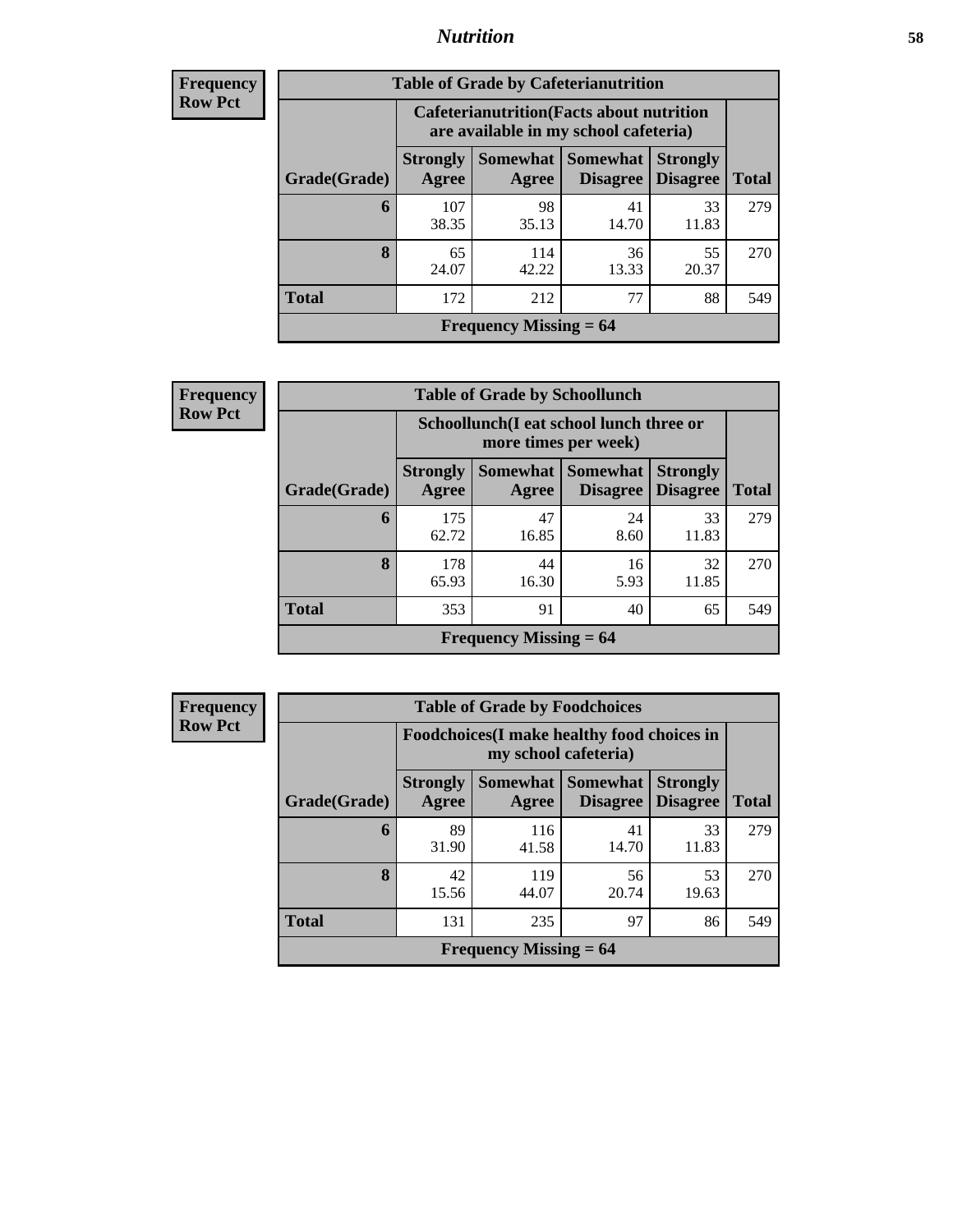### *Nutrition* **59**

| <b>Frequency</b> |  |
|------------------|--|
| Row Pet          |  |

٦

| <b>Table of Grade by Wholewheat</b> |                          |                                                                                                                 |             |             |     |  |  |
|-------------------------------------|--------------------------|-----------------------------------------------------------------------------------------------------------------|-------------|-------------|-----|--|--|
|                                     |                          | Wholewheat (There are whole wheat and<br>multigrain breads and cereals available in<br>my school cafeteria)     |             |             |     |  |  |
| Grade(Grade)                        | <b>Strongly</b><br>Agree | Somewhat I<br><b>Somewhat</b><br><b>Strongly</b><br><b>Disagree</b><br><b>Total</b><br><b>Disagree</b><br>Agree |             |             |     |  |  |
| 6                                   | 71<br>25.45              | 95<br>34.05                                                                                                     | 49<br>17.56 | 64<br>22.94 | 279 |  |  |
| 8                                   | 40<br>14.81              | 94<br>34.81                                                                                                     | 45<br>16.67 | 91<br>33.70 | 270 |  |  |
| <b>Total</b>                        | 111                      | 189                                                                                                             | 94          | 155         | 549 |  |  |
| <b>Frequency Missing = 64</b>       |                          |                                                                                                                 |             |             |     |  |  |

| <b>Frequency</b> |
|------------------|
| <b>Row Pct</b>   |

 $\mathbf{r}$ 

| ncy |                                                                                                                                   |              | <b>Table of Grade by Healthyvending</b><br>Healthyvending (If only healthy snacks and<br>beverages were available in the vending<br>machines during the school day,<br>I would buy them) |             |             |              |  |  |
|-----|-----------------------------------------------------------------------------------------------------------------------------------|--------------|------------------------------------------------------------------------------------------------------------------------------------------------------------------------------------------|-------------|-------------|--------------|--|--|
|     | Somewhat   Somewhat<br><b>Strongly</b><br><b>Strongly</b><br><b>Disagree</b><br>Grade(Grade)<br><b>Disagree</b><br>Agree<br>Agree |              |                                                                                                                                                                                          |             |             | <b>Total</b> |  |  |
|     | 6                                                                                                                                 | 129<br>46.24 | 81<br>29.03                                                                                                                                                                              | 33<br>11.83 | 36<br>12.90 | 279          |  |  |
|     | 8                                                                                                                                 | 98<br>36.30  | 94<br>34.81                                                                                                                                                                              | 43<br>15.93 | 35<br>12.96 | 270          |  |  |
|     | <b>Total</b>                                                                                                                      | 227          | 175                                                                                                                                                                                      | 76          | 71          | 549          |  |  |
|     | <b>Frequency Missing = 64</b>                                                                                                     |              |                                                                                                                                                                                          |             |             |              |  |  |

| <b>Frequency</b><br><b>Row Pct</b> |                          | <b>Table of Grade by Schoolbreakfast</b><br>Schoolbreakfast (If breakfast were<br>available at school,<br>but outside the cafeteria,<br>I would eat breakfast at school more often) |                      |                                    |              |  |
|------------------------------------|--------------------------|-------------------------------------------------------------------------------------------------------------------------------------------------------------------------------------|----------------------|------------------------------------|--------------|--|
| Grade(Grade)                       | <b>Strongly</b><br>Agree | Somewhat  <br>Agree                                                                                                                                                                 | Somewhat<br>Disagree | <b>Strongly</b><br><b>Disagree</b> | <b>Total</b> |  |
| 6                                  | 110<br>39.43             | 74<br>26.52                                                                                                                                                                         | 39<br>13.98          | 56<br>20.07                        | 279          |  |
| 8                                  | 82<br>30.37              | 90<br>33.33                                                                                                                                                                         | 54<br>20.00          | 44<br>16.30                        | 270          |  |
| <b>Total</b>                       | 192                      | 164                                                                                                                                                                                 | 93                   | 100                                | 549          |  |
|                                    |                          | <b>Frequency Missing = 64</b>                                                                                                                                                       |                      |                                    |              |  |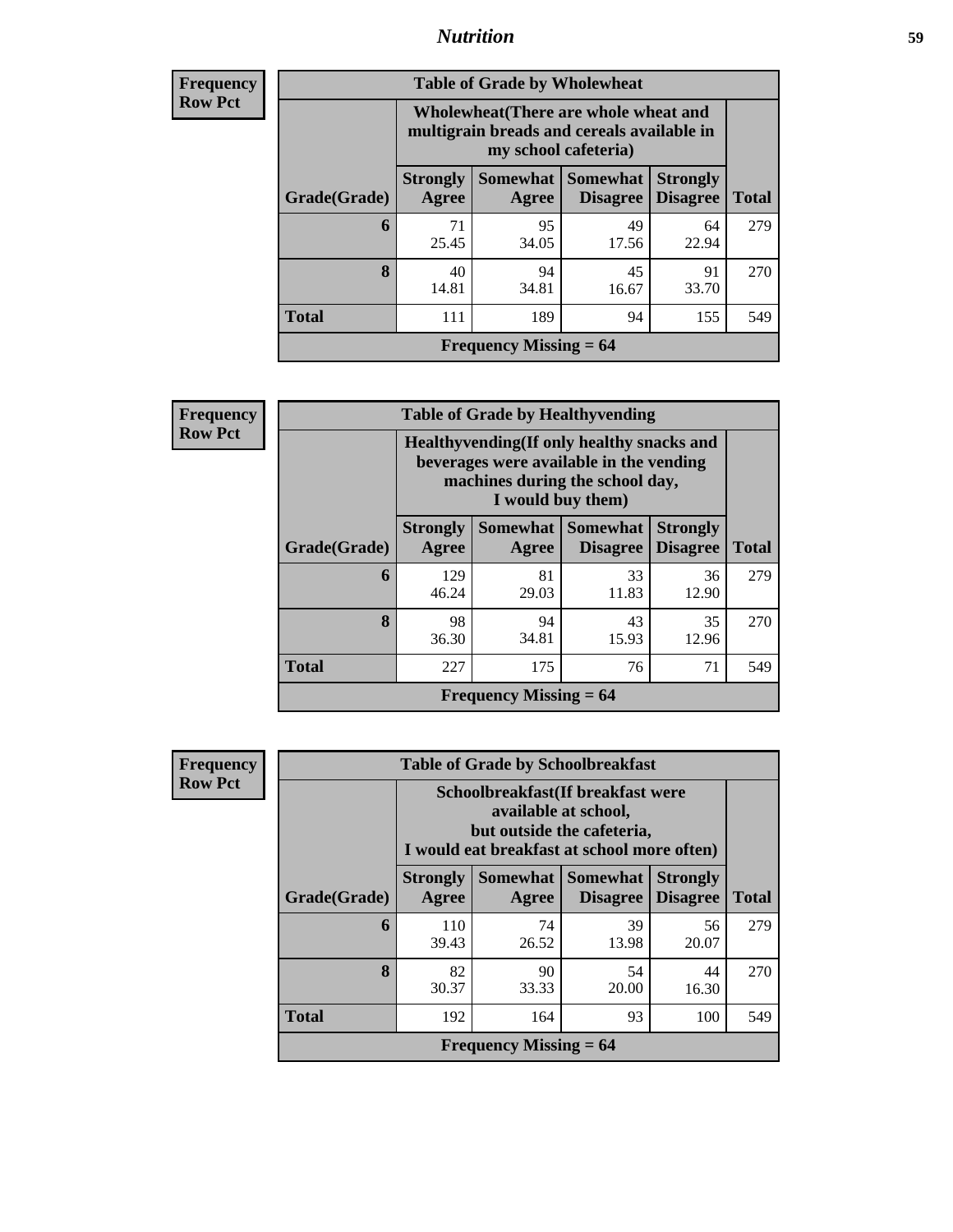| Frequency      | <b>Table of Educationaids by Grade</b>                                                                    |                               |              |              |
|----------------|-----------------------------------------------------------------------------------------------------------|-------------------------------|--------------|--------------|
| <b>Col Pct</b> | <b>Educationaids</b> (I<br>have been<br>taught about<br><b>HIV/AIDS</b> at<br>school in the<br>past year) | Grade(Grade)<br>6             | 8            | <b>Total</b> |
|                | Yes                                                                                                       | 156<br>55.91                  | 221<br>81.85 | 377          |
|                | N <sub>0</sub>                                                                                            | 123<br>44.09                  | 49<br>18.15  | 172          |
|                | <b>Total</b>                                                                                              | 279                           | 270          | 549          |
|                |                                                                                                           | <b>Frequency Missing = 64</b> |              |              |

| Frequency      | <b>Table of Educationcharacter by Grade</b>                                          |              |              |              |
|----------------|--------------------------------------------------------------------------------------|--------------|--------------|--------------|
| <b>Col Pct</b> | Educationcharacter(I<br>have been taught<br>about character<br>education in the past | Grade(Grade) |              |              |
|                | year at school)                                                                      | 6            | 8            | <b>Total</b> |
|                | <b>Yes</b>                                                                           | 252<br>90.32 | 224<br>82.96 | 476          |
|                | N <sub>0</sub>                                                                       | 27<br>9.68   | 46<br>17.04  | 73           |
|                | <b>Total</b>                                                                         | 279          | 270          | 549          |
|                | Frequency Missing $= 64$                                                             |              |              |              |

| Frequency      | <b>Table of Gradcoach1 by Grade</b>              |                                            |              |     |  |
|----------------|--------------------------------------------------|--------------------------------------------|--------------|-----|--|
| <b>Col Pct</b> | Gradcoach1(I<br>know who my<br><b>Graduation</b> | Grade(Grade)                               |              |     |  |
|                | Coach is)                                        | 8<br>6                                     | <b>Total</b> |     |  |
|                | Yes                                              | 74<br>26.52                                | 134<br>49.63 | 208 |  |
|                | N <sub>0</sub>                                   | 205<br>73.48                               | 136<br>50.37 | 341 |  |
|                | <b>Total</b>                                     | 279                                        | 270          | 549 |  |
|                |                                                  | <b>Frequency Missing <math>= 64</math></b> |              |     |  |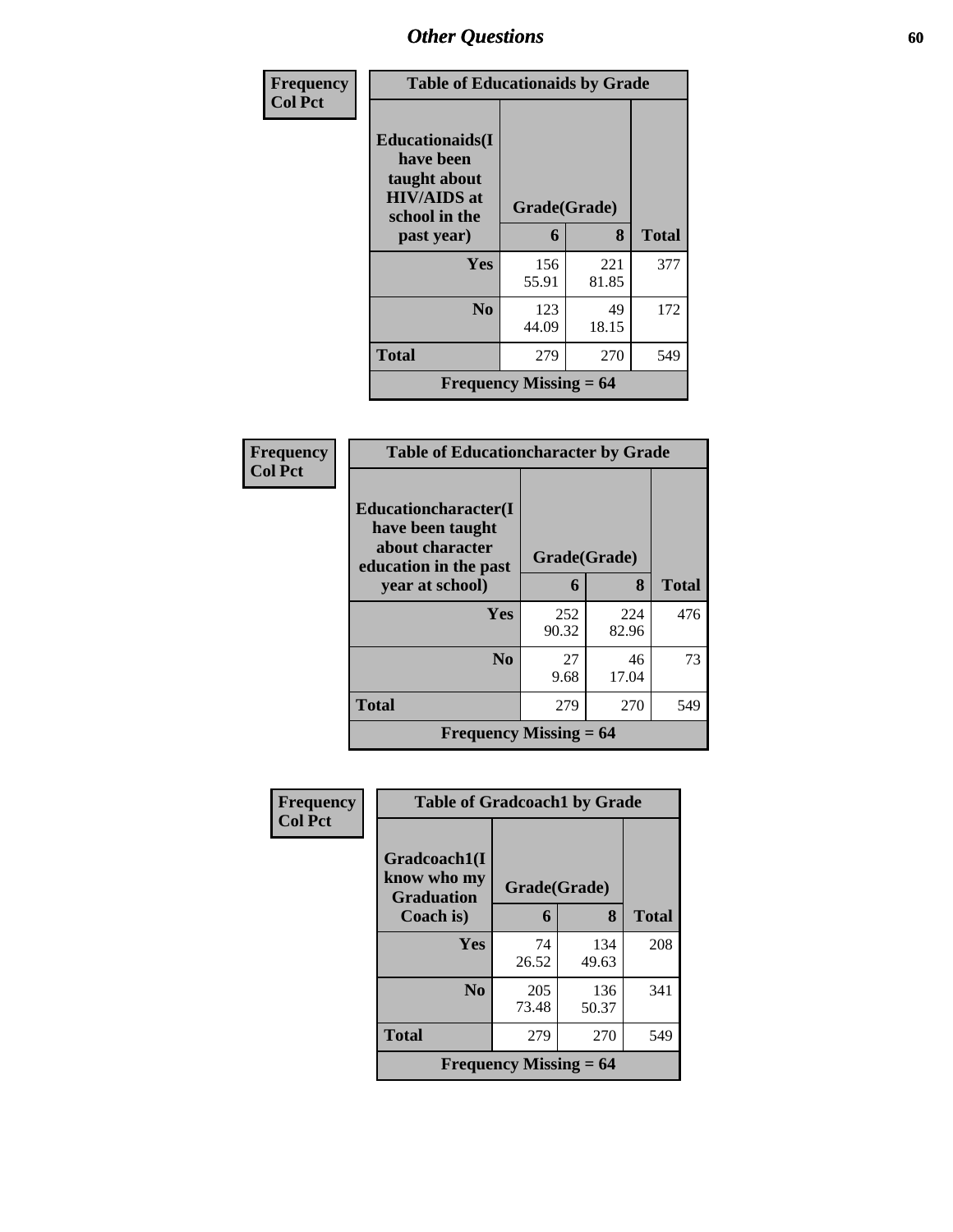| Frequency      | <b>Table of Gradcoach2 by Grade</b>                       |                          |              |              |  |
|----------------|-----------------------------------------------------------|--------------------------|--------------|--------------|--|
| <b>Col Pct</b> | Gradcoach2(I<br>have<br>contacted my<br><b>Graduation</b> | Grade(Grade)             |              |              |  |
|                | Coach)                                                    | 6                        | 8            | <b>Total</b> |  |
|                | <b>Yes</b>                                                | 24<br>8.60               | 53<br>19.63  | 77           |  |
|                | N <sub>0</sub>                                            | 255<br>91.40             | 217<br>80.37 | 472          |  |
|                | <b>Total</b>                                              | 279                      | 270          | 549          |  |
|                |                                                           | Frequency Missing $= 64$ |              |              |  |

### **Frequency Col Pct**

| <b>Table of Gradcoach3 by Grade</b>                                         |              |              |              |  |  |  |
|-----------------------------------------------------------------------------|--------------|--------------|--------------|--|--|--|
| Gradcoach3(I<br>have received<br>assistance<br>from my<br><b>Graduation</b> | Grade(Grade) |              |              |  |  |  |
| Coach)                                                                      | 6            | 8            | <b>Total</b> |  |  |  |
| Yes                                                                         | 19<br>6.81   | 44<br>16.30  | 63           |  |  |  |
| N <sub>0</sub>                                                              | 143<br>51.25 | 103<br>38.15 | 246          |  |  |  |
| Don't know                                                                  | 117<br>41.94 | 123<br>45.56 | 240          |  |  |  |
| <b>Total</b>                                                                | 279          | 270          | 549          |  |  |  |
| <b>Frequency Missing = <math>64</math></b>                                  |              |              |              |  |  |  |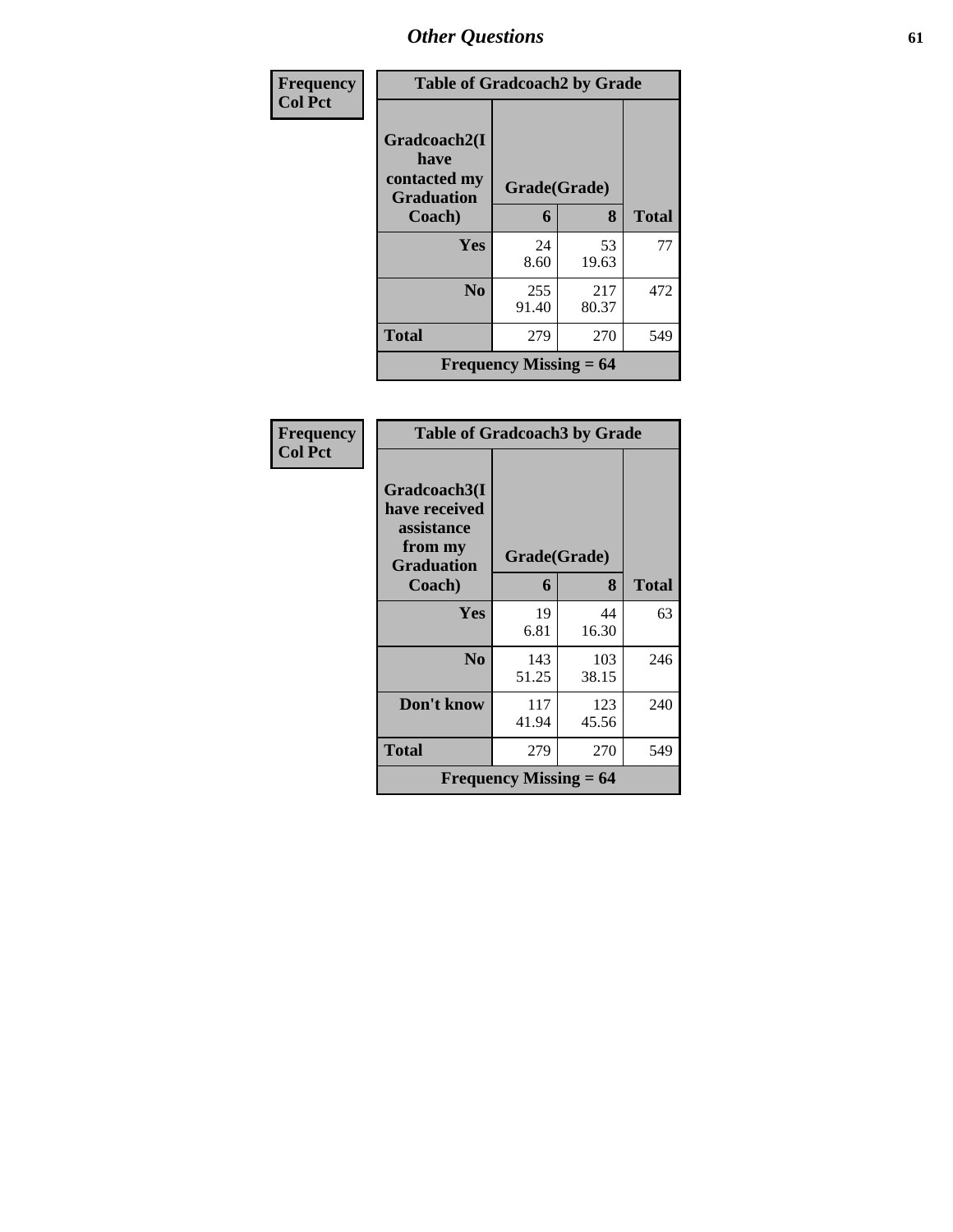| Frequency      | <b>Table of Selfharm by Grade</b>                                                                                                                                               |                          |              |              |  |  |  |
|----------------|---------------------------------------------------------------------------------------------------------------------------------------------------------------------------------|--------------------------|--------------|--------------|--|--|--|
| <b>Col Pct</b> | <b>Selfharm</b> (During<br>the past 12<br>months,<br>I harmed myself<br>on purpose<br>Suicideconsider<br>During the past<br>12 months,<br>I seriously<br>considered<br>suicide) | Grade(Grade)<br>6        | 8            | <b>Total</b> |  |  |  |
|                | Yes                                                                                                                                                                             | 22<br>7.89               | 31<br>11.48  | 53           |  |  |  |
|                | N <sub>0</sub>                                                                                                                                                                  | 257<br>92.11             | 239<br>88.52 | 496          |  |  |  |
|                | <b>Total</b>                                                                                                                                                                    | 279                      | 270          | 549          |  |  |  |
|                |                                                                                                                                                                                 | Frequency Missing $= 64$ |              |              |  |  |  |

| <b>Frequency</b> | <b>Table of Suicideconsider by Grade</b> |                                            |              |              |
|------------------|------------------------------------------|--------------------------------------------|--------------|--------------|
| <b>Col Pct</b>   |                                          | Grade(Grade)                               |              |              |
|                  | <b>Suicideconsider</b>                   | 6                                          | 8            | <b>Total</b> |
|                  | Yes                                      | 15<br>5.38                                 | 24<br>8.89   | 39           |
|                  | N <sub>0</sub>                           | 264<br>94.62                               | 246<br>91.11 | 510          |
|                  | <b>Total</b>                             | 279                                        | 270          | 549          |
|                  |                                          | <b>Frequency Missing <math>= 64</math></b> |              |              |

| Frequency      | <b>Table of Suicideattempt by Grade</b>              |                          |              |              |
|----------------|------------------------------------------------------|--------------------------|--------------|--------------|
| <b>Col Pct</b> | Suicideattempt(I<br>have attempted<br>suicide in the | Grade(Grade)             |              |              |
|                | last year)                                           | 6                        | 8            | <b>Total</b> |
|                | Yes                                                  | 11<br>3.94               | 13<br>4.81   | 24           |
|                | N <sub>0</sub>                                       | 268<br>96.06             | 257<br>95.19 | 525          |
|                | <b>Total</b>                                         | 279                      | 270          | 549          |
|                |                                                      | Frequency Missing $= 64$ |              |              |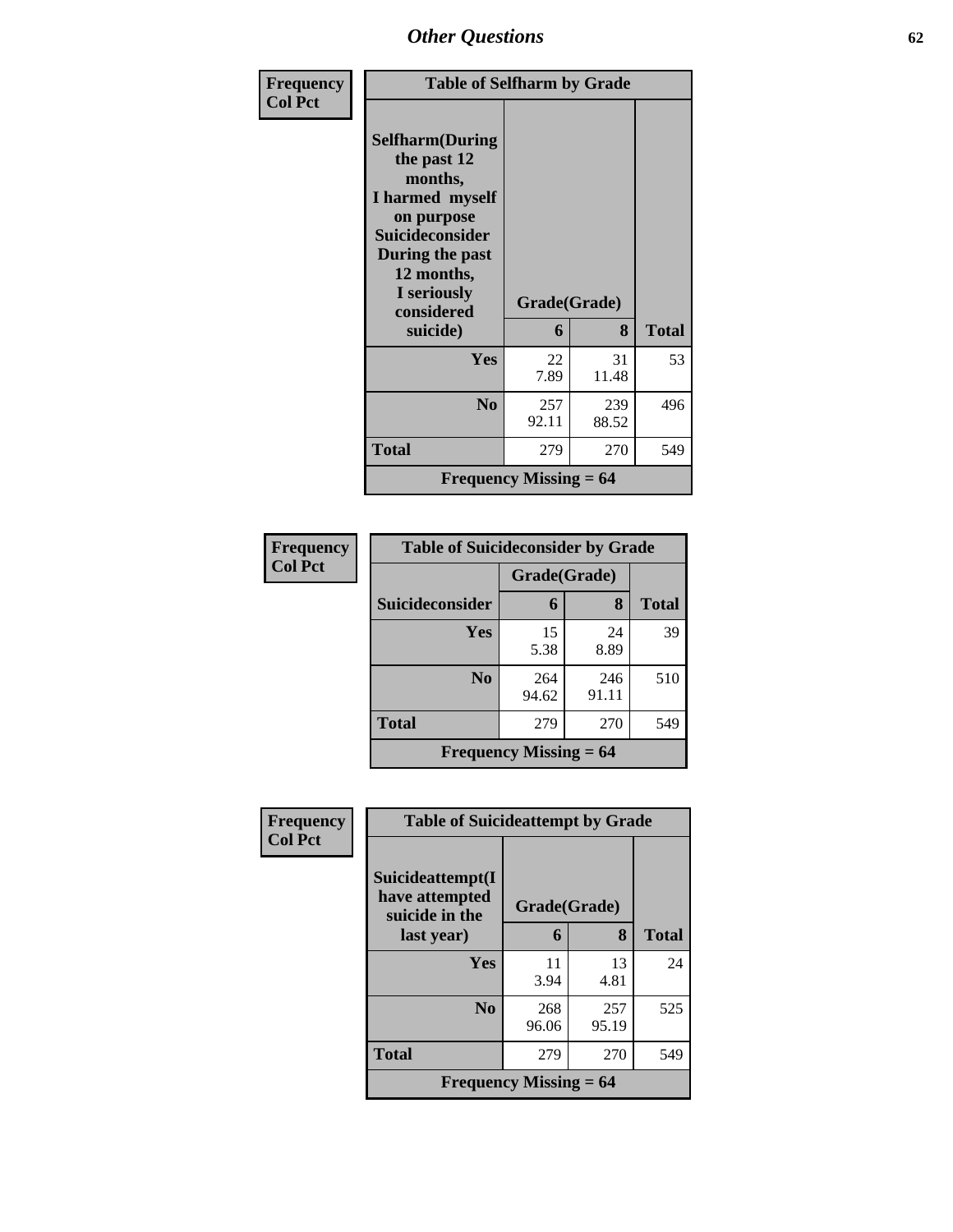| Frequency      | <b>Table of Instantmessaged by Grade</b>               |              |              |              |  |  |
|----------------|--------------------------------------------------------|--------------|--------------|--------------|--|--|
| <b>Col Pct</b> | Instantmessaged(I<br>have instant<br>messaged people I | Grade(Grade) |              |              |  |  |
|                | do not even know)                                      | 6            | 8            | <b>Total</b> |  |  |
|                | Yes                                                    | 41<br>14.70  | 106<br>39.26 | 147          |  |  |
|                | N <sub>0</sub>                                         | 238<br>85.30 | 164<br>60.74 | 402          |  |  |
|                | <b>Total</b>                                           | 279          | 270          | 549          |  |  |
|                | Frequency Missing $= 64$                               |              |              |              |  |  |

| Frequency      | <b>Table of Getsalong by Grade</b>                             |                   |              |              |  |
|----------------|----------------------------------------------------------------|-------------------|--------------|--------------|--|
| <b>Col Pct</b> | Getsalong(I get<br>along with other<br>students and<br>adults) | Grade(Grade)<br>6 | 8            | <b>Total</b> |  |
|                | <b>Strongly Agree</b>                                          | 140<br>50.18      | 132<br>48.89 | 272          |  |
|                | <b>Somewhat Agree</b>                                          | 118<br>42.29      | 109<br>40.37 | 227          |  |
|                | <b>Somewhat Disagree</b>                                       | 14<br>5.02        | 19<br>7.04   | 33           |  |
|                | <b>Strongly Disagree</b>                                       | 7<br>2.51         | 10<br>3.70   | 17           |  |
|                | <b>Total</b>                                                   | 279               | 270          | 549          |  |
|                | Frequency Missing $= 64$                                       |                   |              |              |  |

| Frequency      | <b>Table of Safehome by Grade</b> |                   |              |              |  |
|----------------|-----------------------------------|-------------------|--------------|--------------|--|
| <b>Col Pct</b> | Safehome(I feel<br>safe at home)  | Grade(Grade)<br>6 | 8            | <b>Total</b> |  |
|                | <b>Strongly Agree</b>             | 220<br>78.85      | 168<br>62.22 | 388          |  |
|                | <b>Somewhat Agree</b>             | 47<br>16.85       | 86<br>31.85  | 133          |  |
|                | <b>Somewhat Disagree</b>          | 6<br>2.15         | 10<br>3.70   | 16           |  |
|                | <b>Strongly Disagree</b>          | 6<br>2.15         | 6<br>2.22    | 12           |  |
|                | <b>Total</b>                      | 279               | 270          | 549          |  |
|                | <b>Frequency Missing = 64</b>     |                   |              |              |  |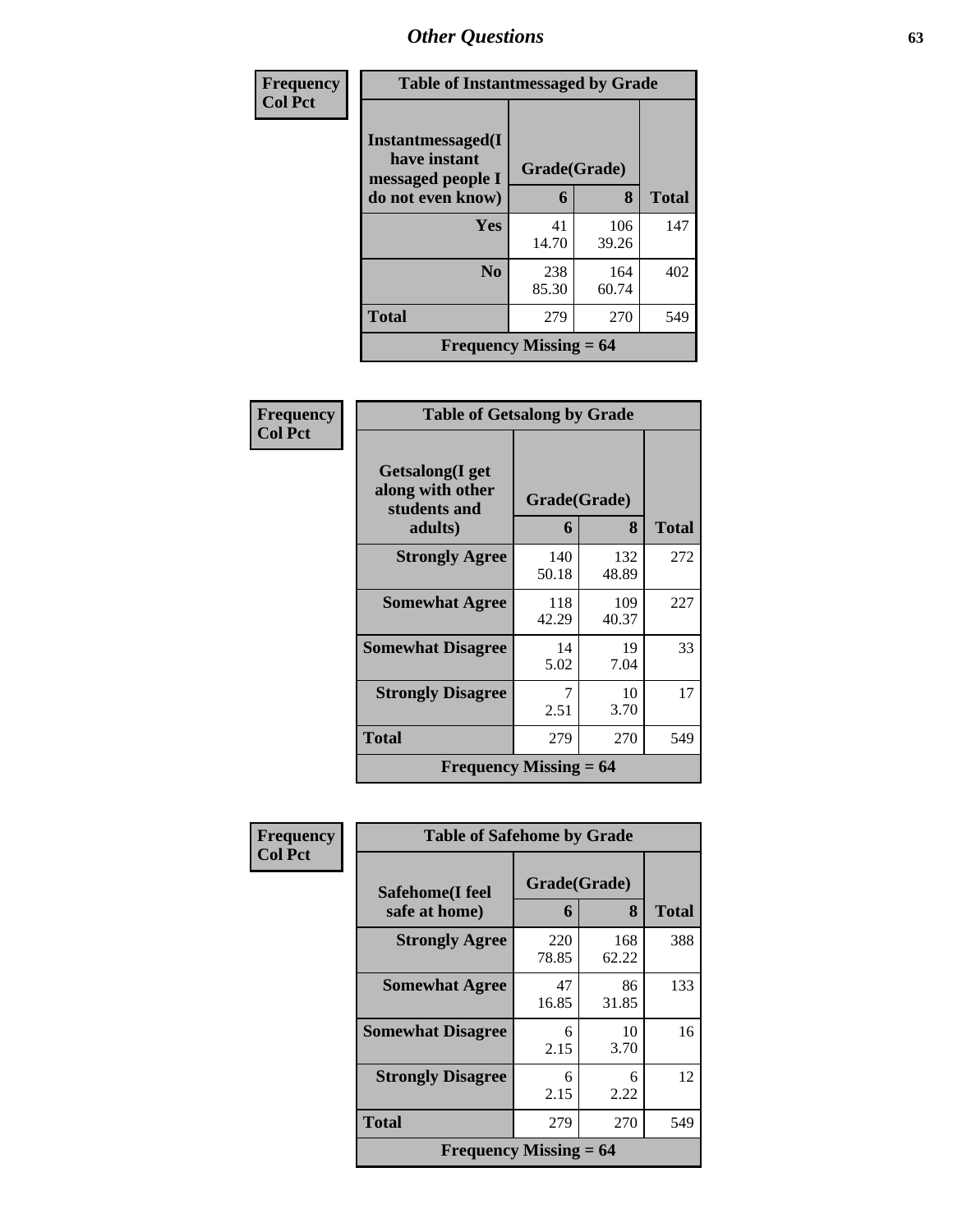| Frequency      |                                                                                     | <b>Table of Adulttalk by Grade</b> |              |       |  |  |
|----------------|-------------------------------------------------------------------------------------|------------------------------------|--------------|-------|--|--|
| <b>Col Pct</b> | <b>Adulttalk(I</b><br>know an<br>adult at<br>school that<br>I can talk<br>with if I | Grade(Grade)                       |              |       |  |  |
|                | need help)                                                                          | 6                                  | 8            | Total |  |  |
|                | Yes                                                                                 | 237<br>84.95                       | 226<br>83.70 | 463   |  |  |
|                | N <sub>0</sub>                                                                      | 42<br>15.05                        | 44<br>16.30  | 86    |  |  |
|                | <b>Total</b>                                                                        | 279                                | 270          | 549   |  |  |
|                |                                                                                     | <b>Frequency Missing = 64</b>      |              |       |  |  |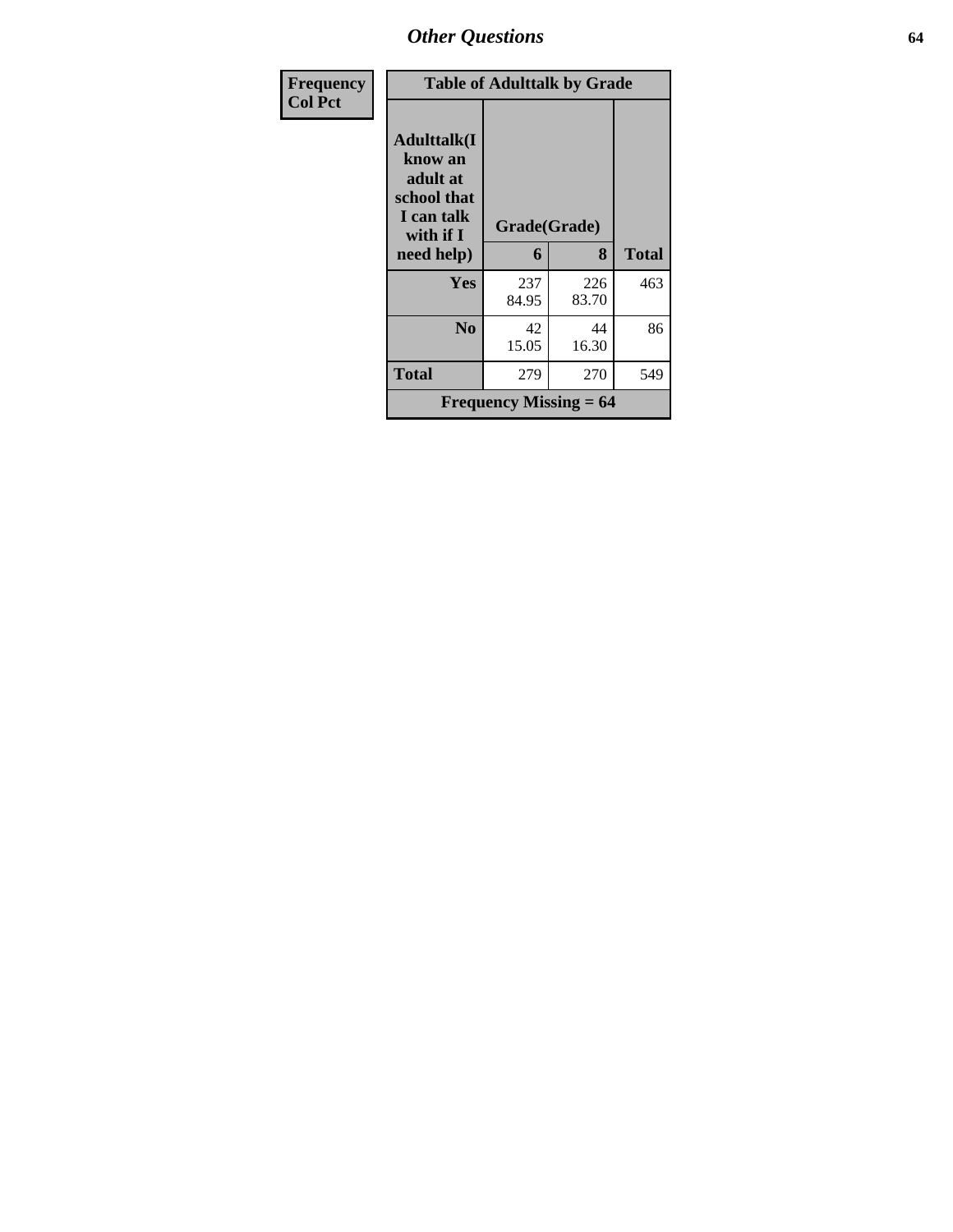**Frequency Row Pct**

| <b>Table of Grade by Tytime</b> |             |                                                                                        |             |                      |                        |                   |              |  |  |
|---------------------------------|-------------|----------------------------------------------------------------------------------------|-------------|----------------------|------------------------|-------------------|--------------|--|--|
|                                 |             | Tytime(On an average school day,<br>how much unsupervised time do I spend watching TV) |             |                      |                        |                   |              |  |  |
| Grade(Grade)                    | None        | <b>Less that</b><br>hour/day                                                           | hour/day    | $2 - 3$<br>hours/day | $4 - 5$<br>  hours/day | $6+$<br>hours/day | <b>Total</b> |  |  |
| 6                               | 43<br>15.41 | 61<br>21.86                                                                            | 50<br>17.92 | 74<br>26.52          | 28<br>10.04            | 23<br>8.24        | 279          |  |  |
| 8                               | 26<br>9.63  | 59<br>21.85                                                                            | 47<br>17.41 | 75<br>27.78          | 34<br>12.59            | 29<br>10.74       | 270          |  |  |
| <b>Total</b>                    | 69          | 120                                                                                    | 97          | 149                  | 62                     | 52                | 549          |  |  |
| Frequency Missing $= 64$        |             |                                                                                        |             |                      |                        |                   |              |  |  |

| <b>Frequency</b> | <b>Table of Grade by Computertime</b> |             |                                                                                                   |             |                               |                                  |            |              |
|------------------|---------------------------------------|-------------|---------------------------------------------------------------------------------------------------|-------------|-------------------------------|----------------------------------|------------|--------------|
| <b>Row Pct</b>   |                                       |             | Computertime (On an average school day,<br>how much unsupervised time do I spend on the computer) |             |                               |                                  |            |              |
|                  | Grade(Grade)   None                   |             | <b>Less that</b><br>hour/day                                                                      | hour/day    | $2 - 3$<br>hours/day          | $4 - 5$<br>hours/day   hours/day | $6+$       | <b>Total</b> |
|                  | 6                                     | 76<br>27.24 | 79<br>28.32                                                                                       | 53<br>19.00 | 40<br>14.34                   | 14<br>5.02                       | 17<br>6.09 | 279          |
|                  | 8                                     | 49<br>18.15 | 80<br>29.63                                                                                       | 44<br>16.30 | 53<br>19.63                   | 18<br>6.67                       | 26<br>9.63 | 270          |
|                  | <b>Total</b>                          | 125         | 159                                                                                               | 97          | 93                            | 32                               | 43         | 549          |
|                  |                                       |             |                                                                                                   |             | <b>Frequency Missing = 64</b> |                                  |            |              |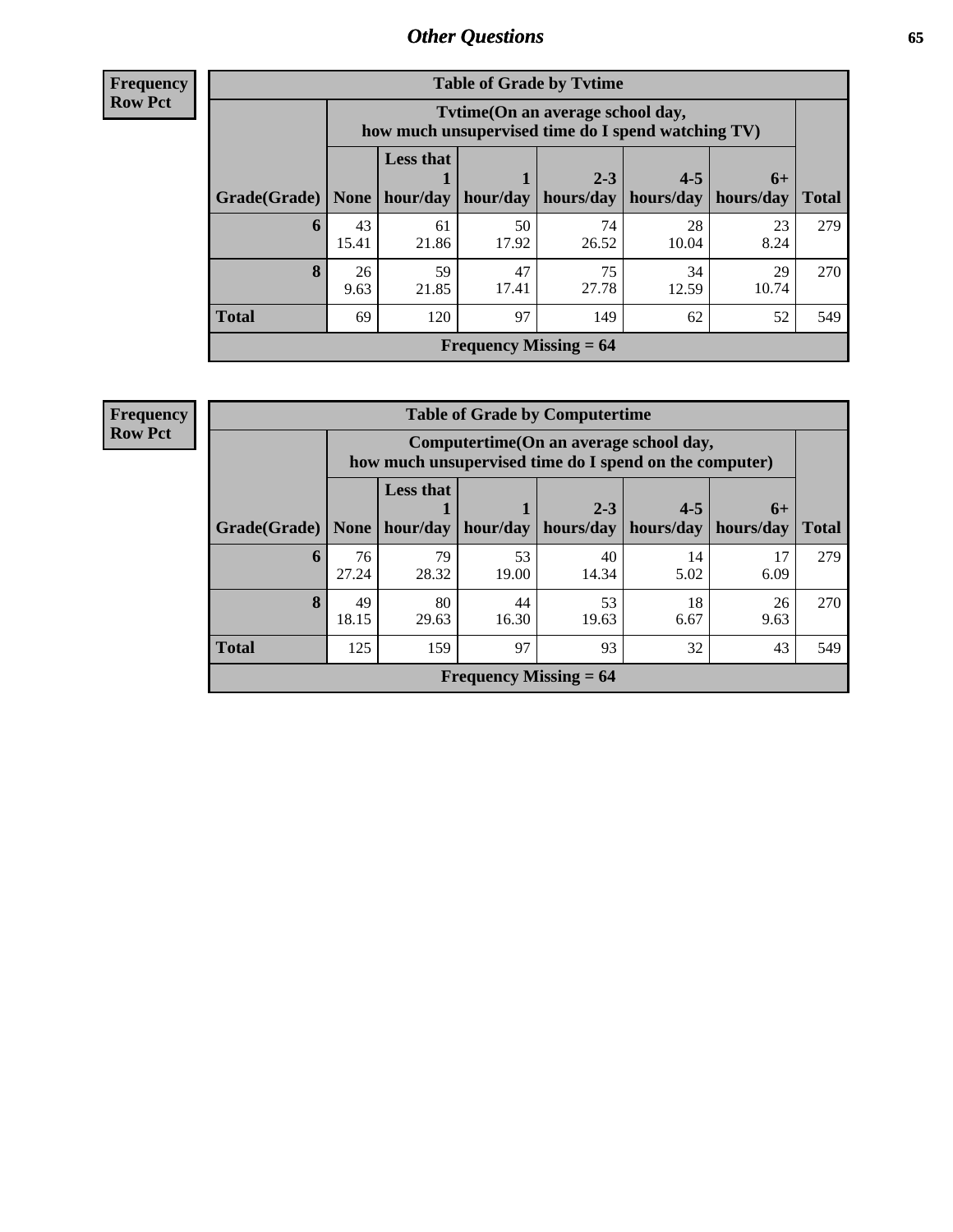### *Questions about Driving Laws* **66** *Driving Questions were asked only of high school students.*

*For Grade \* License1 all data are missing since all the levels of variable License1 are missing.*

*For Grade \* License2 all data are missing since all the levels of variable License2 are missing.*

*For Grade \* License3 all data are missing since all the levels of variable License3 are missing.*

*For Grade \* License4 all data are missing since all the levels of variable License4 are missing.*

*For Grade \* License5 all data are missing since all the levels of variable License5 are missing.*

*For Grade \* License6 all data are missing since all the levels of variable License6 are missing.*

*For Grade \* License7 all data are missing since all the levels of variable License7 are missing.*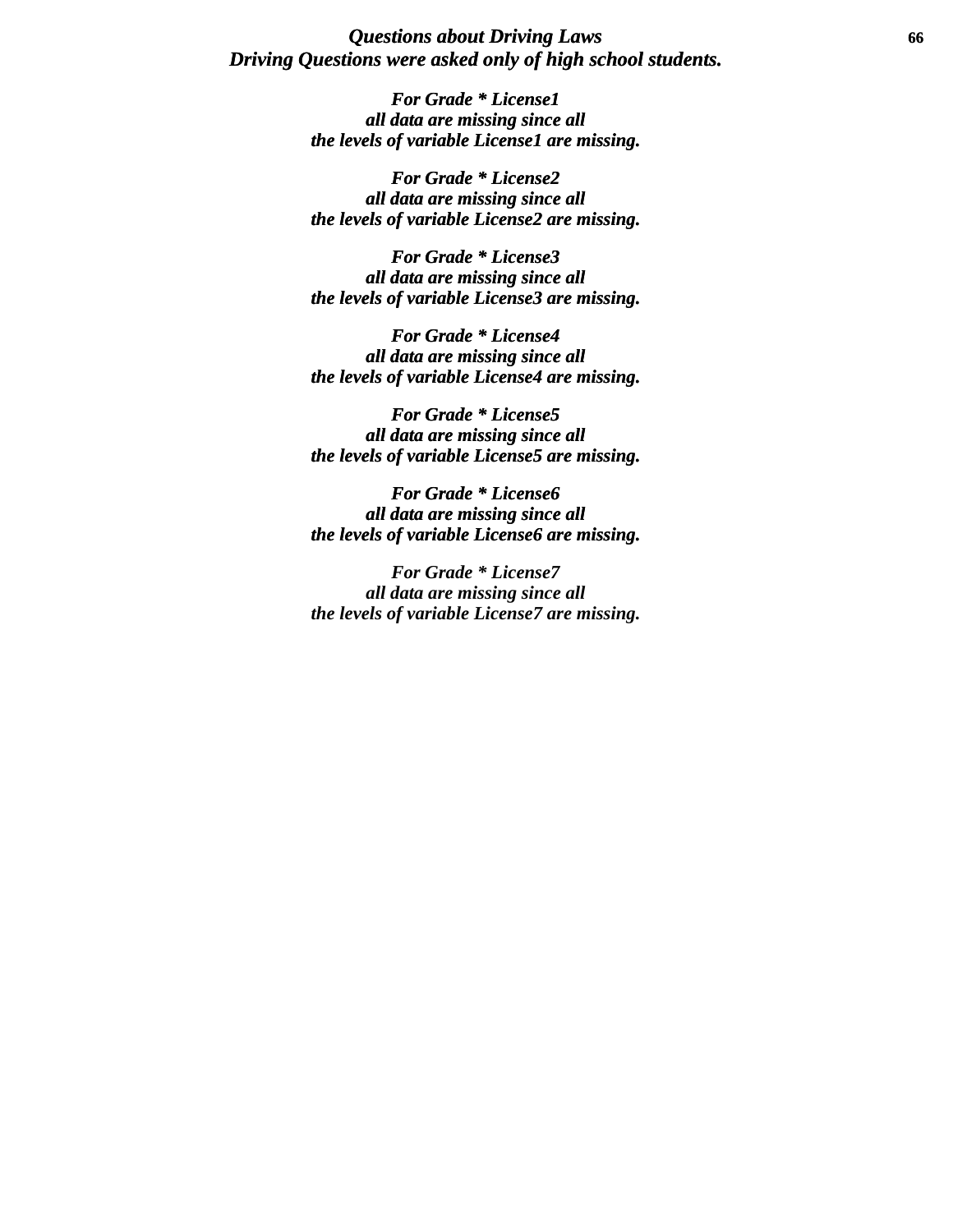# **Select Results by Gender** 67

| Frequency      | <b>Table of SchoolClimate2 by Gender</b>          |                                 |              |              |
|----------------|---------------------------------------------------|---------------------------------|--------------|--------------|
| <b>Col Pct</b> | SchoolClimate2(I<br>feel successful at<br>school) | Gender(Gender)<br><b>Female</b> | <b>Male</b>  | <b>Total</b> |
|                | <b>Strongly Agree</b>                             | 82<br>29.71                     | 128<br>37.98 | 210          |
|                | <b>Somewhat Agree</b>                             | 170<br>61.59                    | 175<br>51.93 | 345          |
|                | <b>Somewhat Disagree</b>                          | 20<br>7.25                      | 23<br>6.82   | 43           |
|                | <b>Strongly Disagree</b>                          | 4<br>1.45                       | 11<br>3.26   | 15           |
|                | <b>Total</b>                                      | 276                             | 337          | 613          |

| <b>Frequency</b> | <b>Table of SchoolClimate6 by Gender</b>                 |               |                               |              |
|------------------|----------------------------------------------------------|---------------|-------------------------------|--------------|
| <b>Col Pct</b>   | <b>SchoolClimate6(Teachers</b><br>treat me with respect) | <b>Female</b> | Gender(Gender)<br><b>Male</b> | <b>Total</b> |
|                  | <b>Strongly Agree</b>                                    | 131<br>47.46  | 95<br>28.19                   | 226          |
|                  | <b>Somewhat Agree</b>                                    | 103<br>37.32  | 173<br>51.34                  | 276          |
|                  | <b>Somewhat Disagree</b>                                 | 23<br>8.33    | 38<br>11.28                   | 61           |
|                  | <b>Strongly Disagree</b>                                 | 19<br>6.88    | 31<br>9.20                    | 50           |
|                  | <b>Total</b>                                             | 276           | 337                           | 613          |

| <b>Frequency</b> | <b>Table of SchoolClimate8 by Gender</b>                                             |                                 |              |     |
|------------------|--------------------------------------------------------------------------------------|---------------------------------|--------------|-----|
| <b>Col Pct</b>   | <b>SchoolClimate8(Students</b><br>are frequently<br>recognized for good<br>behavior) | Gender(Gender)<br><b>Female</b> | <b>Total</b> |     |
|                  | <b>Strongly Agree</b>                                                                | 52<br>18.84                     | 63<br>18.69  | 115 |
|                  | <b>Somewhat Agree</b>                                                                | 142<br>51.45                    | 120<br>35.61 | 262 |
|                  | <b>Somewhat Disagree</b>                                                             | 55<br>19.93                     | 63<br>18.69  | 118 |
|                  | <b>Strongly Disagree</b>                                                             | 27<br>9.78                      | 91<br>27.00  | 118 |
|                  | Total                                                                                | 276                             | 337          | 613 |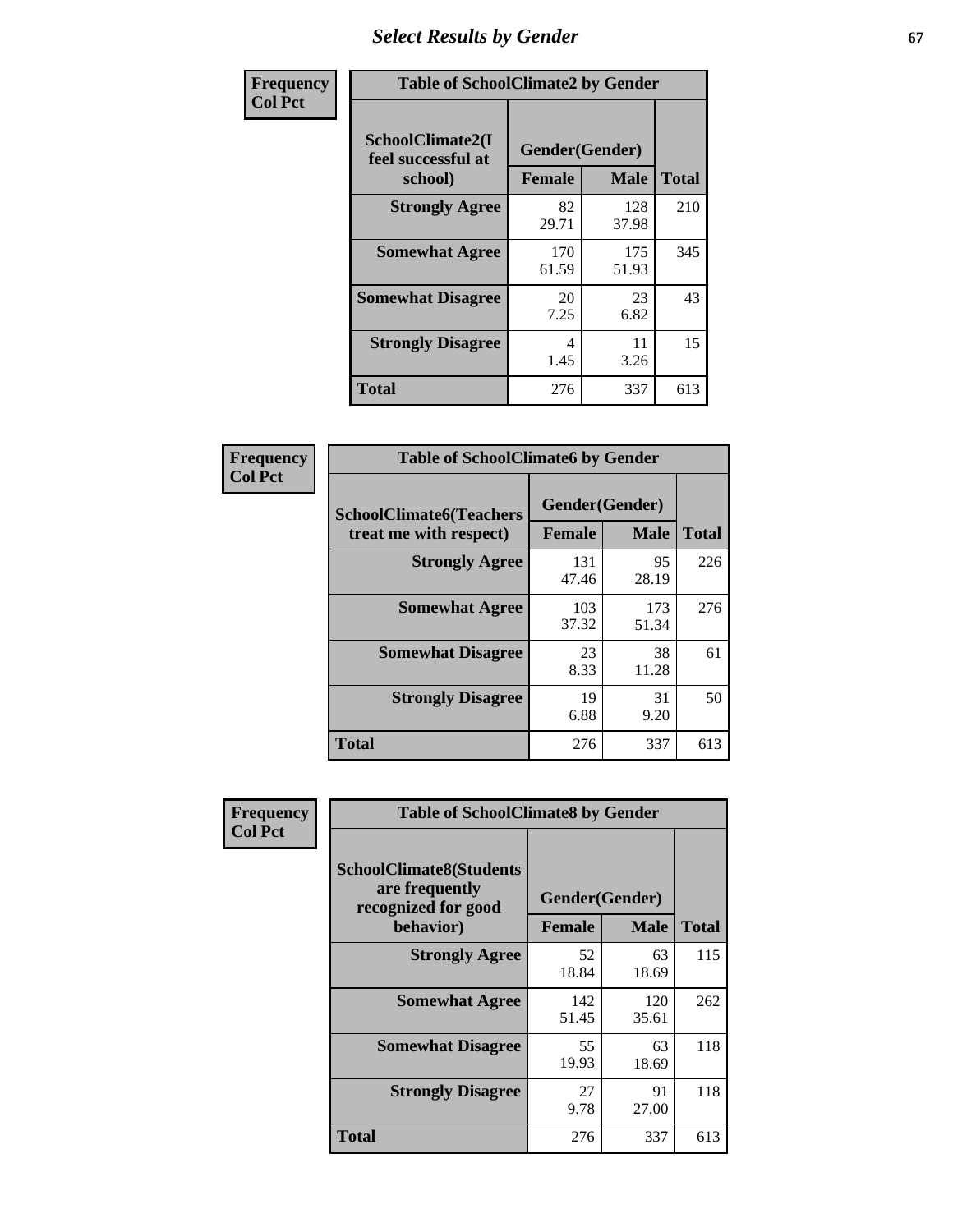# *Select Results by Gender* **68**

| Frequency      | <b>Table of Gender by Dropout</b> |                                                                  |                        |              |  |
|----------------|-----------------------------------|------------------------------------------------------------------|------------------------|--------------|--|
| <b>Row Pct</b> |                                   | Dropout(I<br>have thought<br>about<br>dropping out<br>of school) |                        |              |  |
|                | Gender(Gender)                    | Yes                                                              | $\mathbf{N}\mathbf{0}$ | <b>Total</b> |  |
|                | <b>Female</b>                     | 65<br>23.55                                                      | 211<br>76.45           | 276          |  |
|                | <b>Male</b>                       | 68<br>24.91                                                      | 205<br>75.09           | 273          |  |
|                | <b>Total</b>                      | 133                                                              | 416                    | 549          |  |
|                | Frequency Missing $= 64$          |                                                                  |                        |              |  |

| Frequency      | <b>Table of Gender by Dropoutreason</b>                             |                             |              |                               |                                |              |              |
|----------------|---------------------------------------------------------------------|-----------------------------|--------------|-------------------------------|--------------------------------|--------------|--------------|
| <b>Row Pct</b> | Dropoutreason (If I dropped out the<br>reason would most likely be) |                             |              |                               |                                |              |              |
|                | <b>Gender</b> (Gender)                                              | Won't<br><b>Drop</b><br>out | <b>Bored</b> | Family<br><b>Reasons</b>      | <b>Being</b><br><b>Bullied</b> | <b>Other</b> | <b>Total</b> |
|                | <b>Female</b>                                                       | 150<br>54.35                | 50<br>18.12  | 23<br>8.33                    | 14<br>5.07                     | 39<br>14.13  | 276          |
|                | <b>Male</b>                                                         | 137<br>50.18                | 37<br>13.55  | 36<br>13.19                   | 21<br>7.69                     | 42<br>15.38  | 273          |
|                | <b>Total</b>                                                        | 287                         | 87           | 59                            | 35                             | 81           | 549          |
|                |                                                                     |                             |              | <b>Frequency Missing = 64</b> |                                |              |              |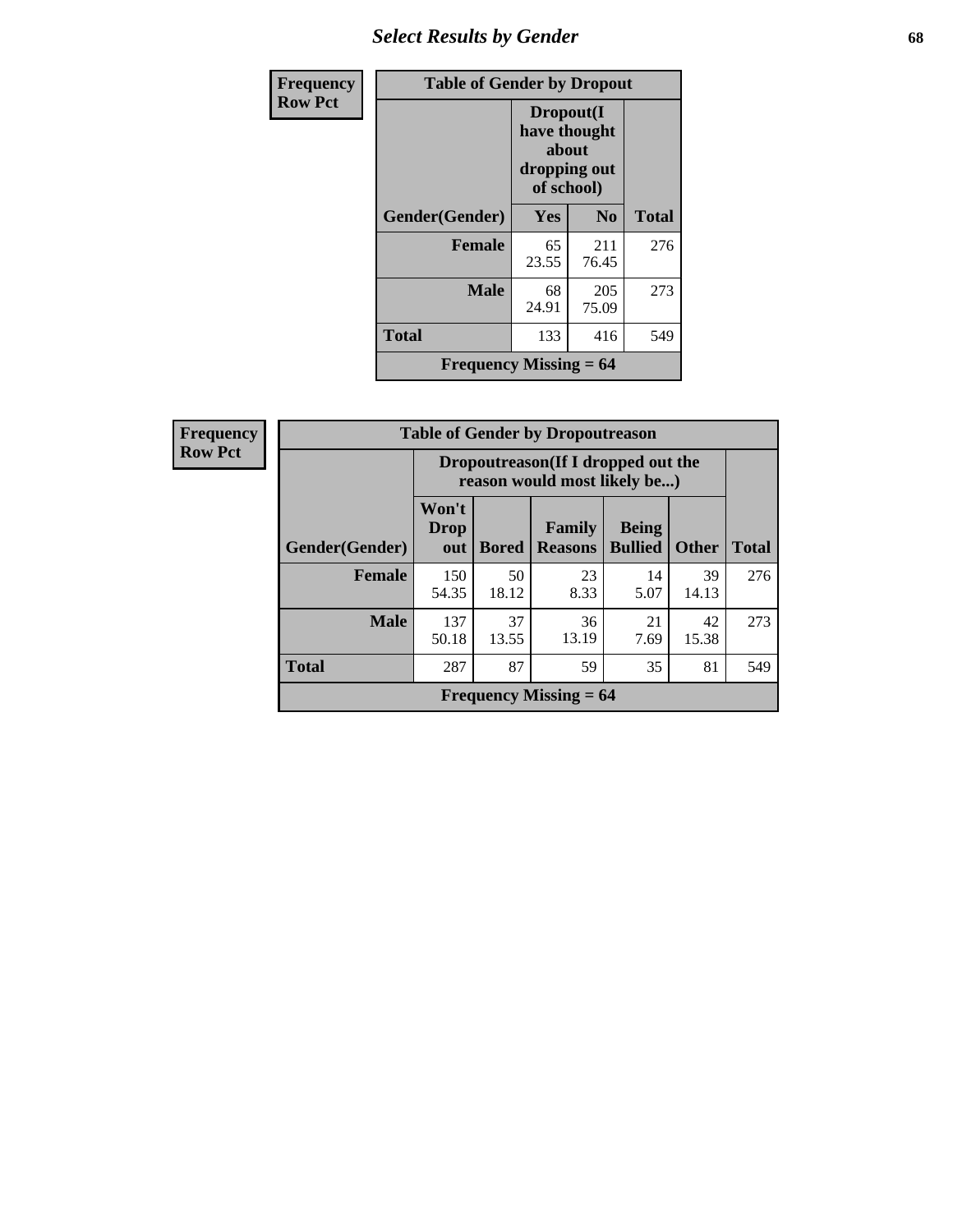*School Safety* **69**

| Frequency      | <b>Table of Gender by Bullied2</b> |                 |                |              |
|----------------|------------------------------------|-----------------|----------------|--------------|
| <b>Row Pct</b> |                                    | <b>Bullied2</b> |                |              |
|                | Gender(Gender)                     | Yes             | N <sub>0</sub> | <b>Total</b> |
|                | Female                             | 78<br>28.26     | 198<br>71.74   | 276          |
|                | <b>Male</b>                        | 66<br>19.58     | 271<br>80.42   | 337          |
|                | <b>Total</b>                       | 144             | 469            | 613          |

| Frequency      | <b>Table of Gender by Bulliedothers2</b> |                       |                |       |
|----------------|------------------------------------------|-----------------------|----------------|-------|
| <b>Row Pct</b> |                                          | <b>Bulliedothers2</b> |                |       |
|                | Gender(Gender)                           | <b>Yes</b>            | N <sub>0</sub> | Total |
|                | <b>Female</b>                            | 45<br>16.30           | 231<br>83.70   | 276   |
|                | <b>Male</b>                              | 52<br>15.43           | 285<br>84.57   | 337   |
|                | <b>Total</b>                             | 97                    | 516            | 613   |

| Frequency      | <b>Table of Gender by Weaponschool2</b> |                      |                |              |
|----------------|-----------------------------------------|----------------------|----------------|--------------|
| <b>Row Pct</b> |                                         | <b>Weaponschool2</b> |                |              |
|                | Gender(Gender)                          | Yes                  | N <sub>0</sub> | <b>Total</b> |
|                | <b>Female</b>                           | 0.36                 | 275<br>99.64   | 276          |
|                | <b>Male</b>                             | 8<br>2.37            | 329<br>97.63   | 337          |
|                | <b>Total</b>                            | 9                    | 604            | 613          |

| Frequency      | <b>Table of Gender by Absentunsafe2</b> |               |                |              |
|----------------|-----------------------------------------|---------------|----------------|--------------|
| <b>Row Pct</b> |                                         | Absentunsafe2 |                |              |
|                | Gender(Gender)                          | Yes           | N <sub>0</sub> | <b>Total</b> |
|                | <b>Female</b>                           | 3.26          | 267<br>96.74   | 276          |
|                | <b>Male</b>                             | 14<br>4.15    | 323<br>95.85   | 337          |
|                | <b>Total</b>                            | 23            | 590            | 613          |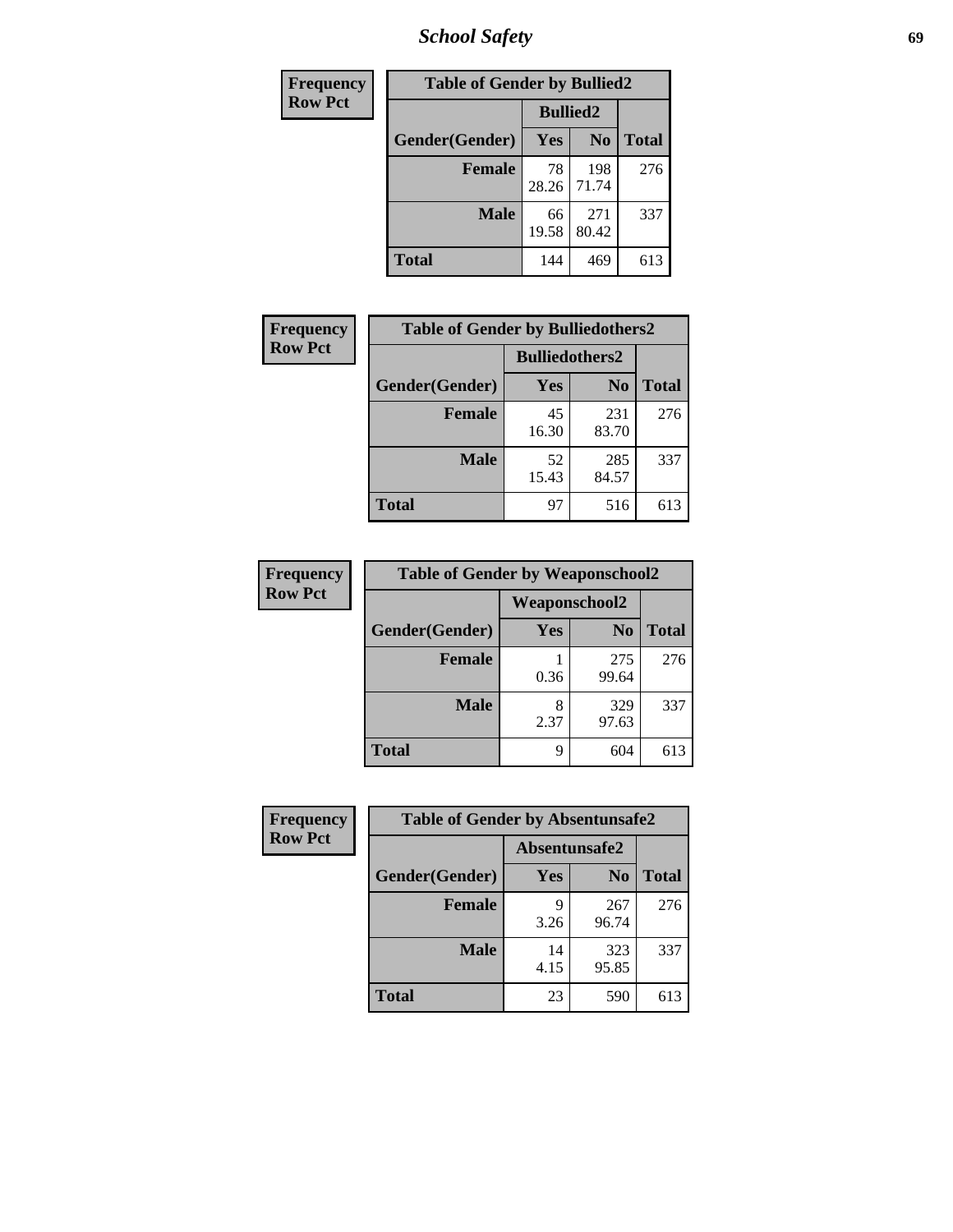*School Safety* **70**

| Frequency      | <b>Table of Gender by Gangself</b>         |                                                                                                |                |              |
|----------------|--------------------------------------------|------------------------------------------------------------------------------------------------|----------------|--------------|
| <b>Row Pct</b> |                                            | Gangself(I<br>have<br>participated<br>in illegal gang<br>activities in<br>the past 30<br>days) |                |              |
|                | Gender(Gender)                             | Yes                                                                                            | N <sub>0</sub> | <b>Total</b> |
|                | <b>Female</b>                              | 9<br>3.26                                                                                      | 267<br>96.74   | 276          |
|                | <b>Male</b>                                | 20<br>7.33                                                                                     | 253<br>92.67   | 273          |
|                | <b>Total</b>                               | 29                                                                                             | 520            | 549          |
|                | <b>Frequency Missing <math>= 64</math></b> |                                                                                                |                |              |

| Frequency      | <b>Table of Gender by Gangpeers</b> |                                                                                                                             |                |              |
|----------------|-------------------------------------|-----------------------------------------------------------------------------------------------------------------------------|----------------|--------------|
| <b>Row Pct</b> |                                     | <b>Gangpeers</b> (I<br>have friends<br>who have<br>participated<br>in illegal gang<br>activities in<br>the past 30<br>days) |                |              |
|                | Gender(Gender)                      | <b>Yes</b>                                                                                                                  | N <sub>0</sub> | <b>Total</b> |
|                | <b>Female</b>                       | 59<br>21.38                                                                                                                 | 217<br>78.62   | 276          |
|                | <b>Male</b>                         | 59<br>21.61                                                                                                                 | 214<br>78.39   | 273          |
|                | <b>Total</b>                        | 118                                                                                                                         | 431            | 549          |
|                | Frequency Missing $= 64$            |                                                                                                                             |                |              |

| <b>Frequency</b> | <b>Table of Gender by Pickedon2</b> |              |                |              |
|------------------|-------------------------------------|--------------|----------------|--------------|
| <b>Row Pct</b>   |                                     | Pickedon2    |                |              |
|                  | Gender(Gender)                      | <b>Yes</b>   | N <sub>0</sub> | <b>Total</b> |
|                  | <b>Female</b>                       | 146<br>52.90 | 130<br>47.10   | 276          |
|                  | <b>Male</b>                         | 124<br>45.42 | 149<br>54.58   | 273          |
|                  | <b>Total</b>                        | 270          | 279            | 549          |
|                  | Frequency Missing $= 64$            |              |                |              |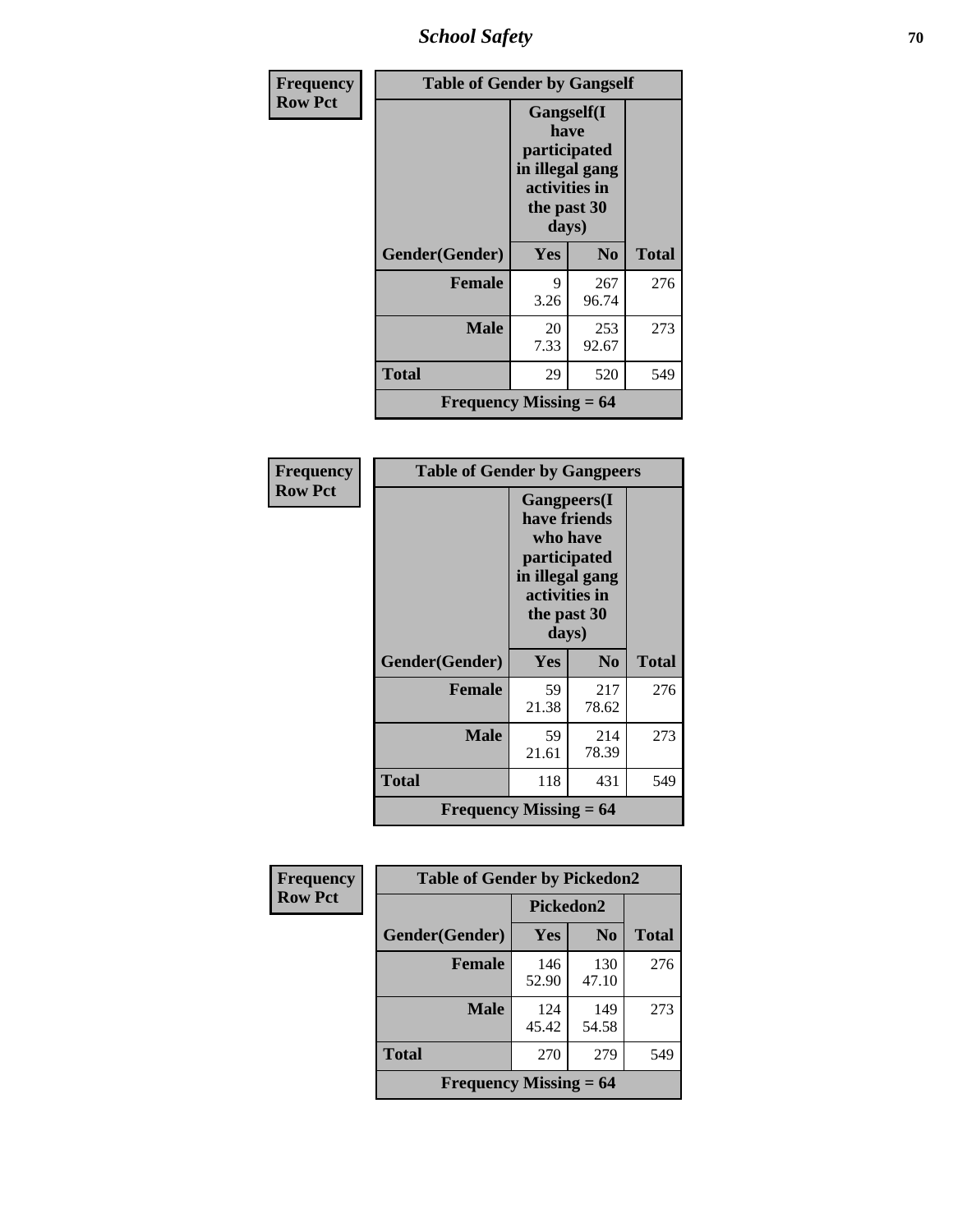*School Safety* **71**

| Frequency      | <b>Table of Gender by Safeschool2</b>      |              |                |              |
|----------------|--------------------------------------------|--------------|----------------|--------------|
| <b>Row Pct</b> |                                            | Safeschool2  |                |              |
|                | Gender(Gender)                             | <b>Yes</b>   | N <sub>0</sub> | <b>Total</b> |
|                | <b>Female</b>                              | 217<br>78.62 | 59<br>21.38    | 276          |
|                | <b>Male</b>                                | 210<br>76.92 | 63<br>23.08    | 273          |
|                | <b>Total</b>                               | 427          | 122            | 549          |
|                | <b>Frequency Missing <math>= 64</math></b> |              |                |              |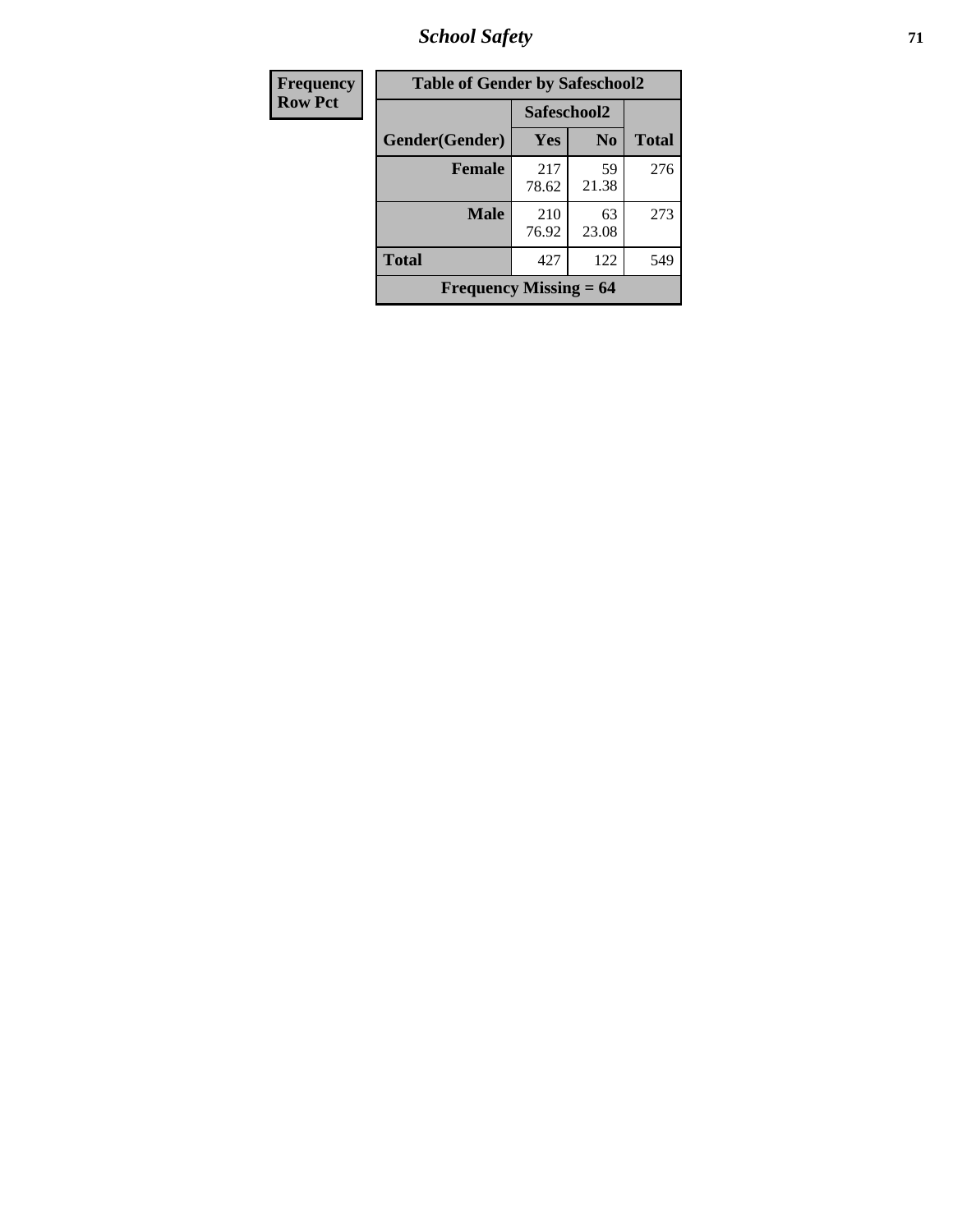# *Incidence of Drug Use* **72**

| <b>Frequency</b> | <b>Table of Gender by AlcoholAlt</b> |                                          |                |              |
|------------------|--------------------------------------|------------------------------------------|----------------|--------------|
| <b>Row Pct</b>   |                                      | AlcoholAlt(Alcohol<br>use, past 30 days) |                |              |
|                  | Gender(Gender)                       | Yes                                      | N <sub>0</sub> | <b>Total</b> |
|                  | <b>Female</b>                        | 24<br>8.70                               | 252<br>91.30   | 276          |
|                  | <b>Male</b>                          | 18<br>5.34                               | 319<br>94.66   | 337          |
|                  | <b>Total</b>                         | 42                                       | 571            | 613          |

| <b>Frequency</b> | <b>Table of Gender by TobaccoAny</b> |                                          |                |              |
|------------------|--------------------------------------|------------------------------------------|----------------|--------------|
| <b>Row Pct</b>   |                                      | TobaccoAny(Tobacco<br>use, past 30 days) |                |              |
|                  | Gender(Gender)                       | <b>Yes</b>                               | N <sub>0</sub> | <b>Total</b> |
|                  | <b>Female</b>                        | 19<br>6.88                               | 257<br>93.12   | 276          |
|                  | <b>Male</b>                          | 11<br>3.26                               | 326<br>96.74   | 337          |
|                  | <b>Total</b>                         | 30                                       | 583            | 613          |

| <b>Frequency</b> |                | <b>Table of Gender by MarijuanaAlt</b> |                                              |              |
|------------------|----------------|----------------------------------------|----------------------------------------------|--------------|
| <b>Row Pct</b>   |                |                                        | MarijuanaAlt(Marijuana<br>use, past 30 days) |              |
|                  | Gender(Gender) | <b>Yes</b>                             | N <sub>0</sub>                               | <b>Total</b> |
|                  | <b>Female</b>  | 12<br>4.35                             | 264<br>95.65                                 | 276          |
|                  | <b>Male</b>    | 5<br>1.48                              | 332<br>98.52                                 | 337          |
|                  | <b>Total</b>   | 17                                     | 596                                          | 613          |

| <b>Frequency</b> | <b>Table of Gender by OtherDrugAny</b> |                                                      |                |              |
|------------------|----------------------------------------|------------------------------------------------------|----------------|--------------|
| <b>Row Pct</b>   |                                        | <b>OtherDrugAny(Other</b><br>drug use, past 30 days) |                |              |
|                  | Gender(Gender)                         | <b>Yes</b>                                           | N <sub>0</sub> | <b>Total</b> |
|                  | <b>Female</b>                          | 12<br>4.35                                           | 264<br>95.65   | 276          |
|                  | <b>Male</b>                            | 12<br>3.56                                           | 325<br>96.44   | 337          |
|                  | <b>Total</b>                           | 24                                                   | 589            | 613          |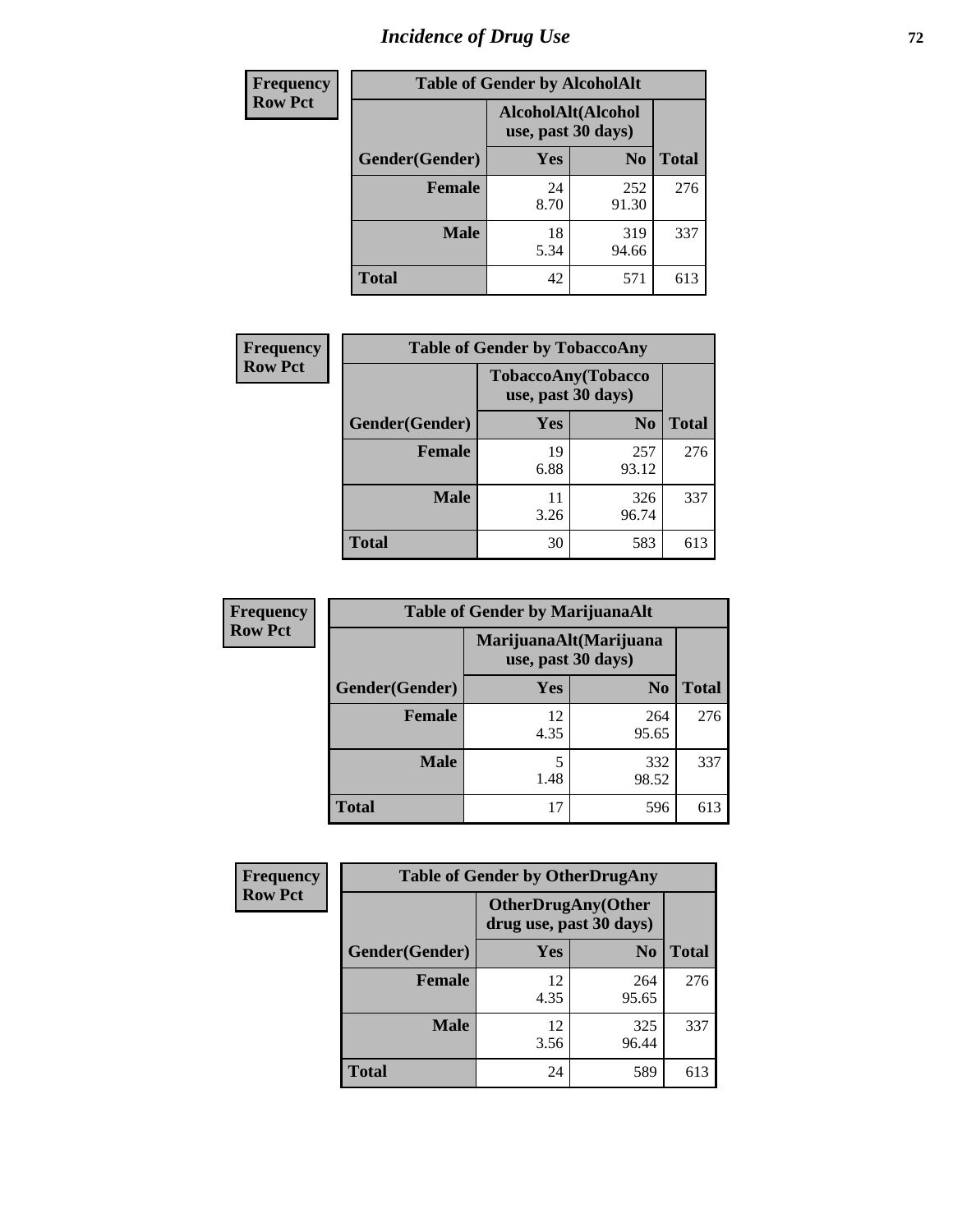## *Average Age at Onset of Use* **73** *Results for "Average Age at Onset of Use" questions exclude students who said they did not use that substance*

### **Gender=Female**

| <b>Variable</b>    | Label                                                              | <b>Mean</b> |
|--------------------|--------------------------------------------------------------------|-------------|
| Alcoholinit2       | I started using alcohol when I was                                 | 10.97       |
| Cigarettesinit2    | I started smoking tobacco when I was                               | 11.44       |
| Smokelessinit2     | I started chewing tobacco when I was                               | 8.00        |
| Marijuanainit2     | I started using marijuana when I was                               | 12.16       |
| Cocaineinit2       | I started using cocaine when I was                                 | 11.00       |
| Inhalantsinit2     | I started using inhalants when I was                               | 11.08       |
| Steroidsinit2      | I started using steroids when I was                                | 11.67       |
| Ecstasyinit2       | I started using ecstasy when I was                                 | 11.00       |
| Methinit2          | I started using methamphetamines when I was                        | 11.00       |
| Hallucinogensinit2 | I started using hallucinogens when I was                           |             |
| Prescriptioninit2  | I started using prescription drugs not prescribed to me when I was | 9.45        |

#### **Gender=Male**

| <b>Variable</b>                 | Label                                                              | <b>Mean</b> |
|---------------------------------|--------------------------------------------------------------------|-------------|
| Alcoholinit2                    | I started using alcohol when I was                                 | 9.86        |
| Cigarettesinit2                 | I started smoking tobacco when I was                               | 11.35       |
| Smokelessinit2                  | I started chewing tobacco when I was                               | 11.14       |
| Marijuanainit2                  | I started using marijuana when I was                               | 13.07       |
| Cocaineinit2                    | I started using cocaine when I was                                 | 13.50       |
| Inhalantsinit2                  | I started using inhalants when I was                               | 12.50       |
| Steroidsinit2                   | I started using steroids when I was                                | 12.17       |
| Ecstasyinit2                    | I started using ecstasy when I was                                 | 18.00       |
| Methinit2                       | I started using methamphetamines when I was                        | 18.00       |
| Hallucinogensinit2              | I started using hallucinogens when I was                           | 18.00       |
| Prescription in it <sub>2</sub> | I started using prescription drugs not prescribed to me when I was | 11.29       |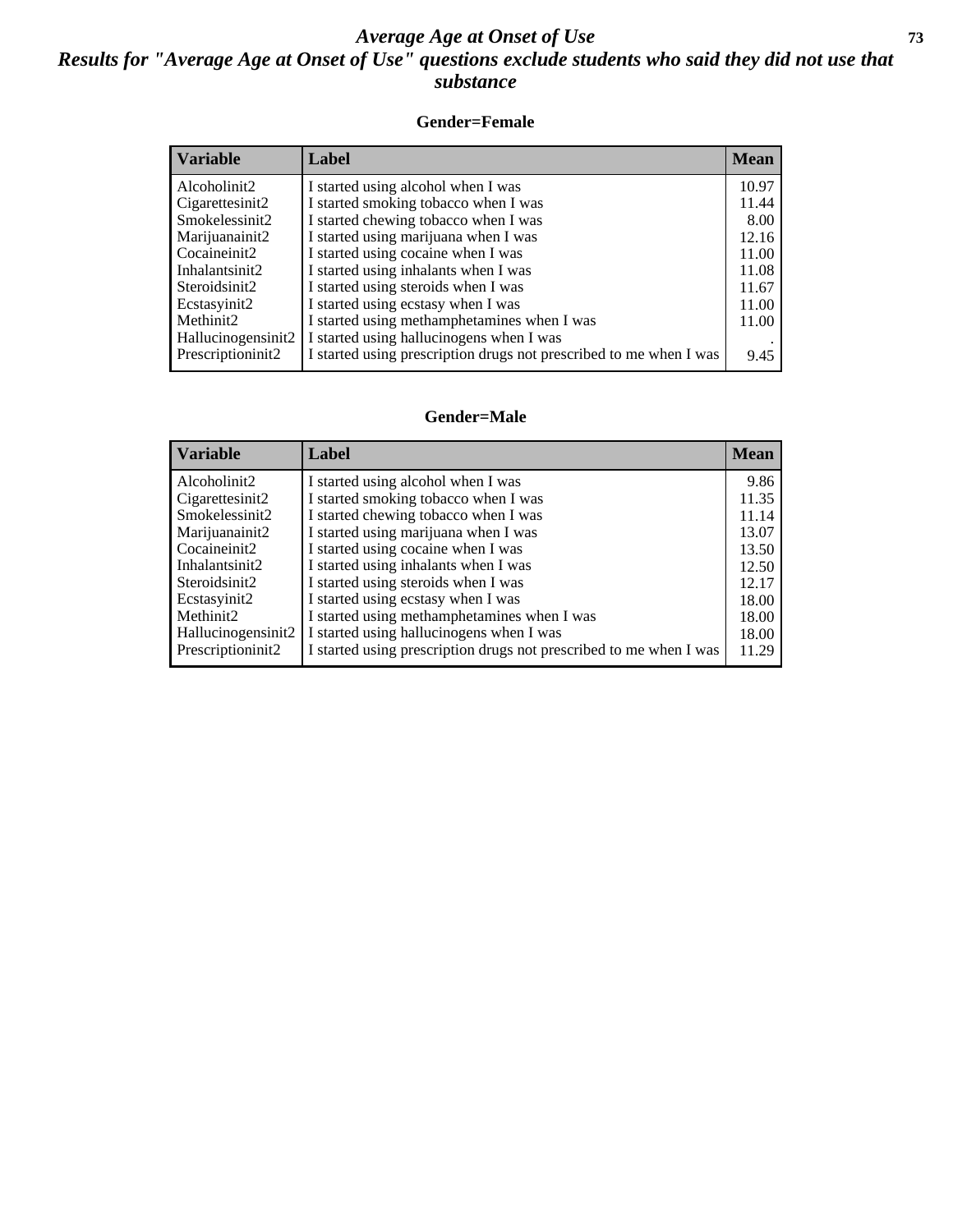# *I Think These Drugs are Harmful* **74**

| <b>Frequency</b> | <b>Table of Gender by Alcoholharmdich</b> |                                                   |                |              |
|------------------|-------------------------------------------|---------------------------------------------------|----------------|--------------|
| <b>Row Pct</b>   |                                           | Alcoholharmdich(I<br>think alcohol is<br>harmful) |                |              |
|                  | Gender(Gender)                            | <b>Yes</b>                                        | N <sub>0</sub> | <b>Total</b> |
|                  | <b>Female</b>                             | 239<br>86.59                                      | 37<br>13.41    | 276          |
|                  | <b>Male</b>                               | 231<br>84.62                                      | 42<br>15.38    | 273          |
|                  | <b>Total</b>                              | 470                                               | 79             | 549          |
|                  | <b>Frequency Missing = 64</b>             |                                                   |                |              |

| Frequency      | <b>Table of Gender by Tobaccoharmdich</b> |                                                   |                |              |
|----------------|-------------------------------------------|---------------------------------------------------|----------------|--------------|
| <b>Row Pct</b> |                                           | Tobaccoharmdich(I<br>think tobacco is<br>harmful) |                |              |
|                | Gender(Gender)                            | <b>Yes</b>                                        | N <sub>0</sub> | <b>Total</b> |
|                | <b>Female</b>                             | 247<br>89.49                                      | 29<br>10.51    | 276          |
|                | <b>Male</b>                               | 244<br>89.38                                      | 29<br>10.62    | 273          |
|                | <b>Total</b>                              | 491                                               | 58             | 549          |
|                |                                           | <b>Frequency Missing = 64</b>                     |                |              |

| Frequency      | <b>Table of Gender by Marijuanaharmdich</b> |                                                       |                |              |
|----------------|---------------------------------------------|-------------------------------------------------------|----------------|--------------|
| <b>Row Pct</b> |                                             | Marijuanaharmdich(I<br>think marijuana is<br>harmful) |                |              |
|                | Gender(Gender)                              | <b>Yes</b>                                            | N <sub>0</sub> | <b>Total</b> |
|                | <b>Female</b>                               | 237<br>85.87                                          | 39<br>14.13    | 276          |
|                | <b>Male</b>                                 | 233<br>85.35                                          | 40<br>14.65    | 273          |
|                | <b>Total</b>                                | 470                                                   | 79             | 549          |
|                |                                             | Frequency Missing $= 64$                              |                |              |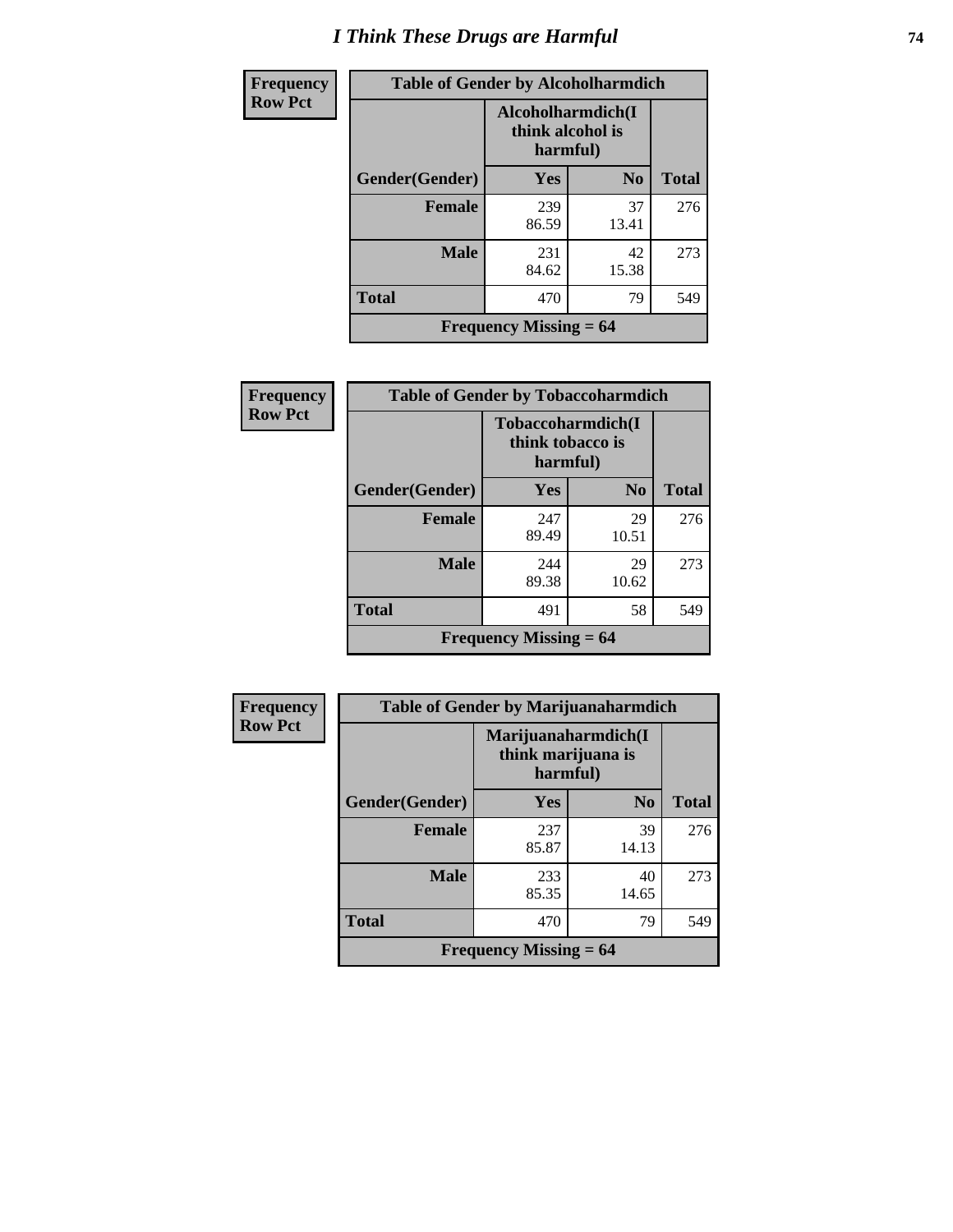# *I Think These Drugs are Harmful* **75**

| <b>Frequency</b> | <b>Table of Gender by Otherdrugharmdich</b> |                                 |                       |              |
|------------------|---------------------------------------------|---------------------------------|-----------------------|--------------|
| <b>Row Pct</b>   |                                             | Otherdrugharmdich(I<br>harmful) | think other drugs are |              |
|                  | Gender(Gender)                              | <b>Yes</b>                      | N <sub>0</sub>        | <b>Total</b> |
|                  | <b>Female</b>                               | 256<br>92.75                    | 20<br>7.25            | 276          |
|                  | <b>Male</b>                                 | 246<br>90.11                    | 27<br>9.89            | 273          |
|                  | <b>Total</b>                                | 502                             | 47                    | 549          |
|                  |                                             | Frequency Missing $= 64$        |                       |              |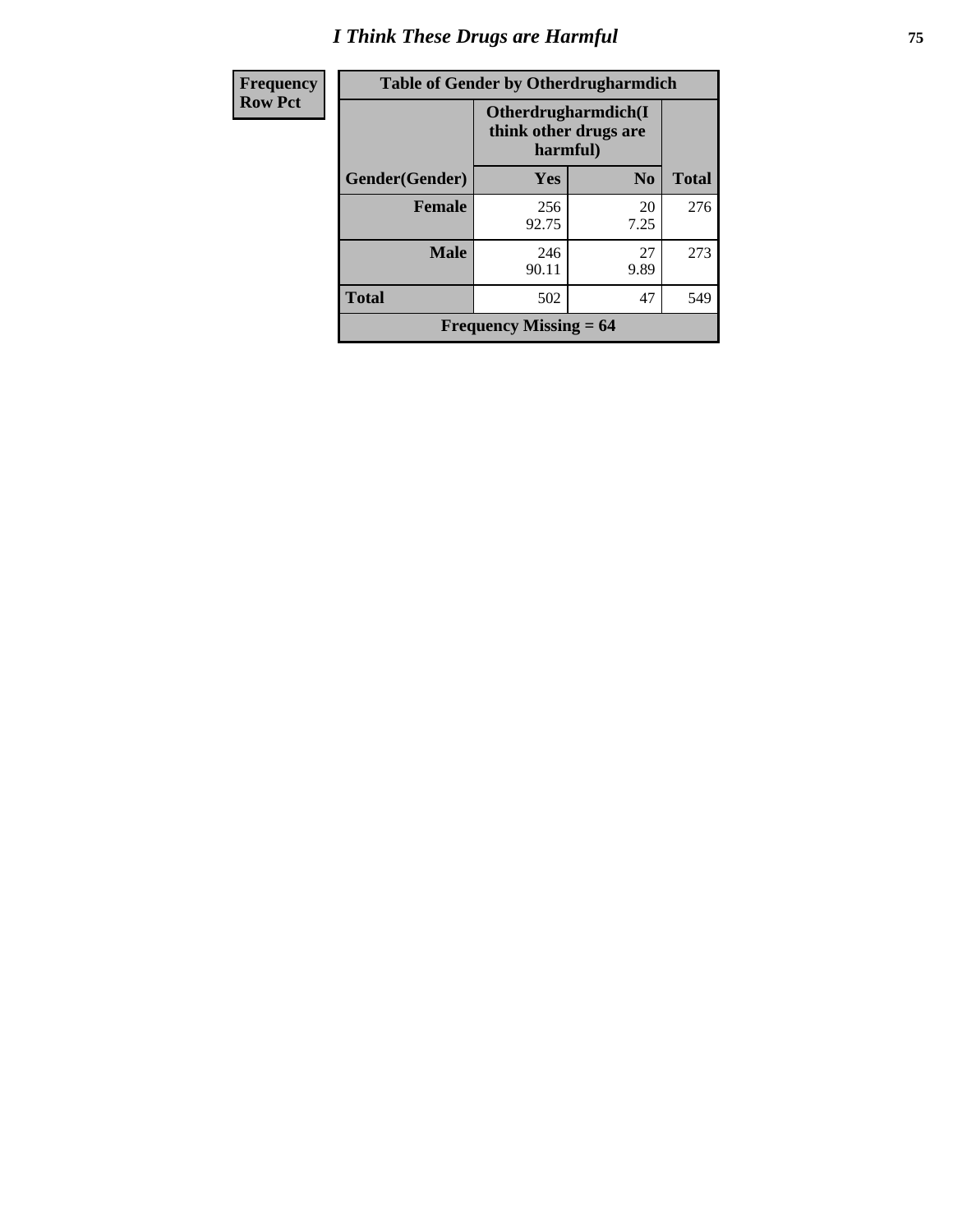| <b>Frequency</b> | <b>Table of Gender by Alcohollocation1</b> |                                                               |              |              |
|------------------|--------------------------------------------|---------------------------------------------------------------|--------------|--------------|
| <b>Row Pct</b>   |                                            | <b>Alcohollocation1(Places</b><br><b>Friends Use Alcohol)</b> |              |              |
|                  | Gender(Gender)                             |                                                               | Do Not Use   | <b>Total</b> |
|                  | <b>Female</b>                              | 83<br>30.07                                                   | 193<br>69.93 | 276          |
|                  | <b>Male</b>                                | 133<br>39.47                                                  | 204<br>60.53 | 337          |
|                  | <b>Total</b>                               | 216                                                           | 397          | 613          |

| <b>Frequency</b> | <b>Table of Gender by Alcohollocation2</b> |                                                               |             |              |
|------------------|--------------------------------------------|---------------------------------------------------------------|-------------|--------------|
| <b>Row Pct</b>   |                                            | <b>Alcohollocation2(Places</b><br><b>Friends Use Alcohol)</b> |             |              |
|                  | Gender(Gender)                             |                                                               | <b>Home</b> | <b>Total</b> |
|                  | <b>Female</b>                              | 214<br>77.54                                                  | 62<br>22.46 | 276          |
|                  | <b>Male</b>                                | 291<br>86.35                                                  | 46<br>13.65 | 337          |
|                  | <b>Total</b>                               | 505                                                           | 108         | 613          |

| Frequency      | <b>Table of Gender by Alcohollocation3</b> |                             |                                 |              |
|----------------|--------------------------------------------|-----------------------------|---------------------------------|--------------|
| <b>Row Pct</b> |                                            | <b>Friends Use Alcohol)</b> | <b>Alcohollocation3</b> (Places |              |
|                | Gender(Gender)                             |                             | <b>School</b>                   | <b>Total</b> |
|                | <b>Female</b>                              | 264<br>95.65                | 12<br>4.35                      | 276          |
|                | <b>Male</b>                                | 335<br>99.41                | 2<br>0.59                       | 337          |
|                | <b>Total</b>                               | 599                         | 14                              | 613          |

| Frequency      | <b>Table of Gender by Alcohollocation4</b> |                                                               |             |              |
|----------------|--------------------------------------------|---------------------------------------------------------------|-------------|--------------|
| <b>Row Pct</b> |                                            | <b>Alcohollocation4(Places</b><br><b>Friends Use Alcohol)</b> |             |              |
|                | Gender(Gender)                             |                                                               | Car         | <b>Total</b> |
|                | <b>Female</b>                              | 248<br>89.86                                                  | 28<br>10.14 | 276          |
|                | <b>Male</b>                                | 324<br>96.14                                                  | 13<br>3.86  | 337          |
|                | <b>Total</b>                               | 572                                                           | 41          | 613          |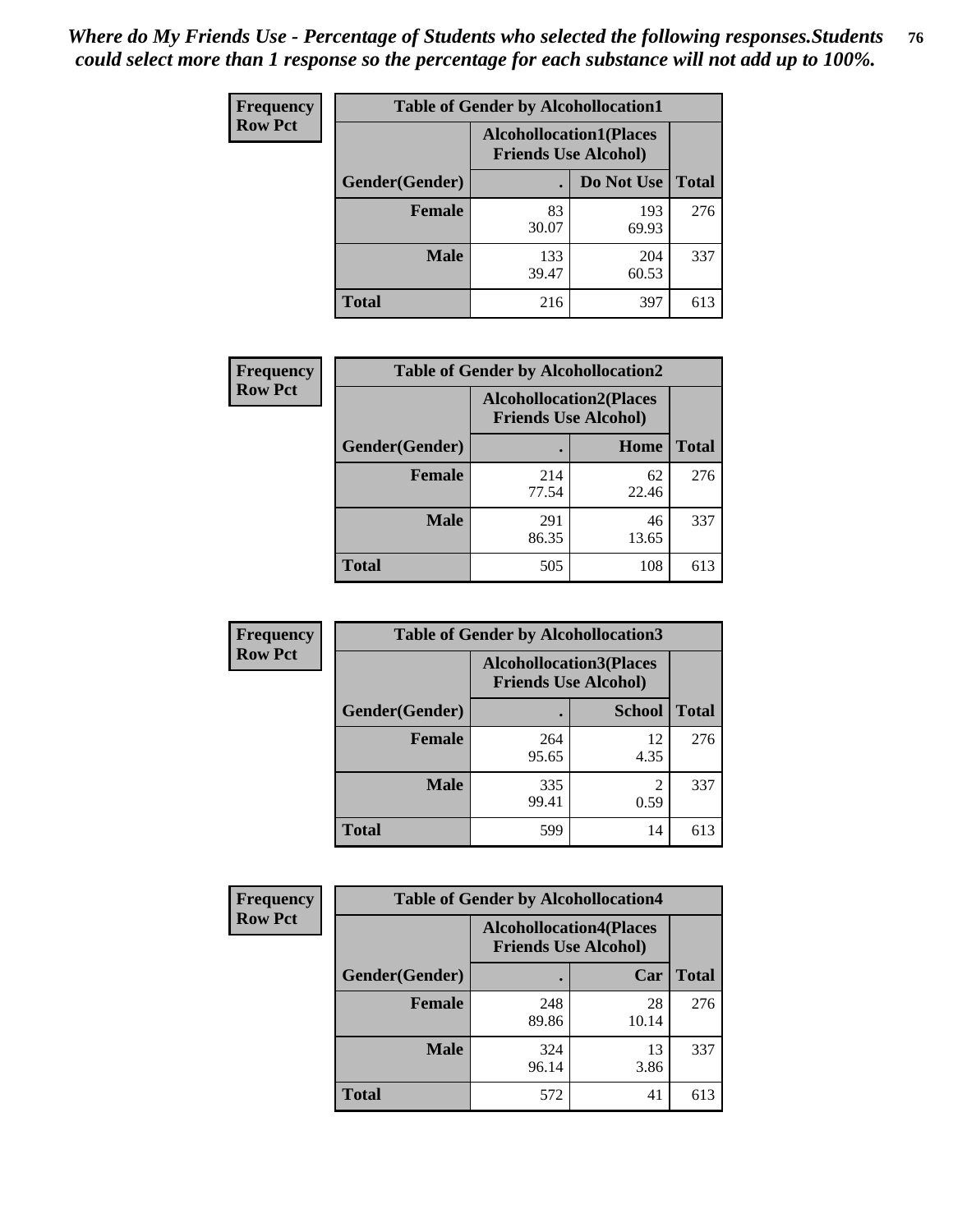| <b>Frequency</b> | <b>Table of Gender by Alcohollocation5</b>                     |              |                                 |              |
|------------------|----------------------------------------------------------------|--------------|---------------------------------|--------------|
| <b>Row Pct</b>   | <b>Alcohollocation5</b> (Places<br><b>Friends Use Alcohol)</b> |              |                                 |              |
|                  | Gender(Gender)                                                 |              | <b>Friend's</b><br><b>House</b> | <b>Total</b> |
|                  | <b>Female</b>                                                  | 206<br>74.64 | 70<br>25.36                     | 276          |
|                  | <b>Male</b>                                                    | 284<br>84.27 | 53<br>15.73                     | 337          |
|                  | <b>Total</b>                                                   | 490          | 123                             | 613          |

| <b>Frequency</b> | <b>Table of Gender by Alcohollocation6</b> |              |                                                               |              |
|------------------|--------------------------------------------|--------------|---------------------------------------------------------------|--------------|
| <b>Row Pct</b>   |                                            |              | <b>Alcohollocation6(Places</b><br><b>Friends Use Alcohol)</b> |              |
|                  | <b>Gender</b> (Gender)                     |              | <b>Other</b>                                                  | <b>Total</b> |
|                  | <b>Female</b>                              | 229<br>82.97 | 47<br>17.03                                                   | 276          |
|                  | <b>Male</b>                                | 301<br>89.32 | 36<br>10.68                                                   | 337          |
|                  | <b>Total</b>                               | 530          | 83                                                            | 613          |

| Frequency      | <b>Table of Gender by Tobaccolocation1</b>                    |              |              |              |  |
|----------------|---------------------------------------------------------------|--------------|--------------|--------------|--|
| <b>Row Pct</b> | <b>Tobaccolocation1(Places</b><br><b>Friends Use Tobacco)</b> |              |              |              |  |
|                | Gender(Gender)                                                |              | Do Not Use   | <b>Total</b> |  |
|                | Female                                                        | 44<br>15.94  | 232<br>84.06 | 276          |  |
|                | <b>Male</b>                                                   | 124<br>36.80 | 213<br>63.20 | 337          |  |
|                | <b>Total</b>                                                  | 168          | 445          | 613          |  |

| <b>Frequency</b> | <b>Table of Gender by Tobaccolocation2</b> |                                                               |             |              |
|------------------|--------------------------------------------|---------------------------------------------------------------|-------------|--------------|
| <b>Row Pct</b>   |                                            | <b>Tobaccolocation2(Places</b><br><b>Friends Use Tobacco)</b> |             |              |
|                  | Gender(Gender)                             |                                                               | Home        | <b>Total</b> |
|                  | Female                                     | 235<br>85.14                                                  | 41<br>14.86 | 276          |
|                  | <b>Male</b>                                | 291<br>86.35                                                  | 46<br>13.65 | 337          |
|                  | <b>Total</b>                               | 526                                                           | 87          | 613          |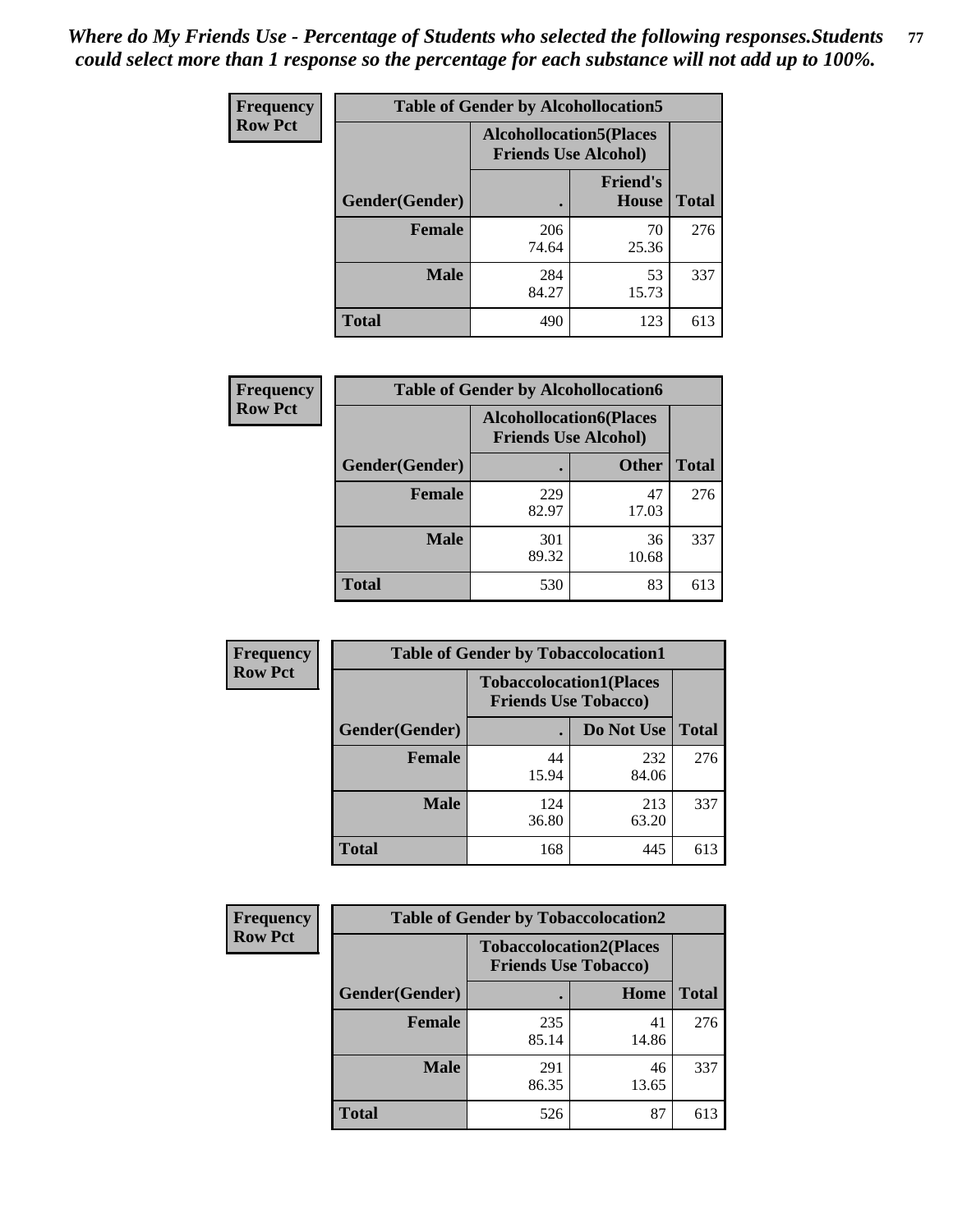| <b>Frequency</b> | <b>Table of Gender by Tobaccolocation3</b> |                             |                                |              |
|------------------|--------------------------------------------|-----------------------------|--------------------------------|--------------|
| <b>Row Pct</b>   |                                            | <b>Friends Use Tobacco)</b> | <b>Tobaccolocation3(Places</b> |              |
|                  | Gender(Gender)                             |                             | <b>School</b>                  | <b>Total</b> |
|                  | <b>Female</b>                              | 264<br>95.65                | 12<br>4.35                     | 276          |
|                  | <b>Male</b>                                | 323<br>95.85                | 14<br>4.15                     | 337          |
|                  | <b>Total</b>                               | 587                         | 26                             | 613          |

| <b>Frequency</b> | <b>Table of Gender by Tobaccolocation4</b> |                                                               |             |              |
|------------------|--------------------------------------------|---------------------------------------------------------------|-------------|--------------|
| <b>Row Pct</b>   |                                            | <b>Tobaccolocation4(Places</b><br><b>Friends Use Tobacco)</b> |             |              |
|                  | Gender(Gender)                             |                                                               | Car         | <b>Total</b> |
|                  | <b>Female</b>                              | 247<br>89.49                                                  | 29<br>10.51 | 276          |
|                  | <b>Male</b>                                | 317<br>94.07                                                  | 20<br>5.93  | 337          |
|                  | <b>Total</b>                               | 564                                                           | 49          | 613          |

| <b>Frequency</b> | <b>Table of Gender by Tobaccolocation5</b> |                                                               |                                 |              |
|------------------|--------------------------------------------|---------------------------------------------------------------|---------------------------------|--------------|
| <b>Row Pct</b>   |                                            | <b>Tobaccolocation5(Places</b><br><b>Friends Use Tobacco)</b> |                                 |              |
|                  | Gender(Gender)                             |                                                               | <b>Friend's</b><br><b>House</b> | <b>Total</b> |
|                  | <b>Female</b>                              | 226<br>81.88                                                  | 50<br>18.12                     | 276          |
|                  | <b>Male</b>                                | 302<br>89.61                                                  | 35<br>10.39                     | 337          |
|                  | <b>Total</b>                               | 528                                                           | 85                              | 613          |

| <b>Frequency</b> | <b>Table of Gender by Tobaccolocation6</b> |              |                                                               |              |
|------------------|--------------------------------------------|--------------|---------------------------------------------------------------|--------------|
| <b>Row Pct</b>   |                                            |              | <b>Tobaccolocation6(Places</b><br><b>Friends Use Tobacco)</b> |              |
|                  | Gender(Gender)                             |              | <b>Other</b>                                                  | <b>Total</b> |
|                  | Female                                     | 252<br>91.30 | 24<br>8.70                                                    | 276          |
|                  | <b>Male</b>                                | 307<br>91.10 | 30<br>8.90                                                    | 337          |
|                  | <b>Total</b>                               | 559          | 54                                                            | 613          |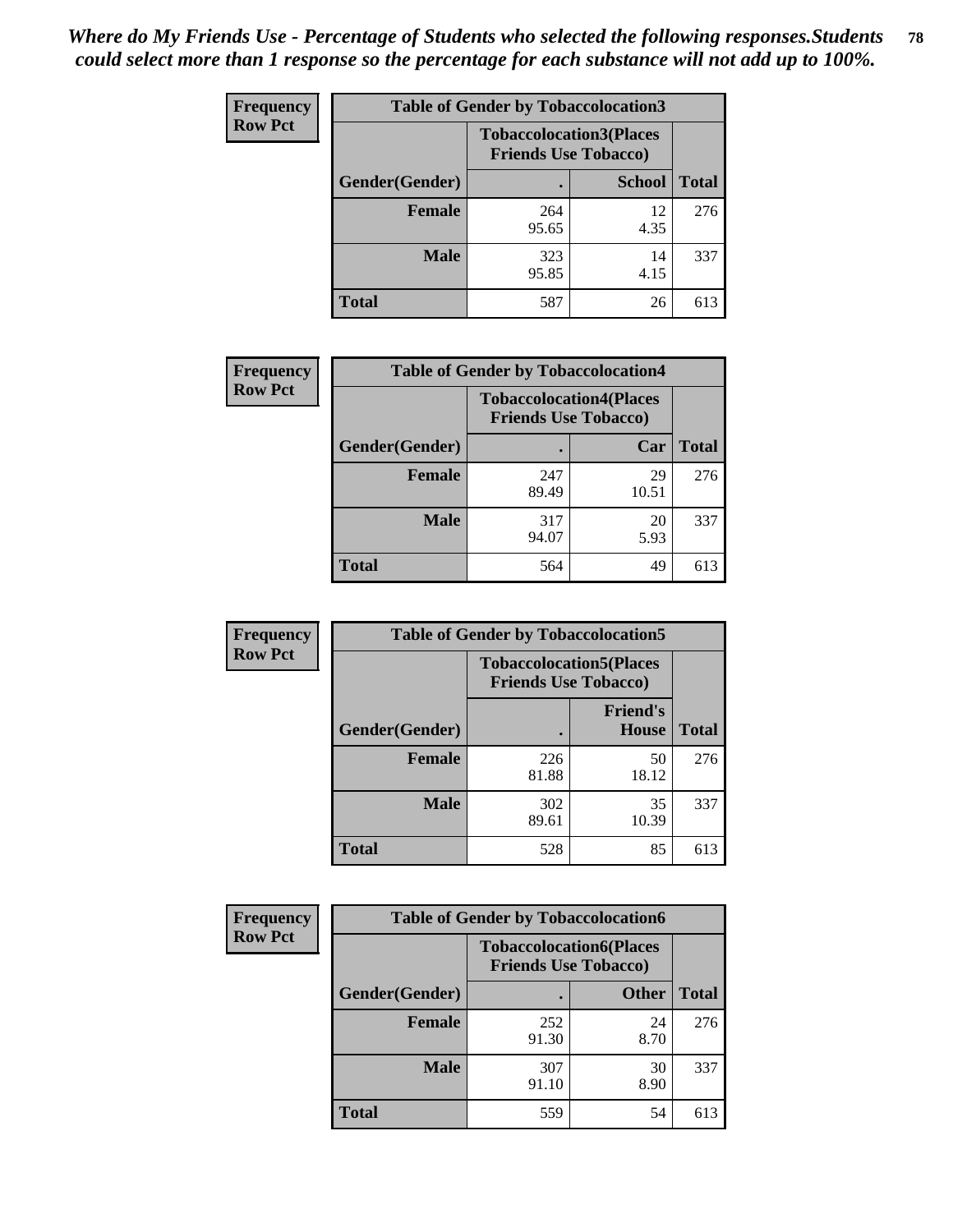| <b>Frequency</b> | <b>Table of Gender by Marijuanalocation1</b> |                                                                    |              |              |
|------------------|----------------------------------------------|--------------------------------------------------------------------|--------------|--------------|
| <b>Row Pct</b>   |                                              | <b>Marijuanalocation1(Places</b><br><b>Friends Use Marijuana</b> ) |              |              |
|                  | Gender(Gender)                               |                                                                    | Do Not Use   | <b>Total</b> |
|                  | <b>Female</b>                                | 38<br>13.77                                                        | 238<br>86.23 | 276          |
|                  | <b>Male</b>                                  | 106<br>31.45                                                       | 231<br>68.55 | 337          |
|                  | <b>Total</b>                                 | 144                                                                | 469          | 613          |

| <b>Frequency</b> | <b>Table of Gender by Marijuanalocation2</b> |              |                                                                    |              |
|------------------|----------------------------------------------|--------------|--------------------------------------------------------------------|--------------|
| <b>Row Pct</b>   |                                              |              | <b>Marijuanalocation2(Places</b><br><b>Friends Use Marijuana</b> ) |              |
|                  | Gender(Gender)                               |              | Home                                                               | <b>Total</b> |
|                  | <b>Female</b>                                | 238<br>86.23 | 38<br>13.77                                                        | 276          |
|                  | <b>Male</b>                                  | 312<br>92.58 | 25<br>7.42                                                         | 337          |
|                  | <b>Total</b>                                 | 550          | 63                                                                 | 613          |

| Frequency      | <b>Table of Gender by Marijuanalocation3</b> |              |                                                                    |              |
|----------------|----------------------------------------------|--------------|--------------------------------------------------------------------|--------------|
| <b>Row Pct</b> |                                              |              | <b>Marijuanalocation3(Places</b><br><b>Friends Use Marijuana</b> ) |              |
|                | Gender(Gender)                               |              | <b>School</b>                                                      | <b>Total</b> |
|                | Female                                       | 267<br>96.74 | q<br>3.26                                                          | 276          |
|                | <b>Male</b>                                  | 330<br>97.92 | 2.08                                                               | 337          |
|                | <b>Total</b>                                 | 597          | 16                                                                 | 613          |

| <b>Frequency</b> | <b>Table of Gender by Marijuanalocation4</b> |                                                                    |            |              |
|------------------|----------------------------------------------|--------------------------------------------------------------------|------------|--------------|
| <b>Row Pct</b>   |                                              | <b>Marijuanalocation4(Places</b><br><b>Friends Use Marijuana</b> ) |            |              |
|                  | Gender(Gender)                               |                                                                    | Car        | <b>Total</b> |
|                  | <b>Female</b>                                | 252<br>91.30                                                       | 24<br>8.70 | 276          |
|                  | <b>Male</b>                                  | 325<br>96.44                                                       | 12<br>3.56 | 337          |
|                  | <b>Total</b>                                 | 577                                                                | 36         | 613          |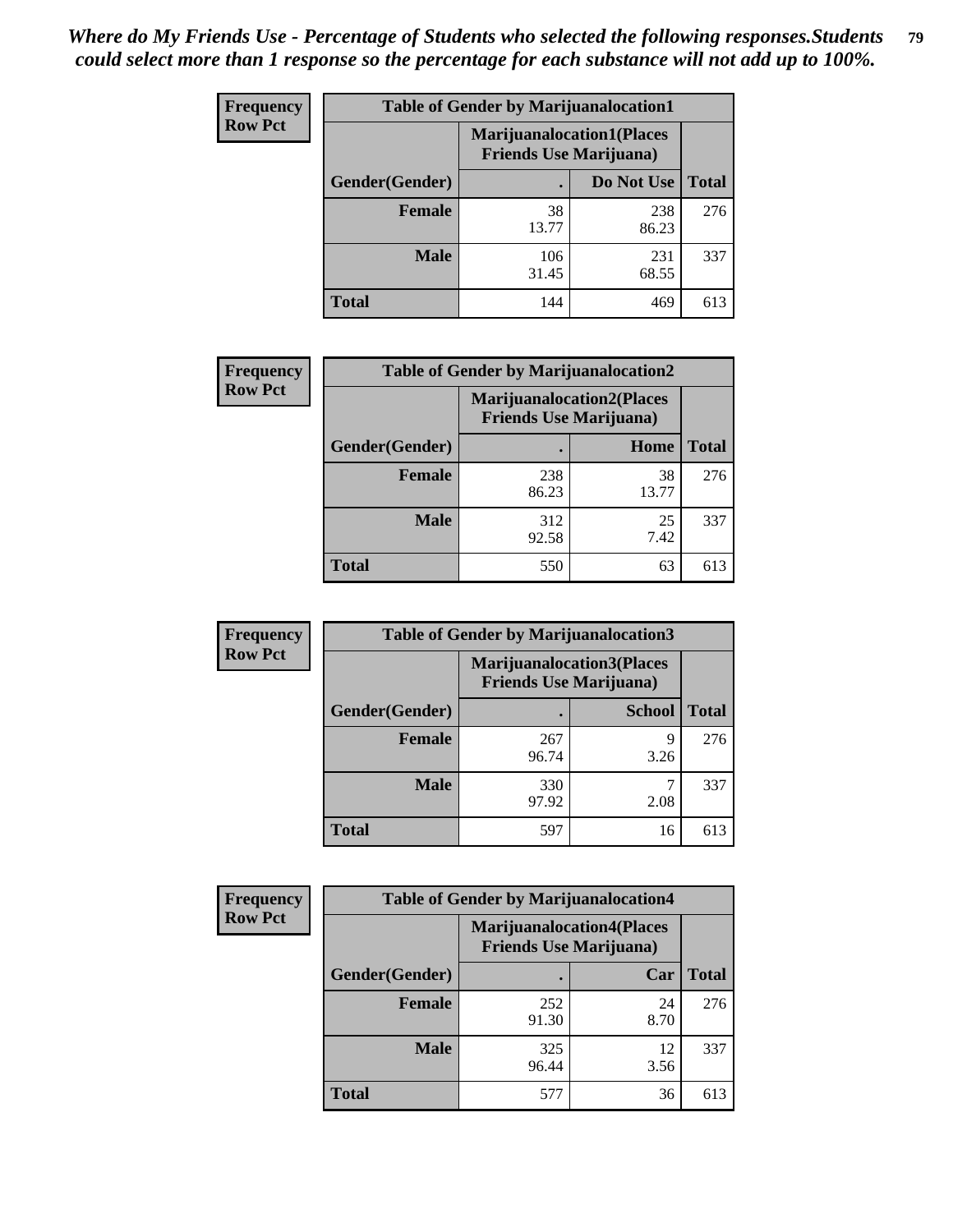| <b>Frequency</b> | <b>Table of Gender by Marijuanalocation5</b> |                                                                     |                                 |              |
|------------------|----------------------------------------------|---------------------------------------------------------------------|---------------------------------|--------------|
| <b>Row Pct</b>   |                                              | <b>Marijuanalocation5</b> (Places<br><b>Friends Use Marijuana</b> ) |                                 |              |
|                  | Gender(Gender)                               |                                                                     | <b>Friend's</b><br><b>House</b> | <b>Total</b> |
|                  | <b>Female</b>                                | 239<br>86.59                                                        | 37<br>13.41                     | 276          |
|                  | <b>Male</b>                                  | 309<br>91.69                                                        | 28<br>8.31                      | 337          |
|                  | <b>Total</b>                                 | 548                                                                 | 65                              | 613          |

| <b>Frequency</b> | <b>Table of Gender by Marijuanalocation6</b> |                                |                                  |              |
|------------------|----------------------------------------------|--------------------------------|----------------------------------|--------------|
| <b>Row Pct</b>   |                                              | <b>Friends Use Marijuana</b> ) | <b>Marijuanalocation6(Places</b> |              |
|                  | <b>Gender</b> (Gender)                       |                                | <b>Other</b>                     | <b>Total</b> |
|                  | <b>Female</b>                                | 258<br>93.48                   | 18<br>6.52                       | 276          |
|                  | <b>Male</b>                                  | 308<br>91.39                   | 29<br>8.61                       | 337          |
|                  | <b>Total</b>                                 | 566                            | 47                               | 613          |

| <b>Frequency</b> | <b>Table of Gender by Otherdruglocation1</b> |                                                                                |              |              |  |
|------------------|----------------------------------------------|--------------------------------------------------------------------------------|--------------|--------------|--|
| <b>Row Pct</b>   |                                              | <b>Otherdruglocation1(Places</b><br><b>Friends Use Other Illegal</b><br>Drugs) |              |              |  |
|                  | Gender(Gender)                               |                                                                                | Do Not Use   | <b>Total</b> |  |
|                  | Female                                       | 31<br>11.23                                                                    | 245<br>88.77 | 276          |  |
|                  | <b>Male</b>                                  | 89<br>26.41                                                                    | 248<br>73.59 | 337          |  |
|                  | <b>Total</b>                                 | 120                                                                            | 493          | 613          |  |

| <b>Frequency</b> | <b>Table of Gender by Otherdruglocation2</b> |                                                                                |            |              |
|------------------|----------------------------------------------|--------------------------------------------------------------------------------|------------|--------------|
| <b>Row Pct</b>   |                                              | <b>Otherdruglocation2(Places</b><br><b>Friends Use Other Illegal</b><br>Drugs) |            |              |
|                  | Gender(Gender)                               |                                                                                | Home       | <b>Total</b> |
|                  | Female                                       | 249<br>90.22                                                                   | 27<br>9.78 | 276          |
|                  | <b>Male</b>                                  | 323<br>95.85                                                                   | 14<br>4.15 | 337          |
|                  | <b>Total</b>                                 | 572                                                                            | 41         | 613          |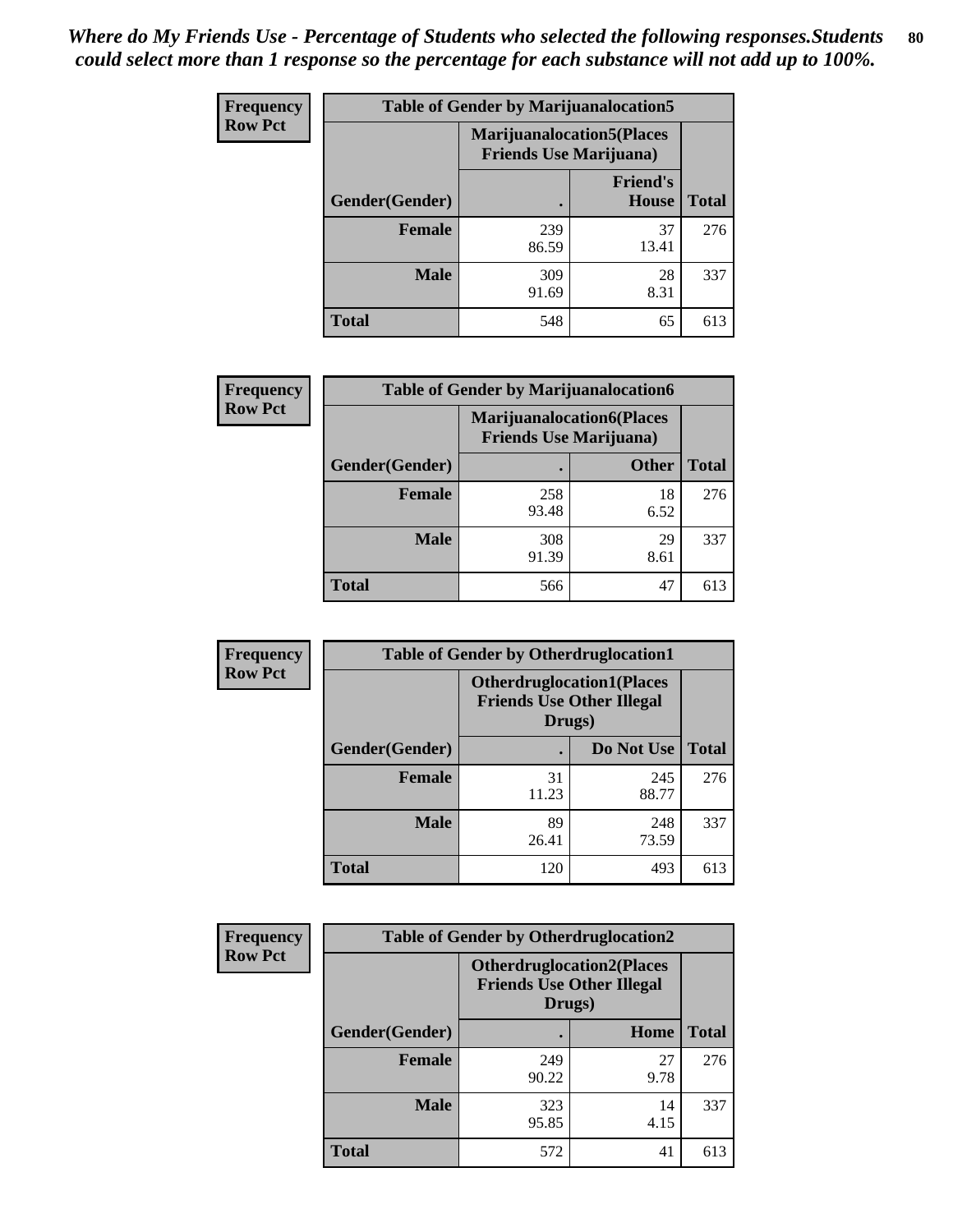| <b>Frequency</b> | <b>Table of Gender by Otherdruglocation3</b> |                                                                                |               |              |
|------------------|----------------------------------------------|--------------------------------------------------------------------------------|---------------|--------------|
| <b>Row Pct</b>   |                                              | <b>Otherdruglocation3(Places</b><br><b>Friends Use Other Illegal</b><br>Drugs) |               |              |
|                  | Gender(Gender)                               |                                                                                | <b>School</b> | <b>Total</b> |
|                  | <b>Female</b>                                | 263<br>95.29                                                                   | 13<br>4.71    | 276          |
|                  | <b>Male</b>                                  | 330<br>97.92                                                                   | 2.08          | 337          |
|                  | <b>Total</b>                                 | 593                                                                            | 20            | 613          |

| <b>Frequency</b> | <b>Table of Gender by Otherdruglocation4</b> |                                                                                |            |              |
|------------------|----------------------------------------------|--------------------------------------------------------------------------------|------------|--------------|
| <b>Row Pct</b>   |                                              | <b>Otherdruglocation4(Places</b><br><b>Friends Use Other Illegal</b><br>Drugs) |            |              |
|                  | Gender(Gender)                               |                                                                                | Car        | <b>Total</b> |
|                  | Female                                       | 264<br>95.65                                                                   | 12<br>4.35 | 276          |
|                  | <b>Male</b>                                  | 329<br>97.63                                                                   | 8<br>2.37  | 337          |
|                  | <b>Total</b>                                 | 593                                                                            | 20         | 613          |

| Frequency      | <b>Table of Gender by Otherdruglocation5</b> |                                                                                |                                 |              |
|----------------|----------------------------------------------|--------------------------------------------------------------------------------|---------------------------------|--------------|
| <b>Row Pct</b> |                                              | <b>Otherdruglocation5(Places</b><br><b>Friends Use Other Illegal</b><br>Drugs) |                                 |              |
|                | Gender(Gender)                               |                                                                                | <b>Friend's</b><br><b>House</b> | <b>Total</b> |
|                | <b>Female</b>                                | 249<br>90.22                                                                   | 27<br>9.78                      | 276          |
|                | <b>Male</b>                                  | 320<br>94.96                                                                   | 17<br>5.04                      | 337          |
|                | <b>Total</b>                                 | 569                                                                            | 44                              | 613          |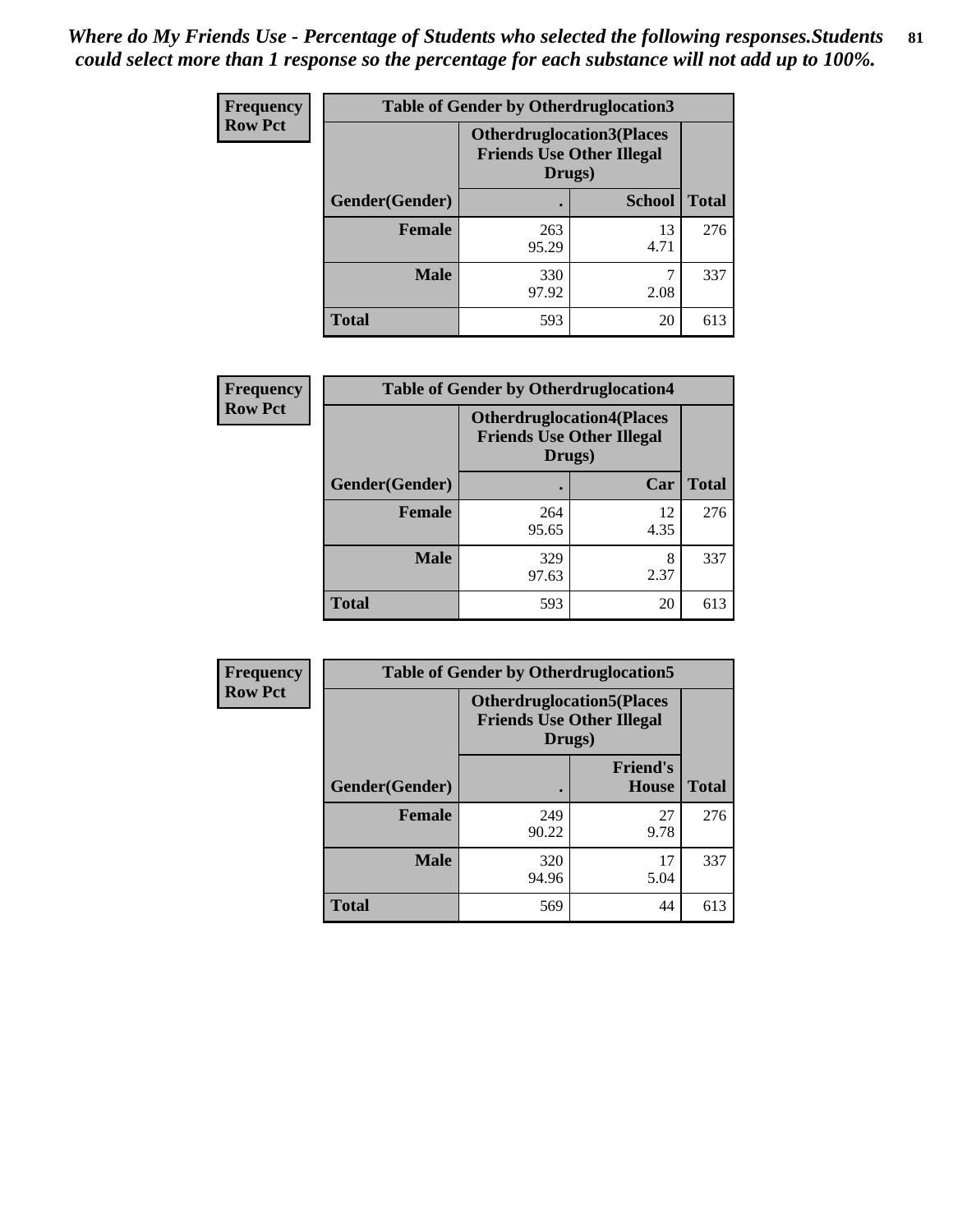| Frequency      | <b>Table of Gender by Otherdruglocation6</b> |                                                                                |              |              |
|----------------|----------------------------------------------|--------------------------------------------------------------------------------|--------------|--------------|
| <b>Row Pct</b> |                                              | <b>Otherdruglocation6(Places</b><br><b>Friends Use Other Illegal</b><br>Drugs) |              |              |
|                | Gender(Gender)                               |                                                                                | <b>Other</b> | <b>Total</b> |
|                | <b>Female</b>                                | 254<br>92.03                                                                   | 22<br>7.97   | 276          |
|                | <b>Male</b>                                  | 319<br>94.66                                                                   | 18<br>5.34   | 337          |
|                | <b>Total</b>                                 | 573                                                                            | 40           | 613          |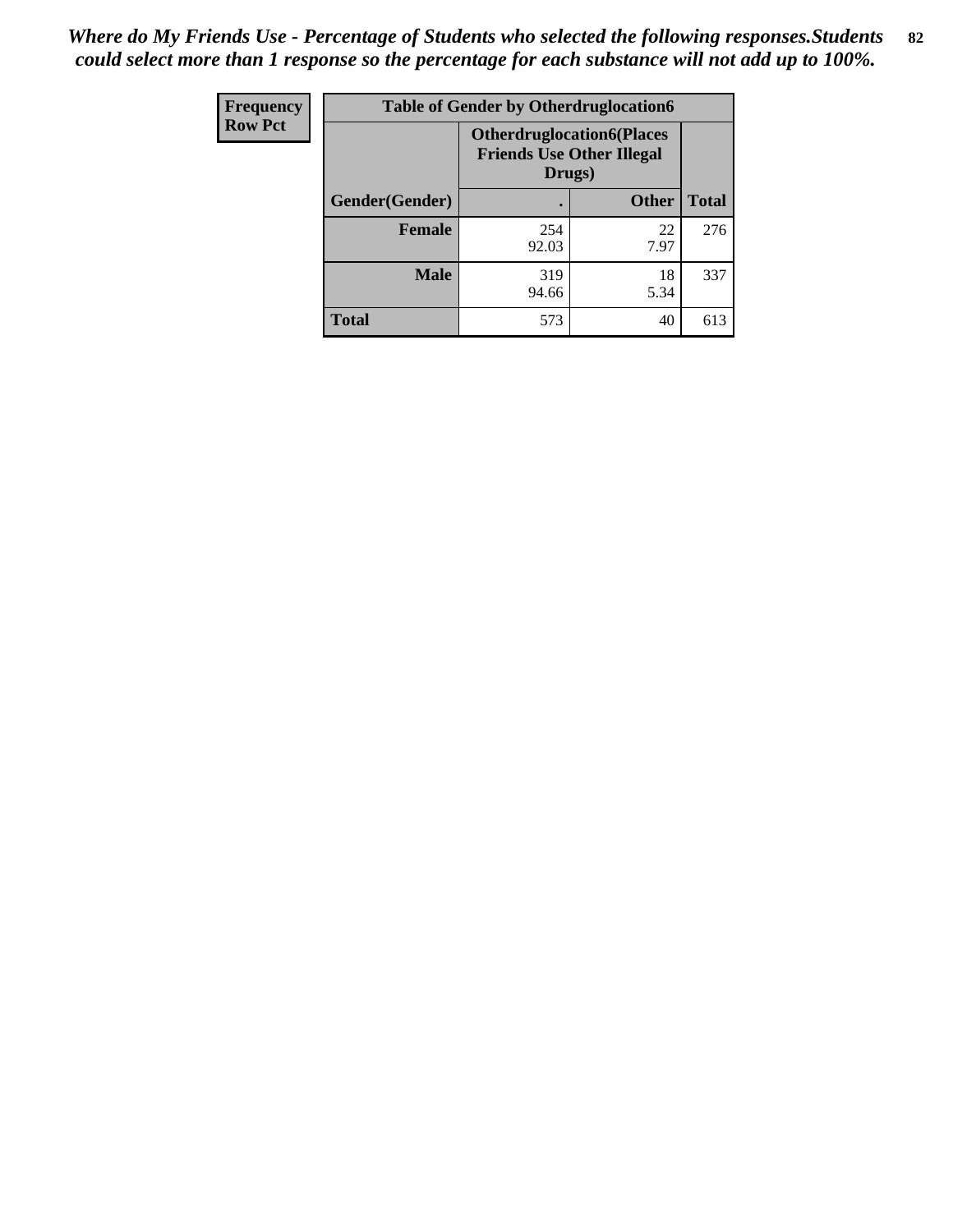*When do My Friends Use - Percentage of Students who selected the following responses.Students could select more than 1 response so the percentage for each substance will not add up to 100%.* **83**

| <b>Frequency</b> | <b>Table of Gender by Alcoholtime1</b> |                             |                      |              |
|------------------|----------------------------------------|-----------------------------|----------------------|--------------|
| <b>Row Pct</b>   |                                        | <b>Friends Use Alcohol)</b> | Alcoholtime1(Times   |              |
|                  | Gender(Gender)                         |                             | Do Not<br><b>Use</b> | <b>Total</b> |
|                  | <b>Female</b>                          | 81<br>29.35                 | 195<br>70.65         | 276          |
|                  | <b>Male</b>                            | 134<br>39.76                | 203<br>60.24         | 337          |
|                  | <b>Total</b>                           | 215                         | 398                  | 613          |

| <b>Frequency</b> | <b>Table of Gender by Alcoholtime2</b> |                                                          |                            |              |
|------------------|----------------------------------------|----------------------------------------------------------|----------------------------|--------------|
| <b>Row Pct</b>   |                                        | <b>Alcoholtime2(Times</b><br><b>Friends Use Alcohol)</b> |                            |              |
|                  | Gender(Gender)                         |                                                          | <b>On Way</b><br>to School | <b>Total</b> |
|                  | <b>Female</b>                          | 269<br>97.46                                             | 2.54                       | 276          |
|                  | <b>Male</b>                            | 332<br>98.52                                             | 5<br>1.48                  | 337          |
|                  | <b>Total</b>                           | 601                                                      | 12                         | 613          |

| Frequency      | <b>Table of Gender by Alcoholtime3</b> |                                                          |                                  |              |
|----------------|----------------------------------------|----------------------------------------------------------|----------------------------------|--------------|
| <b>Row Pct</b> |                                        | <b>Alcoholtime3(Times</b><br><b>Friends Use Alcohol)</b> |                                  |              |
|                | Gender(Gender)                         |                                                          | <b>During</b><br>School          | <b>Total</b> |
|                | Female                                 | 274<br>99.28                                             | 2<br>0.72                        | 276          |
|                | <b>Male</b>                            | 335<br>99.41                                             | $\overline{\mathcal{L}}$<br>0.59 | 337          |
|                | <b>Total</b>                           | 609                                                      | 4                                | 613          |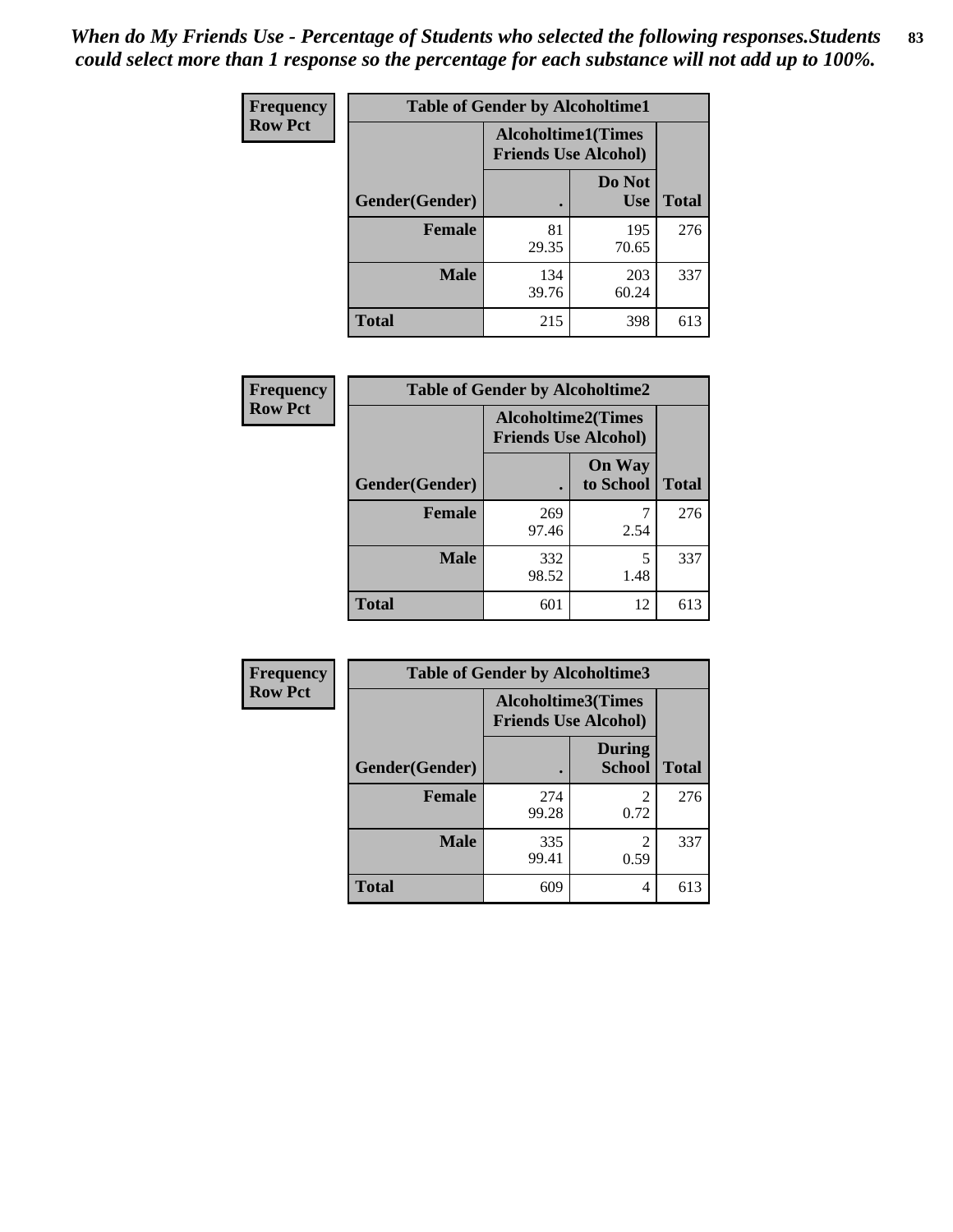*When do My Friends Use - Percentage of Students who selected the following responses.Students could select more than 1 response so the percentage for each substance will not add up to 100%.* **84**

| Frequency      | <b>Table of Gender by Alcoholtime4</b> |                                                          |                                                |              |
|----------------|----------------------------------------|----------------------------------------------------------|------------------------------------------------|--------------|
| <b>Row Pct</b> |                                        | <b>Alcoholtime4(Times</b><br><b>Friends Use Alcohol)</b> |                                                |              |
|                | Gender(Gender)                         | $\bullet$                                                | <b>On Way</b><br>Home<br>From<br><b>School</b> | <b>Total</b> |
|                | <b>Female</b>                          | 266<br>96.38                                             | 10<br>3.62                                     | 276          |
|                | <b>Male</b>                            | 332<br>98.52                                             | 5<br>1.48                                      | 337          |
|                | <b>Total</b>                           | 598                                                      | 15                                             | 613          |

| <b>Frequency</b> | <b>Table of Gender by Alcoholtime5</b> |              |                                                           |              |
|------------------|----------------------------------------|--------------|-----------------------------------------------------------|--------------|
| <b>Row Pct</b>   |                                        |              | <b>Alcoholtime5</b> (Times<br><b>Friends Use Alcohol)</b> |              |
|                  | Gender(Gender)                         |              | Weeknights                                                | <b>Total</b> |
|                  | <b>Female</b>                          | 239<br>86.59 | 37<br>13.41                                               | 276          |
|                  | <b>Male</b>                            | 315<br>93.47 | 22<br>6.53                                                | 337          |
|                  | <b>Total</b>                           | 554          | 59                                                        | 613          |

| <b>Frequency</b> | <b>Table of Gender by Alcoholtime6</b> |                                                           |             |              |
|------------------|----------------------------------------|-----------------------------------------------------------|-------------|--------------|
| <b>Row Pct</b>   |                                        | <b>Alcoholtime6</b> (Times<br><b>Friends Use Alcohol)</b> |             |              |
|                  | Gender(Gender)                         |                                                           | Weekends    | <b>Total</b> |
|                  | <b>Female</b>                          | 192<br>69.57                                              | 84<br>30.43 | 276          |
|                  | <b>Male</b>                            | 266<br>78.93                                              | 71<br>21.07 | 337          |
|                  | <b>Total</b>                           | 458                                                       | 155         | 613          |

| Frequency      | <b>Table of Gender by Tobaccotime1</b> |                                                          |                      |              |
|----------------|----------------------------------------|----------------------------------------------------------|----------------------|--------------|
| <b>Row Pct</b> |                                        | <b>Tobaccotime1(Times</b><br><b>Friends Use Tobacco)</b> |                      |              |
|                | Gender(Gender)                         |                                                          | Do Not<br><b>Use</b> | <b>Total</b> |
|                | Female                                 | 47<br>17.03                                              | 229<br>82.97         | 276          |
|                | <b>Male</b>                            | 123<br>36.50                                             | 214<br>63.50         | 337          |
|                | <b>Total</b>                           | 170                                                      | 443                  | 613          |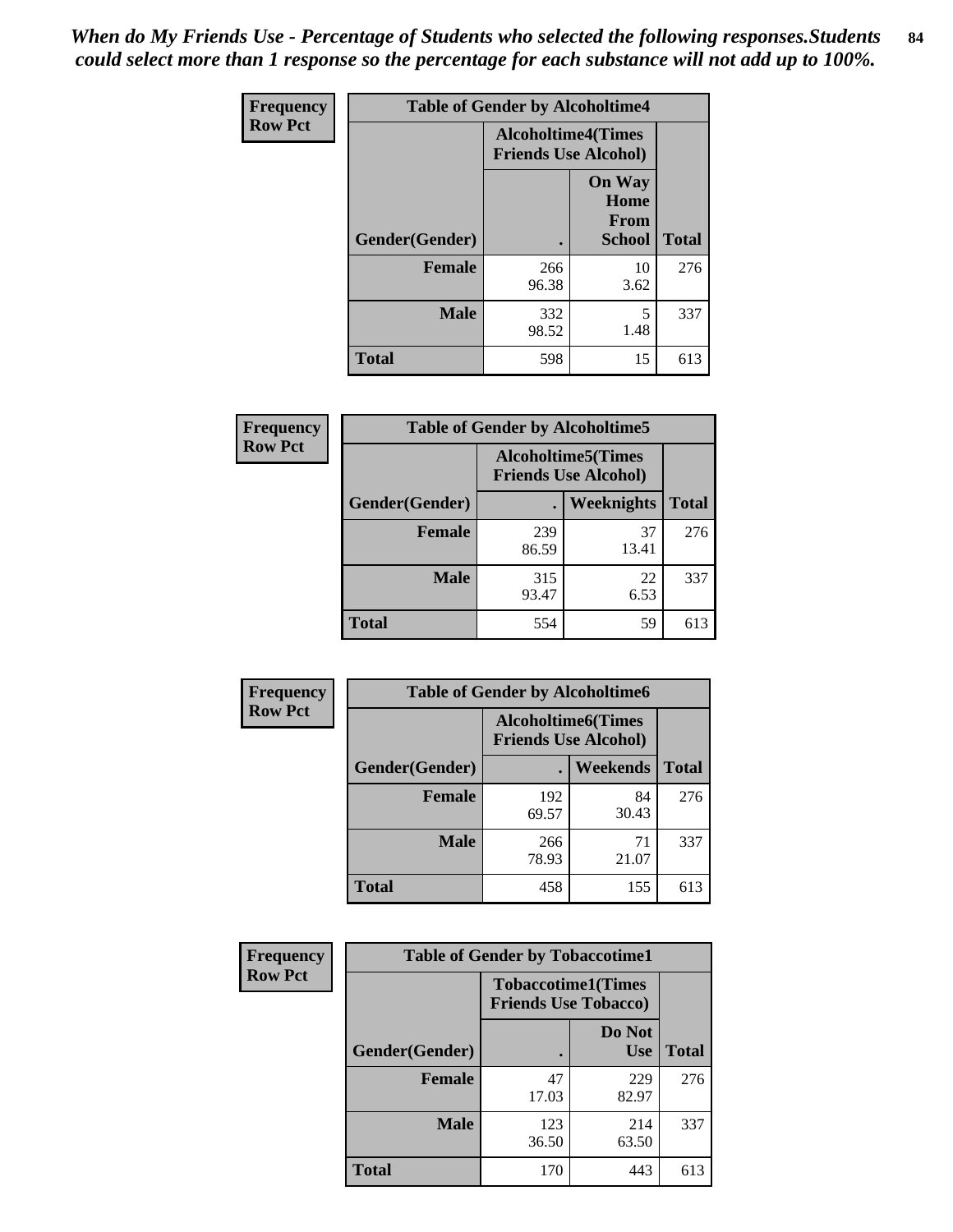*When do My Friends Use - Percentage of Students who selected the following responses.Students could select more than 1 response so the percentage for each substance will not add up to 100%.* **85**

| Frequency      | <b>Table of Gender by Tobaccotime2</b> |                                                          |                            |              |
|----------------|----------------------------------------|----------------------------------------------------------|----------------------------|--------------|
| <b>Row Pct</b> |                                        | <b>Tobaccotime2(Times</b><br><b>Friends Use Tobacco)</b> |                            |              |
|                | Gender(Gender)                         | $\bullet$                                                | <b>On Way</b><br>to School | <b>Total</b> |
|                | Female                                 | 257<br>93.12                                             | 19<br>6.88                 | 276          |
|                | <b>Male</b>                            | 327<br>97.03                                             | 10<br>2.97                 | 337          |
|                | <b>Total</b>                           | 584                                                      | 29                         | 613          |

| Frequency      | <b>Table of Gender by Tobaccotime3</b> |                                                          |                                |              |
|----------------|----------------------------------------|----------------------------------------------------------|--------------------------------|--------------|
| <b>Row Pct</b> |                                        | <b>Tobaccotime3(Times</b><br><b>Friends Use Tobacco)</b> |                                |              |
|                | Gender(Gender)                         |                                                          | <b>During</b><br><b>School</b> | <b>Total</b> |
|                | <b>Female</b>                          | 257<br>93.12                                             | 19<br>6.88                     | 276          |
|                | <b>Male</b>                            | 329<br>97.63                                             | 8<br>2.37                      | 337          |
|                | <b>Total</b>                           | 586                                                      | 27                             | 613          |

| <b>Frequency</b> | <b>Table of Gender by Tobaccotime4</b> |                                                          |                                                       |              |
|------------------|----------------------------------------|----------------------------------------------------------|-------------------------------------------------------|--------------|
| <b>Row Pct</b>   |                                        | <b>Tobaccotime4(Times</b><br><b>Friends Use Tobacco)</b> |                                                       |              |
|                  | Gender(Gender)                         |                                                          | <b>On Way</b><br>Home<br><b>From</b><br><b>School</b> | <b>Total</b> |
|                  | <b>Female</b>                          | 266<br>96.38                                             | 10<br>3.62                                            | 276          |
|                  | <b>Male</b>                            | 332<br>98.52                                             | 5<br>1.48                                             | 337          |
|                  | <b>Total</b>                           | 598                                                      | 15                                                    | 613          |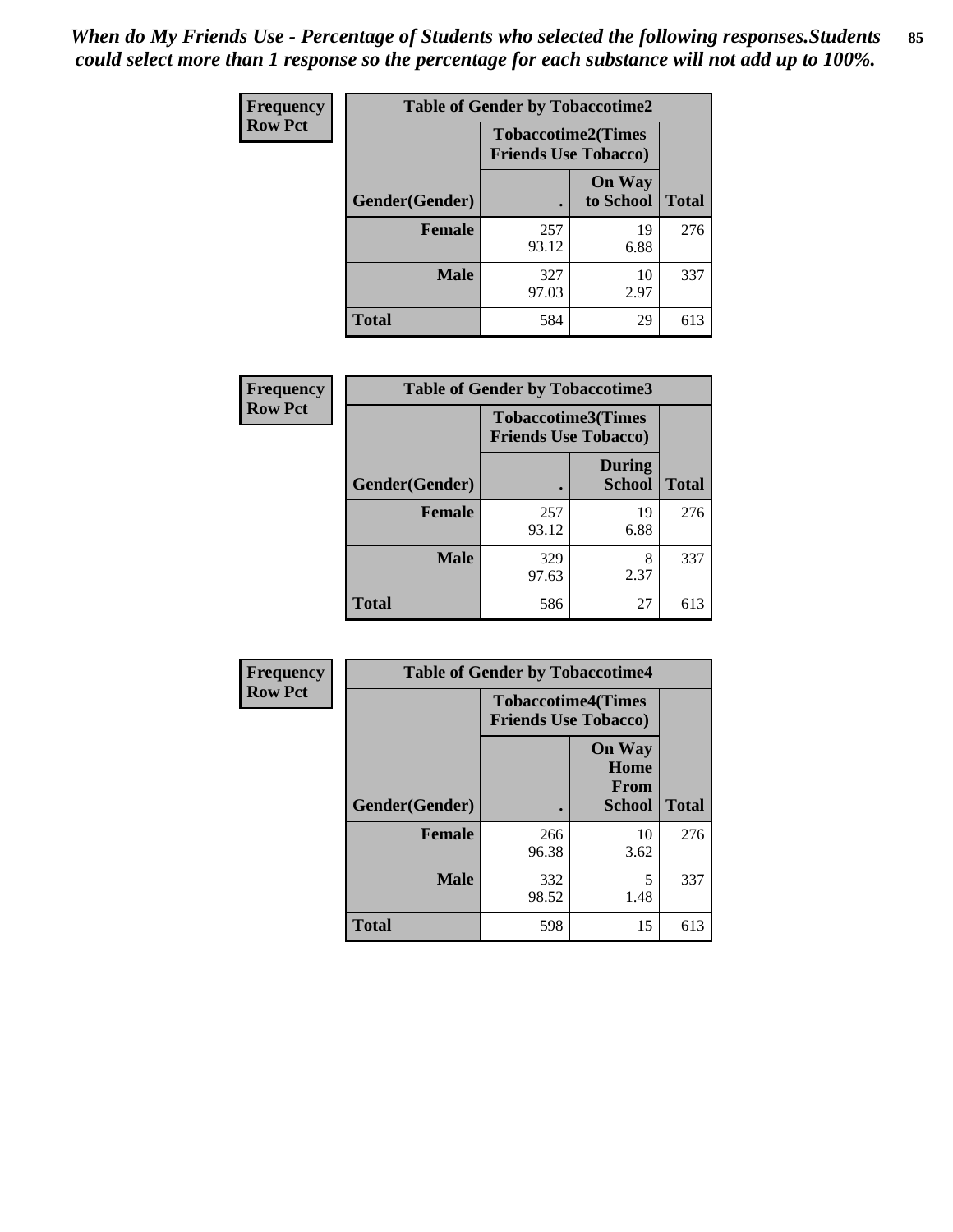| <b>Frequency</b> | <b>Table of Gender by Tobaccotime5</b> |              |                                                           |              |  |
|------------------|----------------------------------------|--------------|-----------------------------------------------------------|--------------|--|
| <b>Row Pct</b>   |                                        |              | <b>Tobaccotime5</b> (Times<br><b>Friends Use Tobacco)</b> |              |  |
|                  | Gender(Gender)                         |              | Weeknights                                                | <b>Total</b> |  |
|                  | <b>Female</b>                          | 240<br>86.96 | 36<br>13.04                                               | 276          |  |
|                  | <b>Male</b>                            | 302<br>89.61 | 35<br>10.39                                               | 337          |  |
|                  | <b>Total</b>                           | 542          | 71                                                        | 613          |  |

| Frequency      | <b>Table of Gender by Tobaccotime6</b> |                                                          |             |              |
|----------------|----------------------------------------|----------------------------------------------------------|-------------|--------------|
| <b>Row Pct</b> |                                        | <b>Tobaccotime6(Times</b><br><b>Friends Use Tobacco)</b> |             |              |
|                | Gender(Gender)                         |                                                          | Weekends    | <b>Total</b> |
|                | Female                                 | 231<br>83.70                                             | 45<br>16.30 | 276          |
|                | <b>Male</b>                            | 277<br>82.20                                             | 60<br>17.80 | 337          |
|                | <b>Total</b>                           | 508                                                      | 105         | 613          |

| Frequency      | <b>Table of Gender by Marijuanatime1</b> |                                                               |              |              |  |
|----------------|------------------------------------------|---------------------------------------------------------------|--------------|--------------|--|
| <b>Row Pct</b> |                                          | <b>Marijuanatime1(Times</b><br><b>Friends Use Marijuana</b> ) |              |              |  |
|                | Gender(Gender)                           |                                                               | Do Not Use   | <b>Total</b> |  |
|                | <b>Female</b>                            | 34<br>12.32                                                   | 242<br>87.68 | 276          |  |
|                | <b>Male</b>                              | 100<br>29.67                                                  | 237<br>70.33 | 337          |  |
|                | <b>Total</b>                             | 134                                                           | 479          | 613          |  |

| <b>Frequency</b> | <b>Table of Gender by Marijuanatime2</b> |                                                               |                            |              |
|------------------|------------------------------------------|---------------------------------------------------------------|----------------------------|--------------|
| <b>Row Pct</b>   |                                          | <b>Marijuanatime2(Times</b><br><b>Friends Use Marijuana</b> ) |                            |              |
|                  | Gender(Gender)                           |                                                               | On Way to<br><b>School</b> | <b>Total</b> |
|                  | Female                                   | 264<br>95.65                                                  | 12<br>4.35                 | 276          |
|                  | <b>Male</b>                              | 331<br>98.22                                                  | 6<br>1.78                  | 337          |
|                  | <b>Total</b>                             | 595                                                           | 18                         | 613          |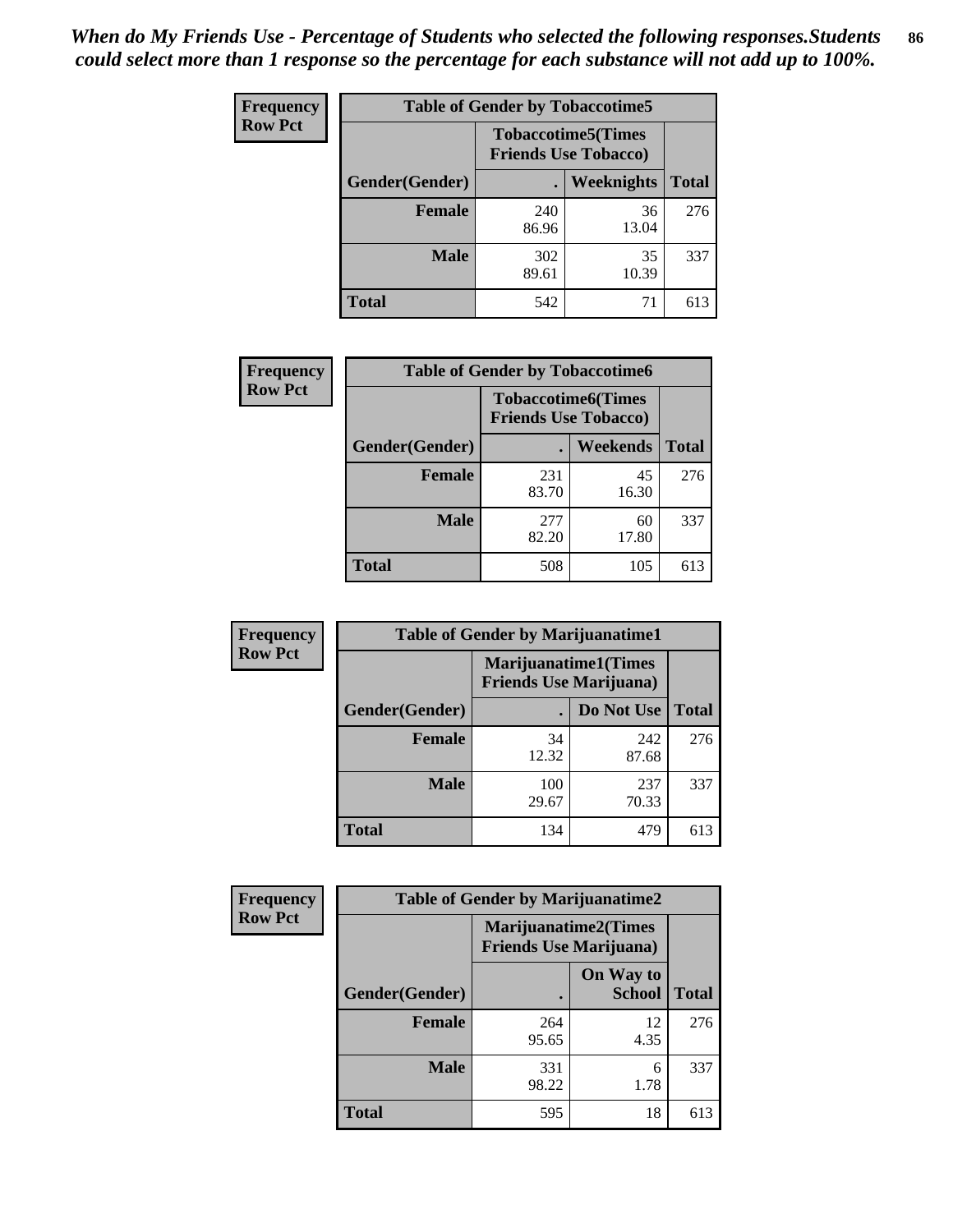*When do My Friends Use - Percentage of Students who selected the following responses.Students could select more than 1 response so the percentage for each substance will not add up to 100%.* **87**

| <b>Frequency</b> | Table of Gender by Marijuanatime3 |                                                        |                                |              |
|------------------|-----------------------------------|--------------------------------------------------------|--------------------------------|--------------|
| <b>Row Pct</b>   |                                   | Marijuanatime3(Times<br><b>Friends Use Marijuana</b> ) |                                |              |
|                  | Gender(Gender)                    |                                                        | <b>During</b><br><b>School</b> | <b>Total</b> |
|                  | <b>Female</b>                     | 275<br>99.64                                           | 0.36                           | 276          |
|                  | <b>Male</b>                       | 334<br>99.11                                           | 3<br>0.89                      | 337          |
|                  | <b>Total</b>                      | 609                                                    | 4                              | 613          |

| Frequency      | <b>Table of Gender by Marijuanatime4</b> |                                |                                                       |              |
|----------------|------------------------------------------|--------------------------------|-------------------------------------------------------|--------------|
| <b>Row Pct</b> |                                          | <b>Friends Use Marijuana</b> ) | <b>Marijuanatime4</b> (Times                          |              |
|                | Gender(Gender)                           |                                | <b>On Way</b><br>Home<br><b>From</b><br><b>School</b> | <b>Total</b> |
|                | <b>Female</b>                            | 264<br>95.65                   | 12<br>4.35                                            | 276          |
|                | <b>Male</b>                              | 330<br>97.92                   | 7<br>2.08                                             | 337          |
|                | <b>Total</b>                             | 594                            | 19                                                    | 613          |

| <b>Frequency</b> | <b>Table of Gender by Marijuanatime5</b> |              |                                                                |              |
|------------------|------------------------------------------|--------------|----------------------------------------------------------------|--------------|
| <b>Row Pct</b>   |                                          |              | <b>Marijuanatime5</b> (Times<br><b>Friends Use Marijuana</b> ) |              |
|                  | Gender(Gender)                           | ٠            | Weeknights                                                     | <b>Total</b> |
|                  | <b>Female</b>                            | 249<br>90.22 | 27<br>9.78                                                     | 276          |
|                  | <b>Male</b>                              | 317<br>94.07 | 20<br>5.93                                                     | 337          |
|                  | <b>Total</b>                             | 566          | 47                                                             | 613          |

| <b>Frequency</b> | <b>Table of Gender by Marijuanatime6</b> |                                                               |             |              |  |
|------------------|------------------------------------------|---------------------------------------------------------------|-------------|--------------|--|
| <b>Row Pct</b>   |                                          | <b>Marijuanatime6(Times</b><br><b>Friends Use Marijuana</b> ) |             |              |  |
|                  | Gender(Gender)                           |                                                               | Weekends    | <b>Total</b> |  |
|                  | <b>Female</b>                            | 239<br>86.59                                                  | 37<br>13.41 | 276          |  |
|                  | <b>Male</b>                              | 300<br>89.02                                                  | 37<br>10.98 | 337          |  |
|                  | <b>Total</b>                             | 539                                                           | 74          | 613          |  |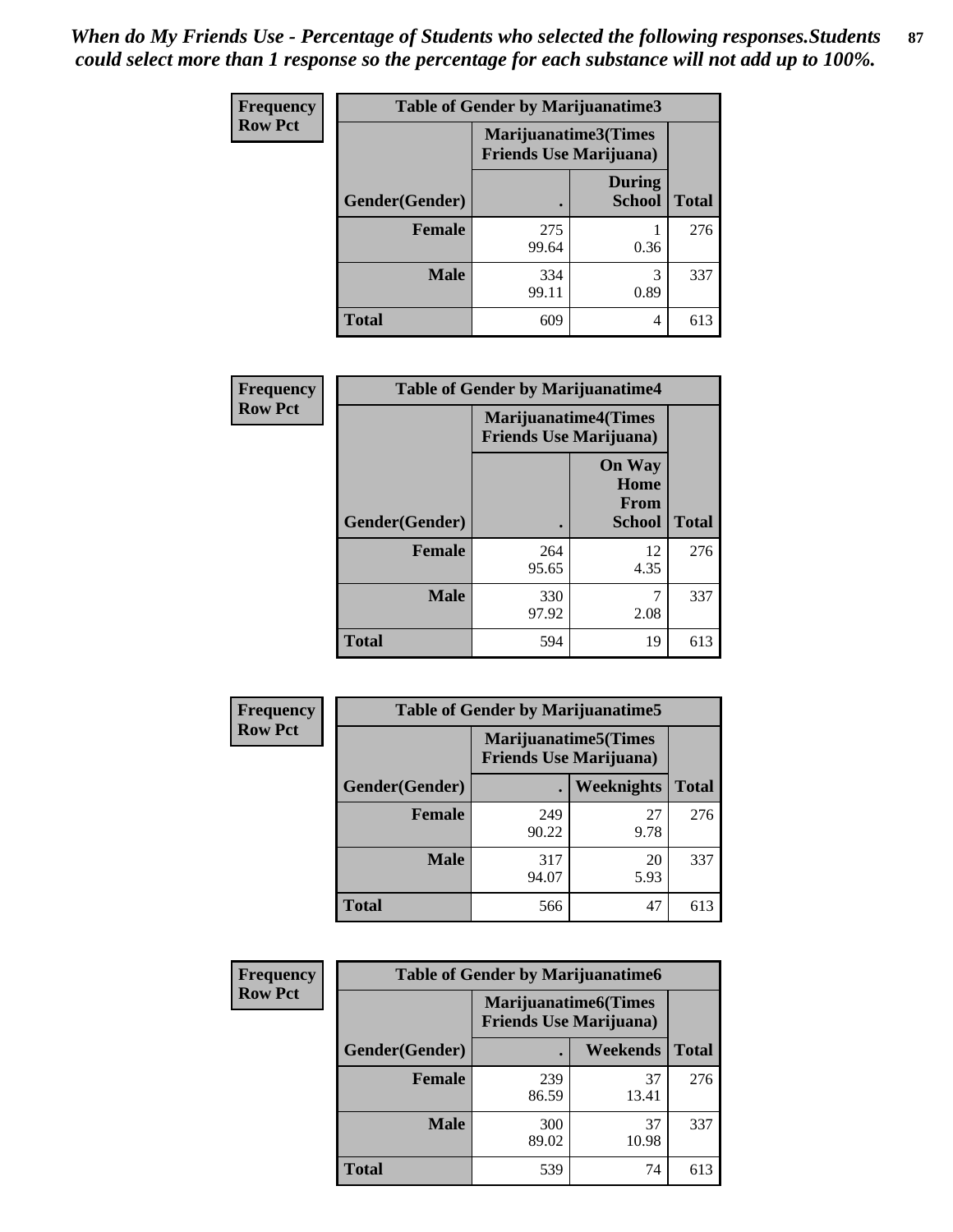| <b>Frequency</b> | <b>Table of Gender by Otherdrugtime1</b> |                                                                                    |              |              |  |
|------------------|------------------------------------------|------------------------------------------------------------------------------------|--------------|--------------|--|
| <b>Row Pct</b>   |                                          | <b>Otherdrugtime1</b> (Times<br><b>Friends Use Other</b><br><b>Illegal Drugs</b> ) |              |              |  |
|                  | <b>Gender</b> (Gender)                   |                                                                                    | Do Not Use   | <b>Total</b> |  |
|                  | <b>Female</b>                            | 27<br>9.78                                                                         | 249<br>90.22 | 276          |  |
|                  | <b>Male</b>                              | 85<br>25.22                                                                        | 252<br>74.78 | 337          |  |
|                  | <b>Total</b>                             | 112                                                                                | 501          | 613          |  |

| <b>Frequency</b> | <b>Table of Gender by Otherdrugtime2</b> |                                                                                   |                            |              |  |
|------------------|------------------------------------------|-----------------------------------------------------------------------------------|----------------------------|--------------|--|
| <b>Row Pct</b>   |                                          | <b>Otherdrugtime2(Times</b><br><b>Friends Use Other</b><br><b>Illegal Drugs</b> ) |                            |              |  |
|                  | Gender(Gender)                           |                                                                                   | On Way to<br><b>School</b> | <b>Total</b> |  |
|                  | <b>Female</b>                            | 273<br>98.91                                                                      | 3<br>1.09                  | 276          |  |
|                  | <b>Male</b>                              | 333<br>98.81                                                                      | 4<br>1.19                  | 337          |  |
|                  | <b>Total</b>                             | 606                                                                               | 7                          | 613          |  |

| Frequency      | <b>Table of Gender by Otherdrugtime3</b> |                                                                                   |                                |              |  |
|----------------|------------------------------------------|-----------------------------------------------------------------------------------|--------------------------------|--------------|--|
| <b>Row Pct</b> |                                          | <b>Otherdrugtime3</b> (Times<br><b>Friends Use Other</b><br><b>Illegal Drugs)</b> |                                |              |  |
|                | Gender(Gender)                           |                                                                                   | <b>During</b><br><b>School</b> | <b>Total</b> |  |
|                | <b>Female</b>                            | 274<br>99.28                                                                      | 2<br>0.72                      | 276          |  |
|                | <b>Male</b>                              | 334<br>99.11                                                                      | 3<br>0.89                      | 337          |  |
|                | <b>Total</b>                             | 608                                                                               | 5                              | 613          |  |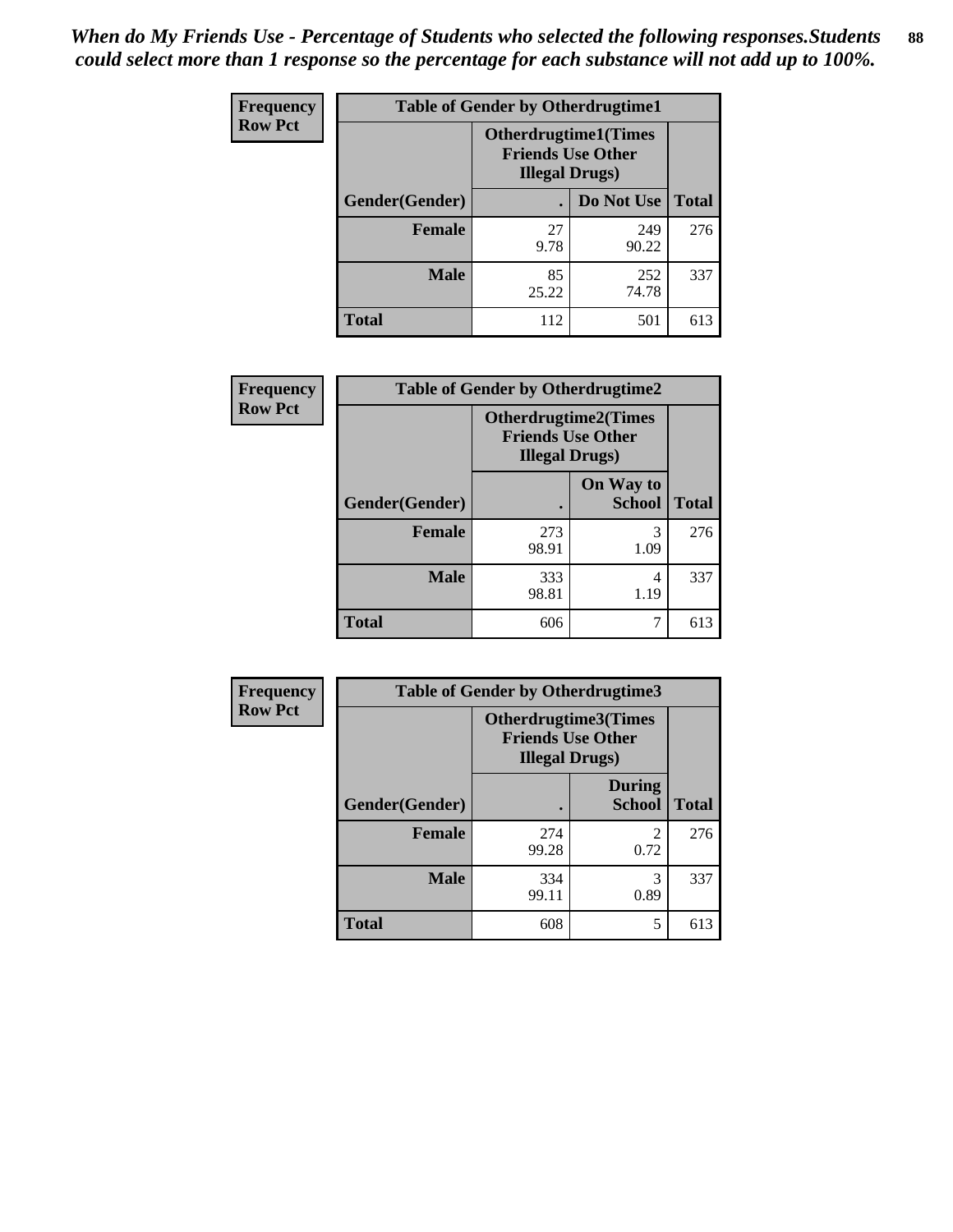*When do My Friends Use - Percentage of Students who selected the following responses.Students could select more than 1 response so the percentage for each substance will not add up to 100%.* **89**

| Frequency      | <b>Table of Gender by Otherdrugtime4</b> |                        |                                                         |              |
|----------------|------------------------------------------|------------------------|---------------------------------------------------------|--------------|
| <b>Row Pct</b> |                                          | <b>Illegal Drugs</b> ) | <b>Otherdrugtime4(Times</b><br><b>Friends Use Other</b> |              |
|                | <b>Gender</b> (Gender)                   |                        | <b>On Way</b><br>Home<br>From<br><b>School</b>          | <b>Total</b> |
|                | <b>Female</b>                            | 272<br>98.55           | 4<br>1.45                                               | 276          |
|                | <b>Male</b>                              | 333<br>98.81           | 4<br>1.19                                               | 337          |
|                | <b>Total</b>                             | 605                    | 8                                                       | 613          |

| <b>Frequency</b> | <b>Table of Gender by Otherdrugtime5</b> |                                                                                    |            |              |  |
|------------------|------------------------------------------|------------------------------------------------------------------------------------|------------|--------------|--|
| <b>Row Pct</b>   |                                          | <b>Otherdrugtime5</b> (Times<br><b>Friends Use Other</b><br><b>Illegal Drugs</b> ) |            |              |  |
|                  | Gender(Gender)                           |                                                                                    | Weeknights | <b>Total</b> |  |
|                  | <b>Female</b>                            | 254<br>92.03                                                                       | 22<br>7.97 | 276          |  |
|                  | <b>Male</b>                              | 323<br>95.85                                                                       | 14<br>4.15 | 337          |  |
|                  | Total                                    | 577                                                                                | 36         | 613          |  |

| <b>Frequency</b> | <b>Table of Gender by Otherdrugtime6</b> |                                                                                  |                 |              |  |
|------------------|------------------------------------------|----------------------------------------------------------------------------------|-----------------|--------------|--|
| <b>Row Pct</b>   |                                          | <b>Otherdrugtime6(Times</b><br><b>Friends Use Other</b><br><b>Illegal Drugs)</b> |                 |              |  |
|                  | Gender(Gender)                           |                                                                                  | <b>Weekends</b> | <b>Total</b> |  |
|                  | <b>Female</b>                            | 247<br>89.49                                                                     | 29<br>10.51     | 276          |  |
|                  | <b>Male</b>                              | 314<br>93.18                                                                     | 23<br>6.82      | 337          |  |
|                  | <b>Total</b>                             | 561                                                                              | 52              | 613          |  |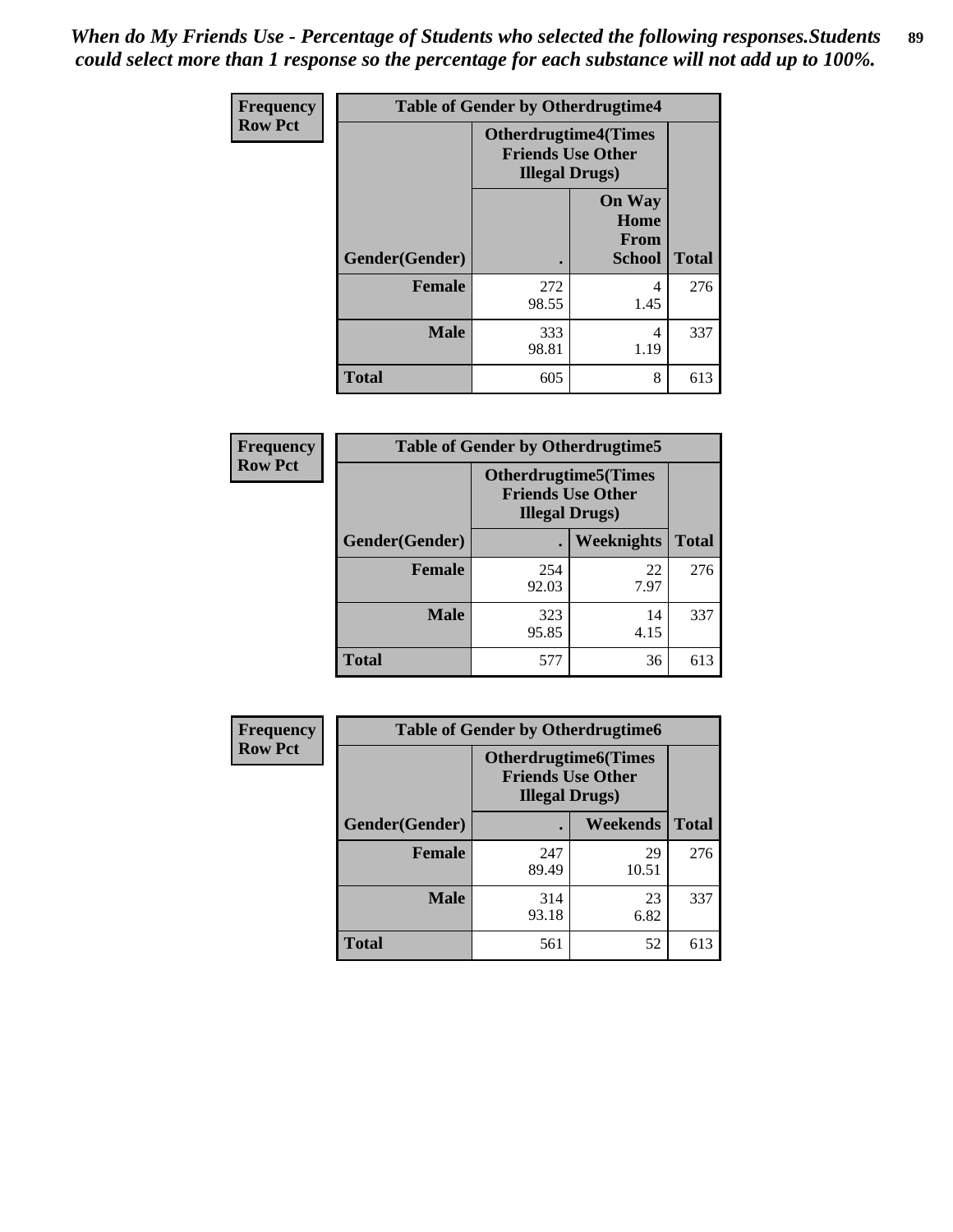## *Other Questions* **90**

| <b>Frequency</b> | <b>Table of Gender by Educationalcohol</b> |                                                                                                                                       |                |              |
|------------------|--------------------------------------------|---------------------------------------------------------------------------------------------------------------------------------------|----------------|--------------|
| <b>Row Pct</b>   |                                            | <b>Educationalcohol</b> (I<br>have been taught<br>about alcohol,<br>tobacco,<br>and other drugs<br>within the last year<br>at school) |                |              |
|                  | Gender(Gender)                             | <b>Yes</b>                                                                                                                            | N <sub>0</sub> | <b>Total</b> |
|                  | <b>Female</b>                              | 268<br>97.10                                                                                                                          | 8<br>2.90      | 276          |
|                  | <b>Male</b>                                | 243<br>89.01                                                                                                                          | 30<br>10.99    | 273          |
|                  | <b>Total</b>                               | 511                                                                                                                                   | 38             | 549          |
|                  |                                            | <b>Frequency Missing = 64</b>                                                                                                         |                |              |

| Frequency      | <b>Table of Gender by Rodedrinking</b> |                                                                                                                     |                |              |  |
|----------------|----------------------------------------|---------------------------------------------------------------------------------------------------------------------|----------------|--------------|--|
| <b>Row Pct</b> |                                        | Rodedrinking(In<br>the past 30 days I<br>have ridden in a<br>car with a driver<br>who had been<br>drinking alcohol) |                |              |  |
|                | Gender(Gender)                         | <b>Yes</b>                                                                                                          | N <sub>0</sub> | <b>Total</b> |  |
|                | <b>Female</b>                          | 40<br>14.49                                                                                                         | 236<br>85.51   | 276          |  |
|                | <b>Male</b>                            | 34<br>12.45                                                                                                         | 239<br>87.55   | 273          |  |
|                | <b>Total</b>                           | 74                                                                                                                  | 475            | 549          |  |
|                | <b>Frequency Missing = 64</b>          |                                                                                                                     |                |              |  |

| Frequency      | <b>Table of Gender by Drugsschool</b> |                                                                                                                                     |                |              |  |
|----------------|---------------------------------------|-------------------------------------------------------------------------------------------------------------------------------------|----------------|--------------|--|
| <b>Row Pct</b> |                                       | <b>Drugsschool</b> (During<br>the past 12 months,<br>I have been offered,<br>sold,<br>or given illegal drugs<br>on school property) |                |              |  |
|                | Gender(Gender)                        | <b>Yes</b>                                                                                                                          | N <sub>0</sub> | <b>Total</b> |  |
|                | <b>Female</b>                         | 16<br>5.80                                                                                                                          | 260<br>94.20   | 276          |  |
|                | <b>Male</b>                           | 21<br>7.69                                                                                                                          | 252<br>92.31   | 273          |  |
|                | <b>Total</b>                          | 37                                                                                                                                  | 512            | 549          |  |
|                |                                       | <b>Frequency Missing <math>= 64</math></b>                                                                                          |                |              |  |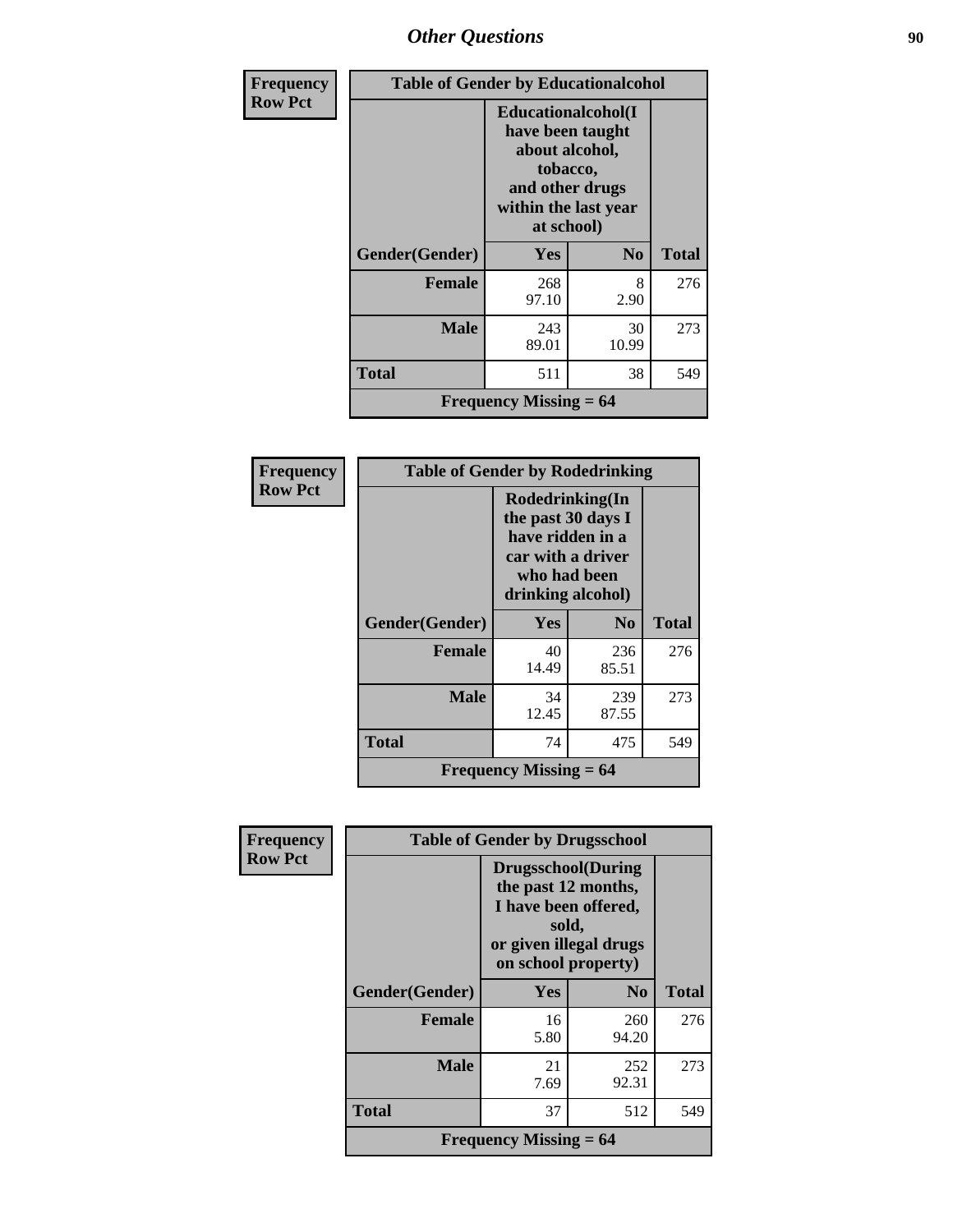*Other Questions* **91**

**Frequency Row Pct**

| <b>Table of Gender by Bingedrinking</b> |                             |                                                                                                         |                   |                   |                        |                        |              |
|-----------------------------------------|-----------------------------|---------------------------------------------------------------------------------------------------------|-------------------|-------------------|------------------------|------------------------|--------------|
|                                         |                             | Bingedrinking(I have drunk five or<br>more drinks of alcohol at one sitting<br>during the last 30 days) |                   |                   |                        |                        |              |
| Gender(Gender)                          | $\mathbf{0}$<br><b>Days</b> | 1 or<br>days                                                                                            | 3 to<br>5<br>days | 6 to<br>9<br>days | 10<br>to<br>19<br>days | All<br>30<br>days      | <b>Total</b> |
|                                         |                             |                                                                                                         |                   |                   |                        |                        |              |
| <b>Female</b>                           | 262<br>94.93                | 5<br>1.81                                                                                               | 3<br>1.09         | 0.36              | 4<br>1.45              | 0.36                   | 276          |
| <b>Male</b>                             | 326<br>96.74                | $\mathfrak{D}$<br>0.59                                                                                  | 4<br>1.19         | 0.30              | $\mathfrak{D}$<br>0.59 | $\overline{2}$<br>0.59 | 337          |

| Frequency      | <b>Table of Gender by Educationaids</b> |                                                                                                 |                |              |
|----------------|-----------------------------------------|-------------------------------------------------------------------------------------------------|----------------|--------------|
| <b>Row Pct</b> |                                         | <b>Educationaids</b> (I<br>have been taught<br>about HIV/AIDS<br>at school in the<br>past year) |                |              |
|                | Gender(Gender)                          | <b>Yes</b>                                                                                      | N <sub>0</sub> | <b>Total</b> |
|                | <b>Female</b>                           | 176<br>63.77                                                                                    | 100<br>36.23   | 276          |
|                | <b>Male</b>                             | 201<br>73.63                                                                                    | 72<br>26.37    | 273          |
|                | <b>Total</b>                            | 377                                                                                             | 172            | 549          |
|                |                                         | Frequency Missing $= 64$                                                                        |                |              |

| <b>Frequency</b> | <b>Table of Gender by Suicideconsider</b>  |                        |                |              |
|------------------|--------------------------------------------|------------------------|----------------|--------------|
| <b>Row Pct</b>   |                                            | <b>Suicideconsider</b> |                |              |
|                  | Gender(Gender)                             | <b>Yes</b>             | N <sub>0</sub> | <b>Total</b> |
|                  | <b>Female</b>                              | 27<br>9.78             | 249<br>90.22   | 276          |
|                  | <b>Male</b>                                | 12<br>4.40             | 261<br>95.60   | 273          |
|                  | <b>Total</b>                               | 39                     | 510            | 549          |
|                  | <b>Frequency Missing <math>= 64</math></b> |                        |                |              |